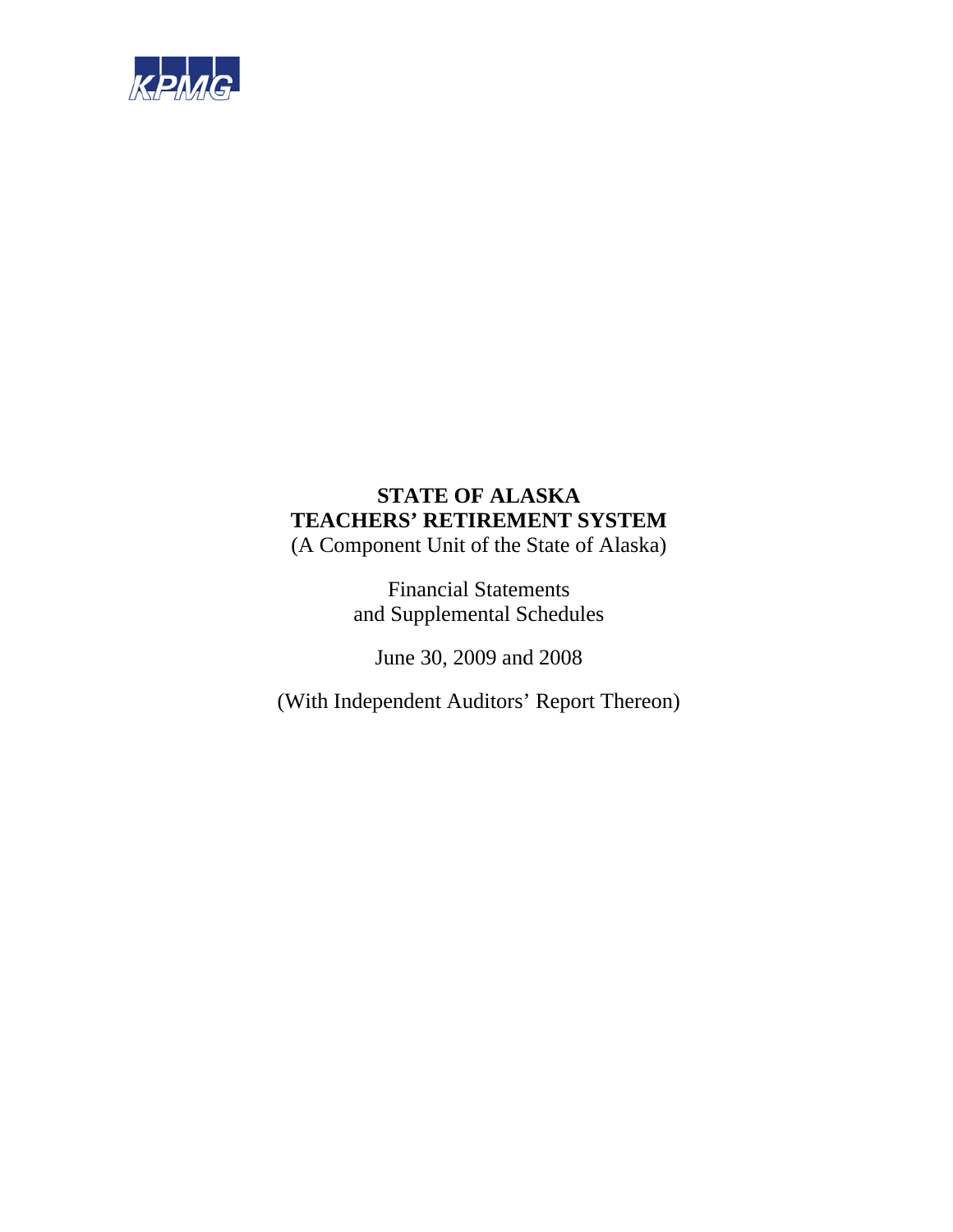# **Table of Contents**

|                                                                                                     | <b>Pages</b> |
|-----------------------------------------------------------------------------------------------------|--------------|
| <b>Independent Auditors' Report</b>                                                                 | 1            |
| Management's Discussion and Analysis                                                                | $2 - 10$     |
| <b>Financial Statements:</b>                                                                        |              |
| <b>Statements of Plan Net Assets</b>                                                                | 11           |
| Statements of Changes in Plan Net Assets                                                            | 12           |
| <b>Notes to Financial Statements</b>                                                                | $13 - 49$    |
| <b>Required Supplementary Information:</b>                                                          |              |
| GASB Statement No's. $25 - 43$ :                                                                    |              |
| Schedule of Funding Progress - Pension Benefits                                                     | 50           |
| Schedule of Funding Progress - Postemployment Healthcare Benefits                                   | 51           |
| Schedule of Contributions from Employers – Pension and Postemployment Healthcare<br><b>Benefits</b> | 52           |
| Notes to Required Supplementary Information                                                         | $53 - 58$    |
| <b>Supplemental Schedules:</b>                                                                      |              |
| Statements of Plan Net Assets by Plan and Fund - June 30, 2009                                      | 59           |
| Statements of Changes in Plan Net Assets by Plan and Fund - June 30, 2009                           | 60           |
| Statements of Plan Net Assets by Plan and Fund - June 30, 2008                                      | 61           |
| Statements of Changes in Plan Net Assets by Plan and Fund - June 30, 2008                           | 62           |
| Schedule of Administrative and Investment Deductions - Defined Benefit Plan                         | 63           |
| Schedule of Administrative and Investment Deductions - Defined Contribution Retirement<br>Plan      | 64           |
| Schedule of Payments to Consultants Other than Investment Advisors                                  | 65           |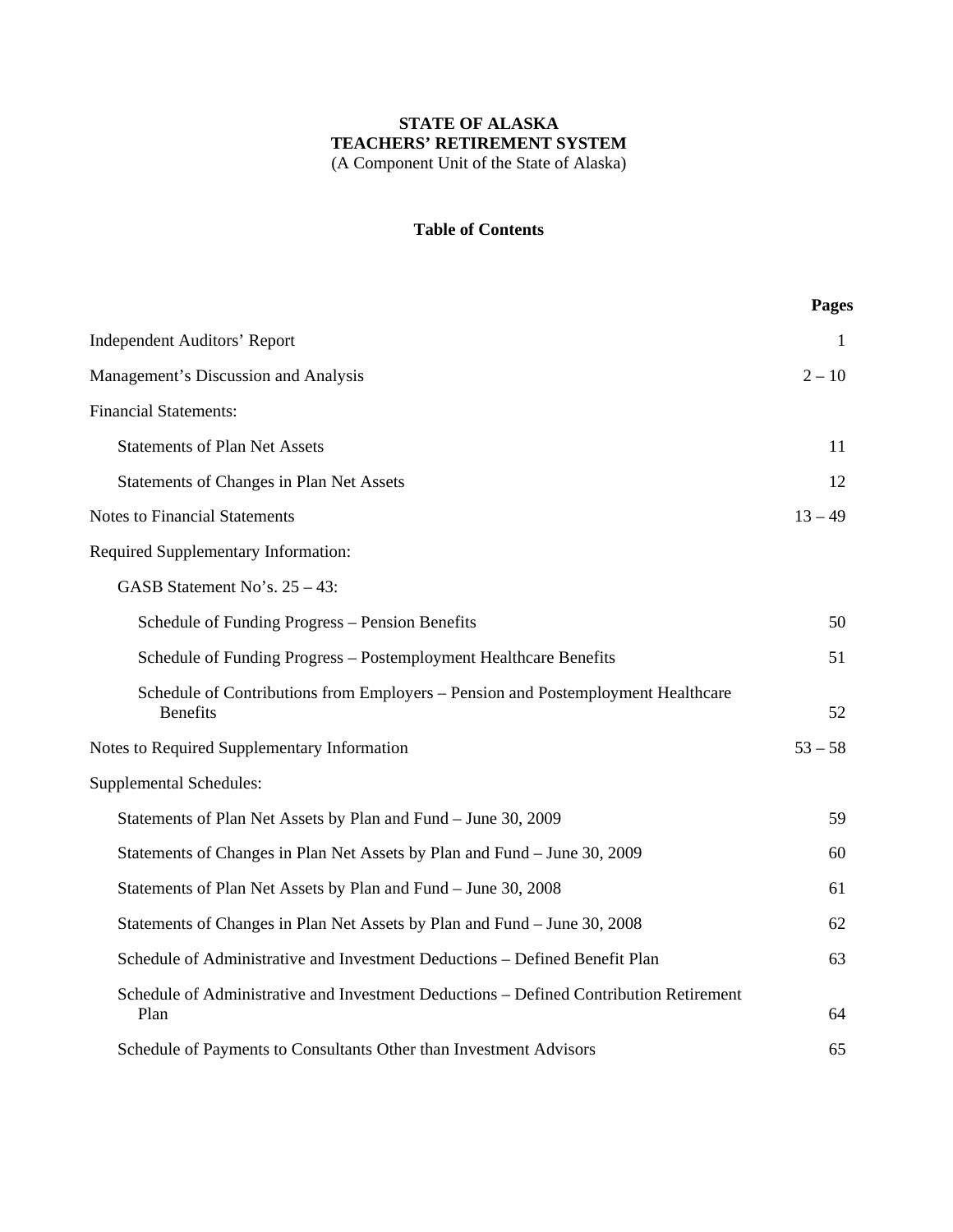

**KPMG LLP**  Suite 600 701 West Eighth Avenue Anchorage, AK 99501

## **Independent Auditors' Report**

Division of Retirement and Benefits and Members of the Alaska Retirement Management Board State of Alaska Teachers' Retirement System:

We have audited the accompanying statements of plan net assets of the State of Alaska Teachers' Retirement System (Plan), a Component Unit of the State of Alaska, as of June 30, 2009 and 2008, and the related statements of changes in plan net assets for the years then ended. These financial statements are the responsibility of the Plan's management. Our responsibility is to express an opinion on these financial statements based on our audits.

We conducted our audits in accordance with auditing standards generally accepted in the United States of America. Those standards require that we plan and perform the audits to obtain reasonable assurance about whether the financial statements are free of material misstatement. An audit includes consideration of internal control over financial reporting as a basis for designing audit procedures that are appropriate in the circumstances, but not for the purpose of expressing an opinion on the effectiveness of the internal control over financial reporting. Accordingly, we express no such opinion. An audit also includes examining, on a test basis, evidence supporting the amounts and disclosures in the financial statements, assessing the accounting principles used and significant estimates made by management, as well as evaluating the overall financial statement presentation. We believe that our audits provide a reasonable basis for our opinion.

In our opinion, the financial statements referred to above present fairly, in all material respects, the plan net assets of the State of Alaska Teachers' Retirement System as of June 30, 2009 and 2008, and the changes in plan net assets for the years then ended in conformity with accounting principles generally accepted in the United States of America.

Management's Discussion and Analysis and Schedules of Funding Progress and Contributions from Employers are not a required part of the financial statements, but are supplementary information required by the Governmental Accounting Standards Board (GASB). We have applied certain limited procedures, which consisted principally of inquiries of management regarding the methods of measurement and presentation of the required supplementary information. However, we did not audit this information and express no opinion on it.

Our audits were conducted for the purpose of forming an opinion on the basic financial statements taken as a whole. The supplemental schedules are presented on pages 59-65 for purposes of additional analysis and are not a required part of the basic financial statements. Such supplemental schedules are the responsibility of the management of the Plan. This information has been subjected to the auditing procedures applied in our audits of the basic financial statements and, in our opinion, is fairly stated in a material respects when considered in relation to the basic financial statements taken as a whole.

KPMG LLP

November 13, 2009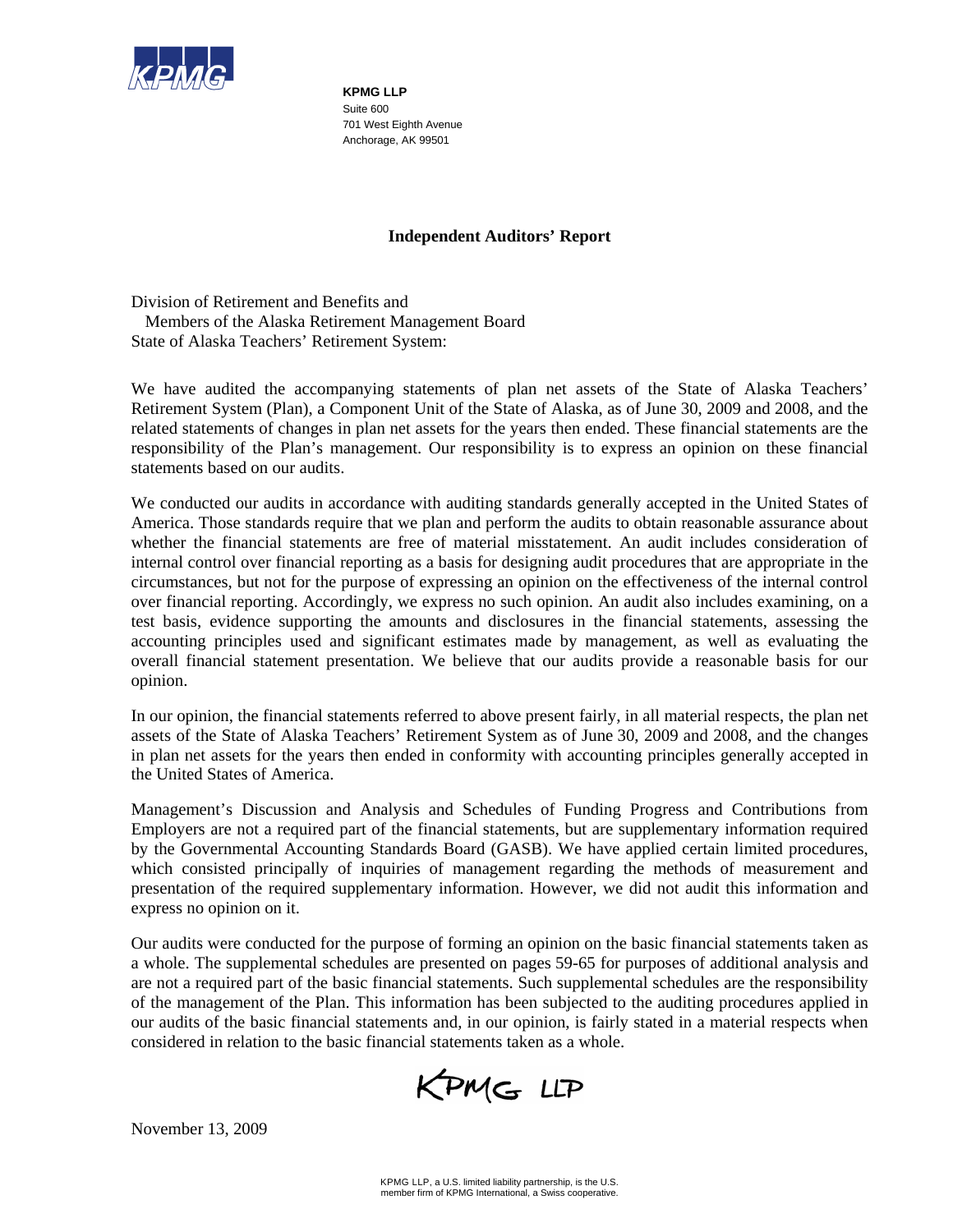(A Component Unit of the State of Alaska)

Management's Discussion and Analysis

June 30, 2009 and 2008

This section presents management's discussion and analysis (MD&A) of the Teachers' Retirement System's (System) financial position and performance for the years ended June 30, 2009 and 2008. This section is presented as a narrative overview and analysis. Please read the MD&A in conjunction with the financial statements, notes to financial statements, required supplementary information and supplemental schedules to better understand the financial condition and performance of the System during the fiscal years ended June 30, 2009 and 2008. Information for fiscal year 2007 is presented for comparative purposes.

#### **Financial Highlights**

The System's net assets held in trust for pension and postemployment healthcare benefits as of June 30, 2009 and 2008 are \$3,762,946,000 and \$4,823,247,000.

The System's net assets held in trust for pension and postemployment healthcare benefits as of June 30, 2009 and 2008 decreased by (\$1,060,301,000) and (\$76,938,000) or -22.0% and -1.6% from fiscal years 2008 and 2007.

The System's contributions totaled \$147,865,000 and \$142,492,000 during fiscal years 2009 and 2008, an increase of \$5,373,000 or 3.8% and a decrease of (\$73,629,000) or -34.1% from fiscal years 2008 and 2007.

State of Alaska appropriations totaled \$206,300,000 and \$269,992,000 during fiscal years 2009 and 2008, a decrease of (\$63,692,000) or -23.6% from fiscal year 2008. There were no State of Alaska appropriations to the Plan during fiscal year 2007.

The System's net investment loss increased from (\$145,767,000) in fiscal year 2008 to (\$996,875,000) in fiscal year 2009 reflecting an increase of (\$851,108,000) or 583.9%. Net investment income decreased from \$780,805,000 in fiscal year 2007 to (\$145,767,000) in fiscal year 2008 reflecting a decrease of (\$926,572,000) or -118.7%.

The System's pension and postemployment healthcare benefit expenditures totaled \$408,719,000 and \$336,183,000 during fiscal years 2009 and 2008; reflecting an increase of \$72,536,000 or 21.6% and a decrease of (\$53,585,000) or -13.7% from fiscal years 2008 and 2007, respectively.

#### **Overview of the Financial Statements**

This discussion and analysis is intended to serve as an introduction to the System's financial statements. The System's financial statements are comprised of three components: (1) statement of plan net assets, (2) statement of changes in plan net assets, and (3) notes to financial statements. This report also contains required supplementary information and other supplemental schedules.

*Statement of Plan Net Assets* – This statement presents information regarding the System's assets, liabilities, and resulting net assets held in trust for pension and post employment healthcare benefits. This statement reflects the System's investments at fair market value, along with cash and short-term investments, receivables, and other assets less liabilities at June 30, 2009 and 2008.

*Statement* of *Changes in Plan Net Assets* – This statement presents how the System's net assets held in trust for pension and post employment healthcare benefits changed during the fiscal year ended June 30, 2009 and 2008. This statement presents contributions earned and investment income (loss) during the period. Deductions for pension and post employment healthcare benefits, refunds, and operating deductions are also presented.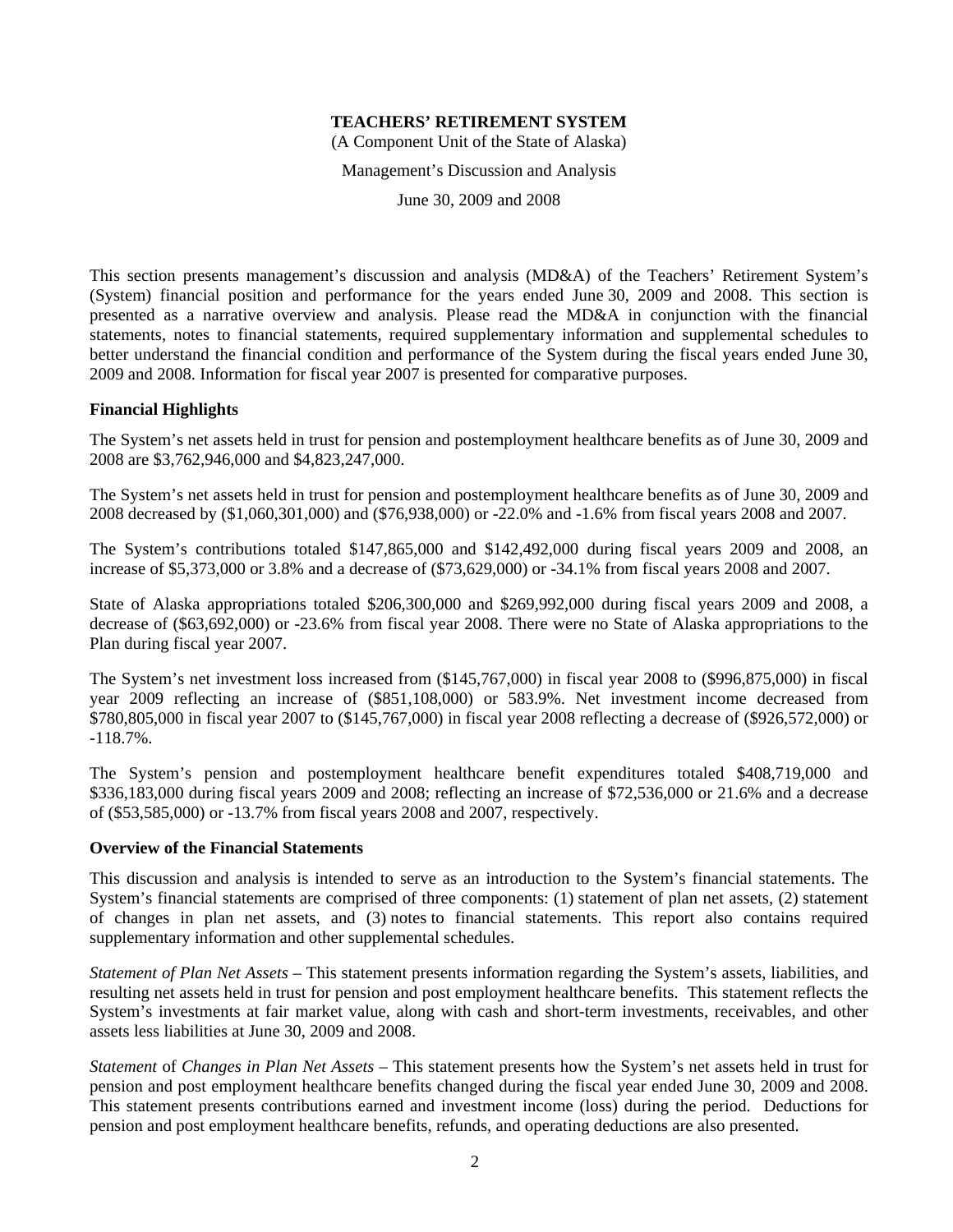(A Component Unit of the State of Alaska)

Management's Discussion and Analysis

June 30, 2009 and 2008

The above statements represent resources available for investment and payment of benefits as of June 30, 2009 and 2008, and the sources and uses of those funds during fiscal years 2009 and 2008.

*Notes to Financial Statements* – The notes to financial statements are an integral part of the financial statements and provide additional detailed information and schedules that is essential to a full understanding of the System's financial statements.

*Required Supplementary Information and Related Notes* – The required supplementary information consists of three schedules and related notes concerning the funded status of the Defined Benefit (DB) Plan and actuarial assumptions and methods used in the actuarial valuation.

*Supplemental Schedules* –Supplemental schedules include System statements of plan net assets and changes in plan net assets by each plan and fund, detailed information on administrative and investment deductions incurred by the System and payments to consultants (other than investment advisors) for professional services.

| <b>Plan Net Assets (In thousands)</b>  |           |           |                     |            |           |  |  |
|----------------------------------------|-----------|-----------|---------------------|------------|-----------|--|--|
|                                        |           |           | Increase/(decrease) |            |           |  |  |
| <b>Description</b>                     | 2009      | 2008      | Amount              | Percentage | 2007      |  |  |
| Assets:                                |           |           |                     |            |           |  |  |
| Cash and cash equivalents<br>\$        | 19,704    | 14,972    | 4,732               | 31.60%     | 12,115    |  |  |
| Due from State of Alaska General Fund  | 10,339    | 19,473    | (9,134)             | (46.91)    | 4,792     |  |  |
| Contributions receivable               | 5,591     | 5,380     | 211                 | 3.92       | 9,362     |  |  |
| Other receivables                      | 4,395     | 65,811    | (61, 416)           | (93.32)    | 6         |  |  |
| Due from postemployment healthcare     |           | 1,086,620 | (1,086,620)         | (100.00)   |           |  |  |
| Securities lending collateral          |           |           |                     | n/a        | 531,810   |  |  |
| Investments, at fair value             | 3,727,139 | 4,721,128 | (993, 989)          | (21.1)     | 4,877,086 |  |  |
| Other assets                           | 984       |           | 984                 | 100.0      |           |  |  |
| <b>Total assets</b>                    | 3,768,152 | 5,913,384 | (2,145,232)         | (36.3)     | 5,435,173 |  |  |
| Liabilities:                           |           |           |                     |            |           |  |  |
| Accrued expenses                       | 3,913     | 3,517     | 396                 | 11.3       | 3,178     |  |  |
| Due to Alaska Retiree Health Care Fund |           | 1,086,620 | (1,086,620)         | (100.0)    |           |  |  |
| Due to State of Alaska General Fund    | 1,293     |           | 1,293               | 100.0      |           |  |  |
| Securities lending collateral payable  |           |           |                     | n/a        | 531,810   |  |  |
| <b>Total liabilities</b>               | 5,206     | 1,090,137 | (1,084,931)         | (99.5)     | 534,988   |  |  |
| Net assets                             | 3,762,946 | 4,823,247 | (1,060,301)         | $(22.0)\%$ | 4,900,185 |  |  |

#### **Condensed Financial Information**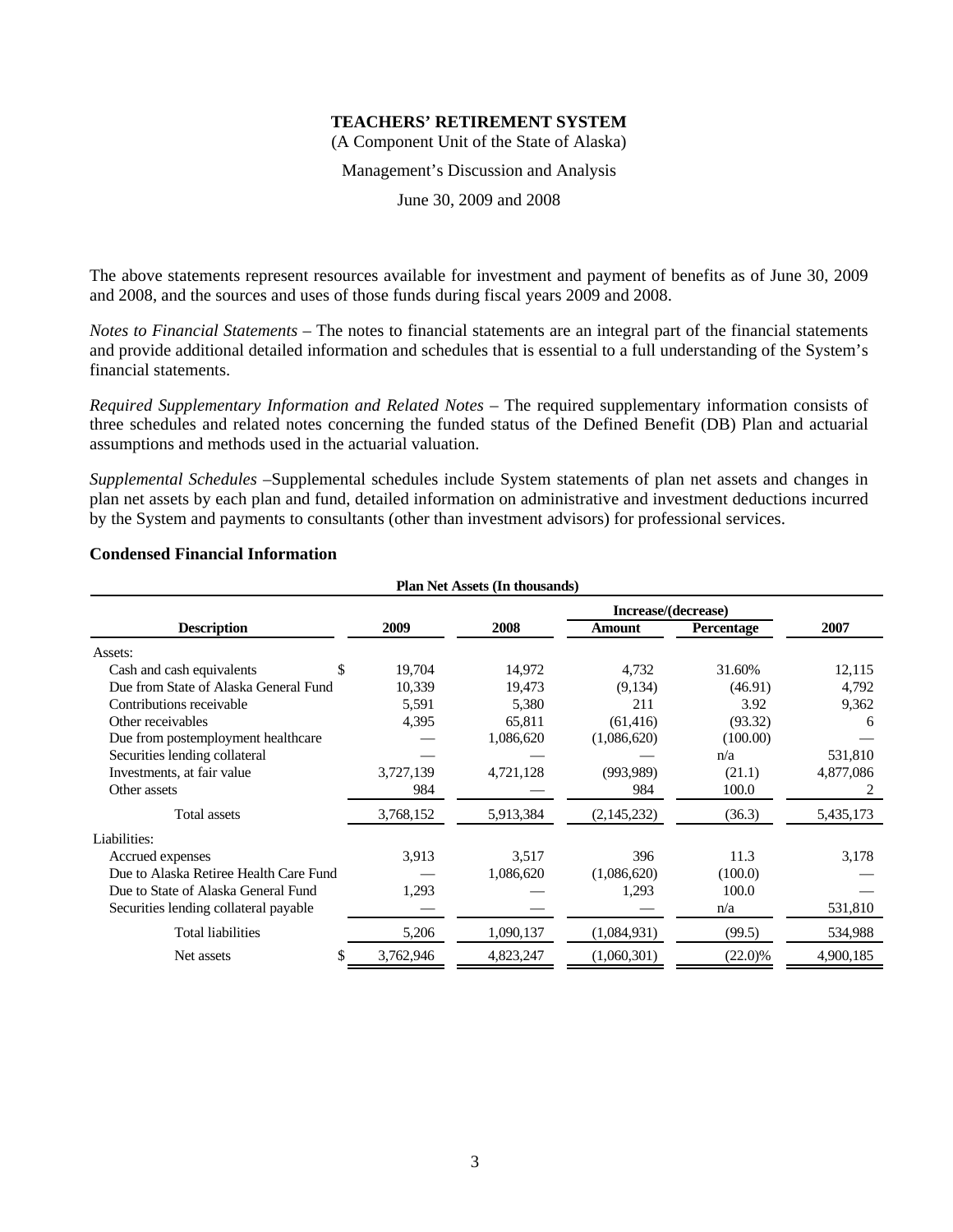(A Component Unit of the State of Alaska)

#### Management's Discussion and Analysis

June 30, 2009 and 2008

| <b>Changes in Plan Net Assets (In thousands)</b> |             |           |                     |            |           |  |  |  |
|--------------------------------------------------|-------------|-----------|---------------------|------------|-----------|--|--|--|
|                                                  |             |           | Increase/(decrease) |            |           |  |  |  |
| <b>Description</b>                               | 2009        | 2008      | Amount              | Percentage | 2007      |  |  |  |
| \$<br>Net assets, beginning of year              | 4,823,247   | 4,900,185 | (76,938)            | $(1.6)\%$  | 4,299,971 |  |  |  |
| Additions (reductions):                          |             |           |                     |            |           |  |  |  |
| Contributions                                    | 147,865     | 142,492   | 5,373               | 3.8        | 216,121   |  |  |  |
| Appropriation - State of Alaska                  | 206,300     | 269,992   | (63, 692)           | (23.6)     |           |  |  |  |
| Net investment (loss) income                     | (996, 876)  | (145,767) | (851,109)           | 583.9      | 780,805   |  |  |  |
| <b>Transfers</b>                                 |             | 1,086,620 | (1,086,620)         | (100.0)    |           |  |  |  |
| Other additions                                  | 3,598       | 34        | 3,564               | 10,482.4   | 21        |  |  |  |
| Total (reductions) additions                     | (639, 113)  | 1,353,371 | (1,992,484)         | (147.2)    | 996,947   |  |  |  |
| Deductions:                                      |             |           |                     |            |           |  |  |  |
| Pension and postemployment                       |             |           |                     |            |           |  |  |  |
| healthcare benefits                              | 408,719     | 336,183   | 72,536              | 21.6       | 389,768   |  |  |  |
| <b>Refund of Contributions</b>                   | 4,067       | 3,963     | 104                 | 2.6        | 4,555     |  |  |  |
| Administrative                                   | 8,402       | 3,543     | 4,859               | 137.1      | 2,410     |  |  |  |
| <b>Transfers</b>                                 |             | 1,086,620 | (1,086,620)         | (100.0)    |           |  |  |  |
| <b>Total deductions</b>                          | 421,188     | 1,430,309 | (1,009,121)         | (70.6)     | 396,733   |  |  |  |
| (Decrease) increase in<br>net assets             | (1,060,301) | (76, 938) | (983, 363)          | 1,278.1    | 600,214   |  |  |  |
| \$<br>Net assets, end of year                    | 3,762,946   | 4,823,247 | (1,060,301)         | $(22.0)\%$ | 4,900,185 |  |  |  |

#### **Financial Analysis of the System**

The Statements of Plan Net Assets as of June 30, 2009 and 2008 showed net assets held in trust for pension and postemployment healthcare benefits of \$3,762,946,000 and \$4,823,247,000, respectively. The entire amount is available to cover the System's obligations to pay pension and postemployment healthcare benefits to its members and their beneficiaries.

These amounts represent a decrease in the System's net assets held in trust for pension and postemployment healthcare benefits of (\$1,060,301,000) or -22.0% from fiscal year 2008 to 2009 and (\$76,938,000) or -1.6% from fiscal years 2008 and 2007. Over the long term, plan member, employer contributions, and State of Alaska appropriations, as well as investment income earned, are expected to sufficiently fund the pension benefit and postemployment healthcare costs of the System. The decrease in net assets is due to the decrease in net investment income caused by a decline in investment returns.

The investment of pension funds is a long-term undertaking. On an annual basis, the Alaska Retirement Management Board (Board) reviews and adopts an asset allocation strategy to ensure the asset mix will remain at an optimal risk/return level given the System's constraints and objectives.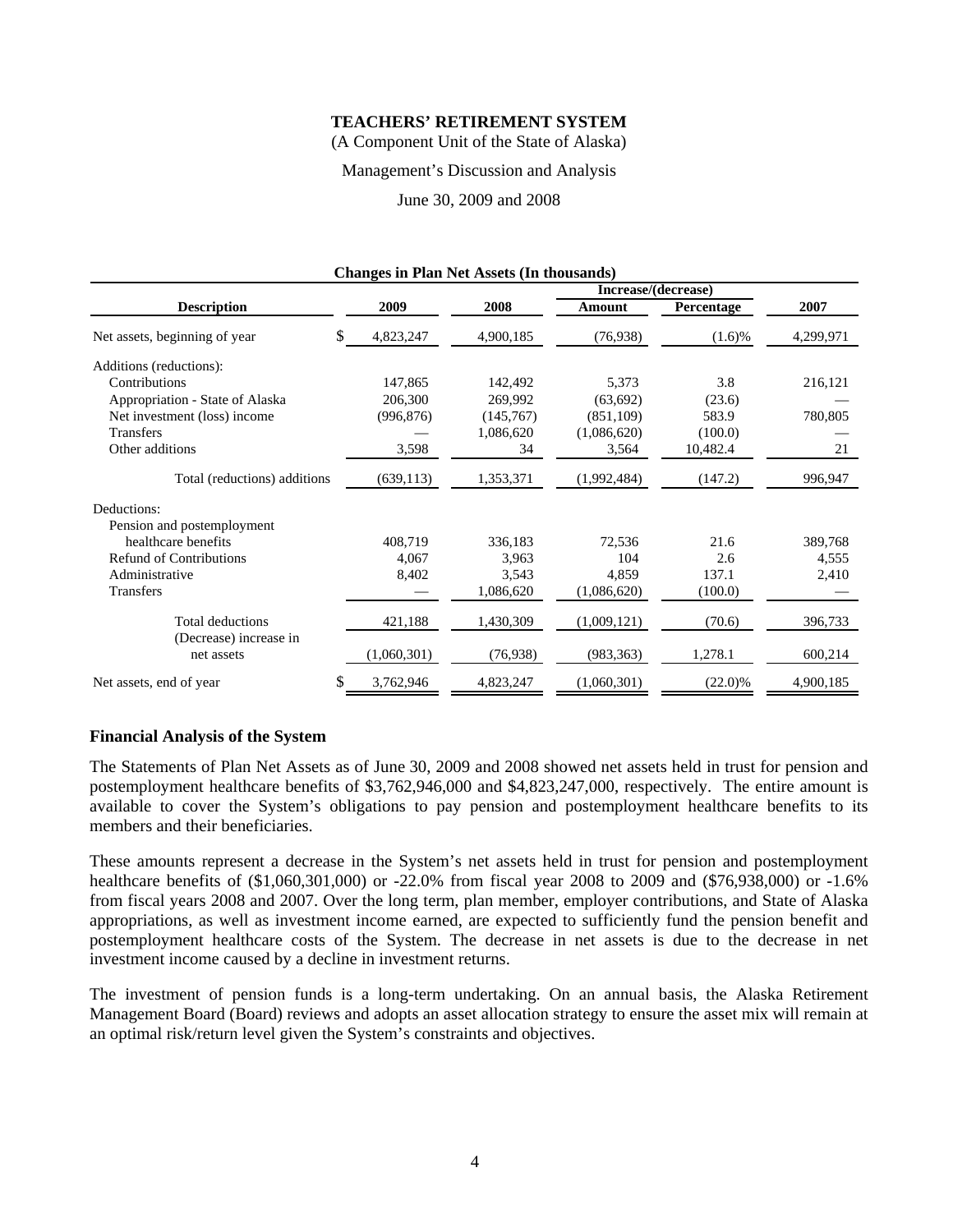(A Component Unit of the State of Alaska)

#### Management's Discussion and Analysis

June 30, 2009 and 2008

#### Defined Benefit (DB) Plan Asset Allocation

During fiscal year 2009 and 2008, the Board adopted the following asset allocation for the DB Plan:

|                                  | 2009              |                   |                         |              |
|----------------------------------|-------------------|-------------------|-------------------------|--------------|
|                                  | <b>Pension</b>    |                   | <b>Healthcare Trust</b> |              |
|                                  | <b>Allocation</b> | <b>Range</b>      | <b>Allocation</b>       | <b>Range</b> |
| Broad domestic equity            | 34%               | ± 6%              | 37%                     | ± 6%         |
| Global equity ex-US              | 20                | ±4                | 22                      | ±4           |
| Private equity                   | 7                 | ± 5               | 3                       | ± 3          |
| Fixed income                     | 18                | ± 3               | 20                      | ± 3          |
| Real assets                      | 15                | ± 8               | 8                       | $+5/ -8$     |
| Absolute return                  | 6                 | ±4                | 7                       | $+4/ -7$     |
| Cash                             |                   | ± 3               | 3                       | $+5/ -3$     |
| Total                            | 100%              |                   | 100%                    |              |
| Expected five-year median return | 8.15%             |                   | 7.90%                   |              |
| <b>Standard deviation</b>        | 12.85%            |                   | 12.11%                  |              |
|                                  |                   |                   | 2008                    |              |
|                                  |                   | <b>Allocation</b> | Range                   |              |
| Domestic large capitalization    |                   | 30.0%             | ± 3%                    |              |
| Domestic small capitalization    |                   | 7.0               | ± 3                     |              |
| Private equity                   |                   | 7.0               | ± 5                     |              |
| International equity             |                   | 14.0              | ± 3                     |              |
| Emerging markets equity          |                   | 2.0               | $\pm$ 2                 |              |
| Domestic fixed income            |                   | 18.0              | ± 3                     |              |
| International fixed income       |                   | 2.0               | ± 2                     |              |
| High Yield                       |                   | 3.0               | ± 3                     |              |
| <b>TIPS</b>                      |                   | 0.5               | $\pm 0.5$               |              |
| Real estate                      |                   | 10.0              | ±4                      |              |
| Absolute return                  |                   | 4.0               | ±4                      |              |
| Other                            |                   | 2.5               | ± 2.5                   |              |
| Cash                             |                   | 0.0               | ± 3                     |              |
| Total                            |                   | 100.0%            |                         |              |
| Expected return                  |                   | 8.12%             |                         |              |
| <b>Standard deviation</b>        |                   | 12.52%            |                         |              |

For fiscal years 2009 and 2008, the System's investments generated a -20.62% and a -3.05% rate of return. The System's annualized rate of return was -2.92% over the last three years and 2.20% over the last five years, significantly less than the actuarial rate of return of 8.25%.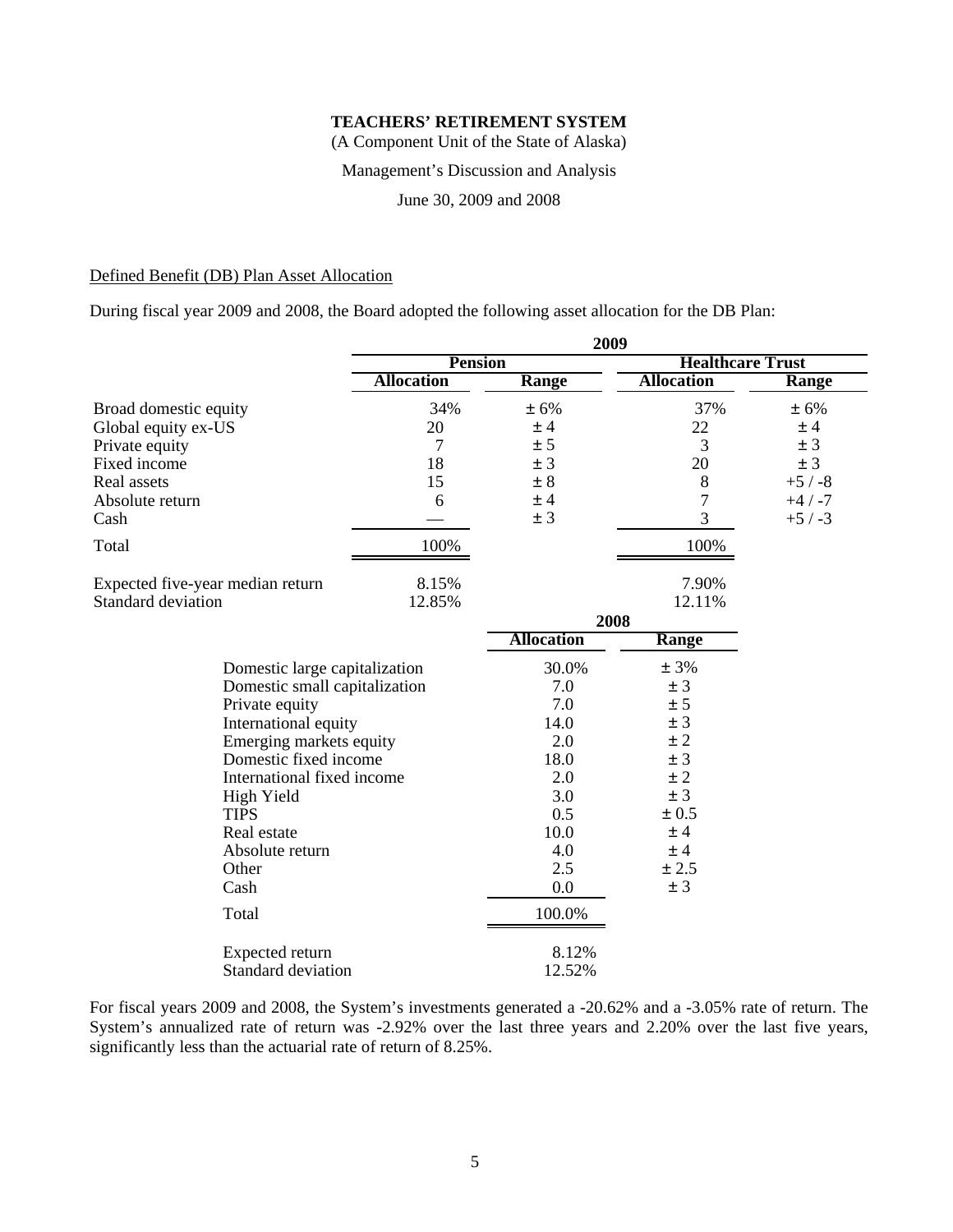(A Component Unit of the State of Alaska)

#### Management's Discussion and Analysis

June 30, 2009 and 2008

#### Defined Contribution Retirement (DCR) Plan Asset Allocation

During fiscal year 2009 and 2008, the Board adopted the following asset allocation for the DCR Plan's Retiree Major Medical Insurance Fund, Health Reimbursement Arrangement Fund, and Death and Disability Fund:

|                                     | 2009              |           |  |  |
|-------------------------------------|-------------------|-----------|--|--|
|                                     | <b>Allocation</b> | Range     |  |  |
| Broad domestic equity               | 34.0%             | ±6%       |  |  |
| Global equity Ex-U.S.               | 20.0              | ±4        |  |  |
| Private equity                      | 7.0               | $+5/ -7$  |  |  |
| Fixed income                        | 18.0              | $\pm 3$   |  |  |
| Real assets                         | 15.0              | $+5/ -15$ |  |  |
| Absolute return                     | 6.0               | $+4/ -6$  |  |  |
| Cash                                | 0.0               | ±3        |  |  |
| Total                               | 100.0%            |           |  |  |
| Expected return                     | 8.15%             |           |  |  |
| Standard deviation                  | 12.85%            |           |  |  |
|                                     | 2008              |           |  |  |
|                                     | <b>Allocation</b> | Range     |  |  |
| Domestic large capitalization       | 35%               | $\pm 3\%$ |  |  |
| $-11$ $+11$ $+11$<br>$\mathbf{r}$ . | $\sim$            | $\sim$    |  |  |

| Domestic large capitalization | 33%    | $±3\%$  |
|-------------------------------|--------|---------|
| Domestic small capitalization | 9      | $\pm 3$ |
| International equity          | 18     | $\pm 3$ |
| Emerging markets equity       |        | $\pm 3$ |
| Domestic fixed income         | 13     | $\pm 3$ |
| International fixed income    | 2      | $\pm 2$ |
| <b>TIPS</b>                   | 10     | $\pm 3$ |
| Real estate                   |        | $\pm 3$ |
| Cash                          |        | $\pm 3$ |
| Total                         | 100%   |         |
| Expected return               | 7.99%  |         |
| Standard deviation            | 12.17% |         |

#### **Actuarial Valuations and Funding Progress – DB Plan**

The overall objective of a pension fund is to accumulate sufficient funds to meet all expected future obligations to members. The employer contribution requirements are actuarially determined as a percentage of eligible salaries, and reflect the cost of benefits accruing during a fiscal year and a fixed amortization of the unfunded accrued liability. The amortization period is recommended by the actuary and adopted by the Board. Employer contribution rates are recommended by the actuary and the actuarially determined contribution rate is considered for adoption by the Board annually. Decreases in investment results, increasing healthcare costs, and contribution shortfalls continue to impact the DB Plan's funding ratio. The ratio of assets to liabilities was 64.8%, at June 30,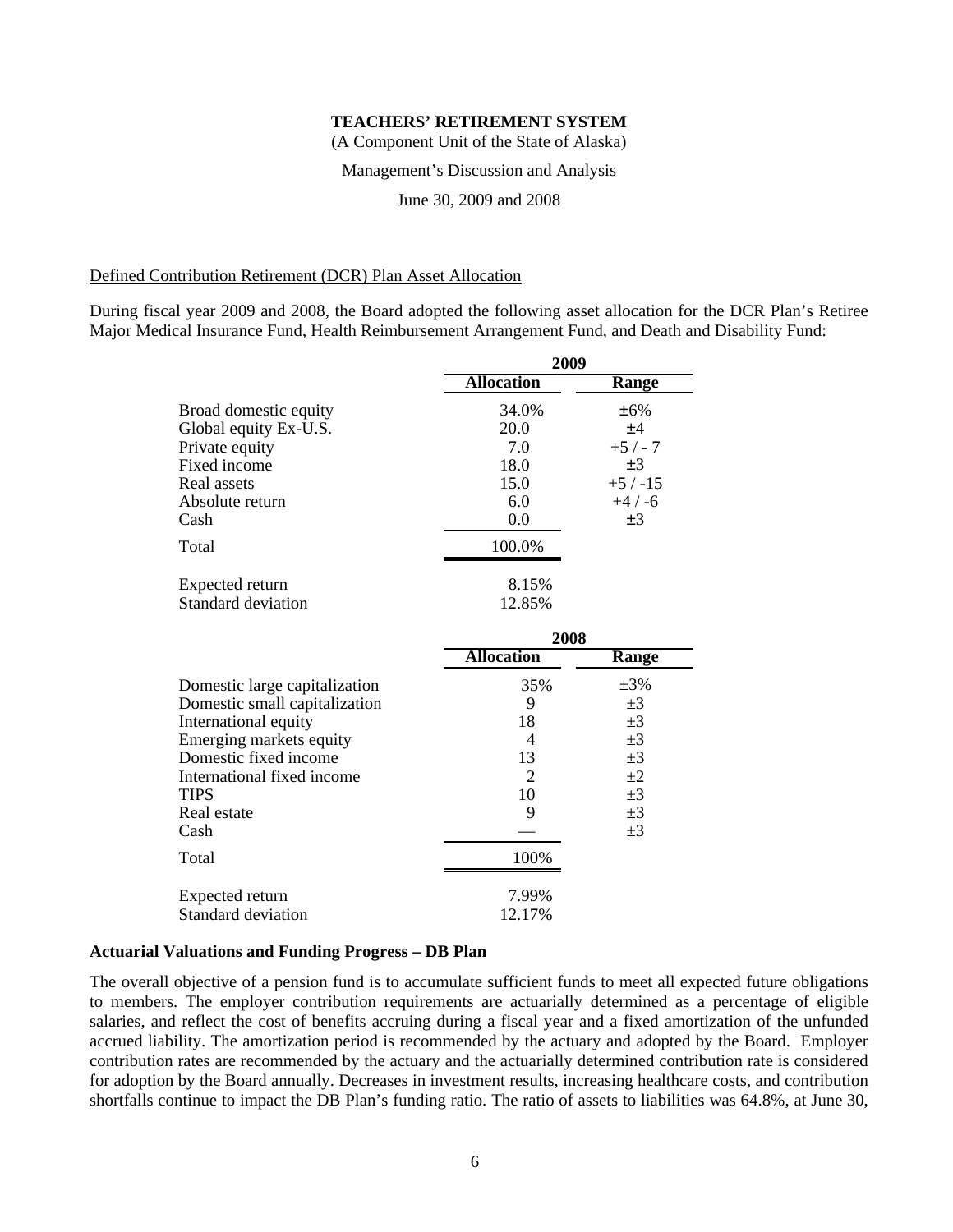(A Component Unit of the State of Alaska)

Management's Discussion and Analysis

June 30, 2009 and 2008

2008 (the date of the DB Plan's latest actuarial valuation report). The goal for the DB Plan is to make progress toward achieving the funding objectives.

A summary of the actuarial assumptions and methods is presented in the Notes to Required Supplementary Information. The assumptions, when applied in combination, fairly represent past and anticipated future experience of the DB Plan.

For fiscal year 2009, (based on the June 30, 2006 actuarial valuation report) the normal cost rate decreased from 12.56% to 9.37%, the past service rate increased from 29.70% to 34.80%, thus producing a total fiscal year 2009 actuarially determined annual contribution rate of 44.17%. The Board adopted the actuarially determined contribution rate of 44.17% for fiscal year 2009.

|                                      |   | <b>Valuation Year</b><br>(Dollars in thousands) |           |
|--------------------------------------|---|-------------------------------------------------|-----------|
|                                      |   | 2008                                            | 2007      |
| Valuation assets                     | S | 4,936,976                                       | 4,424,399 |
| Accrued liabilities (total benefits) |   | 7,619,178                                       | 7,189,403 |
| Unfunded accrued liability           |   | 2,682,202                                       | 2,765,004 |
| Funding ratio                        |   | 64.8%                                           | 61.5%     |

#### **Contributions and Investment Income**

The additions required to fund retirement benefits are accumulated through a combination of employer and plan member contributions, State of Alaska appropriation, investment income (loss), other additions, and a transfer.

|                                 |   | <b>Additions (reductions) (In thousands)</b> |           |                     |             |         |  |  |  |
|---------------------------------|---|----------------------------------------------|-----------|---------------------|-------------|---------|--|--|--|
|                                 |   |                                              |           | Increase/(decrease) |             |         |  |  |  |
|                                 |   | 2009                                         | 2008      | Amount              | Percentage  | 2007    |  |  |  |
| Plan members contributions      | S | 61.737                                       | 59,579    | 2,158               | 3.6%        | 58,516  |  |  |  |
| <b>Employer contributions</b>   |   | 86.128                                       | 82.913    | 3,215               | 3.9         | 157,605 |  |  |  |
| Appropriation - State of Alaska |   | 206,300                                      | 269,992   | (63,692)            | (23.6)      |         |  |  |  |
| Net investment (loss) income    |   | (996, 876)                                   | (145,767) | (851, 109)          | 583.9       | 780,805 |  |  |  |
| Transfer from postemployment    |   |                                              |           |                     |             |         |  |  |  |
| health fund                     |   |                                              | 1,086,620 | (1,086,620)         | (100.0)     |         |  |  |  |
| Other additions                 |   | 3,598                                        | 34        | 3,564               | 10,482.4    | 21      |  |  |  |
| Total                           |   | (639, 113)                                   | 1,353,371 | (1,992,484)         | $(147.2)\%$ | 996,947 |  |  |  |

The System's employer contributions increased from \$82,913,000 in fiscal year 2008 to \$86,128,000 in fiscal year 2009, an increase of \$3,215,000 or 3.9%. There was a decrease from \$157,605,000 during fiscal year 2007 to \$82,913,000 during fiscal year 2008, a decrease of (\$74,692,000) or -47.4%.

The State of Alaska provided \$206,300,000 in employer on-behalf payments for fiscal year 2009 in House Bill 95, Section 15(a). The actuarially determined contribution rate decreased from 54.03% in fiscal year 2008 to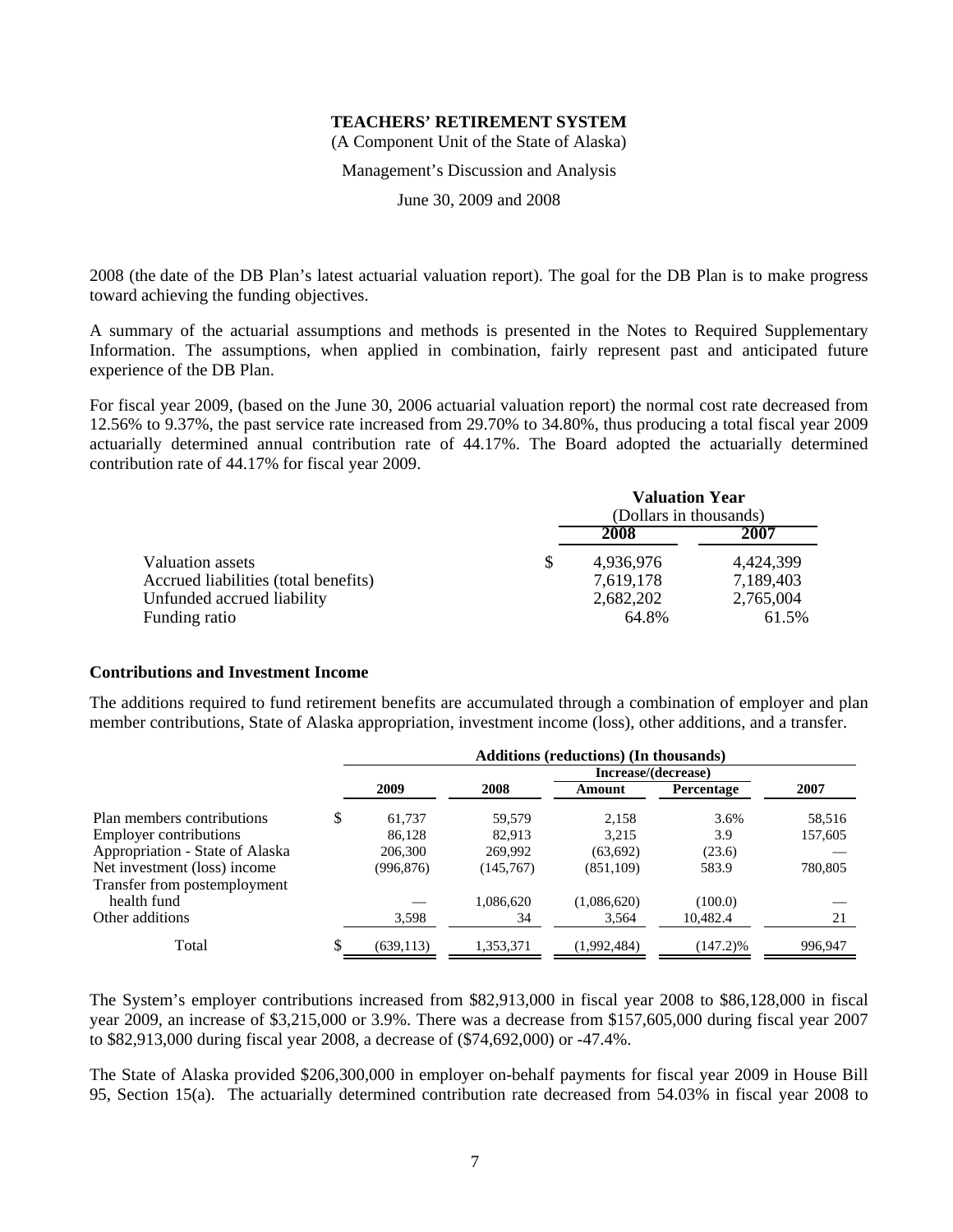(A Component Unit of the State of Alaska)

#### Management's Discussion and Analysis

June 30, 2009 and 2008

44.17% in fiscal year 2009. The actual employer contribution rate of 12.56% is established in Alaska Statute for fiscal year 2009 was established in House Bill 95, Section 15 (b).

The System's net investment loss in fiscal year 2009 increased by (\$851,108,000) or 583.9% from amounts recorded in fiscal year 2008 and net investment loss in fiscal year 2008 increased by (\$926,572,000) or -118.7% from amounts recorded in 2007. Investments were hard hit by the economic downturn and for eight months of the fiscal year, investments results were down. Beginning March 2009, the investment environment turned around with assistance from the Federal government's intervention in the economy through various stimulus packages.

|                            | Year Ended |           |        |  |  |
|----------------------------|------------|-----------|--------|--|--|
|                            | 2009       | 2008      | 2007   |  |  |
| System returns             | $-20.62%$  | $-3.05\%$ | 18.92% |  |  |
| Domestic equities          | $-26.80$   | $-13.53$  | 20.11  |  |  |
| International equities     | $-29.12$   | $-7.48$   | 30.15  |  |  |
| Fixed income               | 3.36       | 6.50      | 6.20   |  |  |
| Private equity             | $-23.67$   |           |        |  |  |
| Absolute return            | $-12.52$   |           |        |  |  |
| Real assets                | $-21.20$   | 5.71      | 20.70  |  |  |
| International Fixed Income |            | 18.95     | 1.97   |  |  |

The DCR Pension Trust employer effective rate for fiscal year 2009 was 22%. The DCR Pension Trust employer contribution rate for fiscal year 2009 was 12.56%. The DCR Retiree Medical Fund rate for fiscal year 2009 was 0.99%. The DCR Occupational Death and Disability Fund rate for fiscal year 2009 was 0.62%. The rate for the Retiree Major Medical Insurance Fund was 0.99% per Board Resolution 2007-37, and the rate for the Health Reimbursement Arrangement Fund was set at 3% of the employer's average annual compensation per AS 39.30.370. Any remaining balance, if any, after subtracting the mandatory contributions from the total employer contribution rate of 12.56% was deposited in the DB Plan.

Over the long term, investment income has been a major component of additions to System assets. During fiscal year 2009, the System experienced a significant reduction in rates of return on investments. The rate of return used in the actuarial valuation report to determine liabilities of the DB Plan was 8.25%. The fiscal year 2009 and 2008 losses represent a substantial reversal of investment income from 2007 and 2006.

During fiscal year 2008, the Plan transferred the fund balance as of June 30, 2007 of the Postemployment Healthcare fund to the Alaska Retiree Healthcare Trust fund as a result of approval from the Internal Revenue Service for the Public Employees' and Teachers' Retirement Systems for pre-funding of postemployment healthcare costs. The actual transfer of funds occurred in fiscal year 2009.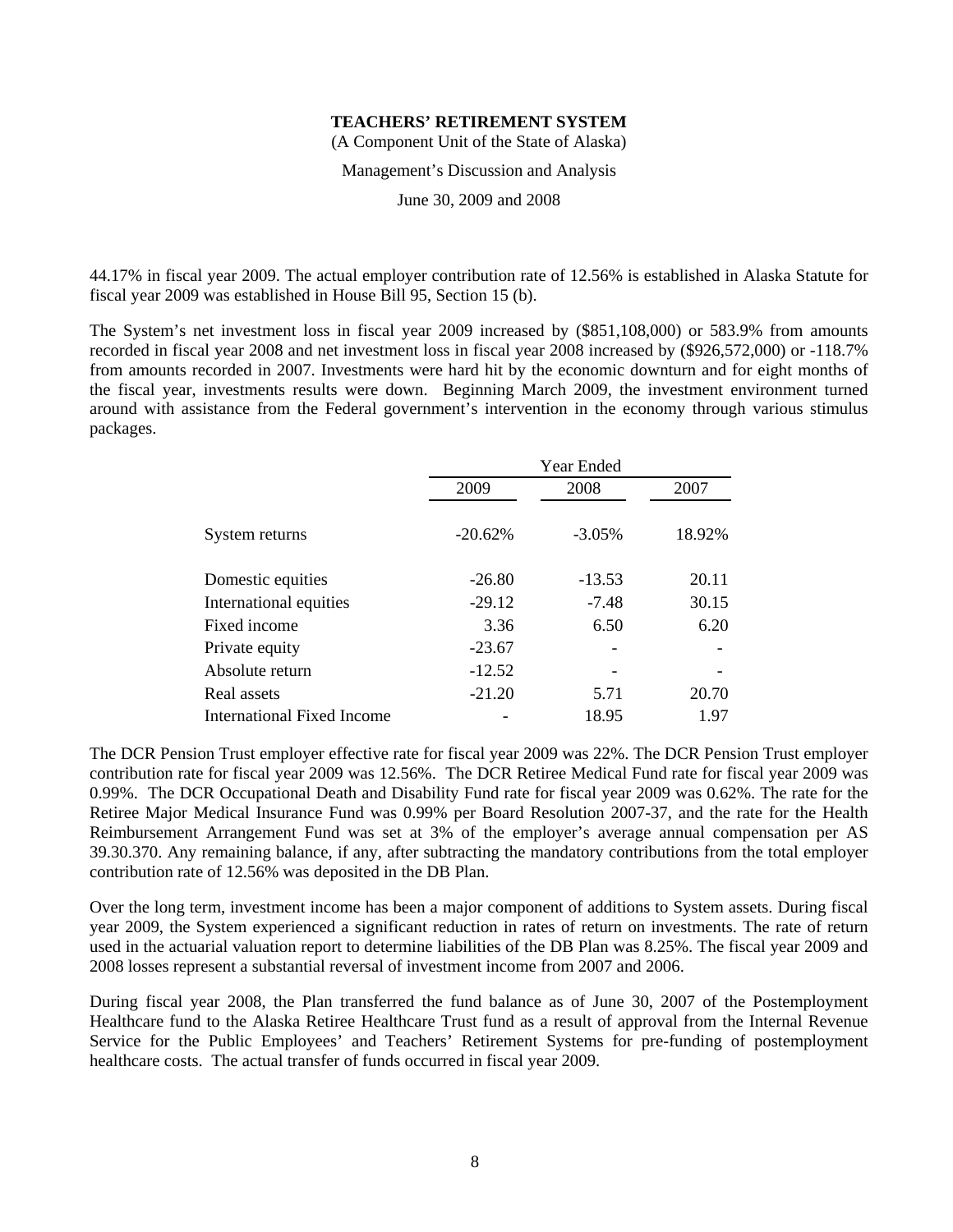(A Component Unit of the State of Alaska)

#### Management's Discussion and Analysis

June 30, 2009 and 2008

#### **Benefits and Other Deductions**

The primary deduction of the DB Plan is the payment of pension and post employment healthcare benefits. The primary deduction of the DCR Pension Trust Plan is the refund of contributions. These benefit payments, healthcare claims paid, lump sum refunds made to former plan members, and the cost of administering the plans comprise the costs of operation.

|                                       | <b>Deductions</b> |         |                     |            |         |  |  |
|---------------------------------------|-------------------|---------|---------------------|------------|---------|--|--|
|                                       |                   |         | Increase/(decrease) |            |         |  |  |
|                                       | 2009              | 2008    | Amount              | Percentage | 2007    |  |  |
| Pension and postemployment healthcare | \$<br>408,719     | 336,183 | 72.536              | 21.6%      | 389,768 |  |  |
| Refund of contributions               | 4.067             | 3,963   | 104                 | 2.6        | 4,555   |  |  |
| Administrative                        | 8.402             | 3.543   | 4.859               | 137.1      | 2,410   |  |  |
| Total                                 | \$<br>421.188     | 343,689 | 77.499              | 22.5%      | 396,733 |  |  |

The System's pension and postemployment healthcare benefit payments in 2009 increased \$72,536,000 or 21.6% from fiscal year 2008 and decreased (\$53,585,000) or -13.7% from fiscal years 2008 and 2007, respectively. The primary reason of the increase was the change in how healthcare costs are reported in the System's financial statements. The DB Plan Alaska Retiree Healthcare Trust (ARHCT) was established with Senate Bill 123 and became effective July 1, 2007. The ARHCT healthcare claims payments were \$89,571,000 for fiscal year 2009 compared to \$29,494,000 in fiscal year 2008. Prior to fiscal year 2008, the System was responsible for a healthcare premium paid directly to the Retiree Health Fund (RHF) for each retired member / beneficiary participating in the System. Beginning July 1, 2007, the System began funding the ARHCT via employer contributions. The RHF continued to pay healthcare claims for the three participating Systems until February 29, 2008. Beginning March 1, 2008, the ARHCT is responsible for payment of healthcare claims.

Administrative deductions in 2009 increased \$4,859,000 or 137.1% from fiscal year 2008 and increased \$133,000 or 47.0% from fiscal years 2008 and 2007, respectively.

The increase in administrative deductions is related to an increase in actuarial cost and an increase in the administrative expenses associated with the third party administrator of the healthcare plans. In prior years the administrative cost for the healthcare plans was reflected in the retiree health fund. These costs are now reflected in the DB Plan's Alaska Healthcare Trust.

#### **Funding**

Retirement benefits are financed by accumulations from employers, plan members, State of Alaska appropriations, and income earned on System investments.

- The employer contribution rates are determined by the DB Plan's consulting actuary and adopted by the Board annually. The DCR Pension Trust Fund's employer contribution rate is established by Alaska Statute and the remaining contribution rates adopted by the Board, with the exception of the Healthcare Reimbursement Arrangement Plan amounts, which are calculated and approved by the Department.
- Plan member contributions are established by Alaska Statute 14.25.050 for the DB Plan and Alaska Statute 14.25.340 for the DCR Plan.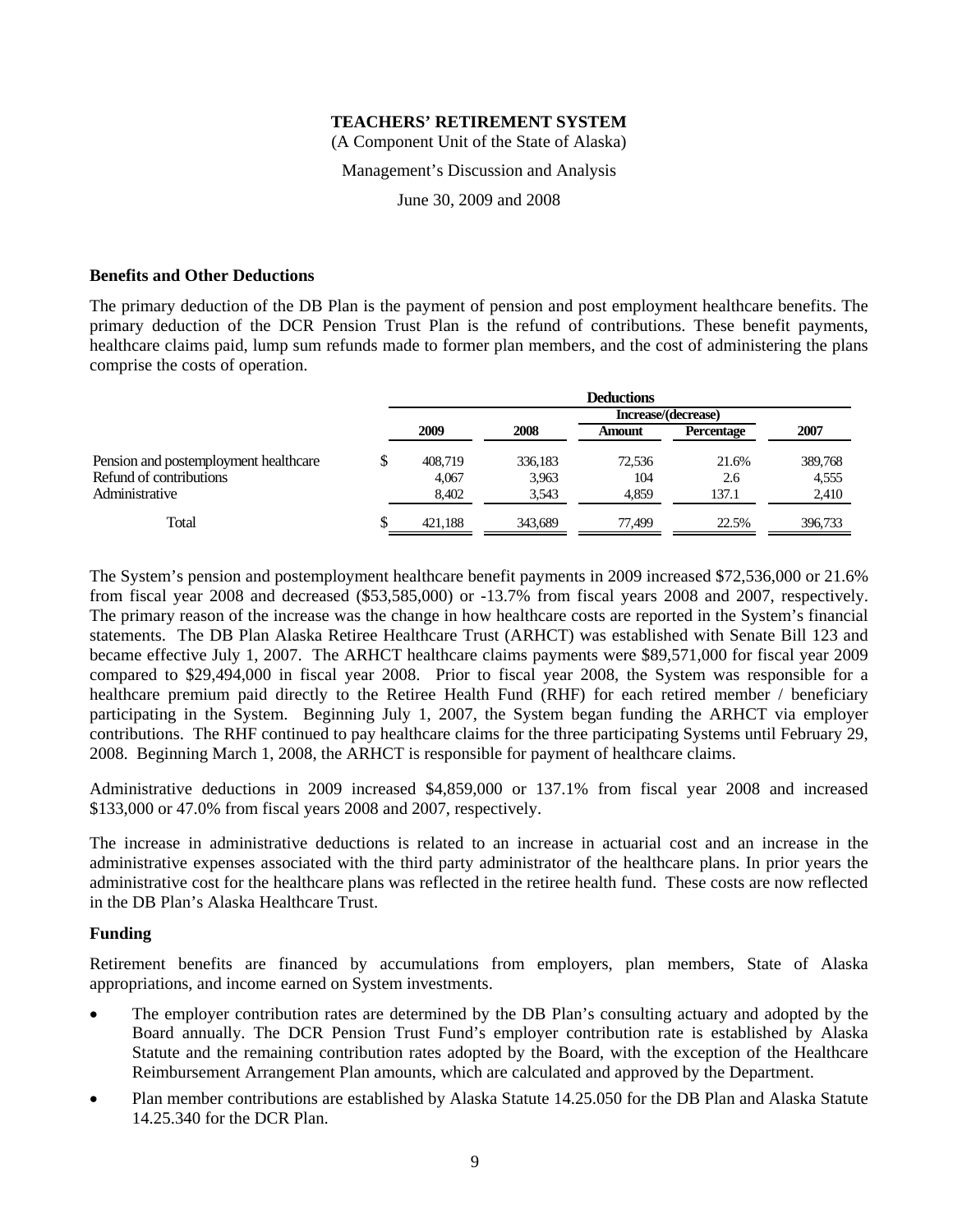(A Component Unit of the State of Alaska)

Management's Discussion and Analysis

June 30, 2009 and 2008

- Alaska Statute 14.25.085 requires that additional state contributions are required each July 1 or as soon after July 1 for the ensuing fiscal year that when combined with the total employer contributions is sufficient to pay the System's past service liability at the contribution rate adopted by the Board for that fiscal year.
- The Board works with an external consultant to determine the proper asset allocation strategy.

#### **Legislation**

During fiscal year 2009, the Twenty-Sixth Alaska State Legislature enacted one law that affects the System:

• House Bill 81 appropriates \$173.462 million from the general fund to the Department of Administration for deposit in the System's defined benefit pension fund and retiree healthcare trust as partial payment of the participating employers' contributions for the fiscal year ending June 30, 2010. This appropriation is to fund the difference between the statutory required contribution established in Senate Bill 125 of 12.56 percent and the actuarially determined contribution rate of 39.53 percent for fiscal year 2010.

#### **Economic Conditions, Future Contribution Rates, and Status of Unfunded Liability**

The financial market environment continues to challenge investors. The Board continues to diversify the portfolio of the System to maintain an optimal risk/return ratio. The return on the DB Plan's investments failed to meet or exceed its' actuarially assumed return of 8.25%. Even with investment returns exceeding the actuarial rate of return, the DB Plan will continue to see an increase in employer actuarial determined contribution rates due to rising medical costs and past contribution shortfalls.

The consulting actuary recommended a decrease from the System's actuarially determined contribution rate of 54.03% in fiscal year 2008 to 44.17% in fiscal year 2009. The Board adopted the actuarially determined contribution rate of 44.17% for fiscal year 2009, down 9.86 points from the fiscal year 2008 actuarially determined contribution rate. The statutory contribution rate remained 12.56% for fiscal years 2008 and 2009.

The June 30, 2008, actuarial valuation for the DB Plan reported a funding ratio of 64.8% and an unfunded liability of \$2.7 billion.

For fiscal year 2009 and 2008, the DCR Plan's employer contribution rate was established at 12.56%. The DCR Plan retiree medical plan actuarially determined contribution rate was adopted by the Board to be 0.99% for fiscal year 2009 and 2008, respectively. The DCR Plan's actuarially determined occupational death and disability rate was adopted by the Board for fiscal year 2009 to be 0.62%.

The actuarially determined rates for fiscal year 2010 was set in June 30, 2007 valuations to be 39.53% and the 2011 actuarially determined rate was set in the June 30, 2008 valuation to be 38.56%.

#### **Requests for Information**

This financial report is designed to provide a general overview of the finances for all those with interest in the finances. Questions concerning any of the information provided in this report or requests for additional financial information should be addressed to:

State of Alaska Teachers' Retirement System Division of Retirement & Benefits, Accounting Section P.O. Box 110203 Juneau, Alaska 99811-0203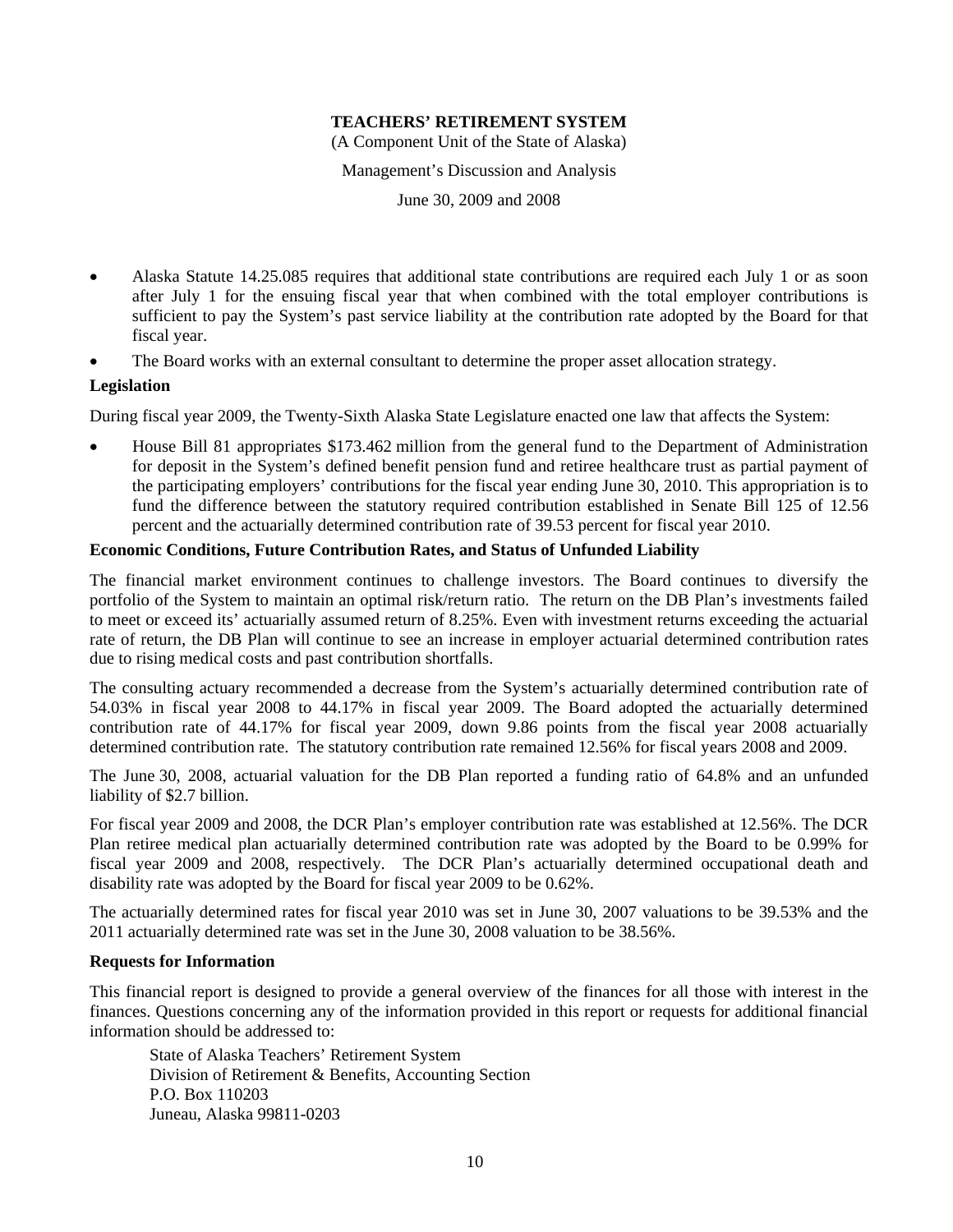Statements of Plan Net Assets

June 30, 2009 and 2008

(In thousands)

|                                                                                                        | 2009                           |                                        |                               | 2008                           |                                        |                               |
|--------------------------------------------------------------------------------------------------------|--------------------------------|----------------------------------------|-------------------------------|--------------------------------|----------------------------------------|-------------------------------|
|                                                                                                        | <b>Defined Benefit</b><br>Plan | <b>Defined</b><br>Contribution<br>Plan | <b>SYSTEM</b><br><b>TOTAL</b> | <b>Defined Benefit</b><br>Plan | <b>Defined</b><br>Contribution<br>Plan | <b>SYSTEM</b><br><b>TOTAL</b> |
| Assets:                                                                                                |                                |                                        |                               |                                |                                        |                               |
| Cash and cash equivalents (notes 3, 4, 5 and 6):<br>Short-term fixed income pool<br>Great West Account | \$<br>18,472                   | 682<br>550                             | 19,154<br>550                 | 14,289                         | 606<br>77                              | 14,895<br>77                  |
| Total cash and cash equivalents                                                                        | 18,472                         | 1,232                                  | 19,704                        | 14,289                         | 683                                    | 14,972                        |
| Receivables:                                                                                           |                                |                                        |                               |                                |                                        |                               |
| Contributions                                                                                          | 5,591                          |                                        | 5,591                         | 4,910                          | 470                                    | 5,380                         |
| Due from State of Alaska General Fund                                                                  | 8,885                          | 1,454                                  | 10,339                        | 18,660                         | 813                                    | 19,473                        |
| Due from PERS Alaska Retiree Healthcare Trust                                                          | 102                            |                                        | 102                           | 64,996                         |                                        | 64,996                        |
| Due from Retiree Health Fund<br>Due from postemployment healthcare trust (note 7)                      | 3,440<br>÷.                    |                                        | 3,440<br>÷.                   | 754<br>1,086,620               |                                        | 754<br>1,086,620              |
| Other accounts receivable                                                                              | 853                            | -                                      | 853                           | 61                             | -                                      | 61                            |
| Total receivables                                                                                      | 18,871                         | 1,454                                  | 20,325                        | 1,176,001                      | 1,283                                  | 1,177,284                     |
|                                                                                                        |                                |                                        |                               |                                |                                        |                               |
| Investments (notes $3, 4, 5, 6$ and $9$ ) at fair value:<br><b>Fixed Income Securities</b>             |                                |                                        |                               |                                |                                        |                               |
| Retirement fixed income pool                                                                           | 415,873                        | 1,099                                  | 416,972                       | 697,775                        |                                        | 697,775                       |
| High yield pool                                                                                        | 82,322                         | 153                                    | 82,475                        | 116,336                        |                                        | 116,336                       |
| International fixed income pool                                                                        | 56,658                         | 152                                    | 56,810                        | 98,131                         |                                        | 98,131                        |
| Emerging debt pool                                                                                     | 28,611                         | 34                                     | 28,645                        |                                |                                        |                               |
| <b>Total Fixed Income Securities</b>                                                                   | 583,464                        | 1,438                                  | 584,902                       | 912,242                        |                                        | 912,242                       |
| <b>Broad Domestic Equity</b>                                                                           |                                |                                        |                               |                                |                                        |                               |
| Broad domestic equity                                                                                  | 1,246,042                      | 2,826                                  | 1,248,868                     | 1,526,887                      |                                        | 1,526,887                     |
| <b>Total Broad Domestic Equity</b>                                                                     | 1.246.042                      | 2,826                                  | 1,248,868                     | 1,526,887                      |                                        | 1,526,887                     |
| Global Equity Ex-US<br>International equity pool                                                       | 574,198                        | 1,255                                  | 575,453                       | 690,435                        |                                        | 690,435                       |
| Emerging markets equity pool                                                                           | 159,250                        | 413                                    | 159,663                       | 131,105                        |                                        | 131,105                       |
| <b>Total Global Equity Ex-US</b>                                                                       | 733,448                        | 1,668                                  | 735.116                       | 821,540                        |                                        | 821,540                       |
| Private Equity                                                                                         |                                |                                        |                               |                                |                                        |                               |
| Private equity pool                                                                                    | 321,652                        | 569                                    | 322,221                       | 397,247                        |                                        | 397,247                       |
| <b>Total Private Equity</b>                                                                            | 321.652                        | 569                                    | 322.221                       | 397.247                        |                                        | 397,247                       |
| Absolute Return                                                                                        |                                |                                        |                               |                                |                                        |                               |
| Absolute return pool                                                                                   | 165,379                        | 513                                    | 165,892                       | 194,481                        |                                        | 194,481                       |
| <b>Total Absolute Return</b>                                                                           | 165,379                        | 513                                    | 165,892                       | 194,481                        |                                        | 194.481                       |
| <b>Real Assets</b>                                                                                     |                                |                                        |                               |                                |                                        |                               |
| Real estate pool<br>Real estate investment trust pool                                                  | 399,090<br>10,280              | 579<br>80                              | 399,669<br>10,360             | 581,334                        |                                        | 581,334                       |
| Energy pool                                                                                            | 23,509                         | 84                                     | 23,593                        |                                |                                        |                               |
| Farmland pool                                                                                          | 133,063                        | 82                                     | 133,145                       |                                |                                        |                               |
| Farmland water pool                                                                                    | 10,549                         |                                        | 10,549                        |                                |                                        |                               |
| Timber pool                                                                                            | 46,866                         | 189                                    | 47,055                        |                                |                                        |                               |
| Treasury inflation protected securities pool                                                           | 20,548<br>9                    | 256                                    | 20,804<br>9                   | 25,644                         | 419                                    | 26,063                        |
| Mortgages<br><b>Total Real Assets</b>                                                                  | 643,914                        | 1,270                                  | 645,184                       | 17<br>606,995                  | 419                                    | 17<br>607,414                 |
| Other investment funds, at fair value:                                                                 |                                |                                        |                               |                                |                                        |                               |
| Pooled investment funds                                                                                |                                | 1,557                                  | 1,557                         |                                |                                        |                               |
| Collective investment funds                                                                            |                                | 23,399                                 | 23,399                        | 86,424                         | 16,556                                 | 102,980                       |
| Other                                                                                                  |                                |                                        |                               | 158,337                        |                                        | 158,337                       |
| Total Other investment funds                                                                           |                                | 24,956                                 | 24,956                        | 244,761                        | 16,556                                 | 261,317                       |
| Total investments                                                                                      | 3,693,899                      | 33,240                                 | 3,727,139                     | 4,704,153                      | 16,975                                 | 4,721,128                     |
| Other assets                                                                                           | 984                            |                                        | 984                           |                                |                                        |                               |
| Total assets                                                                                           | 3,732,226                      | 35,926                                 | 3,768,152                     | 5,894,443                      | 18,941                                 | 5,913,384                     |
| Liabilities:                                                                                           |                                |                                        |                               |                                |                                        |                               |
| Accrued expenses                                                                                       | 3,467                          | 446                                    | 3,913                         | 3,452                          | 65                                     | 3,517                         |
| Due to State of Alaska General Fund                                                                    | 1,293                          |                                        | 1,293                         |                                |                                        |                               |
| Due to Alaska Retiree Healthcare Trust - TRS (note 7)                                                  |                                |                                        |                               | 1,086,620                      |                                        | 1,086,620                     |
| <b>Total liabilities</b>                                                                               | 4,760                          | 446                                    | 5,206                         | 1,090,072                      | 65                                     | 1,090,137                     |
| Commitment and contingencies (note 9)                                                                  |                                |                                        |                               |                                |                                        |                               |
| Net assets held in trust for pension and<br>postemployment healthcare benefits                         |                                |                                        |                               |                                |                                        |                               |
| (see Unaudited Schedule of Funding<br>Progress)                                                        | \$<br>3,727,466                | 35,480                                 | 3,762,946                     | 4,804,371                      | 18,876                                 | 4,823,247                     |
|                                                                                                        |                                |                                        |                               |                                |                                        |                               |

See accompanying notes to financial statements.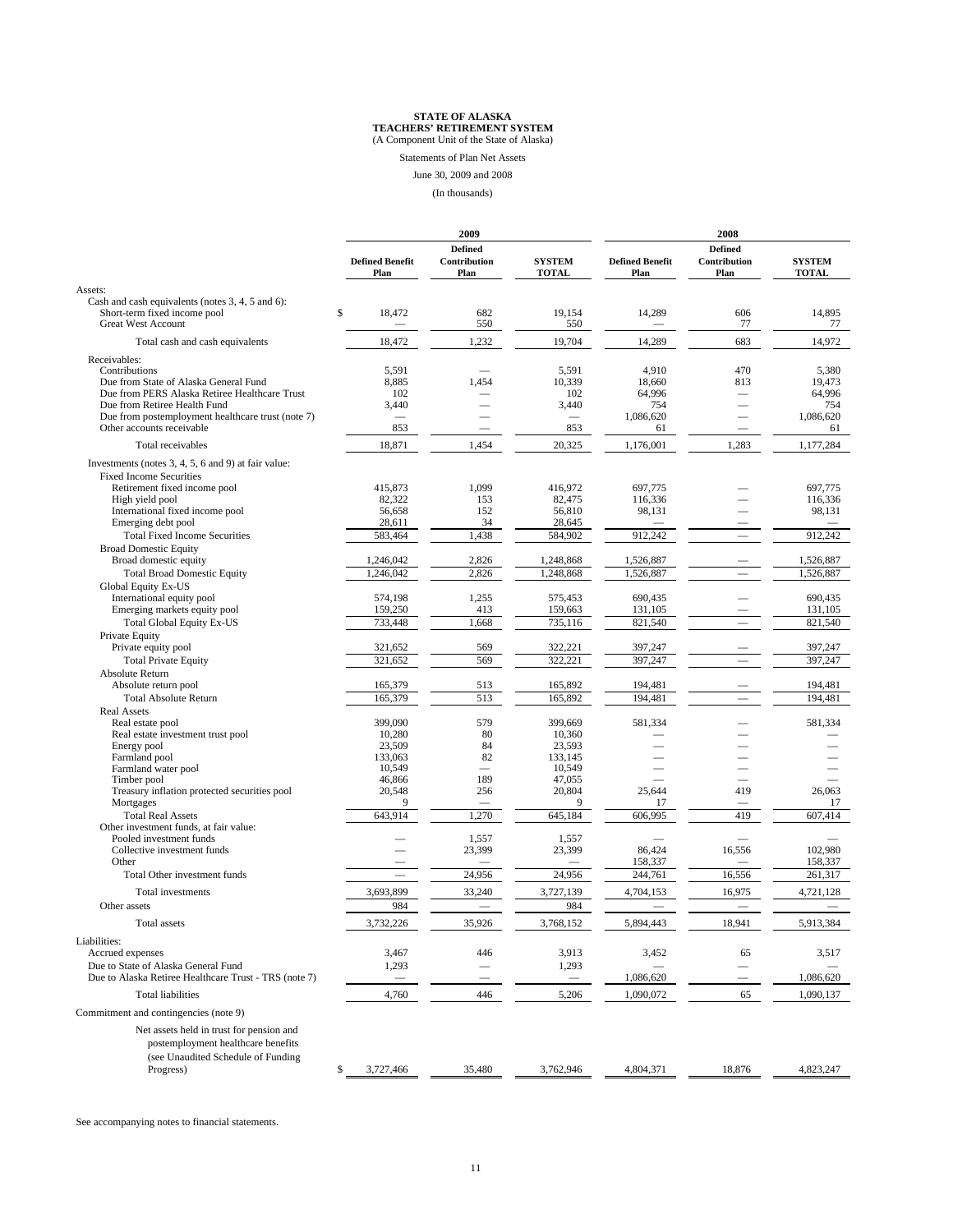Statements of Changes in Plan Net Assets

Year ended June 30, 2009 and 2008

(In thousands)

|                                                                                                                                 | 2009                            |                                             |                                 | 2008                                 |                                            |                                       |
|---------------------------------------------------------------------------------------------------------------------------------|---------------------------------|---------------------------------------------|---------------------------------|--------------------------------------|--------------------------------------------|---------------------------------------|
|                                                                                                                                 | <b>Defined Benefit</b><br>Plan  | <b>Defined</b><br>Contribution<br>Plan      | <b>SYSTEM</b><br><b>TOTAL</b>   | <b>Defined Benefit</b><br>Plan       | <b>Defined</b><br>Contribution<br>Plan     | <b>SYSTEM</b><br><b>TOTAL</b>         |
| Additions (reductions):<br>Contributions:                                                                                       |                                 |                                             |                                 |                                      |                                            |                                       |
| $\mathbb{S}$<br>Employers<br>Plan members<br>Employer legislative relief                                                        | 74,284<br>53.660<br>206,300     | 11,844<br>8,077<br>$\overline{\phantom{m}}$ | 86,128<br>61.737<br>206,300     | 75,010<br>54,232<br>269,992          | 7,903<br>5,347<br>$\overline{\phantom{m}}$ | 82,913<br>59,579<br>269,992           |
| Total contributions                                                                                                             | 334,244                         | 19,921                                      | 354,165                         | 399,234                              | 13,250                                     | 412,484                               |
| Investment income (loss):<br>Net (depreciation) in fair value (note 3)<br>Interest<br>Dividends<br>Net recognized loan recovery | (1,120,498)<br>39,513<br>94,973 | (3,524)<br>604<br>101                       | (1,124,022)<br>40,117<br>95,074 | (323,999)<br>60,447<br>127,551<br>11 | (1,756)<br>579<br>10                       | (325, 755)<br>61,026<br>127,561<br>11 |
| Total investment (loss)                                                                                                         | (986, 012)                      | (2,819)                                     | (988, 831)                      | (135,990)                            | (1,167)                                    | (137, 157)                            |
| Less investment expense                                                                                                         | 8,045                           |                                             | 8,045                           | 10,544                               |                                            | 10,544                                |
| Net investment (loss)<br>before securities lending                                                                              | (994, 057)                      | (2,819)                                     | (996, 876)                      | (146, 534)                           | (1,167)                                    | (147,701)                             |
| Securities lending income (note 6)<br>Less securities lending expenses (note 6)                                                 |                                 |                                             |                                 | 17,913<br>15,979                     |                                            | 17,913<br>15,979                      |
| Net income from securities lending activities                                                                                   |                                 |                                             |                                 | 1,934                                |                                            | 1,934                                 |
| Net investment (loss)                                                                                                           | (994, 057)                      | (2,819)                                     | (996, 876)                      | (144,600)                            | (1,167)                                    | (145,767)                             |
| Transfer from postemployment healthcare fund<br>(note 7)                                                                        |                                 |                                             |                                 | 1,086,620                            |                                            | 1,086,620                             |
| Other:<br>Other                                                                                                                 | 3,598                           |                                             | 3,598                           | 34                                   |                                            | 34                                    |
| Total (reductions) additions                                                                                                    | (656, 215)                      | 17,102                                      | (639, 113)                      | 1,341,288                            | 12,083                                     | 1,353,371                             |
| Deductions:<br>Pension and postemployment benefits<br>Refunds of contributions<br>Administrative                                | 408,719<br>3,622<br>8,349       | 445<br>53                                   | 408,719<br>4,067<br>8,402       | 336,183<br>3,761<br>3,467            | 202<br>76                                  | 336,183<br>3,963<br>3,543             |
| <b>Total deductions</b>                                                                                                         | 420,690                         | 498                                         | 421,188                         | 343,411                              | 278                                        | 343,689                               |
| Transfer to Alaska Retiree Healthcare Trust (note 7)                                                                            |                                 |                                             |                                 | 1,086,620                            | $\equiv$                                   | 1,086,620                             |
| Net (decrease) increase                                                                                                         | (1,076,905)                     | 16,604                                      | (1,060,301)                     | (88, 743)                            | 11,805                                     | (76, 938)                             |
| Net assets held in trust for pension and postemployment<br>healthcare benefits:                                                 |                                 |                                             |                                 |                                      |                                            |                                       |
| Balance, beginning of year                                                                                                      | 4,804,371                       | 18,876                                      | 4,823,247                       | 4,893,114                            | 7,071                                      | 4,900,185                             |
| Balance, end of year<br>\$                                                                                                      | 3,727,466                       | 35,480                                      | 3,762,946                       | 4,804,371                            | 18,876                                     | 4,823,247                             |

See accompanying notes to financial statements.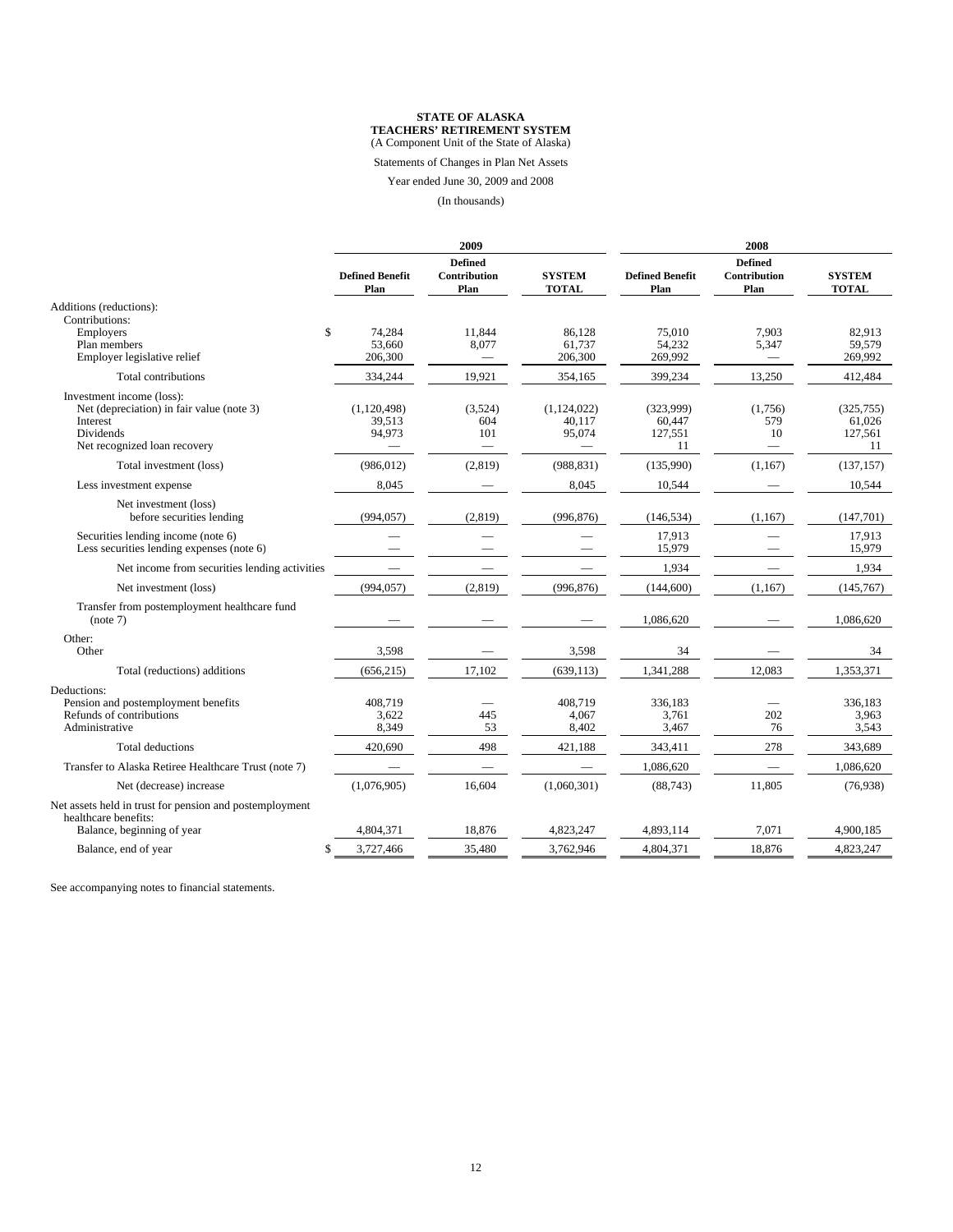Notes to Financial Statements

June 30, 2009 and 2008

#### **(1) Description**

The following brief description of the State of Alaska Teachers' Retirement System (TRS or System) Defined Benefit Retirement Pension and Postemployment Healthcare Plan (DB Plan) and Defined Contribution Retirement Trust Fund (DCR Plan). TRS is a Component Unit of the State of Alaska (State). The DB Plan is a plan within the System, which includes the DB Retirement Pension Trust Fund and Alaska Retiree Healthcare Trust Fund. The DCR Plan consists of a Participant Directed Fund, Retiree Medical Fund, Health Reimbursement Arrangement Fund, and Occupational Death and Disability Fund. Members should refer to the System agreement for more complete information than that noted in the notes to the financial statements.

At June 30, 2009 and 2008, the number of participating local government employers was:

| State of Alaska  |    |
|------------------|----|
| School districts | 53 |
| Other            |    |
|                  | 58 |

Inclusion in the DB Plan and DCR Plan is a condition of employment for permanent school district, University of Alaska and State Department of Education employees who meet the eligibility requirements for participation.

#### **Defined Benefit Retirement Plan**

#### *General*

The DB Plan is a defined benefit, cost–sharing, multiple employer plan within the System established and administered by the State to provide pension and postemployment healthcare benefits for teachers and other eligible members. Benefit and contribution provisions are established by State law and may be amended only by the State Legislature. The system is a component unit of the State financial reporting entity and is included in the State's Comprehensive Annual Financial Report as a pension trust fund. With the passage of Senate Bill 141, the DB Plan is closed to all new members effective July 1, 2006.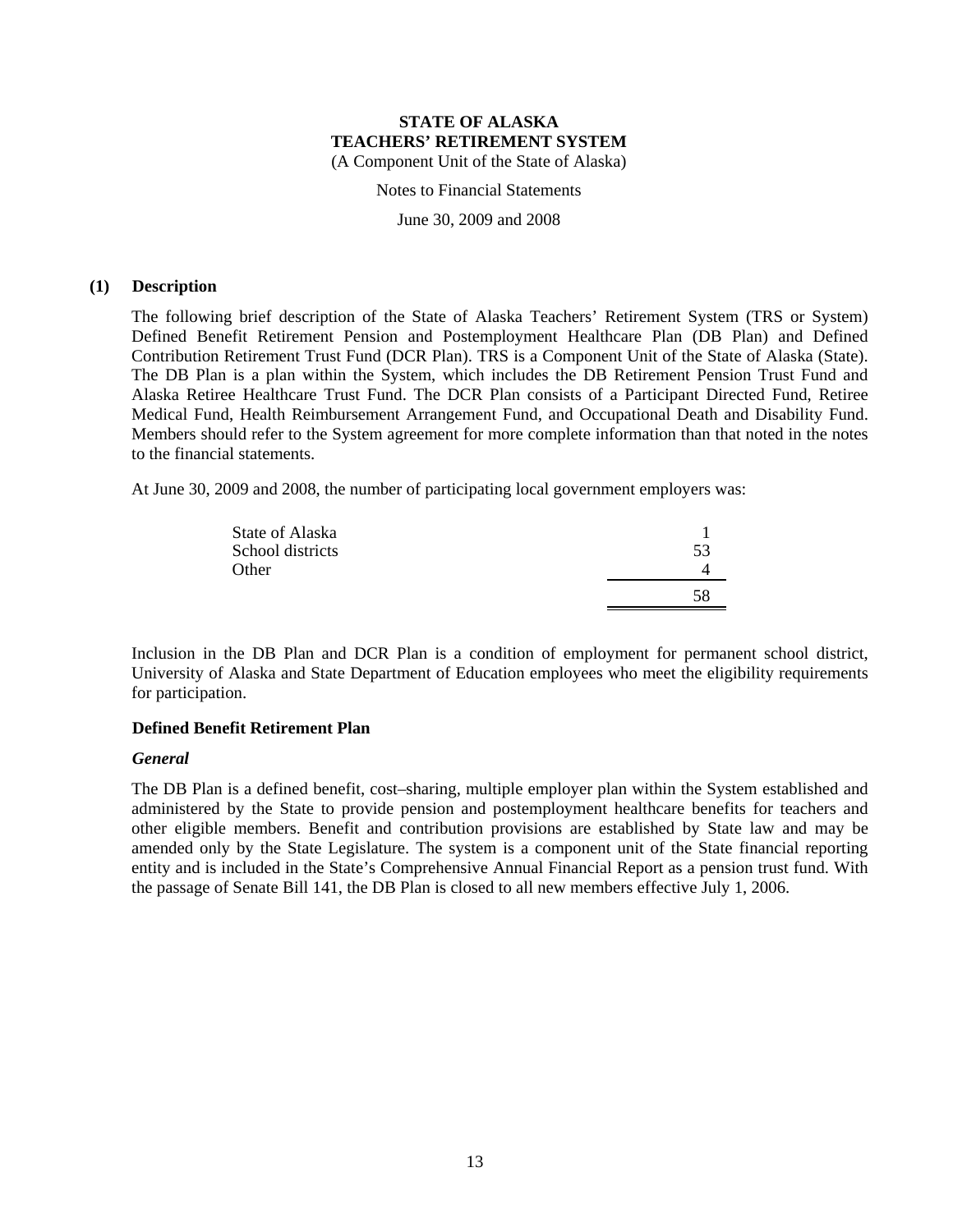Notes to Financial Statements

June 30, 2009 and 2008

#### **(1) Description (cont.)**

At June 30, DB Plan's membership consisted of:

|                                                                                                                | <b>Valuation as of June 30</b><br>2008 | 2007           |
|----------------------------------------------------------------------------------------------------------------|----------------------------------------|----------------|
| Retirees and beneficiaries currently receiving benefits<br>Terminated plan members entitled to future benefits | 10,026<br>873                          | 9,678<br>846   |
| Total current and future benefits                                                                              | 10,899                                 | 10,524         |
| Active plan members:<br>Vested<br>Nonvested                                                                    | 5,612<br>2,919                         | 5,571<br>3,536 |
| Total active plan membership                                                                                   | 8,531                                  | 9,107          |
|                                                                                                                | 19,430                                 | 19,631         |

### *Pension Benefits*

Vested members hired prior to July 1, 1990, are entitled to pension benefits beginning at normal retirement age, fifty–five, or early retirement age, fifty. For members hired after June 30, 1990, the normal and early retirement ages are sixty and fifty–five, respectively. Members may also retire at any age and receive a normal benefit when they accumulate the required credited service.

The normal annual pension benefit is based on years of service and average base salary. The average base salary is based upon the members' three highest contract years' salaries.

The benefit related to all years of credited service prior to July 1, 1990 and for years of service through a total of twenty years is equal to 2% of the employee's average base salary. The benefit for each year over twenty years of service subsequent to June 30, 1990, is equal to 2–1/2% of the employee's base salary.

Minimum benefits for members eligible for retirement are \$25 per month for each year of credited service.

Married members must receive their benefits in the form of a joint and survivor annuity unless their spouse consents to another form of benefit or benefits are payable under the 1% supplemental contributions provision.

The DB Plan has two types of post–retirement pension adjustments (PRPA). The automatic PRPA is issued annually to all eligible benefit recipients when the cost of living increases in the previous calendar year. The automatic PRPA increase is paid beginning July 1 of each year. The discretionary PRPA may be granted to eligible recipients by the DB Plan's administrator, if the cost of living in the previous calendar year rises and the financial condition of the DB Plan's permits. If both an automatic and discretionary PRPA are granted, and a retiree is eligible for both adjustments, the one that provides the retiree the greater increase will be paid.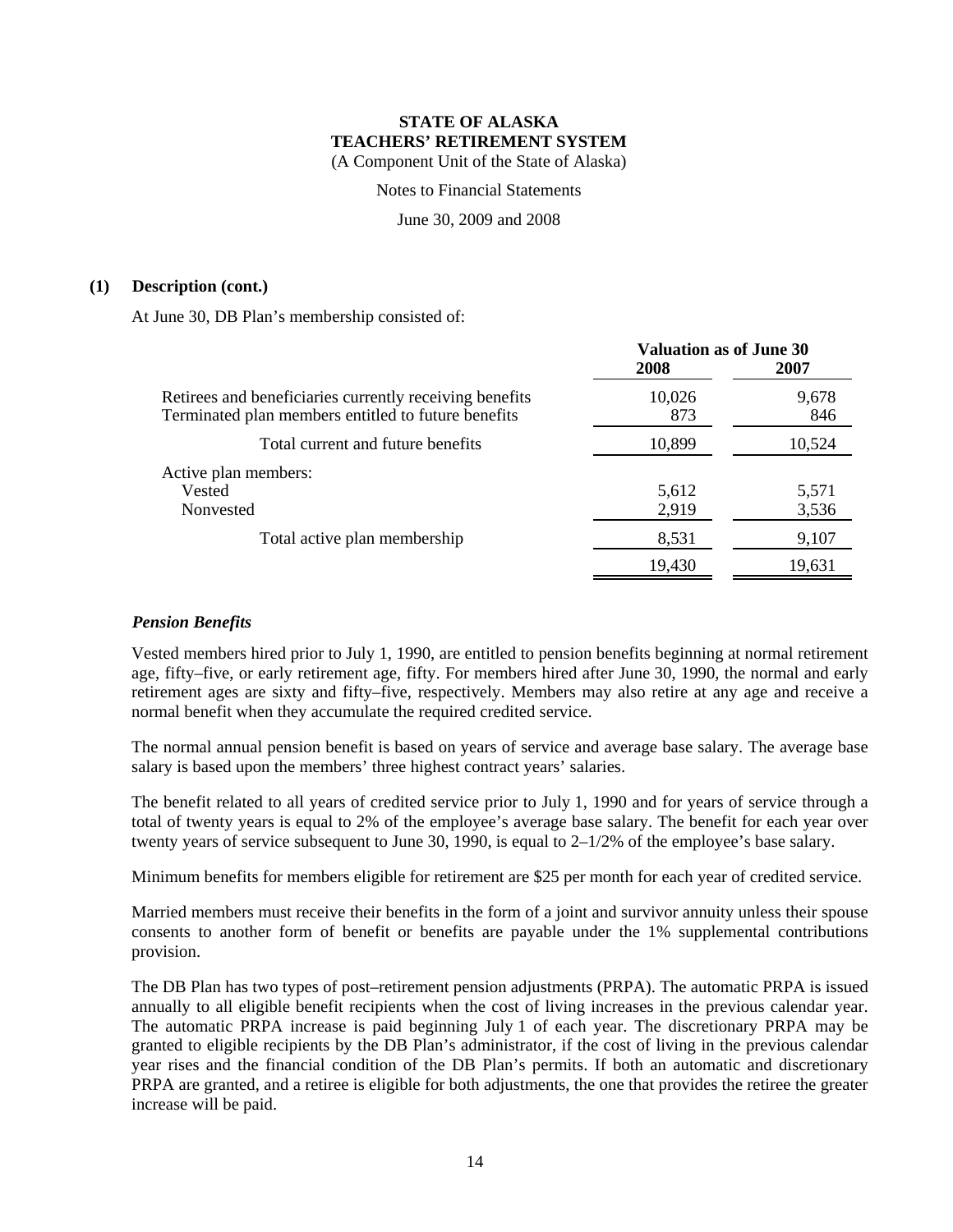Notes to Financial Statements

June 30, 2009 and 2008

#### **(1) Description (cont.)**

### *Postemployment Healthcare Benefits*

When pension benefits begin, major medical benefits are provided without cost to (1) all members first hired before July 1, 1990, (2) members hired after July 1, 1990 with 25 years of membership service, and (3) members who are disabled or age sixty or older, regardless of their initial hire dates. Members first hired after June 30, 1990, may receive major medical benefits prior to age sixty by paying premiums.

Prior to July 1, 1997, postemployment healthcare benefits were provided by the payment of premiums to an insurance company. Beginning July 1, 1997, the Retiree Health Fund (RHF), a pension trust fund of the State, was established. The RHF is self–funded and provides major medical coverage to retirees of the DB Plan. Retirees of three other State administered retirement Systems also participate in the RHF. The DB Plan, along with the other participating plans, retains the risk of loss of allowable claims. The RHF issues a publicly available financial report which may be obtained by writing to the State of Alaska, Department of Administration, Division of Retirement and Benefits, P.O. Box 110203, Juneau, Alaska, 99811–0203 or by calling (907) 465–4460.

Beginning July 1, 2007, the Alaska Retiree Healthcare Trust (ARHCT), a healthcare trust fund of the State, was established. The ARHCT is self-funded and provides major medical coverage to retirees of the System. The System retains the risk of loss of allowable claims for eligible members. The ARHCT began paying member healthcare claims on March 1, 2008. Prior to that, healthcare claims were paid for by the RHF.

### *Death Benefits*

When benefits are payable under the 1% supplemental contribution provision, the DB Plan member's spouse is eligible for a spouse's pension if there is/are no dependent child(ren). If there is/are dependent child(ren), a survivor's allowance may be payable to the DB Plan member's spouse, or guardian of the dependent child(ren). The amount of the pension or allowance is determined by the DB Plan member's base salary. DB Plan members first hired after June 30, 1982, are not eligible to participate in this provision.

If an active DB Plan member dies from occupational causes, the spouse may receive a monthly pension from the DB Plan. When death is due to occupational causes and there is no surviving spouse, the DB Plan member's dependent child(ren) may receive a monthly pension until they are no longer dependents. If the member does not have a spouse or dependent children at the time of death, a lump sum death benefit is payable to the named beneficiary(ies). The amount of the occupational death pension is 40% of the member's base salary at the time of death. The amount of the occupational death pension changes on the date the DB Plan member's normal retirement would have occurred if the DB Plan member had lived. The new benefit is based on the DB Plan member's average base salary at the time of death and the credited service that would have accrued had the DB Plan member lived and continued to work until normal retirement. If benefits are payable under the 1% supplemental contribution provision, benefits are not payable under this provision. If the death was from nonoccupational causes, and the DB Plan member was vested, the spouse may receive a monthly 50% joint and survivor option benefit based on the member's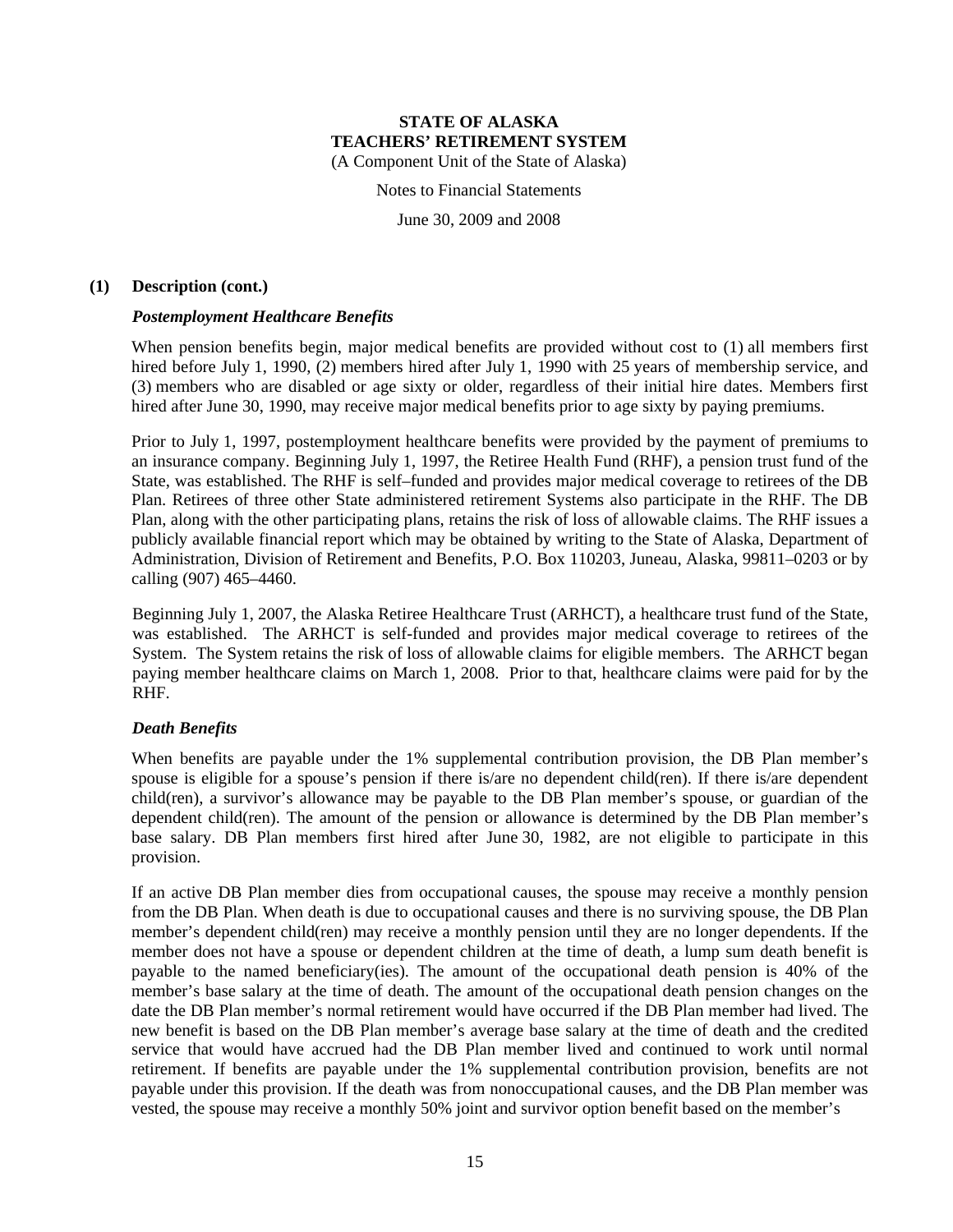Notes to Financial Statements

June 30, 2009 and 2008

#### **(1) Description (cont.)**

credited service and average base salary at the time of death. If the DB Plan member is not married or vested, a lump sum death benefit is payable to the named beneficiary(ies).

### *Disability Benefits*

If a DB Plan member has been in membership service for five or more years for which contributions have been made, is not eligible for normal retirement benefits and becomes permanently disabled, the DB Plan member is entitled to a monthly benefit. The annual disability benefit is equal to 50% of the base salary at the time of the disability plus an additional 10% of his/her base salary for each dependent child up to a maximum of four children. At normal retirement age, a disabled System member receives normal retirement benefits.

#### *Contributions*

#### **DB Plan Member Contributions**

The DB Plan members contribute 8.65% of their base salary as required by statute. The DB Plan's member contributions are deducted before federal tax is withheld. Eligible DB Plan members contribute an additional 1% of their salary under the supplemental contribution provision. Contributions are collected by employers and remitted to the DB Plan. DB Plan member contributions earn interest at the rate of 4.5% per annum, compounded annually.

#### **Employer Contributions**

The DB Plan's funding policy provides for periodic employer contributions at actuarially determined rates that, expressed as a percent of annual covered payroll, are sufficient to accumulate assets to pay both pension and postemployment healthcare benefits when due. Employer contribution rates are determined using the entry age normal actuarial cost method of funding. The DB Plan uses the level percentage of pay method to amortize the unfunded liability over a twenty–five year fixed period. Employer contributions are accumulated in both the pension and the healthcare funds based on the approved contribution rate for the fiscal year.

#### **Contributions from the State of Alaska**

Alaska Statute 14.25.085 requires that additional state contributions are required each July 1 or as soon after July 1 for the ensuing fiscal year that when combined with the total employer contributions is sufficient to pay the System's past service liability at the actuarially determined contribution rate adopted by the Board for that fiscal year.

### *Refunds*

DB Plan member contributions may be voluntarily or, under certain circumstances, involuntarily refunded to the employee or a garnishing agency sixty days after termination of employment. Voluntary refund rights are forfeited on July 1 following the member's 75th birthday or within fifty years of the member's last termination date. Members who have had contributions refunded forfeit all retirement benefits, including postemployment healthcare benefits. Members are allowed to reinstate refunded service due to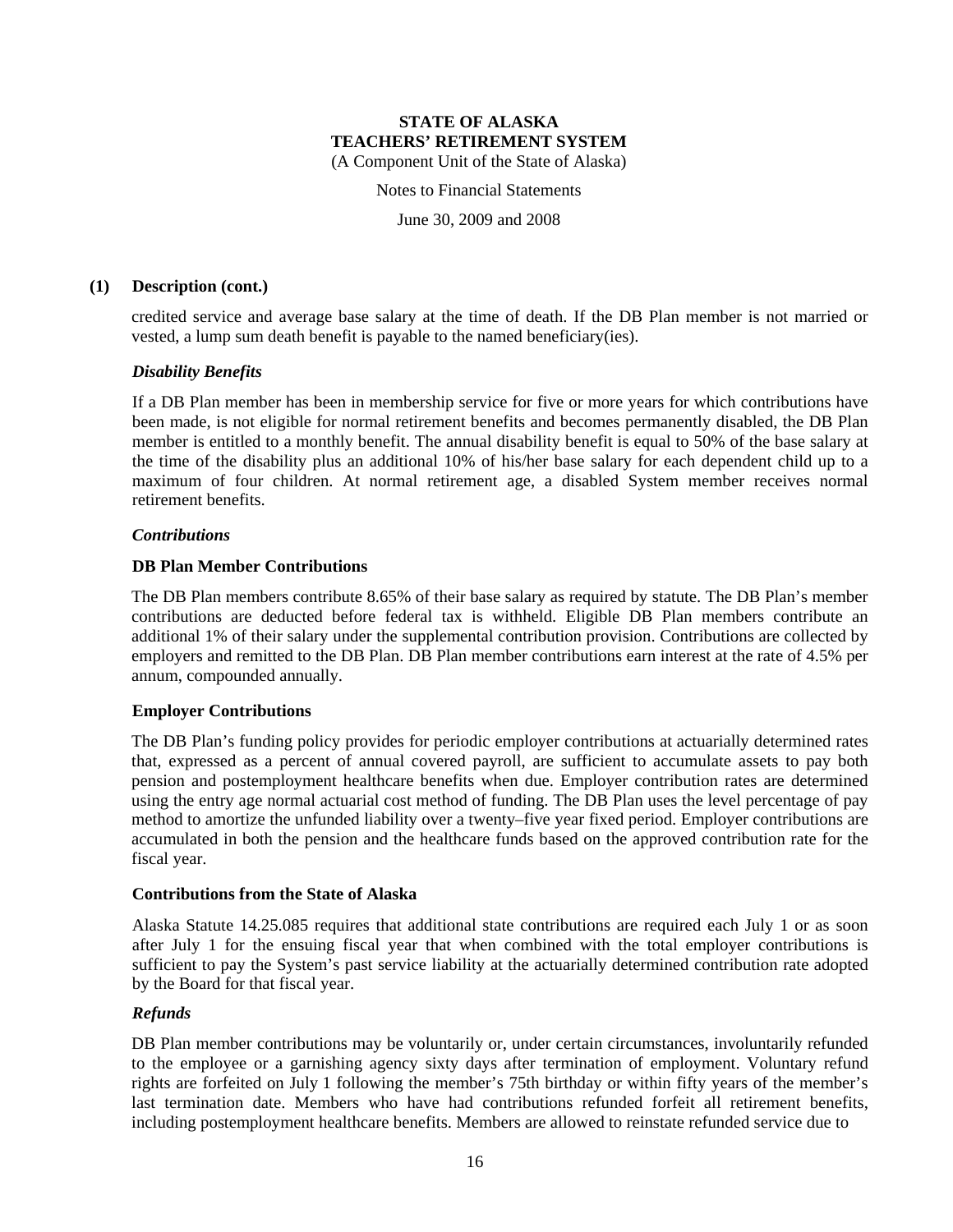Notes to Financial Statements

June 30, 2009 and 2008

#### **(1) Description (cont.)**

involuntary refunds by repaying the total involuntary refunded balance and accrued interest. Members are allowed to reinstate voluntarily refunded service by repaying the voluntarily refunded balance and accrued interest, as long as they re–establish an employee relationship with a participating DB Plan employer before July 1, 2010. Members who have not re–established an employee relationship with a participating DB Plan employer by June 30, 2010, will not be eligible to reinstate voluntarily refunded service and will forfeit any claim to DB Plan membership rights. Balances refunded to members accrue interest at the rate of 7.0% per annum, compounded semiannually.

#### **Defined Contribution Retirement Plan**

#### *General*

The DCR Pension Trust Fund is a defined contribution, cost-sharing, multiple employer public employee retirement plan within TRS established and administrated by the State of Alaska (State) to provide pension and postemployment healthcare benefits for eligible employees. Benefits and contribution provisions are established by State law and may be amended only by the State Legislature. The DCR Pension Trust Fund was created by State of Alaska Statutes effective July 1, 2006. A defined contribution plan is a plan in which savings are accumulated in an individual retirement account for the exclusive benefit of the member or beneficiaries.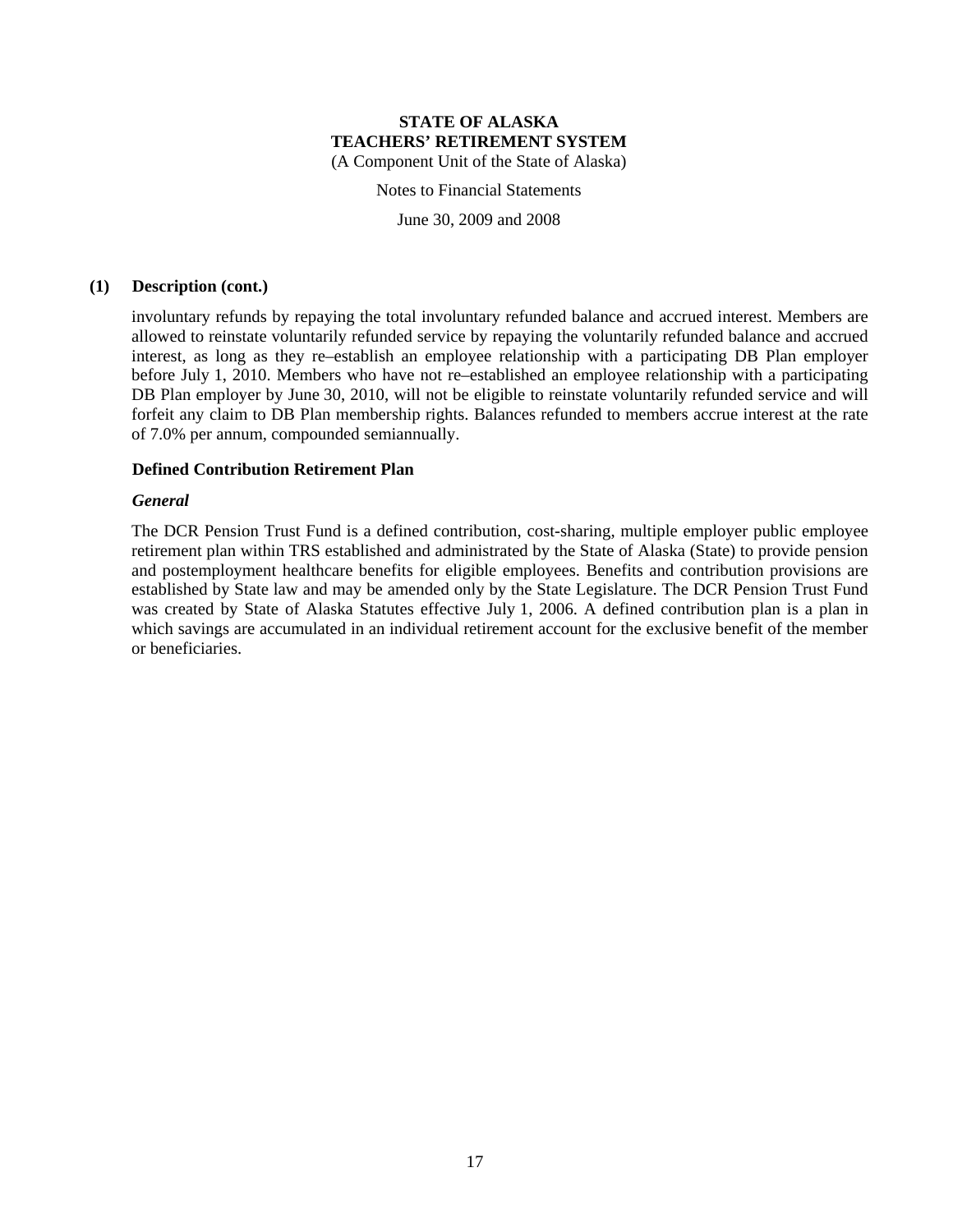Notes to Financial Statements

June 30, 2009 and 2008

#### **(1) Description (cont.)**

At June 30, DCR Pension Trust Fund membership consisted of:

|                                                                                                               | 2009                   | 2008                 |
|---------------------------------------------------------------------------------------------------------------|------------------------|----------------------|
| Retirees and beneficiaries currently receiving benefits                                                       |                        |                      |
| Terminated plan members entitled to future benefits:<br>25% Vested<br>50% Vested<br>75% Vested<br>100% Vested | 151<br>34<br>2<br>4    | 77<br>3              |
| Total terminated plan members entitled to future benefits                                                     | 191                    | 81                   |
| Total current and future benefits                                                                             | 191                    | 81                   |
| Active plan members:<br>25% Vested<br>50% Vested<br>75% Vested<br>100% Vested<br>Nonvested                    | 582<br>319<br>4<br>901 | 378<br>2<br>5<br>818 |
| Total active plan members                                                                                     | 1,806                  | 1,203                |
|                                                                                                               | 1,997                  | 1,284                |
|                                                                                                               |                        |                      |

### *Pension Benefits*

A participating member is immediately and fully vested in that member's contributions and related earnings. A member shall be fully vested in the employer contributions made on that member's behalf, and related earnings, after five years of service. A member is partially vested in the employer contributions made on that member's behalf, and the related earnings, in the ratio of a) 25% with two years of service, b) 50% with three years of service; c) 75% with four years of service; and d) 100% with five years of service.

#### *Postemployment Healthcare Benefits*

Major medical benefits available to eligible persons are accessible to the retiree major medical insurance plan and to the health reimbursement arrangement plan. Access to the retiree major medical insurance plan means that an eligible person may not be denied insurance coverage except for failure to pay the required premium.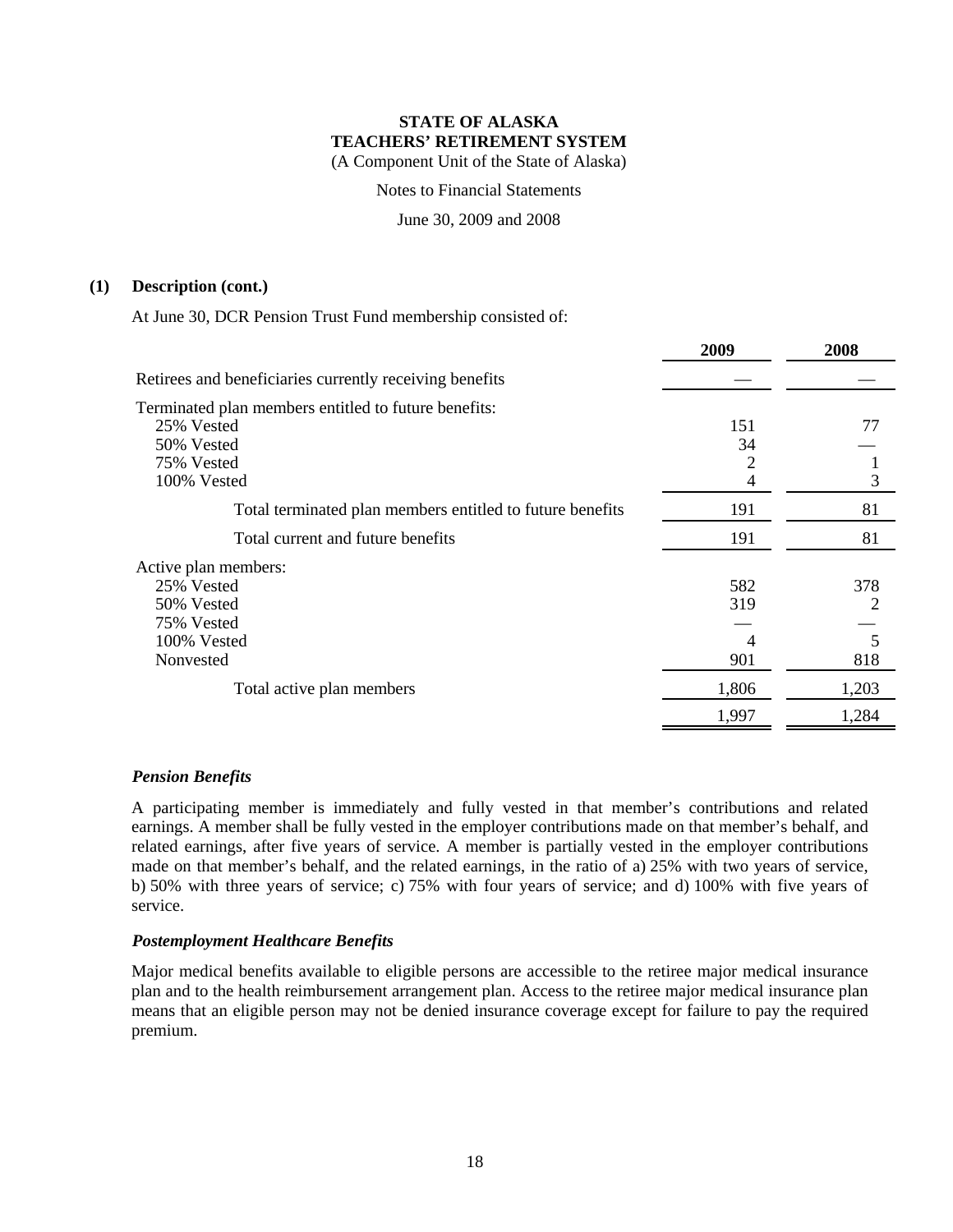Notes to Financial Statements

June 30, 2009 and 2008

#### **(1) Description (cont.)**

### *Death Benefits*

If (1) the death of an employee occurs before the employee's retirement and before the employee's normal retirement date, (2) the proximate cause of death is a bodily injury sustained or a hazard undergone while in the performance and within the scope of the employee's duties, and (3) the injury or hazard is not the proximate result of willful negligence of the employee, a monthly survivor's pension shall be paid to the surviving spouse. If there is no surviving spouse or if the spouse later dies, the monthly survivor's pension shall be paid in equal parts to the dependent children of the employee.

The monthly survivor's pension section for survivors of employees who were not peace officers or fire fighters is 40% of the employee's monthly compensation in the month in which the employee dies. The monthly survivor's pension for survivors of employees who were peace officers or fire fighters is 50% of the monthly compensation in the month in which the employee dies. While the monthly survivor's pension is being paid, the employer shall make contributions on behalf of the employee's beneficiaries based on the deceased employee's gross monthly compensation at the time of occupational death.

#### *Disability Benefits*

An employee is eligible for an occupational disability benefit if employment is terminated because of a total and apparently permanent occupational disability before the employee's normal retirement date. The occupational disability benefits accrue beginning the first day of the month following termination of employment as a result of the disability and are payable the last day of the month. If a final determination granting the benefit is not made in time to pay the benefit when due, a retroactive payment shall be made to cover the period of deferment.

### *Contributions*

### **DCR Plan Member Contributions**

Contribution rates are 8.0% for DCR Plan members, as required by statute. The employer shall deduct the contribution from the member's compensation at the end of each payroll period, and the contribution shall be credited by the plan to the member's individual account. The contributions shall be deducted from the member's compensation before the computation of applicable federal taxes.

#### **Employer Contributions**

An employer shall contribute to each member's individual account an amount equal to 7.0% of the member's compensation.

### *Refunds*

A member is eligible to elect distribution of the member's account in accordance with this section 60 days after termination of employment. Distributions that are being paid to a member may not be affected by the member's subsequent reemployment with the employer. Upon reemployment, a new individual account shall be established for the member to whom any future contributions shall be allocated.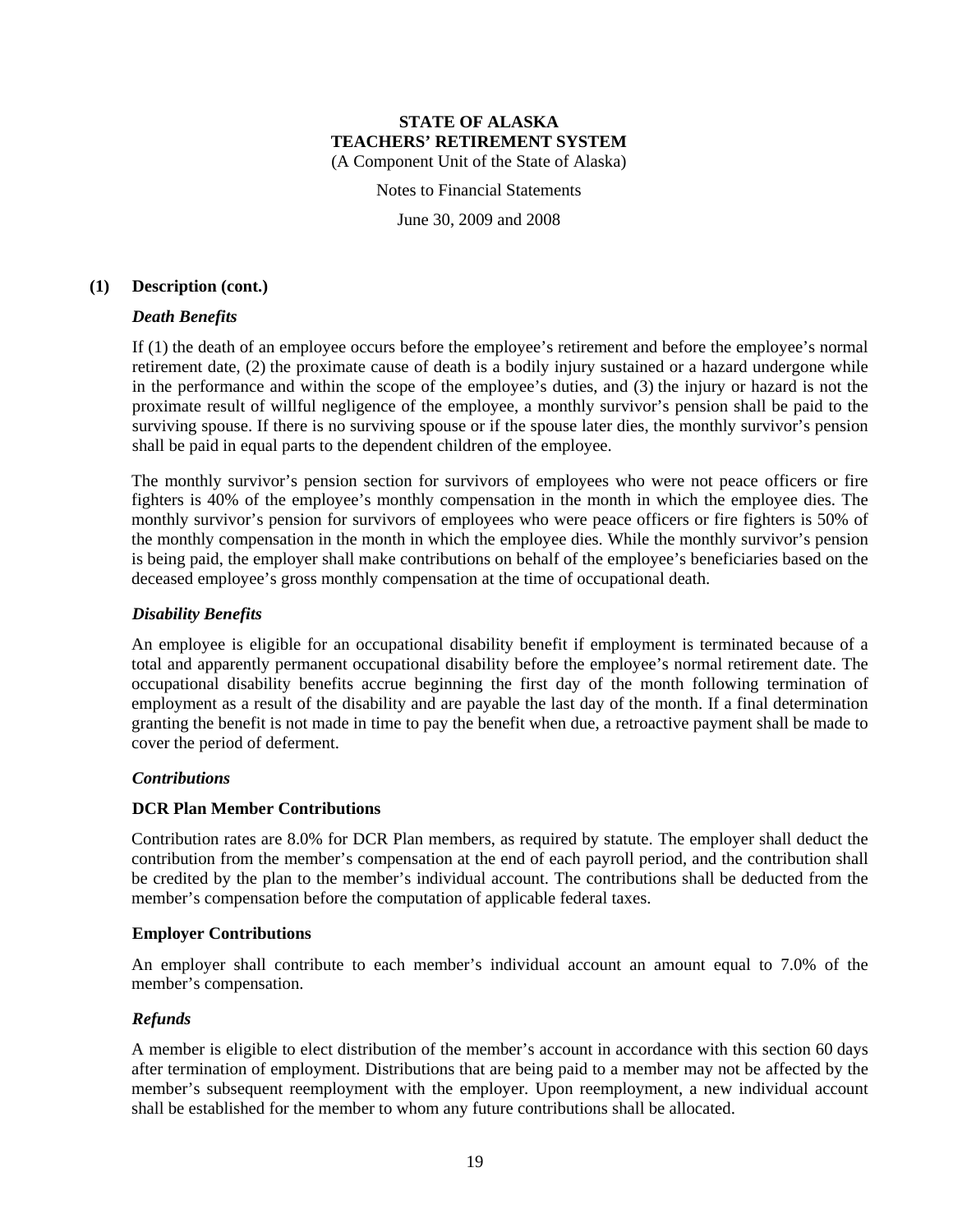Notes to Financial Statements

June 30, 2009 and 2008

#### **(1) Description (cont.)**

#### *Participant Accounts*

Participant accounts under the DCR Plan are self-directed with respect to investment options. Investment options are disclosed in note 3.

Each participant designates how contributions are to be allocated among the investment options. Each participant's account is credited with the participant's contributions and the appreciation or depreciation in unit value for the investment funds.

Recordkeeping/administrative fees consisting of a fixed amount, applied in a lump-sum each calendar year, and a variable amount, applied monthly, are deducted from each participant's account, applied pro rata to all the funds in which the employee participates. This fee is for all costs incurred by the record keeper and by the State. The investment management fees are netted out of the funds' performance.

#### **(2) Summary of Significant Accounting Policies**

#### *Basis of Accounting*

The System's financial statements are prepared using the economic resources measurement focus and the accrual basis of accounting. Contributions are recognized in the period in which they are due. Benefits and refunds are recognized when due and payable.

### *Use of Estimates*

The preparation of financial statements in conformity with generally accepted accounting principles requires management to make estimates and assumptions that affect the reported amounts of assets and liabilities and disclosure of contingent assets and liabilities at the date of the financial statements and the reported amounts of additions and deductions during the reporting period. Actual results could differ from those estimates.

### *GASB Statements No. 25 and No. 43*

The DB Plan and DCR Plan follow the provisions of Government Accounting Standards Board (GASB) Statement No. 25, *Financial Reporting for Defined Benefit Pension Plans and note Disclosures for Defined Contribution Plans* (GASB 25). GASB 25 establishes a financial reporting framework for defined benefit plans that distinguishes between two separate categories of information: (a) current financial information about plan assets and financial activities and (b) actuarially determined information, from a long-term perspective, about the funded status of the plan and the progress being made in accumulating sufficient assets to pay benefits when due.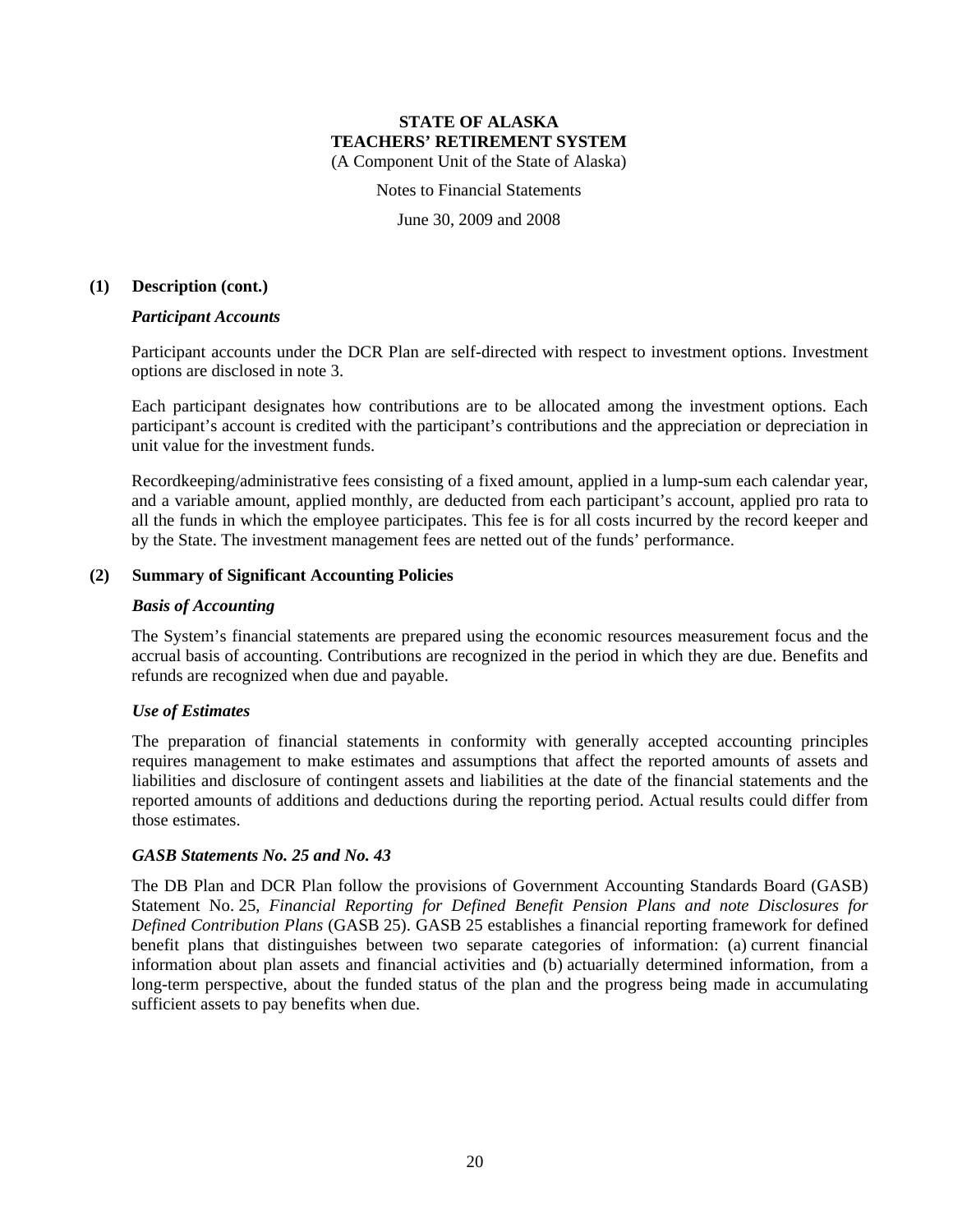Notes to Financial Statements

June 30, 2009 and 2008

#### **(2) Summary of Significant Accounting Policies (cont.)**

The DB Plan follows the provisions of GASB Statement No. 43, *Financial Reporting for Postemployment Benefit Plans Other Than Pension Plans* (GASB 43). GASB 43 establishes uniform financial reporting standards for Other Postemployment Benefit Plans (OPEB) and supersedes the interim guidance included in GASB Statement No. 26, *Financial Reporting or Postemployment Healthcare Plans Administered by Defined Benefit Pension Plans*. The approach followed by GASB 43 is generally consistent with the approach adopted in GASB 25, with modifications to reflect differences between pension and OPEB plans.

#### *Investments*

Investments are reported under the Department of Revenue, Treasury Division (Treasury). Treasury financial statements are prepared using the accrual basis of accounting for investment income. Assets are reported at fair value. Investment purchases and sales are recorded on a trade-date basis. Contributions, benefits paid and all expenses are recorded on a cash basis.

#### *Valuation*

#### **DB and DCR Plan Investments**

Fixed income securities are valued each business day using prices obtained from a pricing service when such prices are available; otherwise, such securities are valued at the most current sale price or based on a valuation provided by investment managers.

Domestic and international equity securities are valued each business day using prices obtained from a pricing service or prices quoted by one or more independent brokers.

Emerging markets securities are valued on the last business day of each month by the investment managers.

Private equity investments are valued quarterly by the general partners and investment sponsors. Private equity oversight managers and Board staff employ a standard of reasonable care in verifying that the valuations reasonably reflect the underlying fair value of the investments.

Absolute return investments are valued monthly by the general partners. The fund administrators are held to a standard of reasonable care in verifying that the valuations reasonably reflect the underlying fair value of the investments.

The energy related investments in the energy pool are valued quarterly by the general partner. The general partner is held to a standard of reasonable care in verifying that the valuations reasonably reflect the underlying fair value of the investments.

With the exception of real estate investment trust holdings, real estate, timber, farmland, and farmland water property investments are valued quarterly by investment managers based on market conditions. Additionally, real estate, farmland, and timber investments are appraised annually by independent appraisers. Real estate investment trust holdings are valued each business day using prices obtained from a pricing service.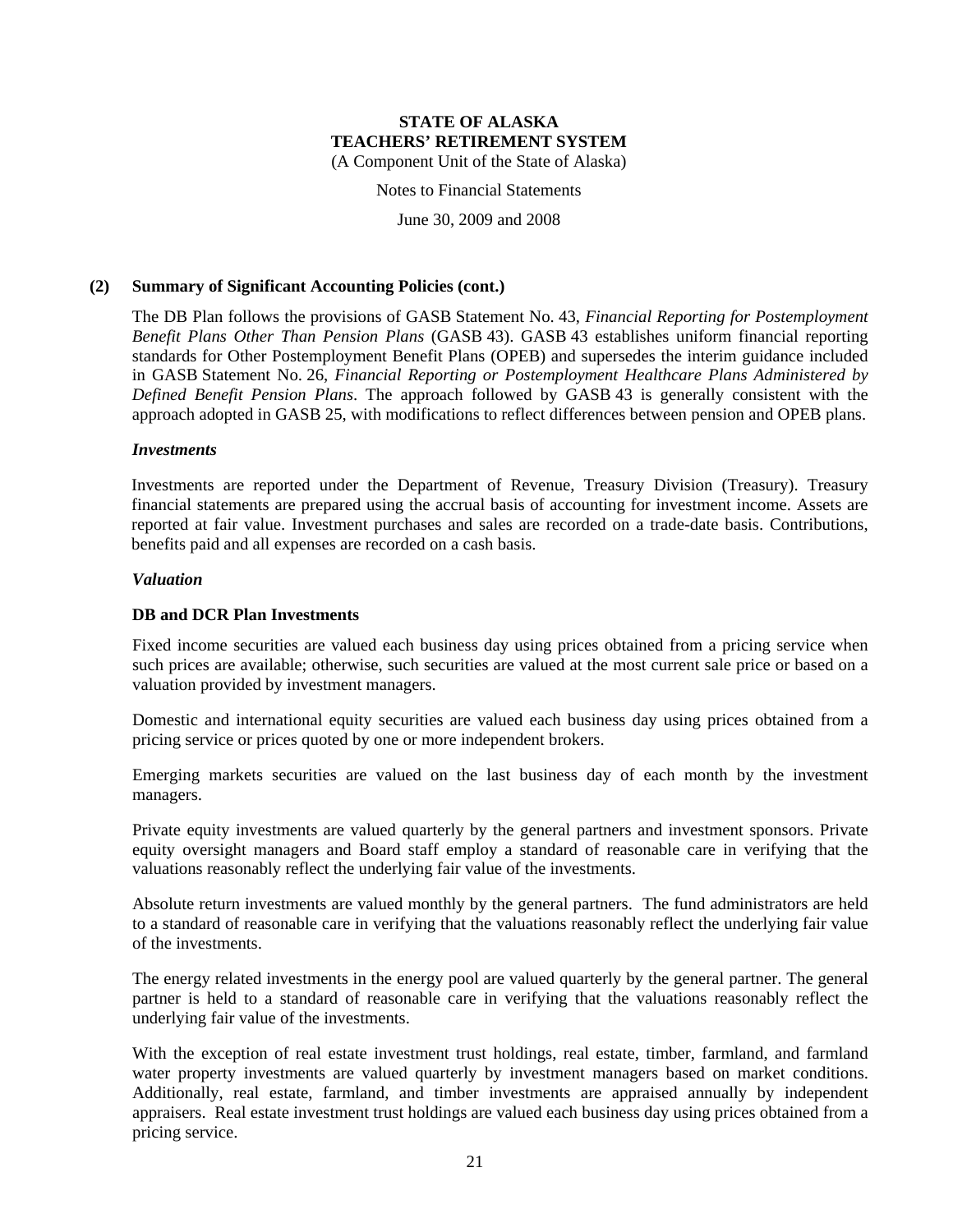Notes to Financial Statements

June 30, 2009 and 2008

#### **(2) Summary of Significant Accounting Policies (cont.)**

Securities expressed in terms of foreign currencies are translated into U.S. dollars at the prevailing exchange rates. Forward currency contracts are valued at the mid-point of representative quoted bid and asked prices.

Common Trust Funds, with the exception of the State Street Global Advisors (SSgA) Emerging Markets Fund which was valued bi-monthly following the third Wednesday and last business day of each month, were valued daily. Equity investments for which market quotations were readily available were valued at the last reported sale price or close for certain markets on their principal exchange on the valuation date. If no sales were reported for that day, investments were valued at he more recent of the last published sale price or the mean between the last reported bid and ask prices, or at the fair value as determined in good faith by the Trustee. The funds were liquidated during fiscal year 2009.

Employee Retirement Income Security Act (ERISA) Commingled and Mutual Funds were valued daily. Equity investments for which market quotations were readily available were valued at the last reported sale price or official close for certain markets on their principal exchange on valuation date. If no sales are reported for that day, investments were valued at the more recent of the last published sale price or the mean between the last reported bid and ask prices, or at the fair value determined in good faith by the Trustee. The funds were liquidated during fiscal year 2009.

#### **DCR Plan Participant Directed Investments**

Pooled Investment Funds, held in trust, are stated at fair value based on the unit value as reported by the Trustees multiplied by the number of units held by the DCR Plan. The unit value is determined by the Trustees based on fair value of the underlying assets.

Collective Investment Funds, held in trust, are stated at fair value based on the unit value as reported by the Trustees multiplied by the number of units held by the DCR Plan. The unit value is determined by the Trustees based on fair value of the underlying assets.

#### *Income Allocation*

Income in the fixed income and domestic and international equity pools is credited to the net asset value of the pool daily and allocated to pool participants daily on a pro rata basis.

Income in the Emerging Markets Equity, Private Equity, Absolute Return, Real Estate, Farmland, Farmland Water, and Timber Pools is credited to the net asset value of the pool daily and allocated to pool participants monthly on a pro rata basis.

Income for the Common Trust Funds was credited and allocated in accordance with the participants pro rata share of the fund when received.

Income for the ERISA Commingled and Mutual Funds was credited to the System's net asset value on a daily basis and allocated to pool participants daily on a pro rata basis.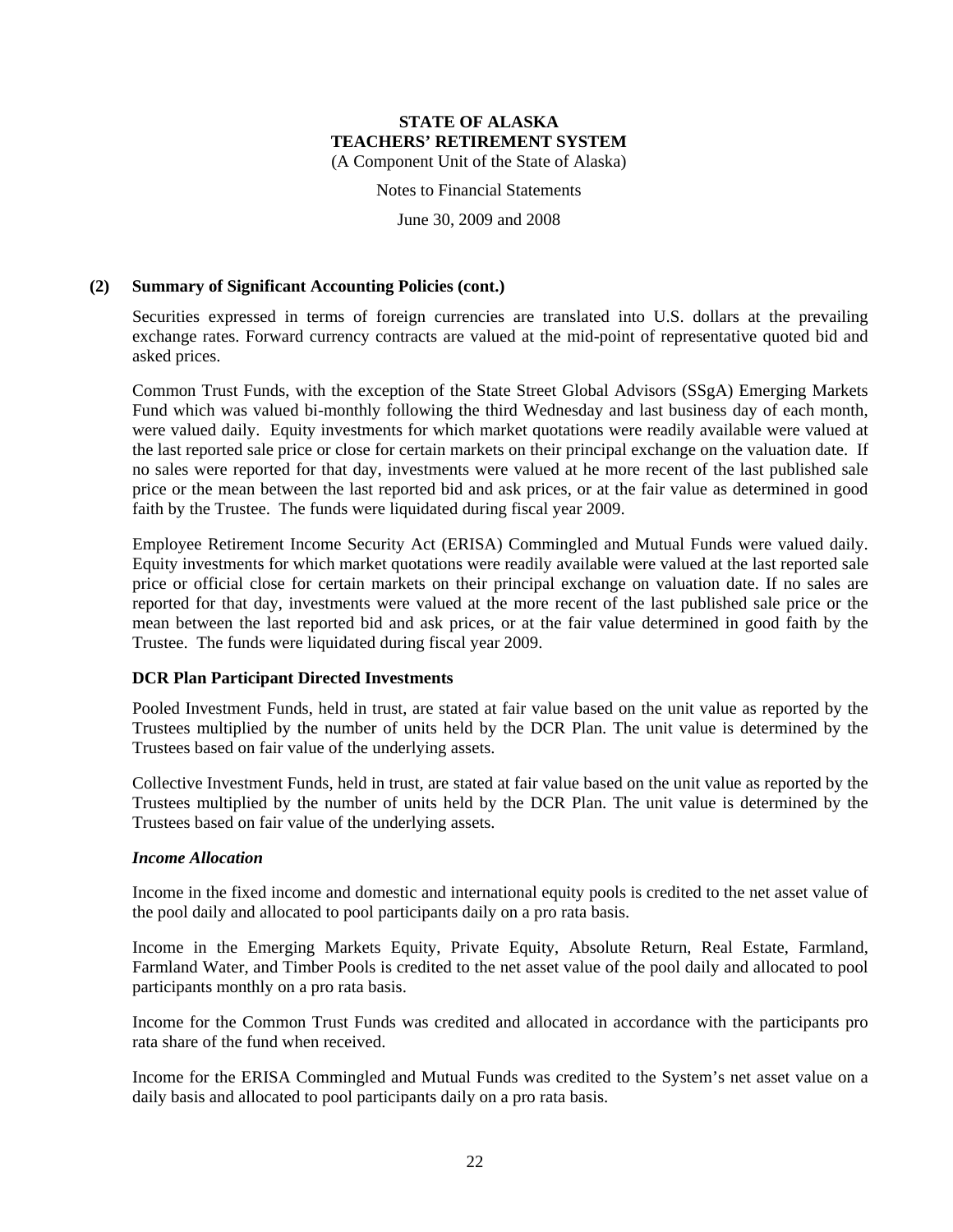Notes to Financial Statements

June 30, 2009 and 2008

#### **(2) Summary of Significant Accounting Policies (cont.)**

Income for the Pooled Investment and Collective Investment Funds is credited to the System's net asset value on a daily basis and allocated to pool participants daily on a pro rata basis.

#### *Contributions Receivable*

Contributions from the System's members and employers for service through June 30 are accrued. These contributions are considered fully collectible and, accordingly, no allowance for uncollectible receivables is reflected in the financial statements.

#### *Administrative Costs*

Administrative costs are paid from investment earnings.

### *Due From (to) State of Alaska General Fund*

Amounts due from (to) the State of Alaska General Fund represent the net difference between amounts paid by the DB Plan on behalf of others and amounts paid by others on behalf of the DB Plan.

#### *Federal Income Tax Status*

The DB Plan and DCR Plan are qualified plans under Section 401(a) and 414(d) of the Internal Revenue Code and are exempt from federal income taxes under Section 501(a).

#### **(3) Investments**

The Alaska Retirement Management Board (Board) has statutory oversight of the System's investments. As the fiduciary, the Board has the statutory authority to invest the assets under the Prudent Investor Rule. Alaska Statute provides that investments shall be made with the judgment and care under circumstances then prevailing that an institutional investor of ordinary professional prudence, discretion and intelligence exercises in managing large investment portfolios.

Treasury provides staff for the Board. Treasury has created a pooled environment by which it manages investments of the DB Plan as well as the DCR Plans the Board has fiduciary responsibility for: Occupational Death and Disability, Retiree Major Medical, and Health Reimbursement Arrangement plans. Additionally, Treasury manages a mix of pooled investment funds and collective investment funds for the DCR Plan participant directed accounts.

Actual investing is performed by investment officers in Treasury or by contracted external investment managers. The board has developed investment guidelines, policies and procedures for Treasury staff and external investment managers to adhere to when managing investments. Specifically, the high yield pool, international fixed income pool, emerging markets debt pool, timber pool, domestic equity pool, international equity pool, emerging markets equity pool, private equity pool, absolute return pool, real estate pool, energy pool, farmland pool, farmland water pool, pooled investment funds, and collective investment funds are managed by external management companies. Treasury manages the Alaska retirement fixed income pool, treasury inflation protected securities pool, real estate investment trust pool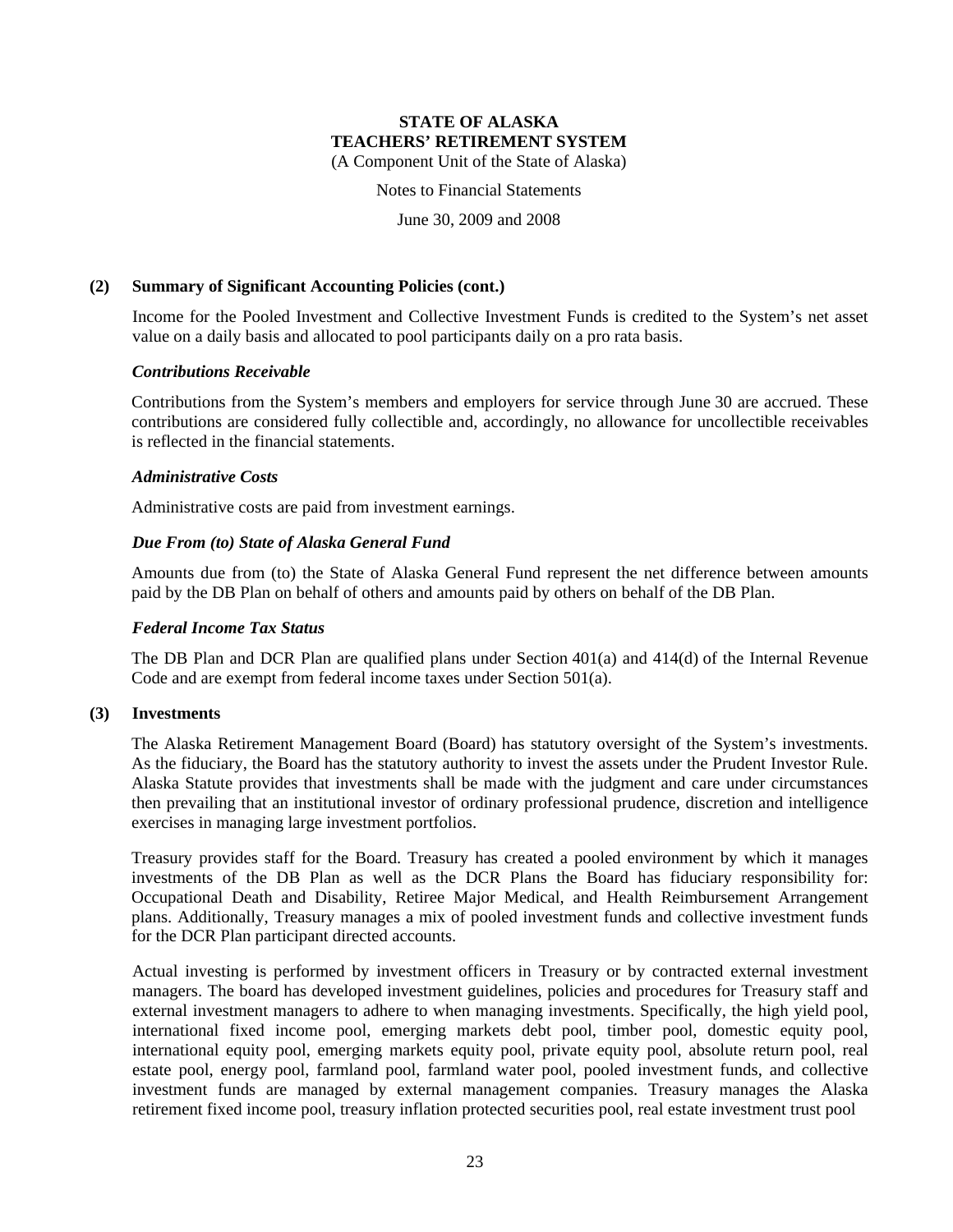Notes to Financial Statements

June 30, 2009 and 2008

#### **(3) Investments (cont.)**

and cash holdings of certain external managers in addition to acting as oversight manager for all externally managed investments.

The short-term fixed income pool is a State pool managed by Treasury that holds investments on behalf of the System as well as other pension and state funds.

Both DB Plan and DCR Plan invested assets participate in the State's internally managed fixed income pools.

#### *Short-term Fixed Income Pool*

The System participates in the State's internally managed Short–term Fixed Income Pool which was established on March 15, 1993, with a start up and maintained share price of \$1. Treasury staff determines the allocation between permissible securities. Each participant owns shares in the pool, the number of which fluctuates daily with contributions and withdrawals. Participant shares also change at the beginning of each month when income is paid. At June 30, 2009 and 2008, the System had a 0.51% and 0.34% direct ownership in the Short–term Fixed Income Pool. At June 30, 2009 and 2008, the System had a 0.96% and 1.30% indirect ownership through ownership by other investment pools which invest in the Short–term Fixed Income Pool.

### **Investments Available to Both Plans with the Exception of the DCR Plan's Participant Directed Fund**

#### *Alaska Retirement Fixed Income Pool*

The System participates in the Board's internally managed Alaska Retirement Fixed Income Pool which was established on March 1, 1996, with a start up share price of \$1,000. The share price at June 30, 2009, was \$2,163. Treasury staff determines the allocation between permissible securities. Ownership in the pool is based on the number of shares held by each participant. The net asset value per share is determined by dividing the total fair value of the net assets of the pool by the number of shares of the pool outstanding on the valuation date. Contributions to and withdrawals from the pool are based on the beginning of the day net asset value per share on the day of the transaction. At June 30, 2009 and 2008, the System had a 28.82% and 29.37% ownership in the Alaska Retirement Fixed Income Pool.

#### *High Yield Pool*

The System participates in the Board's externally managed High Yield Pool which was established on April 15, 2005, with a start up share price of \$1,000. The share price at June 30, 2009, was \$1,156. Each manager independently determines the allocation between permissible securities. Ownership in the pool is based on the number of shares held by each participant. The net asset value per share is determined by dividing the total fair value of the net assets of the pool by the number of shares of the pool outstanding on the valuation date. Contributions to and withdrawals from the pool are based on the beginning of the day net asset value per share on the day of the transaction. At June 30, 2009 and 2008, the System had a 30.05% and 30.58% ownership in the High Yield Pool.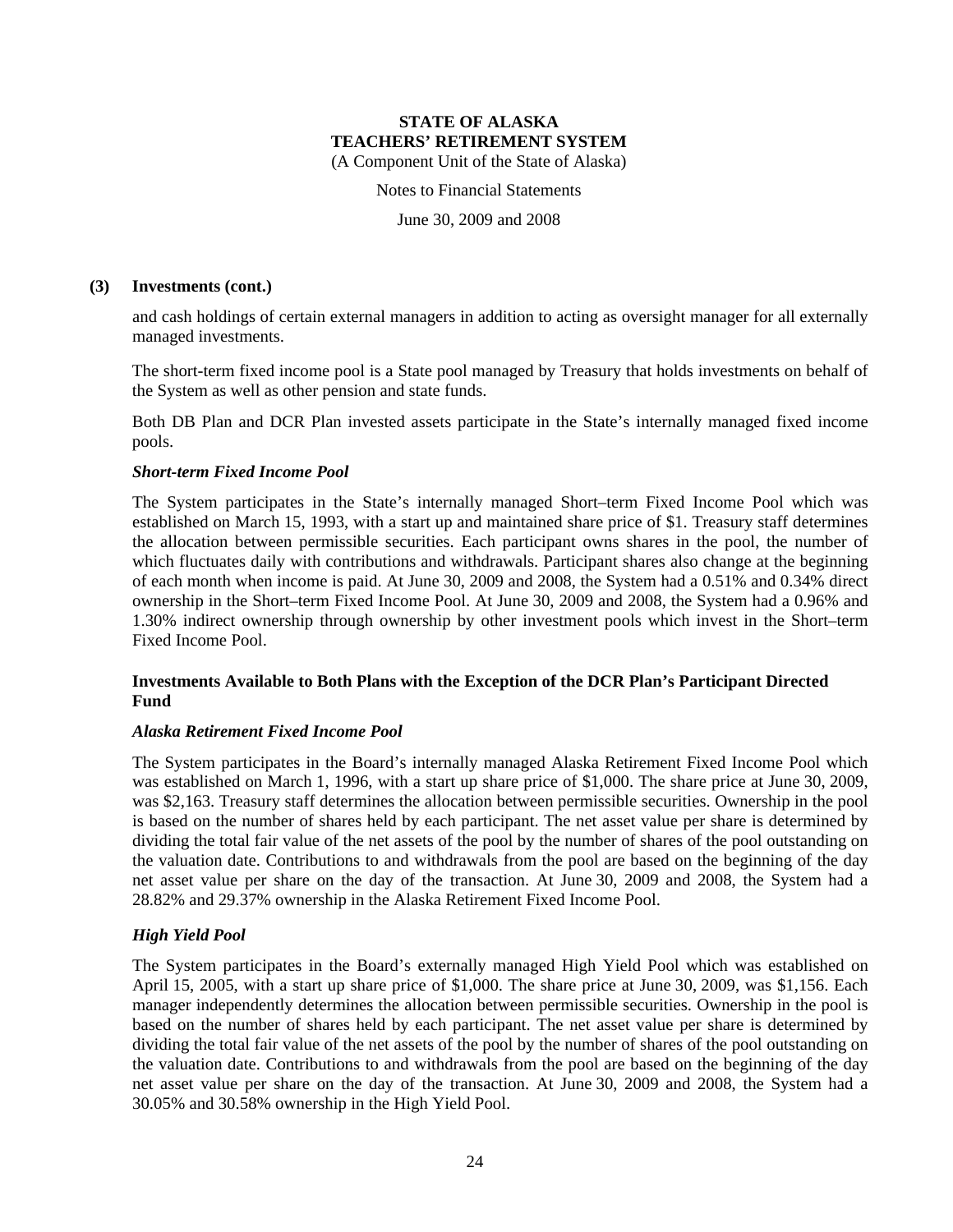Notes to Financial Statements

June 30, 2009 and 2008

#### **(3) Investments (cont.)**

#### *International Fixed Income Pool*

The System participates in the Board's externally managed International Fixed Income Pool which was established on March 3, 1997, with a start up share price of \$1,000. The share price at June 30, 2009, was \$2,333. Each manager independently determines the allocation between permissible securities. Ownership in the pool is based on the number of shares held by each participant. The net asset value per share is determined by dividing the total fair value of the net assets of the pool by the number of shares of the pool outstanding on the valuation date. Contributions to and withdrawals from the pool are based on the beginning of the day net asset value per share on the day of the transaction. At June 30, 2009 and 2008, the System had a 30.05% and 30.64% ownership in the International Fixed Income Pool.

#### *Emerging Markets Debt Pool*

The System participates in the Board's externally managed Emerging Markets Debt Pool which was established on July 1, 2008, with a start up share price of \$1,000. The share price at June 30, 2009, was \$936. The pool participates in one externally managed commingled investment fund alongside other institutional investors through ownership of equity shares. Ownership in the pool is based on the number of shares held by each participant. The net asset value per share is determined by dividing the total fair value of the net assets of the pool by the number of shares of the pool outstanding on the valuation date. Contributions to and withdrawals from the pool are based on the beginning of the day net asset value per share on the day of the transaction. At June 30, 2009, the System had a 30.05% ownership in the Emerging Markets Debt Pool.

#### *Domestic Equity Pool*

The Domestic Equity Pool is comprised of an External Large Cap Domestic Equity Pool and an External Small Cap Domestic Equity Pool.

#### **Large Cap Domestic Equity Pool**

The System participates in the Board's externally managed Large Cap Domestic Equity Pool which was established on July 1, 2004, with a start up share price of \$1,000. The share price at June 30, 2009, was \$870. Each manager independently determines the allocation between permissible securities. Ownership in the pool is based on the number of shares held by each participant. The net asset value per share is determined by dividing the total fair value of the net assets of the pool by the number of shares of the pool outstanding on the valuation date. Contributions to and withdrawals from the pool are based on the beginning of the day net asset value per share on the day of the transaction. At June 30, 2009 and 2008, the System had a 30.15% and 30.52% ownership in the Large Cap Domestic Equity Pool.

#### **Small Cap Domestic Equity Pool**

The System participates in the Board's externally managed Small Cap Domestic Equity Pool which was established on July 1, 2004, with a start up share price of \$1,000. The share price at June 30, 2009, was \$844. Each manager independently determines the allocation between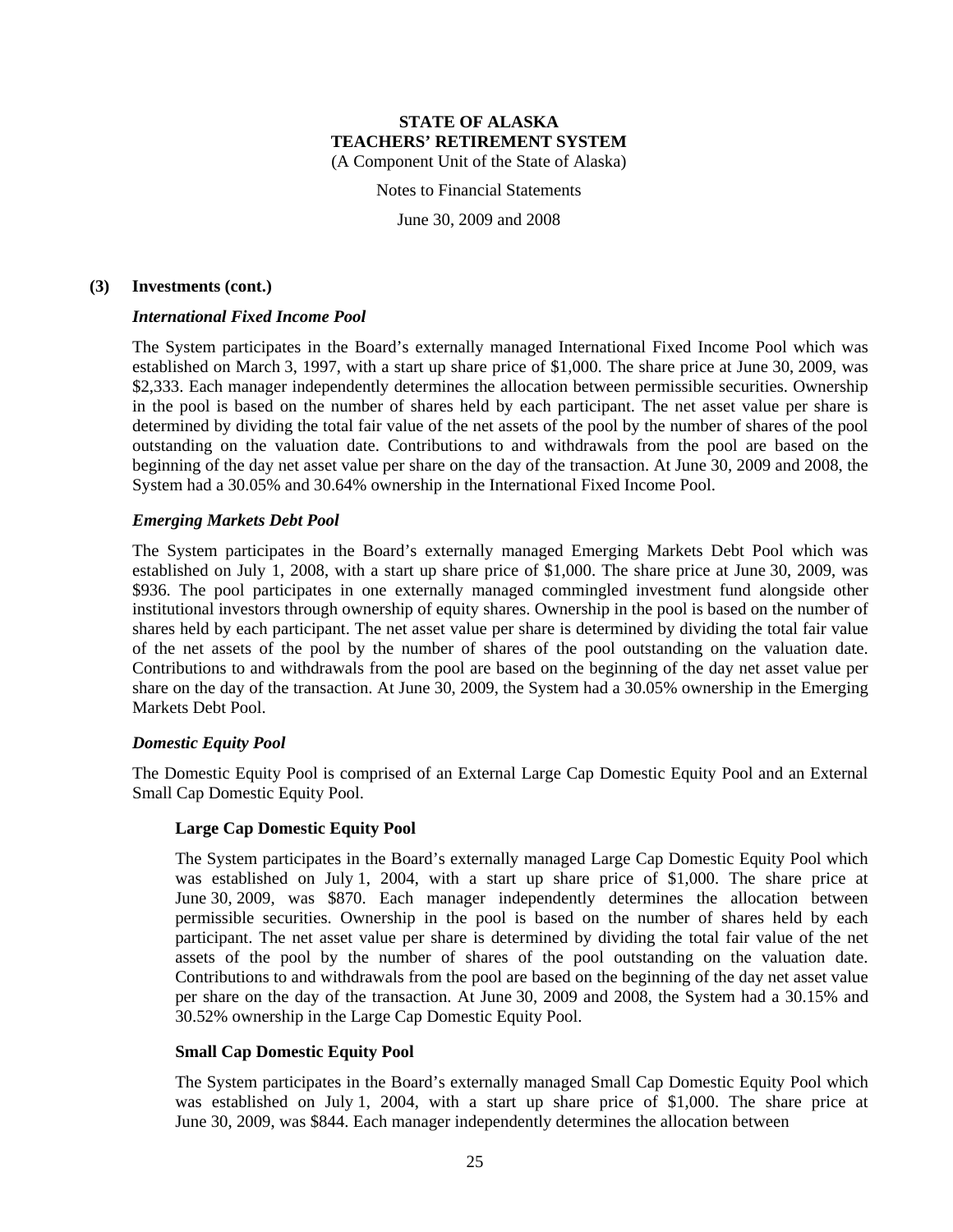Notes to Financial Statements

June 30, 2009 and 2008

#### **(3) Investments (cont.)**

permissible securities. Ownership in the pool is based on the number of shares held by each participant. The net asset value per share is determined by dividing the total fair value of the net assets of the pool by the number of shares of the pool outstanding on the valuation date. Contributions to and withdrawals from the pool are based on the beginning of the day net asset value per share on the day of the transaction. At June 30, 2009 and 2008, the System had a 30.30% and 30.46% ownership in the Small Cap Domestic Equity Pool.

#### *International Equity Pool*

The System participates in the Board's externally managed International Equity Pool which was established on January 1, 1992, with a start up share price of \$1,000. The share price at June 30, 2009, was \$2,703. Each manager independently determines the allocation between permissible securities. Ownership in the pool is based on the number of shares held by each participant. The net asset value per share is determined by dividing the total fair value of the net assets of the pool by the number of shares of the pool outstanding on the valuation date. Contributions to and withdrawals from the pool are based on the beginning of the day net asset value per share on the day of the transaction. At June 30, 2009 and 2008, the System had a 30.13% and 30.43% ownership in the International Equity Pool.

#### *Emerging Markets Equity Pool*

The System participates in the Board's externally managed Emerging Markets Equity Pool which was established on May 2, 1994, with a start up share price of \$1,000. The share price at June 30, 2009, was \$2,822. The pool participates in three externally managed commingled investment funds alongside other institutional investors through ownership of equity shares. The commingled funds invest in the securities markets of developing countries. Ownership in the pool is based on the number of shares held by each participant. The net asset value per share is determined by dividing the total fair value of the net assets of the pool by the number of shares of the pool outstanding on the valuation date. Contributions to and withdrawals from the pool are based on the beginning of the day net asset value per share on the day of the transaction. At June 30, 2009 and 2008, the System had a 30.43% and 30.70% ownership in the Emerging Markets Equity Pool.

#### *Private Equity Pool*

The System participates in the Board's externally managed Private Equity Pool which was established on April 24, 1998, with a start up share price of \$1,000. The share price at June 30, 2009, was \$1,913. Underlying assets in the pool are comprised of venture capital, buyout, restructuring, and special situation investments through limited partnership agreements. Each manager independently determines the limited partnerships to invest in. Ownership in the pool is based on the number of shares held by each participant. The net asset value per share is determined by dividing the total fair value of the net assets of the pool by the number of shares of the pool outstanding on the valuation date. Contributions to and withdrawals from the pool are based on the beginning of the day net asset value per share on the day of the transaction. At June 30, 2009 and 2008, the System had a 30.29% and 30.89% ownership in the Private Equity Pool.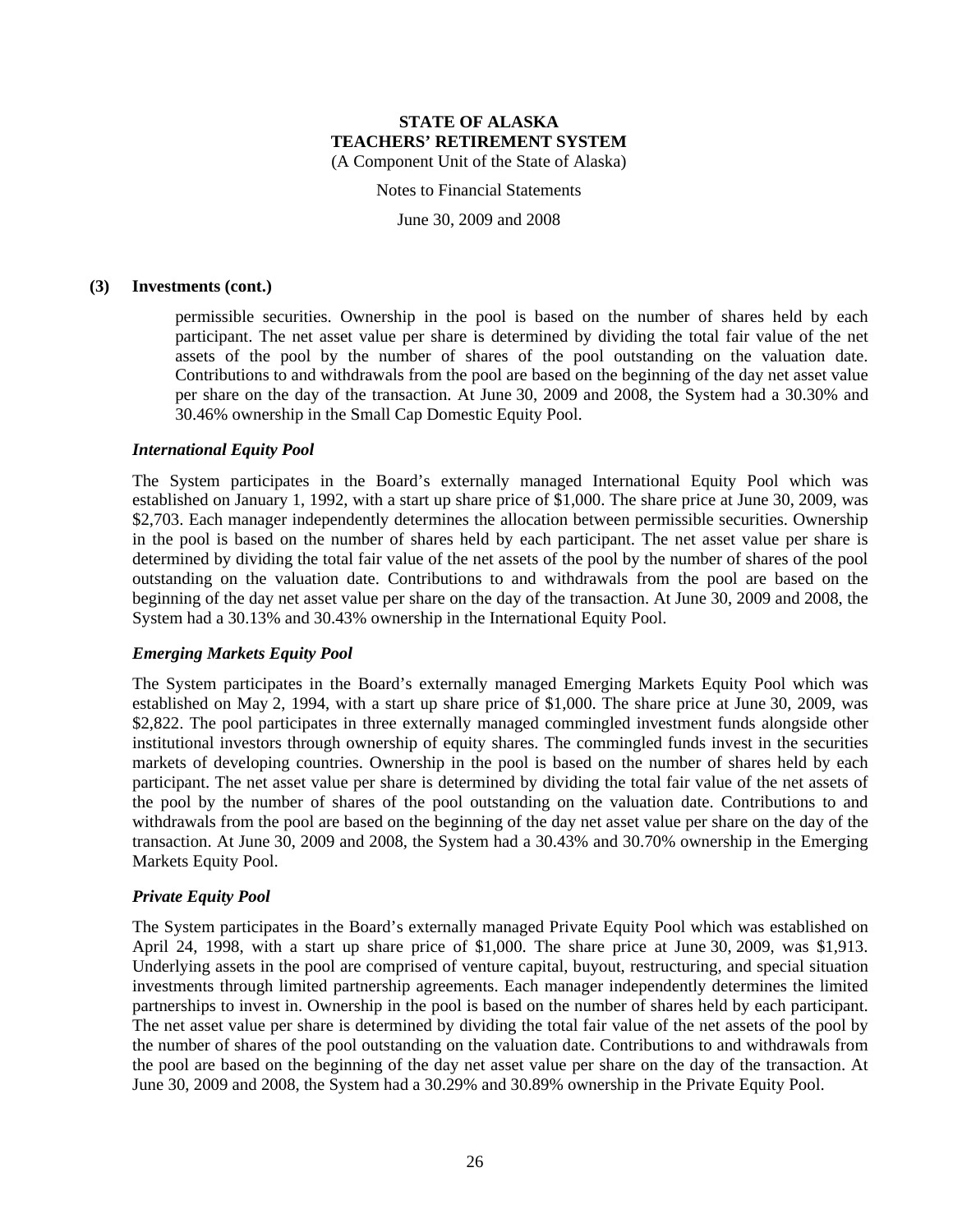Notes to Financial Statements

June 30, 2009 and 2008

#### **(3) Investments (cont.)**

#### *Absolute Return Pool*

The System participates in the Board's externally managed Absolute Return Pool which was established on October 31, 2004, with a start up share price of \$1,000. The share price at June 30, 2009, was \$1,108. Underlying assets in the pool are comprised of hedge fund investments through limited partnership agreements. Each manager independently determines the limited partnerships to invest in. Ownership in the pool is based on the number of shares held by each participant. The net asset value per share is determined by dividing the total fair value of the net assets of the pool by the number of shares of the pool outstanding on the valuation date. Contributions to and withdrawals from the pool are based on the beginning of the day net asset value per share on the day of the transaction. At June 30, 2009 and 2008, the System had a 30.25% and 30.64% ownership in the Absolute Return Pool.

#### *Real Estate Equities*

Real Estate Equities are comprised of two pools, Pool A and Pool B.

#### **Real Estate Pool A**

The System participates in the Board's externally managed Real Estate Pool A which was established on June 27, 1997, with a start up share price of \$1,000. The share price at June 30, 2009, was \$2,286. Underlying assets in the pool are comprised of separate accounts, commingled accounts, and limited partnerships. Managers independently determine permissible investments. The net asset value per share is determined by dividing the total fair value of the net assets of the pool by the number of shares of the pool outstanding on the valuation date. Contributions to and withdrawals from the pool are based on the beginning of the day net asset value per share on the day of the transaction. At June 30, 2009 and 2008, the System had 30.11% and 30.62% ownership in Real Estate Pool A.

#### **Real Estate Pool B**

The System participates in the Board's externally managed Real Estate Pool B which was established July 1, 2008, with a start up share price of \$1,000. The share price at June 30, 2009, was \$937. Underlying assets in the pool are comprised of one commingled account. Managers independently determine permissible investments. The net asset value per share is determined by dividing the total fair value of the net assets of the pool by the number of shares of the pool outstanding on the valuation date. Contributions to and withdrawals from the pool are based on the beginning of the day net asset value per share on the day of the transaction. At June 30, 2009, the System had 30.41% ownership in Real Estate Pool B.

#### *Real Estate Investment Trust (REIT) Pool*

The System participates in the Board's internally managed REIT Pool which was established on July 1, 2008, with a start up share price of \$1,000. The share price at June 30, 2009, was \$503. The underlying assets in the pool are comprised of REIT holdings. Treasury staff determines the permissible REITs to invest in. Ownership in the pool is based on the number of shares held by each participant. The net asset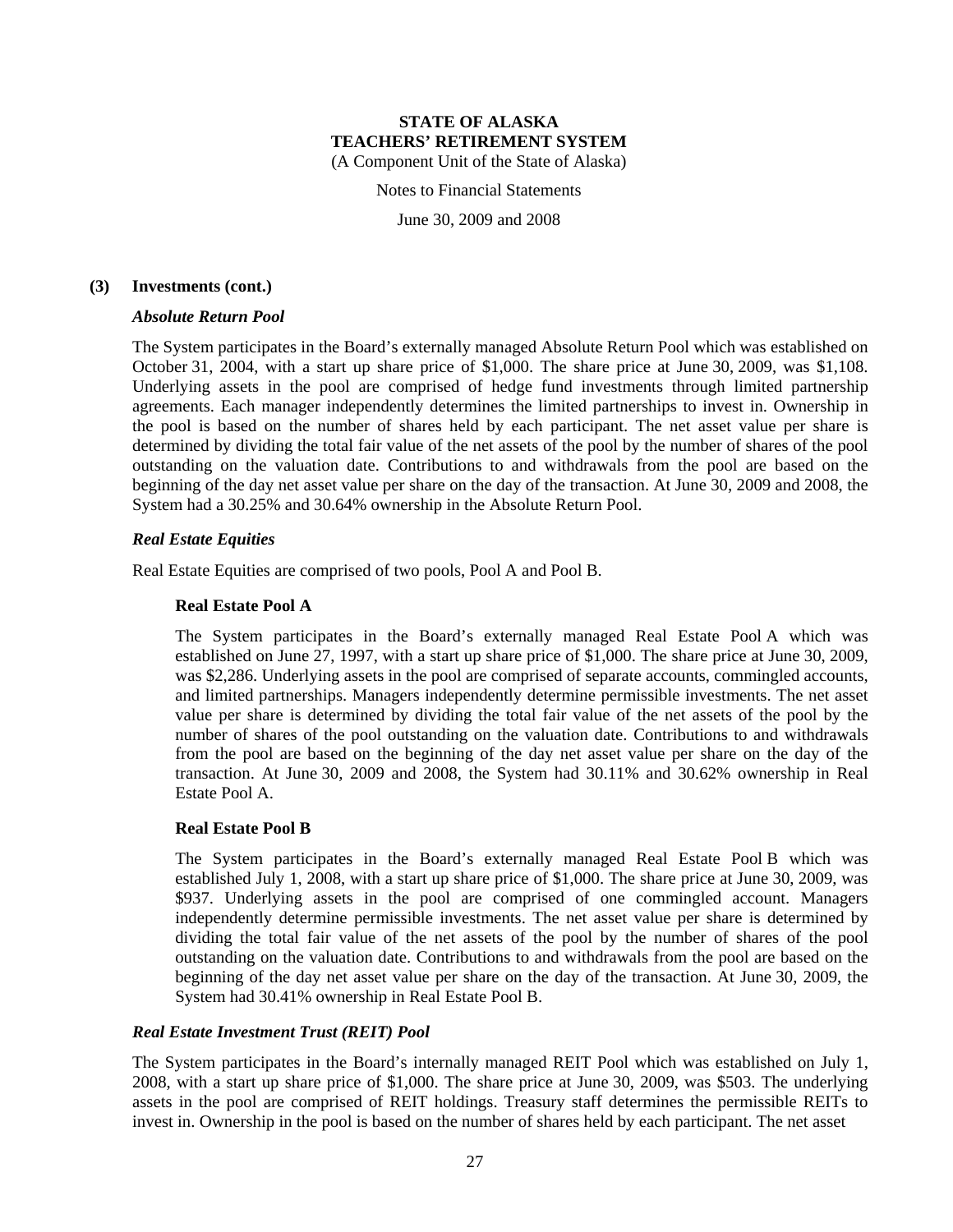Notes to Financial Statements

June 30, 2009 and 2008

#### **(3) Investments (cont.)**

value per share is determined by dividing the total fair value of the net assets of the pool by the number of shares of the pool outstanding on the valuation date. Contributions to and withdrawals from the pool are based on the beginning of the day net asset value per share on the day of the transaction. At June 30, 2009, the System had a 30.18% ownership in the REIT Pool.

#### *Energy Pool*

The System participates in the Board's externally managed Energy Pool which was established on July 1, 2008, with a start up share price of \$1,000. The share price at June 30, 2009, was \$966. The underlying assets in the pool are comprised of a limited partnership with an energy related venture capital operating company. Treasury staff determines the permissible partnerships to invest in. Ownership in the pool is based on the number of shares held by each participant. The net asset value per share is determined by dividing the total fair value of the net assets of the pool by the number of shares of the pool outstanding on the valuation date. Contributions to and withdrawals from the pool are based on the beginning of the day net asset value per share on the day of the transaction. At June 30, 2009, the System had a 30.48% ownership in the Energy Pool.

### *Farmland Pool*

The System participates in the Board's externally managed Farmland Pool which was established on July 1, 2008, with a start up share price of \$1,000. The share price at June 30, 2009, was \$1,082. The underlying assets in the pool are comprised of investments through limited partnership interests in two agricultural entities. Each manager independently determines which permissible investments are made. Ownership in the pool is based on the number of shares held by each participant. The net asset value per share is determined by dividing the total fair value of the net assets of the pool by the number of shares of the pool outstanding on the valuation date. Contributions to and withdrawals from the pool are based on the beginning of the day net asset value per share on the day of the transaction. At June 30, 2009, the System had a 29.53% ownership in the Farmland Pool.

#### *Farmland Water Pool*

The System participates in the Board's externally managed Farmland Water Pool which was established on July 1, 2008, with a start up share price of \$1,000. The share price at June 30, 2009, was \$1,002. The underlying assets in the pool are comprised of investments through limited partnership interests in two agricultural entities which own farmland that has federal waterway on the properties. Each manager independently determines which permissible investments are made. Ownership in the pool is based on the number of shares held by each participant. The net asset value per share is determined by dividing the total fair value of the net assets of the pool by the number of shares of the pool outstanding on the valuation date. Contributions to and withdrawals from the pool are based on the beginning of the day net asset value per share on the day of the transaction. At June 30, 2009, the System had a 50.00% ownership in the Farmland Water Pool.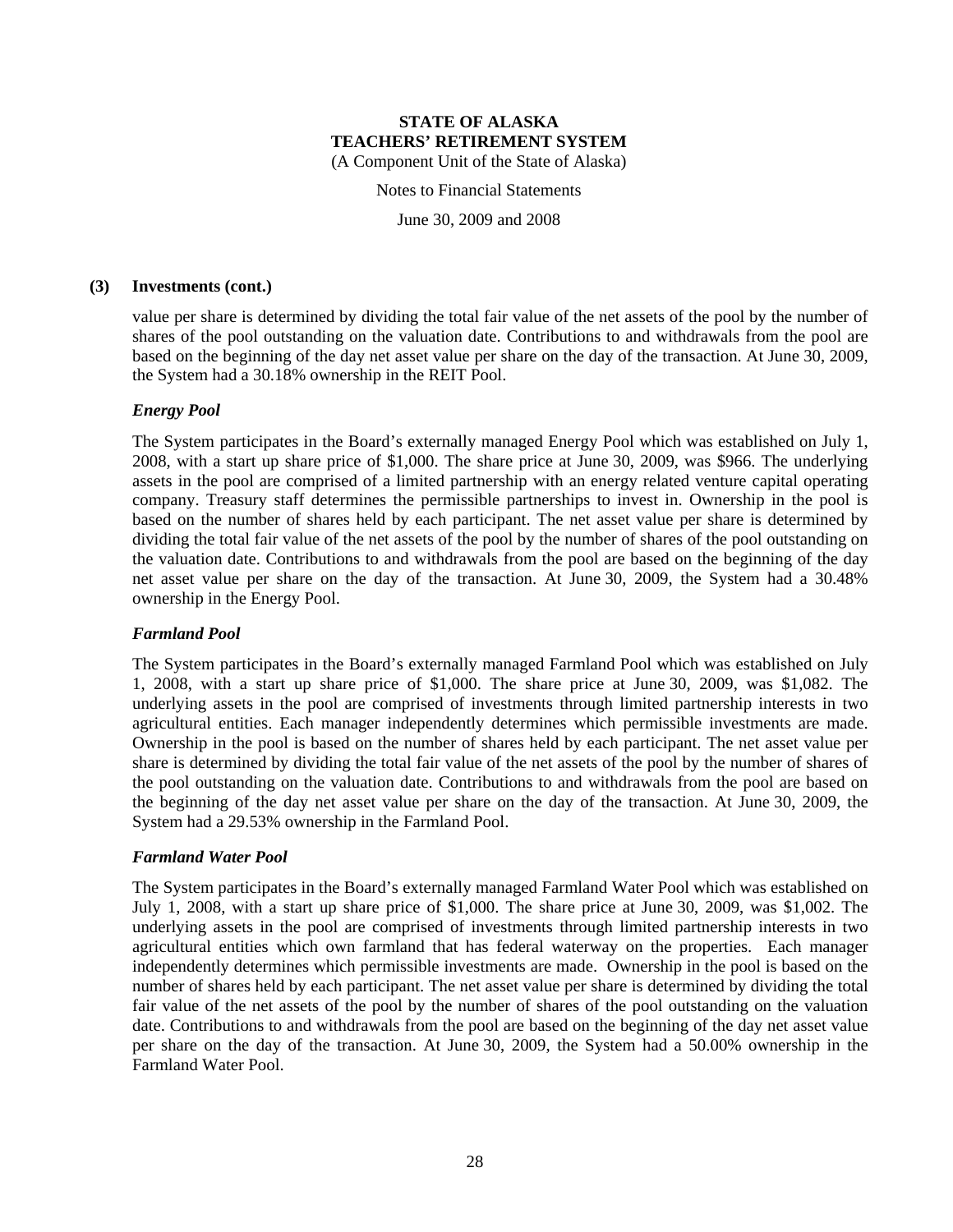Notes to Financial Statements

June 30, 2009 and 2008

#### **(3) Investments (cont.)**

#### *Timber Pool*

The System participates in the Board's externally managed Timber Pool which was established on July 1, 2008, with a start up share price of \$1,000. The share price at June 30, 2009, was \$1,029. The underlying assets in the pool are comprised of investments through limited partnership interests in two timber entities. Each manager independently determines which permissible investments are made. Ownership in the pool is based on the number of shares held by each participant. The net asset value per share is determined by dividing the total fair value of the net assets of the pool by the number of shares of the pool outstanding on the valuation date. Contributions to and withdrawals from the pool are based on the beginning of the day net asset value per share on the day of the transaction. At June 30, 2009, the System had a 30.24% ownership in the Timber Pool.

#### *Treasury Inflation Protected Securities (TIPS) Pool*

The System participates in the Board's internally managed TIPS Pool which was established on May 24, 2006, with a start up price of \$1,000. The share price at June 30, 2009 was \$1,191. Treasury staff determines the allocation between permissible securities. Ownership in the pool is based on the number of shares held by each participant. The net asset value per share is determined by dividing the total fair value of the net assets of the pool by the number of shares of the pool outstanding on the valuation date. Contributions to and withdrawals from the pool are based on the beginning of the day net asset value per share on the day of the transaction. At June 30, 2009 and 2008, the System had 27.90% and 29.15% ownership in the TIPS Pool.

#### **Alaska Retiree Healthcare Trust Investments**

During fiscal year 2009 the Board contracted with an external manager who managed a mix of Common Trust Funds for the Defined Benefit Health Care Trust. Common Trust Fund investments were liquidated during fiscal year 2009 and monies were invested in the Board's existing investment pools.

#### *Domestic Equity*

Domestic Equity was comprised of two externally managed Common Trust Funds.

#### **SSgA Domestic Large Cap**

The purpose of this fund was to replicate the returns and characteristics of the Russell 1000® Index through buying, holding and trading securities only when there was a change to the composition of the Index or when cash flow activity occurred in the Strategy.

#### **SSgA Domestic Small Cap**

The purpose of this fund was to replicate the returns and characteristics of the Russell 2000® Index through buying, holding and trading securities only when there was a change to the composition of the Index or when cash flow activity occurred in the Strategy.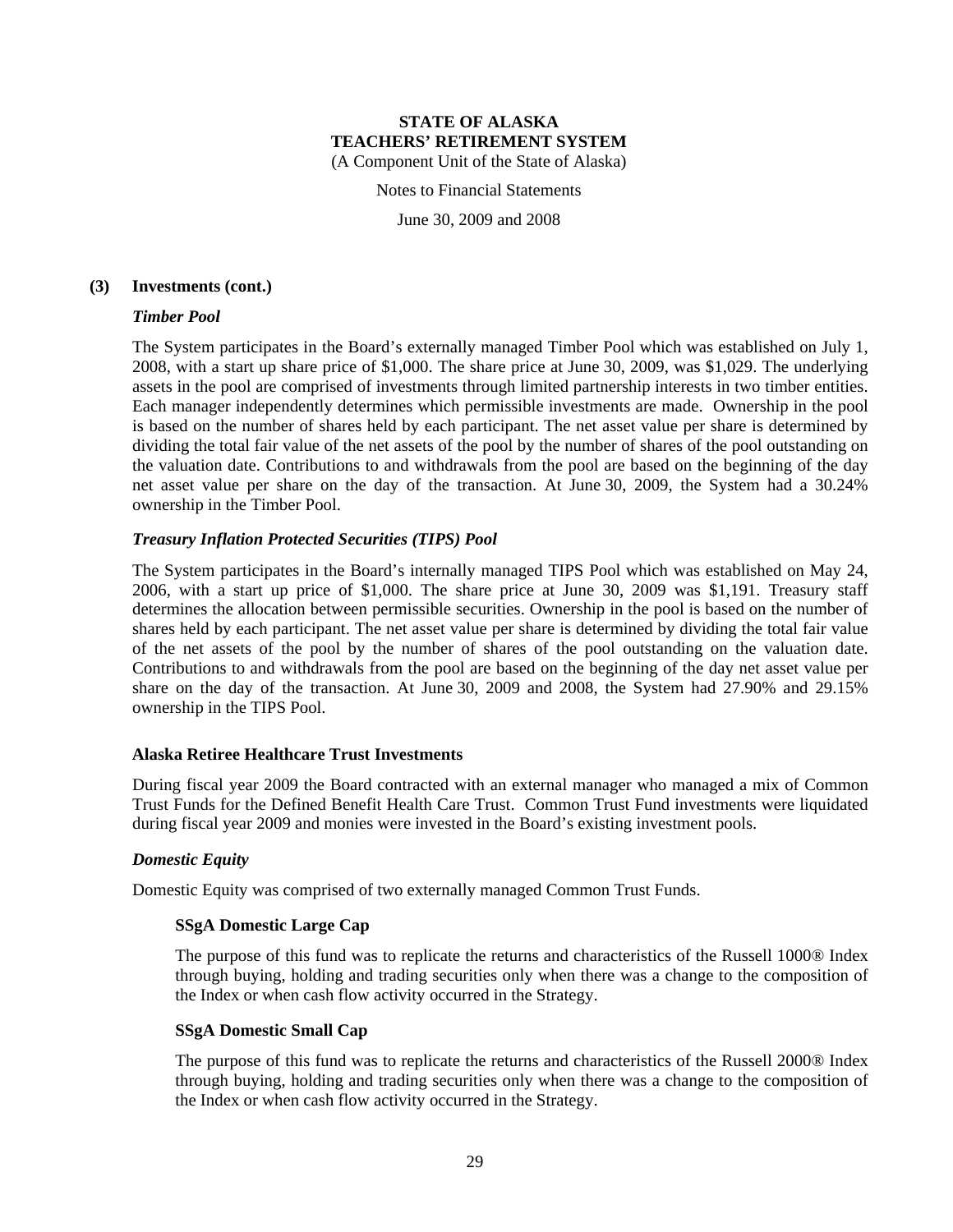Notes to Financial Statements

June 30, 2009 and 2008

#### **(3) Investments (cont.)**

#### *SSgA International Equity*

The purpose of this fund was to replicate the returns and characteristics of the Morgan Stanley Capital International Europe Australasia and Far East (MSCI EAFE) Index through investing in 21 individual MSCI country funds which, in turn, owned Index securities in market-weighted proportion.

#### *SSgA Emerging Markets*

The purpose of this fund was to closely match the returns of the capitalization-weighted MSCI Emerging Markets Index.

#### *SSgA Domestic Fixed Income*

The purpose of this fund was to create a well diversified portfolio that was representative of the domestic investment grade bond market. The strategy sought to replicate the returns and characteristics of the Lehman Brothers Aggregate Bond Index through individual security selection based on criteria generated by SSgA's credit and research group, security availability, and the analysis of its impact on the portfolio's weightings.

#### *SSgA International Fixed Income*

The purpose of this fund was to create a well diversified portfolio that was representative of the international government bond market. The strategy sought to replicate the returns and characteristics of the Citigroup World Government Bond Ex-US Index by matching duration, quality, and sector of the Index.

#### *SSgA High Yield Bond Index*

The purpose of this fund was to deliver a risk-controlled, higher quality, liquid exposure to the broad U.S. high yield market with low tracking error. The strategy used stratified sampling to create a portfolio of liquid issuers that target the Lehman High Yield \$200 Million Very Liquid Index (HYVLI) in such characteristics as duration, issuer market weight, credit quality and industry.

#### *SSgA Treasury Inflation Protected Securities (TIPS) Index*

The purpose of the U.S. TIPS Index Strategy was to replicate the returns and characteristics of the Lehman Brothers Inflation Notes Index.

#### **DCR Plan Health and Occupational Death and Disability Investments**

#### **ERISA Commingled and Mutual Funds**

The Board contracted with external managers who managed a mix of ERISA and Mutual Funds for the DCR Plan's Occupational Death & Disability, Retiree Major Medical, and Health Reimbursement Plans. ERISA and Mutual Fund investments were liquidated during fiscal year 2009 and monies were invested in the Board's existing investment pools.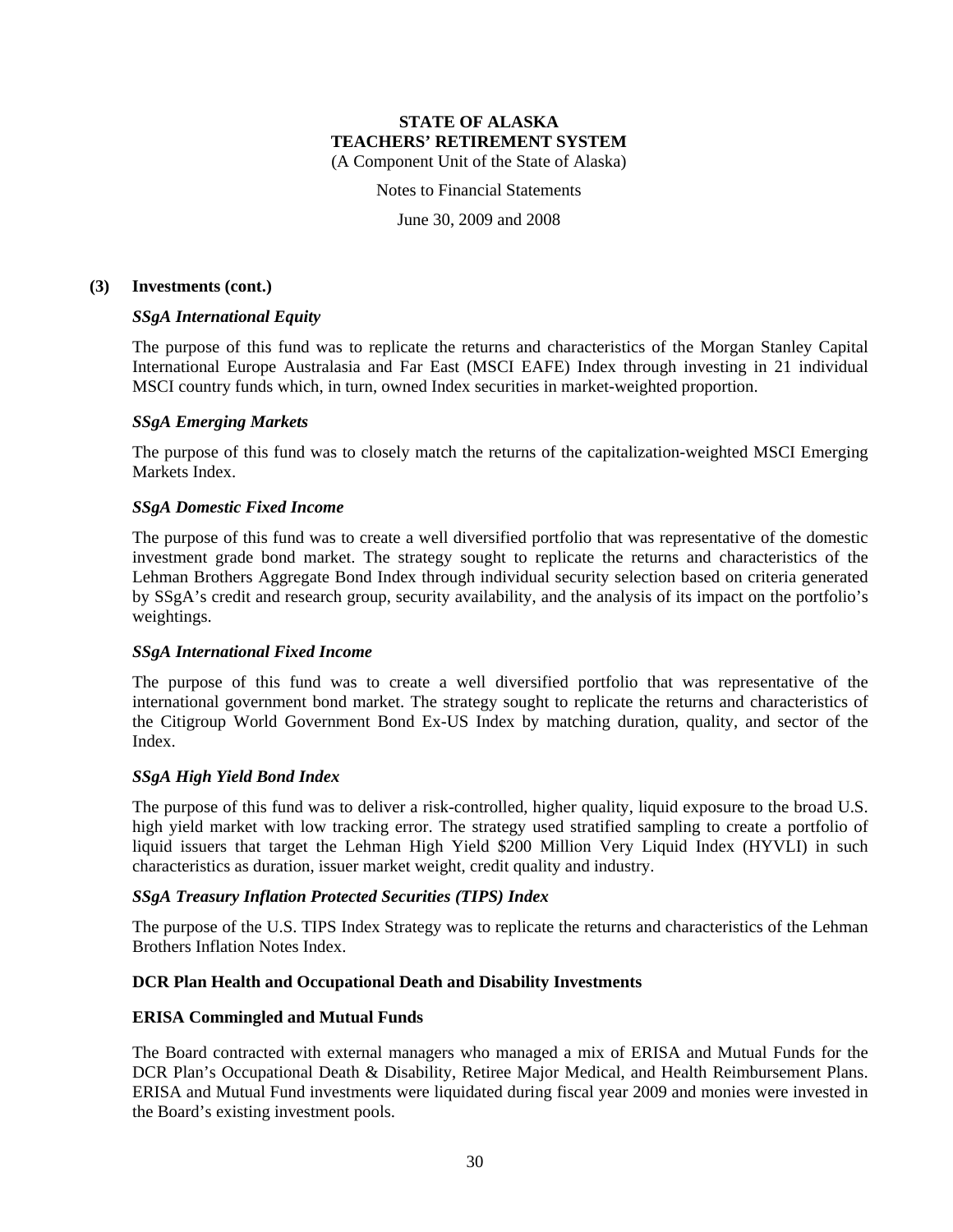Notes to Financial Statements

June 30, 2009 and 2008

#### **(3) Investments (cont.)**

#### *Domestic Equity*

Domestic Equity was comprised of two externally managed ERISA Funds.

#### **SSgA Domestic Large Cap**

The purpose of this fund was to replicate the returns and characteristics of the Russell 1000® Index through buying, holding and trading securities only when there was a change to the composition of the Index or when cash flow activity occurred in the strategy.

### **SSgA Domestic Small Cap**

The purpose of this fund was to replicate the returns and characteristics of the Russell 2000<sup>®</sup> Index through buying, holding and trading securities only when there was a change to the composition of the Index or when cash flow activity occurred in the strategy.

#### *SSgA International Equity*

The purpose of this fund was to replicate the returns and characteristics of the MSCI EAFE Index through investing in 21 individual MSCI country funds which, in turn, owned Index securities in market-weighted proportion.

#### *SSgA Domestic Fixed Income*

The purpose of this fund was to create a well diversified portfolio that is representative of the domestic investment grade bond market. The strategy sought to replicate the returns and characteristics of the Lehman Brothers Aggregate Bond Index through individual security selection based on criteria generated by SSgA's credit and research group, security availability, and the analysis of its impact on the portfolio's weightings.

#### *SSgA International Fixed Income*

The purpose of this fund was to create a well diversified portfolio that was representative of the international government bond market. The strategy sought to replicate the returns and characteristics of the Citigroup World Government Bond Ex-US Index by matching duration, quality and sector of the Index.

#### *SSgA Real Estate*

The purpose of this strategy was to replicate the returns and characteristics of the Dow Jones Wilshire REIT Index. To accomplish this, SSgA's strategy was to buy and hold securities, trading only when there was a change in the composition of the Index or when cash flow activity occurred in the strategy.

### *Lazard Emerging Markets Mutual Fund*

The purpose of this fund was to meet or exceed the MSCI Emerging Markets Index by 3% per annum over a rolling five-year period. Underlying investments were comprised of domestic and global equities as well as alternative assets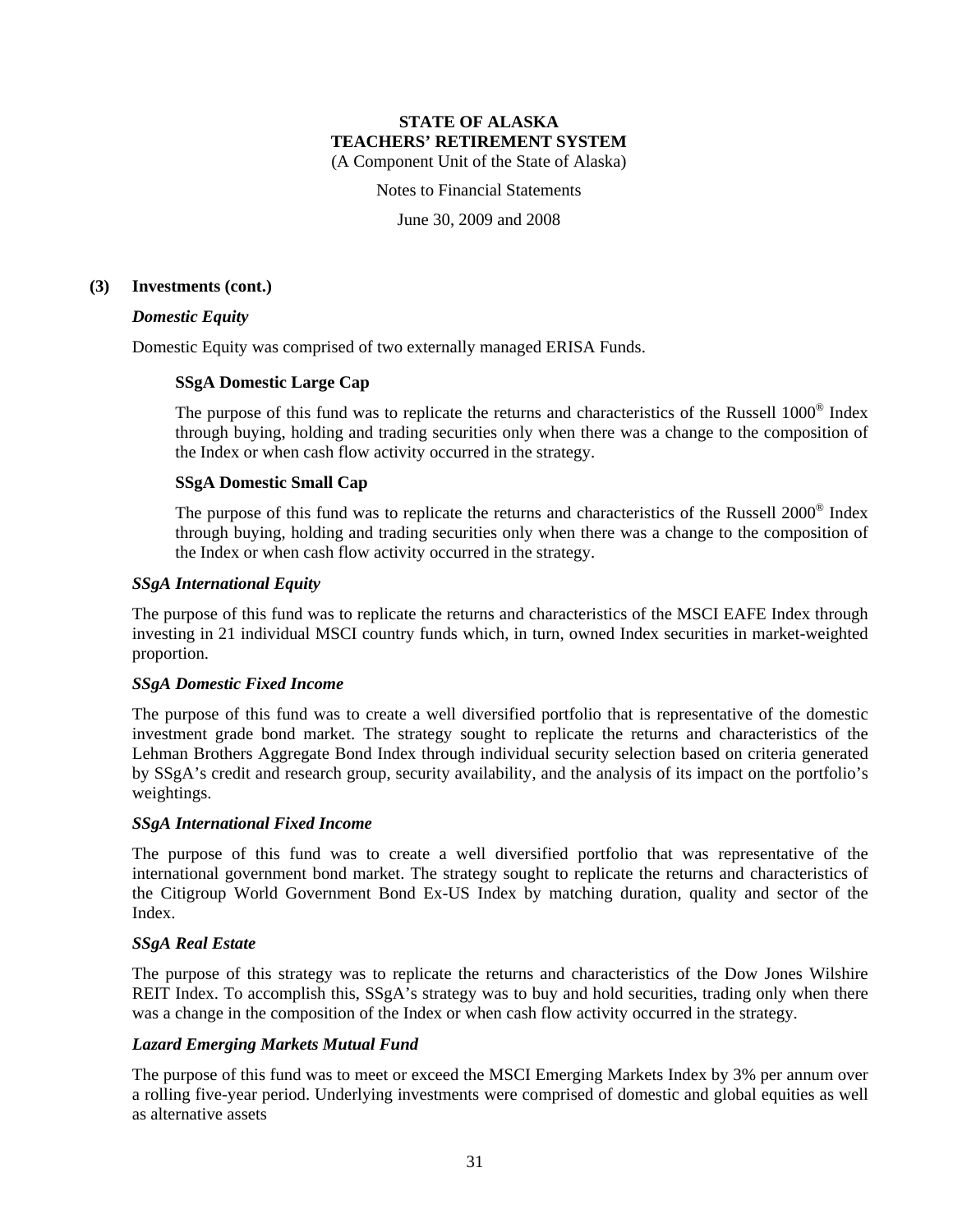Notes to Financial Statements

June 30, 2009 and 2008

#### **(3) Investments (cont.)**

#### **DCR Participant Directed Investments**

#### **Pooled Investment Funds**

The Board contracts with an external investment manager who is given authority to invest in a wholly owned pooled environment to accommodate eleven participant-directed funds.

#### *T. Rowe Alaska Target 2010 Fund*

The purpose of this fund is to provide a diverse mix of stocks, bonds, and cash for long-term investors. The fund starts with a more aggressive risk / return potential and gradually become more conservative as the target retirement date approaches. The allocation is actively managed for approximately 30 years after the target retirement date before arriving at the final allocation of 20% stocks, and 80% bond and short-term fixed income investments. Underlying investments are comprised of domestic and international stocks, investment-grade bonds, federally guaranteed mortgages, and money market instruments.

#### *T. Rowe Alaska Target 2010 – 2040 Trusts*

The purpose of these trust funds is to provide a diverse mix of stocks, bonds, and cash for long-term investors. The Trusts start with a more aggressive risk / return potential and gradually become more conservative as the target retirement date approaches. The allocation is actively managed for approximately 30 years after the target retirement date before arriving at the final allocation of 20% stocks, and 80% bond and short-term fixed income investments. Underlying investments are comprised of domestic and international stocks, investment-grade bonds, federally guaranteed mortgages, and money market instruments.

#### *T. Rowe Alaska Balanced Trust*

The purpose of this trust fund is to provide a balanced and diversified mix of U.S. and international stocks, investment-grade bonds, federally guaranteed mortgages and money market instruments for long-term investors. The actual allocation is actively managed around a target allocation of 40% stocks and 60% bond and short-term fixed income investments. Underlying investments are comprised of domestic and international stocks, investment-grade bonds, federally guaranteed mortgages, and money market instruments.

### *T. Rowe Long-Term Balanced Trust*

The purpose of this trust fund is to provide a balanced and diversified mix of U.S. and international stocks, investment-grade bonds, federally guaranteed mortgages and money market instruments for long-term investors. The actual allocation is actively managed around a target allocation of 60% stocks and 40% bond and short-term fixed income investments. Underlying investments are comprised of domestic and international stocks, investment-grade bonds, federally guaranteed mortgages, and money market instruments.

### *T. Rowe Alaska Money Market Trust*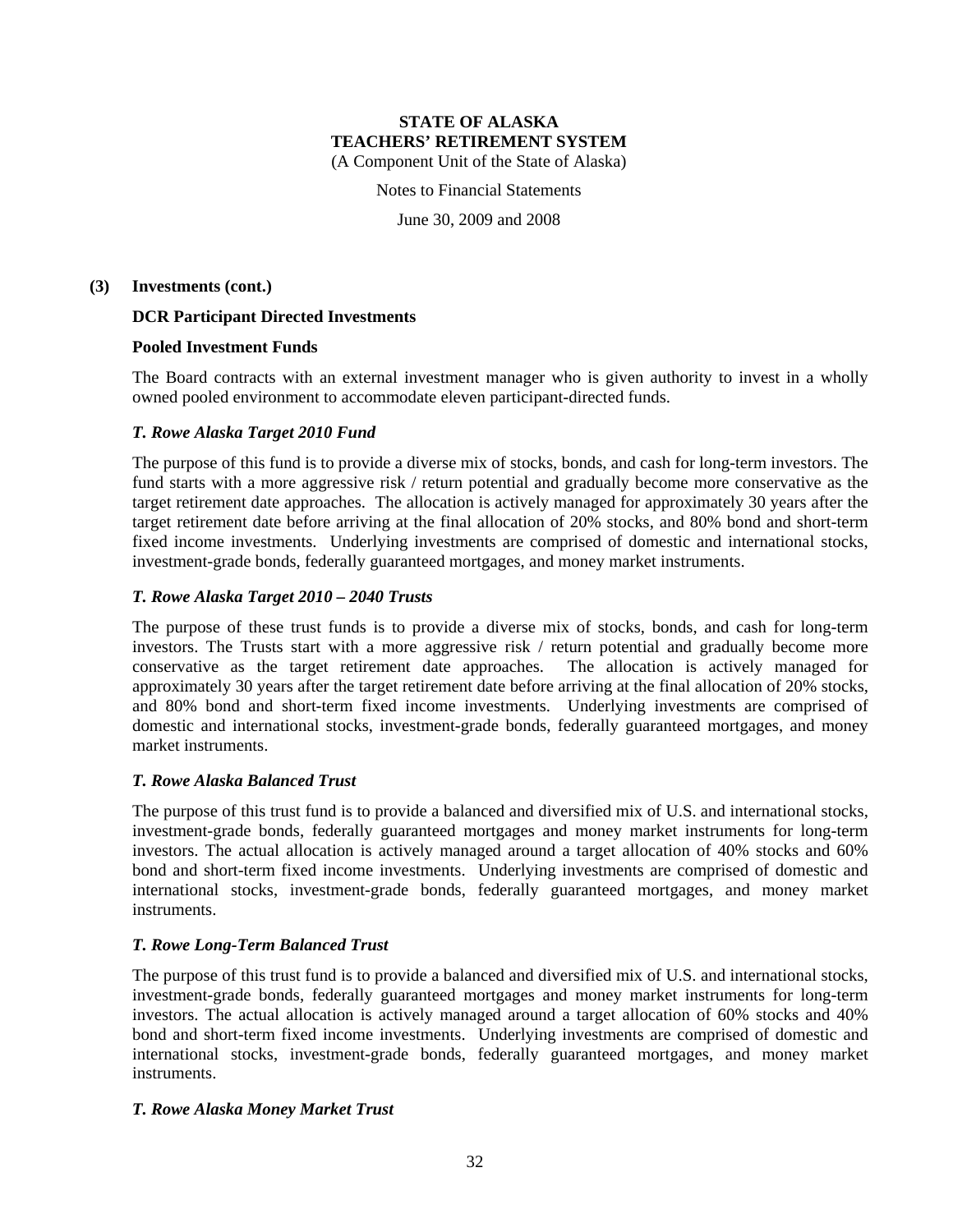Notes to Financial Statements

June 30, 2009 and 2008

#### **(3) Investments (cont.)**

Underlying assets are comprised of cash equivalent instruments with maturities of less than one year which include commercial paper, banker acceptances, and certificates of deposit with ratings of A1/P1 or better as well as, obligations of the U.S. Government and its agencies, and repurchase agreements collateralized by U.S. Treasury Instruments. The goal is to maintain a \$1.00 unit price with a low risk tolerance.

#### **Collective Investment Funds**

The Board contracts with external investment managers who manage a mix of collective investment funds.

#### *SSgA Money Market Fund*

The purpose of this fund is to provide a high level of current income consistent with preserving principal and liquidity, and the maintenance of a stable \$1.00 per share net asset value.

#### *SSgA S&P 500 Index Fund*

The purpose of this fund is to provide income and capital appreciation that matches total return of the Standards & Poor's Composite Stock Price Index.

#### *SSgA Russell 3000 Index Fund*

The purpose of this fund is to provide income and capital appreciation that matches the total return of the Russell 3000® Index.

### *SSgA Real Estate Investment Trust (REIT) Index Fund*

The purpose of this fund is to provide income and capital appreciation that matches total return of the Dow Jones Wilshire REIT Index.

#### *SSgA World Equity Ex-US Index Fund*

The purpose of this fund is to provide income and capital appreciation and to replicate the returns of the MSCI ACWI Ex-US Index.

#### *SSgA Long US Treasury Bond Index Fund*

The purpose of this fund is to provide income and capital appreciation and to replicate the returns and characteristics of the Barclays Capital Long Treasury Bond Index.

#### *SSgA Treasury Inflation Protected Securities Index Fund*

The purpose of this fund is to provide income and to replicate the returns and characteristics of the Barclays Capital Inflation Notes Index.

#### *SSgA World Government Bond Ex-US Index Fund*

The purpose of this fund is to provide income and to replicate the total rate of return of the Citigroup World Government Bond Ex-US Index.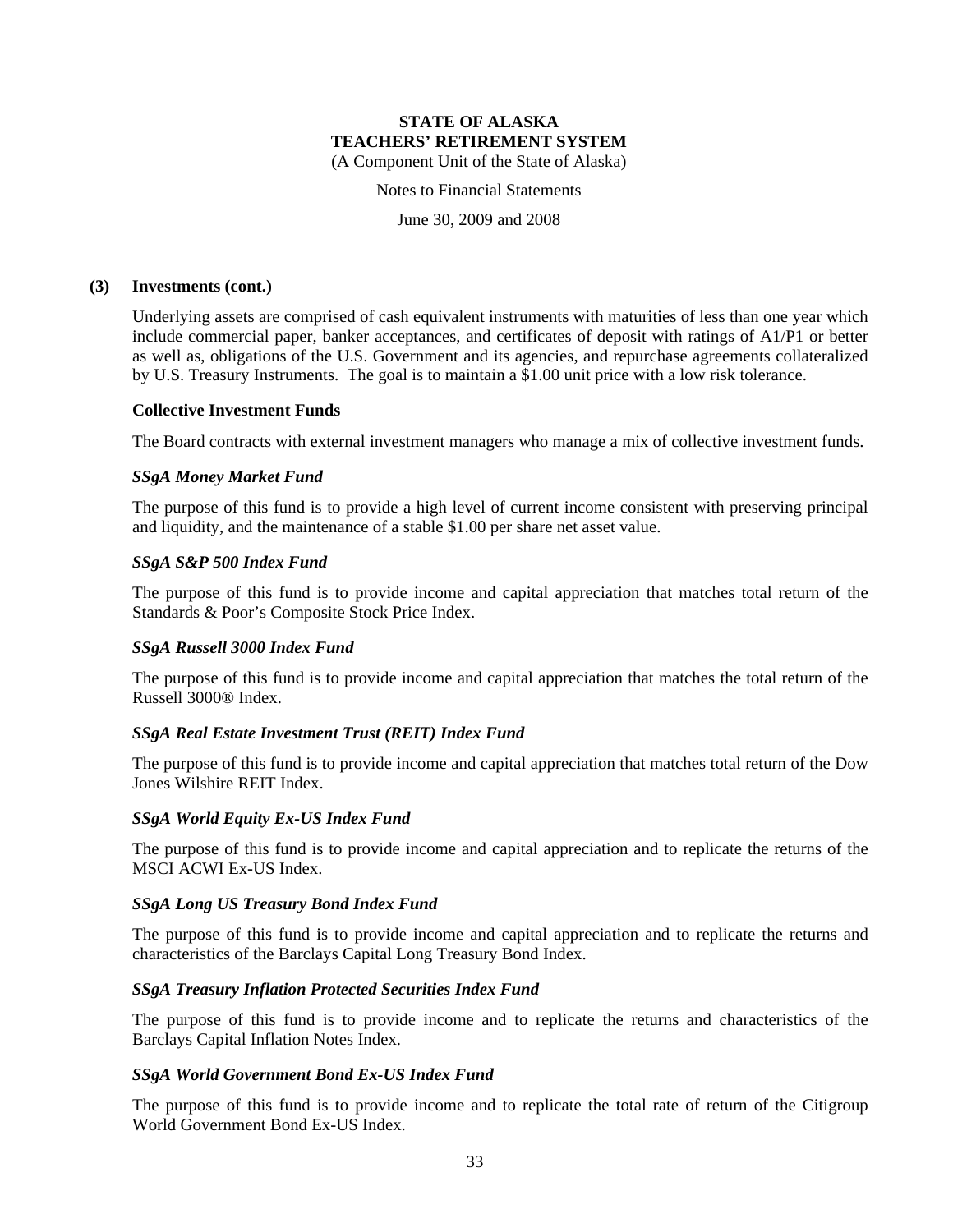Notes to Financial Statements

June 30, 2009 and 2008

#### **(3) Investments (cont.)**

#### *Barclays Daily Government / Corporate Bond Fund*

The purpose of this fund is to match or exceed the return of the Lehman Brothers Government / Credit Bond Index.

#### *Barclays Intermediate Bond Fund*

The purpose of this fund is to match or exceed the return of the Barclays Capital Intermediate Bond Index.

#### *Brandes Institutional International Equity Fund*

The purpose of this fund is to provide long-term capital appreciation. This fund invests principally in common and preferred stocks of foreign companies and securities that are convertible into such stocks.

#### *Capital Guardian Global Balanced Fund*

The purpose of this fund is to invest in stocks and bonds of U.S. and international companies and government bonds issued by the U.S. and other governments.

### *Sentinel Sustainable Opportunities Fund*

The purpose of this fund was to invest primarily in U.S. large cap growth stocks, with an emphasis on those that are managed in a socially responsible manner. This fund was replaced during fiscal year 2009 by the RCM Socially Responsible Fund.

#### *RCM Socially Responsible Fund*

The purpose of this fund is to invest primarily in U.S. large cap growth stocks, with an emphasis on those that are managed in a socially responsible manner.

#### *T. Rowe Small Cap Fund*

The purpose of this fund is to provide long-term capital growth by investing primarily in stocks of small companies. This fund invests at least 65% of its total assets in the stocks and equity-related securities of small companies.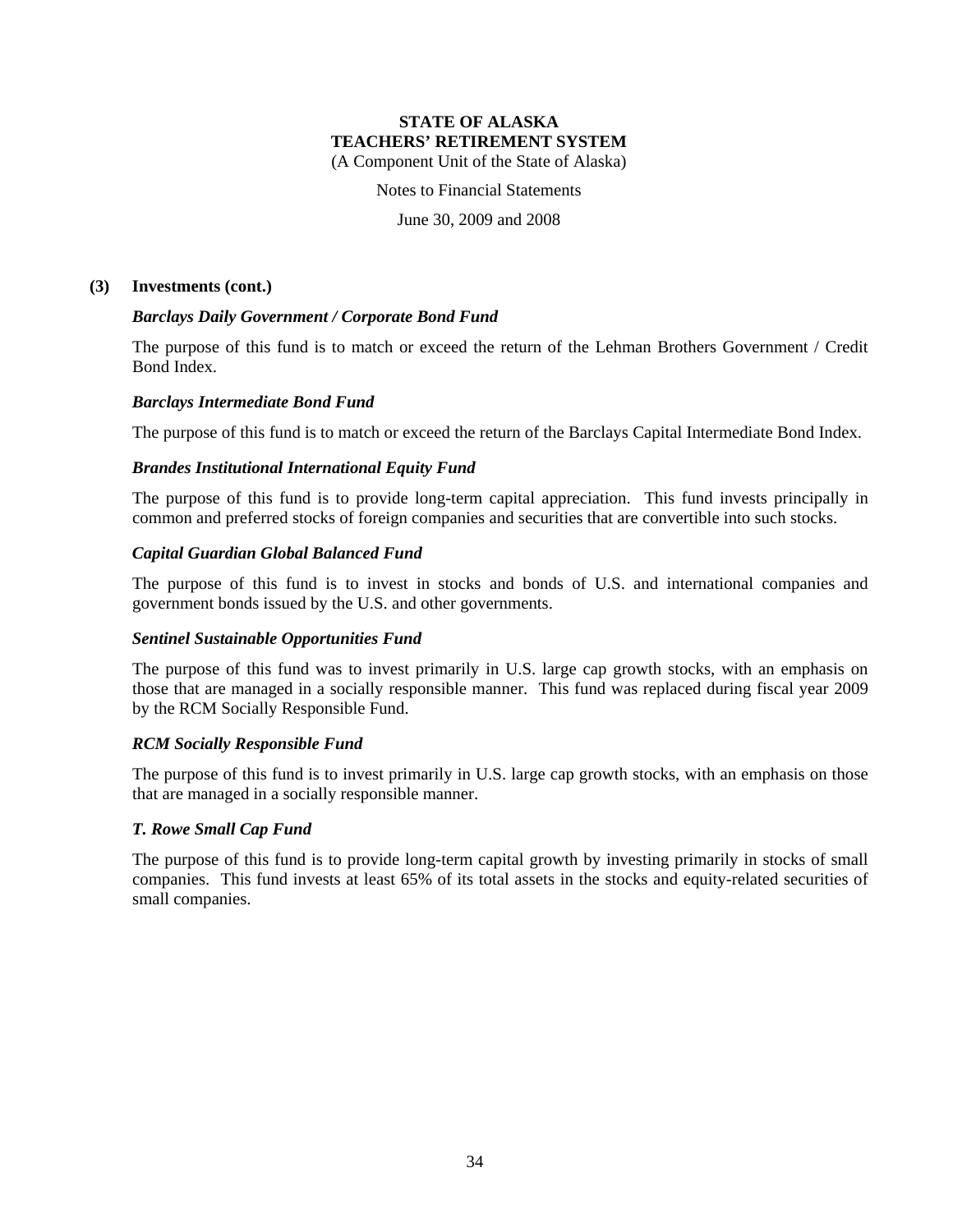Notes to Financial Statements

June 30, 2009 and 2008

At June 30, 2009, the System investments included the following:

|                                               |              |                          |                    | Fair value (in thousands) |                |                 |           |
|-----------------------------------------------|--------------|--------------------------|--------------------|---------------------------|----------------|-----------------|-----------|
|                                               |              |                          | Fixed income pools |                           |                |                 |           |
|                                               | Short-term   | Retirement               | International      | <b>TIPS</b>               | High yield     | Other           | Total     |
| \$<br>Deposits                                | 168          | (22)                     | 310                |                           |                | 3,130           | 3,586     |
| Short-term Investment Fund                    |              |                          | 291                |                           | 4,738          | 7,560           | 12,589    |
| Commercial Paper                              | 3,361        |                          |                    |                           | L.             |                 | 3,361     |
| <b>Bridge Loans</b>                           |              |                          |                    |                           | 2,260          |                 | 2,260     |
| U.S. Treasury Bills                           | 18,964       |                          |                    |                           |                |                 | 18,964    |
| U.S. Treasury Notes                           | ÷            | 70,152                   |                    | 14,296                    |                |                 | 84,448    |
|                                               | J.           | 5,909                    | L.                 | 6,246                     |                |                 | 12,155    |
| U.S. Treasury Bonds<br>U.S. Government Agency | 1,471        | 8,389                    |                    |                           |                |                 | 9,860     |
| Foreign Government Bonds                      |              |                          | 34,994             |                           |                |                 | 34,994    |
|                                               |              |                          |                    |                           |                |                 |           |
| Mortgage-backed                               | 2,115        | 211,934                  |                    | 8                         |                |                 | 214,057   |
| Other Asset-backed                            | 6,697        | 2,983                    |                    |                           | 573            |                 | 10,253    |
| Corporate Bonds                               | 18,104       | 83,136                   | 20,444             | 21                        | 66,833         |                 | 188,538   |
| Convertible Bonds                             |              |                          |                    |                           | 337            |                 | 337       |
| Yankees:                                      |              |                          |                    |                           |                |                 |           |
| Government                                    |              | 4,848                    |                    |                           |                |                 | 4,848     |
| Corporate                                     | 3,897        | 18,806                   |                    |                           | 5,711          |                 | 28,414    |
| Fixed Income Pools:                           |              |                          |                    |                           |                |                 |           |
| Equity                                        |              |                          |                    |                           | 107            |                 | 107       |
| Emerging Markets Debt Pool                    |              |                          |                    |                           |                | 28,645          | 28,645    |
| Domestic Equity Pool:                         |              |                          |                    |                           |                |                 |           |
| Limited Partnership                           |              |                          |                    |                           |                | 64,653          | 64,653    |
| <b>Treasury Bills</b>                         |              |                          |                    |                           |                | 1,066           | 1,066     |
| Equity                                        |              |                          |                    |                           |                | 1,167,222       | 1,167,222 |
| International Equity Pool:                    |              |                          |                    |                           |                |                 |           |
| Convertible Bonds                             |              |                          |                    |                           |                | 361             | 361       |
| Equity                                        |              |                          |                    |                           |                | 553,394         | 553,394   |
| Emerging Markets Equity Pool                  |              |                          |                    |                           |                | 159,662         | 159,662   |
| Private Equity Pool:                          |              |                          |                    |                           |                |                 |           |
| <b>Limited Partnerships</b>                   |              |                          |                    |                           |                | 322,111         | 322,111   |
| Absolute Return Pool:                         |              |                          |                    |                           |                |                 |           |
| <b>Limited Partnerships</b>                   |              |                          |                    |                           |                | 165,892         | 165,892   |
| Real Estate Pool:                             |              |                          |                    |                           |                |                 |           |
| Real Estate                                   |              |                          |                    |                           |                | 229,982         | 229,982   |
| Commingled Funds                              |              |                          |                    |                           |                | 87,279          | 87,279    |
| <b>Limited Partnerships</b>                   |              |                          |                    |                           |                | 82,408          | 82,408    |
| Real Estate Investment Trust Pool:            |              |                          |                    |                           |                |                 |           |
| Equity                                        |              |                          |                    |                           |                | 10,271          | 10,271    |
| Energy Pool:                                  |              |                          |                    |                           |                |                 |           |
| <b>Limited Partnerships</b>                   |              |                          |                    |                           |                | 23,593          | 23,593    |
| Farmland Pool:                                |              |                          |                    |                           |                |                 |           |
| <b>Agricultural Holdings</b>                  |              |                          |                    |                           |                | 133,145         | 133,145   |
| Farmland Water Pool:                          |              |                          |                    |                           |                |                 |           |
|                                               |              |                          |                    |                           |                | 10,549          | 10,549    |
| <b>Agricultural Holdings</b>                  |              |                          |                    |                           |                |                 |           |
| Timber Pool:                                  |              |                          |                    |                           |                |                 |           |
| <b>Timber Holdings</b>                        |              |                          |                    |                           |                | 47,055          | 47,055    |
| Mortgages                                     |              |                          |                    |                           |                | 9               | 9         |
| Participant Directed:                         |              |                          |                    |                           |                |                 |           |
| Pooled Investment Funds                       |              |                          |                    |                           |                | 1,140           | 1,140     |
| <b>Collective Investment Funds</b>            |              |                          |                    |                           |                | 23,399          | 23,399    |
| <b>Mutual Funds</b>                           |              |                          |                    |                           |                | 9,741           | 9,741     |
| Net Other Assets (Liabilities)                | (74)         | (9,087)                  | 771                | 207                       | 1,916          | 1,796           | (4, 471)  |
| Other Pool Ownership                          | (35, 549)    | 19,924                   |                    | 26                        |                | 15,599          |           |
| Unallocated Deposits in Transit               |              |                          |                    |                           |                | 416             | 416       |
| Total Invested Assets \$                      | 19,154<br>\$ | 416,972<br>$\mathcal{S}$ | 56,810 \$          | 20,804<br>$\mathbb{S}$    | 82,475<br>- \$ | 3,150,078<br>\$ | 3,746,293 |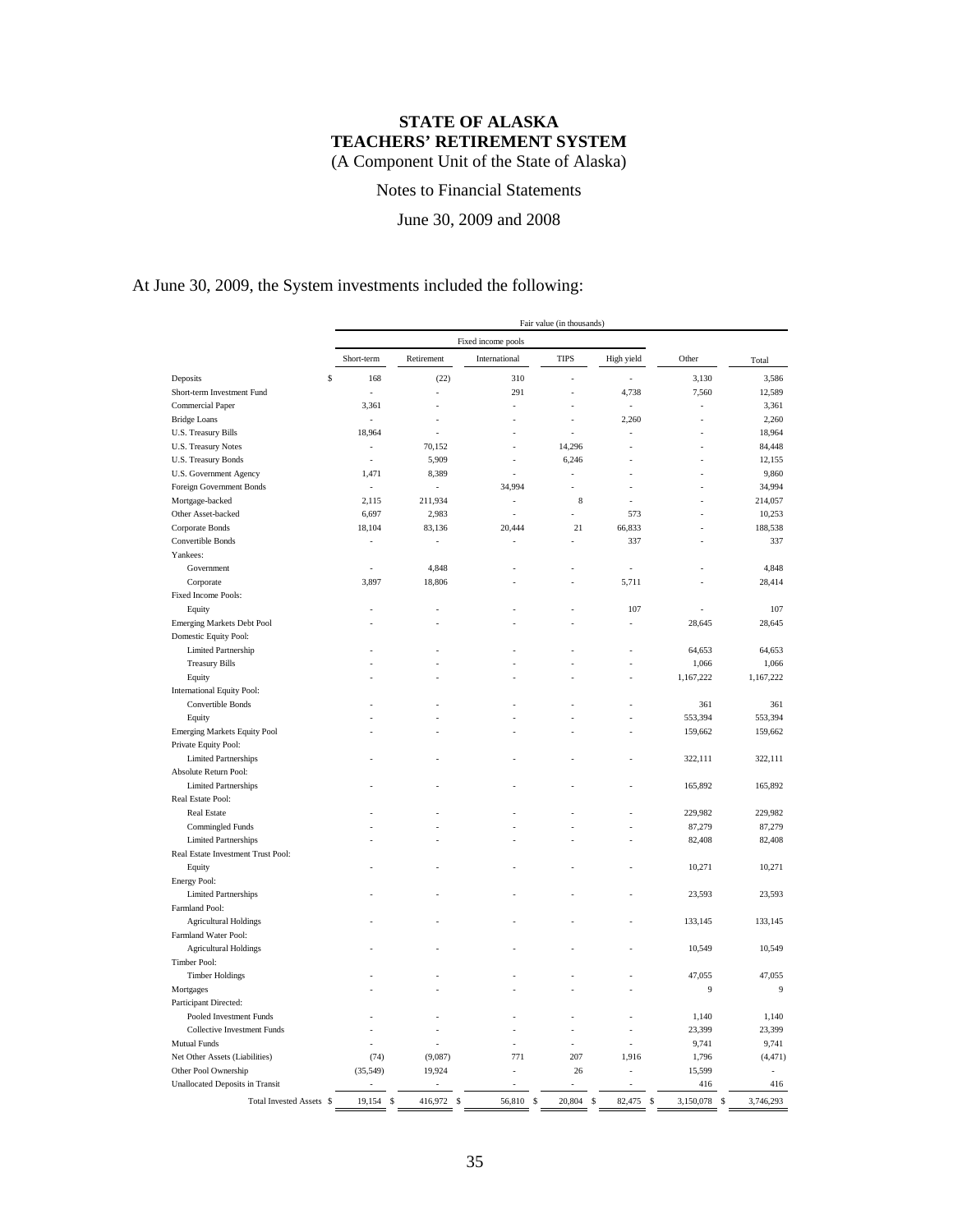## Notes to Financial Statements

June 30, 2009 and 2008

# At June 30, 2008, the System investments included the following:

| Enhanced<br>Interna-<br>High<br>yield<br><b>TIPS</b><br>funds<br>Other<br>Retirement<br>cash<br>tional<br>term<br>Total<br>$\mathbb S$<br>2,289<br>2,650<br>Deposits<br>360<br>$\mathbf{1}$<br>L,<br>4,577<br>Overnight sweep account (lmcs)<br>4,577<br>L,<br>L,<br>10<br>13,380<br>14,005<br>Short-term investment fund<br>615<br>Ĭ.<br>L,<br>4,853<br>4,815<br>38<br>Commercial paper<br>J.<br>÷.<br>Domestic equity<br>24<br>230<br>254<br>Ĭ.<br>14<br>14<br>International equity<br>1,726<br>Bridge loans<br>1,726<br>69,045<br>18,926<br>87,971<br>U.S. treasury notes<br>27,901<br>6,882<br>34,800<br>U.S. treasury bonds<br>17<br>33<br>U.S. treasury - TIPS<br>33<br>$\overline{a}$<br>29<br>43,694<br>31,160<br>12,505<br>U.S. government agency<br>259<br>Municipal bonds<br>255<br>$\overline{4}$<br>54,504<br>Foreign government bonds<br>54,504<br>L,<br>J.<br>J.<br>370,048<br>2,504<br>376,968<br>Mortgage-backed<br>4,358<br>58<br>Ĭ.<br>Other asset-backed<br>37,246<br>5,379<br>224<br>57,365<br>14,516<br>J.<br>267,509<br>Corporate bonds<br>13,738<br>138,979<br>2,162<br>41,634<br>70,945<br>51<br>292<br>293<br>Convertible bonds<br>$\mathbf{1}$<br>$\overline{a}$<br>Ĭ.<br>$\overline{a}$<br>Yankees:<br>Government<br>3,251<br>3,255<br>4<br>Ĭ.<br>8<br>1,220<br>30,418<br>Corporate<br>4,120<br>17,942<br>7,128<br>Domestic equity pool:<br>69,152<br>69,152<br>Limited partnership<br>218<br>Convertible bonds<br>218<br>507<br>507<br>Treasury bills<br>1,436,932<br>1,436,932<br>Equity<br>International equity pool:<br>Convertible bonds<br>349<br>349<br>671,208<br>671,208<br>Equity<br>Emerging markets equity pool<br>131,105<br>131,105<br>Private equity pool:<br>Limited partnerships<br>397,247<br>397,247<br>Absolute return pool:<br>194,481<br>194,481<br>Limited partnerships<br>Other investments pool:<br>Limited partnerships<br>23,827<br>23,827<br>Agricultural holdings<br>134,509<br>134,509<br>Real estate pool:<br>282,232<br>Real estate<br>282,232<br>106,892<br>106,892<br>Commingled funds<br>168,367<br>168,367<br>Limited partnerships<br>23,486<br>23,486<br>Real estate investment trusts<br>17<br>Mortgages<br>17<br>Mutual funds<br>31,315<br>102,436<br>133,751<br>Ĭ.<br>Net other assets (liabilities)<br>(17)<br>(21, 735)<br>(1,093)<br>1,018<br>105<br>223<br>(3)<br>(1,953)<br>(23, 455)<br>32<br>25,597<br>Other pool ownership<br>(55, 941)<br>42,338<br>(12,026)<br>Unallocated deposits in transit<br>33<br>33<br>14,895<br>697,775<br>98,131<br>495<br>3,782,311<br>4,736,006<br>116,336<br>26,063<br>$\mathbb{S}$<br>Total invested assets \$<br>\$<br>\$<br>\$<br>\$<br>\$<br>\$<br>\$ |        |  |  | Pooled      |  |
|---------------------------------------------------------------------------------------------------------------------------------------------------------------------------------------------------------------------------------------------------------------------------------------------------------------------------------------------------------------------------------------------------------------------------------------------------------------------------------------------------------------------------------------------------------------------------------------------------------------------------------------------------------------------------------------------------------------------------------------------------------------------------------------------------------------------------------------------------------------------------------------------------------------------------------------------------------------------------------------------------------------------------------------------------------------------------------------------------------------------------------------------------------------------------------------------------------------------------------------------------------------------------------------------------------------------------------------------------------------------------------------------------------------------------------------------------------------------------------------------------------------------------------------------------------------------------------------------------------------------------------------------------------------------------------------------------------------------------------------------------------------------------------------------------------------------------------------------------------------------------------------------------------------------------------------------------------------------------------------------------------------------------------------------------------------------------------------------------------------------------------------------------------------------------------------------------------------------------------------------------------------------------------------------------------------------------------------------------------------------------------------------------------------------------------------------------------------------------------------------------------------------------------------------------------------------------------------------------------------------------------------------------------------------|--------|--|--|-------------|--|
|                                                                                                                                                                                                                                                                                                                                                                                                                                                                                                                                                                                                                                                                                                                                                                                                                                                                                                                                                                                                                                                                                                                                                                                                                                                                                                                                                                                                                                                                                                                                                                                                                                                                                                                                                                                                                                                                                                                                                                                                                                                                                                                                                                                                                                                                                                                                                                                                                                                                                                                                                                                                                                                                     | Short- |  |  | investments |  |
|                                                                                                                                                                                                                                                                                                                                                                                                                                                                                                                                                                                                                                                                                                                                                                                                                                                                                                                                                                                                                                                                                                                                                                                                                                                                                                                                                                                                                                                                                                                                                                                                                                                                                                                                                                                                                                                                                                                                                                                                                                                                                                                                                                                                                                                                                                                                                                                                                                                                                                                                                                                                                                                                     |        |  |  |             |  |
|                                                                                                                                                                                                                                                                                                                                                                                                                                                                                                                                                                                                                                                                                                                                                                                                                                                                                                                                                                                                                                                                                                                                                                                                                                                                                                                                                                                                                                                                                                                                                                                                                                                                                                                                                                                                                                                                                                                                                                                                                                                                                                                                                                                                                                                                                                                                                                                                                                                                                                                                                                                                                                                                     |        |  |  |             |  |
|                                                                                                                                                                                                                                                                                                                                                                                                                                                                                                                                                                                                                                                                                                                                                                                                                                                                                                                                                                                                                                                                                                                                                                                                                                                                                                                                                                                                                                                                                                                                                                                                                                                                                                                                                                                                                                                                                                                                                                                                                                                                                                                                                                                                                                                                                                                                                                                                                                                                                                                                                                                                                                                                     |        |  |  |             |  |
|                                                                                                                                                                                                                                                                                                                                                                                                                                                                                                                                                                                                                                                                                                                                                                                                                                                                                                                                                                                                                                                                                                                                                                                                                                                                                                                                                                                                                                                                                                                                                                                                                                                                                                                                                                                                                                                                                                                                                                                                                                                                                                                                                                                                                                                                                                                                                                                                                                                                                                                                                                                                                                                                     |        |  |  |             |  |
|                                                                                                                                                                                                                                                                                                                                                                                                                                                                                                                                                                                                                                                                                                                                                                                                                                                                                                                                                                                                                                                                                                                                                                                                                                                                                                                                                                                                                                                                                                                                                                                                                                                                                                                                                                                                                                                                                                                                                                                                                                                                                                                                                                                                                                                                                                                                                                                                                                                                                                                                                                                                                                                                     |        |  |  |             |  |
|                                                                                                                                                                                                                                                                                                                                                                                                                                                                                                                                                                                                                                                                                                                                                                                                                                                                                                                                                                                                                                                                                                                                                                                                                                                                                                                                                                                                                                                                                                                                                                                                                                                                                                                                                                                                                                                                                                                                                                                                                                                                                                                                                                                                                                                                                                                                                                                                                                                                                                                                                                                                                                                                     |        |  |  |             |  |
|                                                                                                                                                                                                                                                                                                                                                                                                                                                                                                                                                                                                                                                                                                                                                                                                                                                                                                                                                                                                                                                                                                                                                                                                                                                                                                                                                                                                                                                                                                                                                                                                                                                                                                                                                                                                                                                                                                                                                                                                                                                                                                                                                                                                                                                                                                                                                                                                                                                                                                                                                                                                                                                                     |        |  |  |             |  |
|                                                                                                                                                                                                                                                                                                                                                                                                                                                                                                                                                                                                                                                                                                                                                                                                                                                                                                                                                                                                                                                                                                                                                                                                                                                                                                                                                                                                                                                                                                                                                                                                                                                                                                                                                                                                                                                                                                                                                                                                                                                                                                                                                                                                                                                                                                                                                                                                                                                                                                                                                                                                                                                                     |        |  |  |             |  |
|                                                                                                                                                                                                                                                                                                                                                                                                                                                                                                                                                                                                                                                                                                                                                                                                                                                                                                                                                                                                                                                                                                                                                                                                                                                                                                                                                                                                                                                                                                                                                                                                                                                                                                                                                                                                                                                                                                                                                                                                                                                                                                                                                                                                                                                                                                                                                                                                                                                                                                                                                                                                                                                                     |        |  |  |             |  |
|                                                                                                                                                                                                                                                                                                                                                                                                                                                                                                                                                                                                                                                                                                                                                                                                                                                                                                                                                                                                                                                                                                                                                                                                                                                                                                                                                                                                                                                                                                                                                                                                                                                                                                                                                                                                                                                                                                                                                                                                                                                                                                                                                                                                                                                                                                                                                                                                                                                                                                                                                                                                                                                                     |        |  |  |             |  |
|                                                                                                                                                                                                                                                                                                                                                                                                                                                                                                                                                                                                                                                                                                                                                                                                                                                                                                                                                                                                                                                                                                                                                                                                                                                                                                                                                                                                                                                                                                                                                                                                                                                                                                                                                                                                                                                                                                                                                                                                                                                                                                                                                                                                                                                                                                                                                                                                                                                                                                                                                                                                                                                                     |        |  |  |             |  |
|                                                                                                                                                                                                                                                                                                                                                                                                                                                                                                                                                                                                                                                                                                                                                                                                                                                                                                                                                                                                                                                                                                                                                                                                                                                                                                                                                                                                                                                                                                                                                                                                                                                                                                                                                                                                                                                                                                                                                                                                                                                                                                                                                                                                                                                                                                                                                                                                                                                                                                                                                                                                                                                                     |        |  |  |             |  |
|                                                                                                                                                                                                                                                                                                                                                                                                                                                                                                                                                                                                                                                                                                                                                                                                                                                                                                                                                                                                                                                                                                                                                                                                                                                                                                                                                                                                                                                                                                                                                                                                                                                                                                                                                                                                                                                                                                                                                                                                                                                                                                                                                                                                                                                                                                                                                                                                                                                                                                                                                                                                                                                                     |        |  |  |             |  |
|                                                                                                                                                                                                                                                                                                                                                                                                                                                                                                                                                                                                                                                                                                                                                                                                                                                                                                                                                                                                                                                                                                                                                                                                                                                                                                                                                                                                                                                                                                                                                                                                                                                                                                                                                                                                                                                                                                                                                                                                                                                                                                                                                                                                                                                                                                                                                                                                                                                                                                                                                                                                                                                                     |        |  |  |             |  |
|                                                                                                                                                                                                                                                                                                                                                                                                                                                                                                                                                                                                                                                                                                                                                                                                                                                                                                                                                                                                                                                                                                                                                                                                                                                                                                                                                                                                                                                                                                                                                                                                                                                                                                                                                                                                                                                                                                                                                                                                                                                                                                                                                                                                                                                                                                                                                                                                                                                                                                                                                                                                                                                                     |        |  |  |             |  |
|                                                                                                                                                                                                                                                                                                                                                                                                                                                                                                                                                                                                                                                                                                                                                                                                                                                                                                                                                                                                                                                                                                                                                                                                                                                                                                                                                                                                                                                                                                                                                                                                                                                                                                                                                                                                                                                                                                                                                                                                                                                                                                                                                                                                                                                                                                                                                                                                                                                                                                                                                                                                                                                                     |        |  |  |             |  |
|                                                                                                                                                                                                                                                                                                                                                                                                                                                                                                                                                                                                                                                                                                                                                                                                                                                                                                                                                                                                                                                                                                                                                                                                                                                                                                                                                                                                                                                                                                                                                                                                                                                                                                                                                                                                                                                                                                                                                                                                                                                                                                                                                                                                                                                                                                                                                                                                                                                                                                                                                                                                                                                                     |        |  |  |             |  |
|                                                                                                                                                                                                                                                                                                                                                                                                                                                                                                                                                                                                                                                                                                                                                                                                                                                                                                                                                                                                                                                                                                                                                                                                                                                                                                                                                                                                                                                                                                                                                                                                                                                                                                                                                                                                                                                                                                                                                                                                                                                                                                                                                                                                                                                                                                                                                                                                                                                                                                                                                                                                                                                                     |        |  |  |             |  |
|                                                                                                                                                                                                                                                                                                                                                                                                                                                                                                                                                                                                                                                                                                                                                                                                                                                                                                                                                                                                                                                                                                                                                                                                                                                                                                                                                                                                                                                                                                                                                                                                                                                                                                                                                                                                                                                                                                                                                                                                                                                                                                                                                                                                                                                                                                                                                                                                                                                                                                                                                                                                                                                                     |        |  |  |             |  |
|                                                                                                                                                                                                                                                                                                                                                                                                                                                                                                                                                                                                                                                                                                                                                                                                                                                                                                                                                                                                                                                                                                                                                                                                                                                                                                                                                                                                                                                                                                                                                                                                                                                                                                                                                                                                                                                                                                                                                                                                                                                                                                                                                                                                                                                                                                                                                                                                                                                                                                                                                                                                                                                                     |        |  |  |             |  |
|                                                                                                                                                                                                                                                                                                                                                                                                                                                                                                                                                                                                                                                                                                                                                                                                                                                                                                                                                                                                                                                                                                                                                                                                                                                                                                                                                                                                                                                                                                                                                                                                                                                                                                                                                                                                                                                                                                                                                                                                                                                                                                                                                                                                                                                                                                                                                                                                                                                                                                                                                                                                                                                                     |        |  |  |             |  |
|                                                                                                                                                                                                                                                                                                                                                                                                                                                                                                                                                                                                                                                                                                                                                                                                                                                                                                                                                                                                                                                                                                                                                                                                                                                                                                                                                                                                                                                                                                                                                                                                                                                                                                                                                                                                                                                                                                                                                                                                                                                                                                                                                                                                                                                                                                                                                                                                                                                                                                                                                                                                                                                                     |        |  |  |             |  |
|                                                                                                                                                                                                                                                                                                                                                                                                                                                                                                                                                                                                                                                                                                                                                                                                                                                                                                                                                                                                                                                                                                                                                                                                                                                                                                                                                                                                                                                                                                                                                                                                                                                                                                                                                                                                                                                                                                                                                                                                                                                                                                                                                                                                                                                                                                                                                                                                                                                                                                                                                                                                                                                                     |        |  |  |             |  |
|                                                                                                                                                                                                                                                                                                                                                                                                                                                                                                                                                                                                                                                                                                                                                                                                                                                                                                                                                                                                                                                                                                                                                                                                                                                                                                                                                                                                                                                                                                                                                                                                                                                                                                                                                                                                                                                                                                                                                                                                                                                                                                                                                                                                                                                                                                                                                                                                                                                                                                                                                                                                                                                                     |        |  |  |             |  |
|                                                                                                                                                                                                                                                                                                                                                                                                                                                                                                                                                                                                                                                                                                                                                                                                                                                                                                                                                                                                                                                                                                                                                                                                                                                                                                                                                                                                                                                                                                                                                                                                                                                                                                                                                                                                                                                                                                                                                                                                                                                                                                                                                                                                                                                                                                                                                                                                                                                                                                                                                                                                                                                                     |        |  |  |             |  |
|                                                                                                                                                                                                                                                                                                                                                                                                                                                                                                                                                                                                                                                                                                                                                                                                                                                                                                                                                                                                                                                                                                                                                                                                                                                                                                                                                                                                                                                                                                                                                                                                                                                                                                                                                                                                                                                                                                                                                                                                                                                                                                                                                                                                                                                                                                                                                                                                                                                                                                                                                                                                                                                                     |        |  |  |             |  |
|                                                                                                                                                                                                                                                                                                                                                                                                                                                                                                                                                                                                                                                                                                                                                                                                                                                                                                                                                                                                                                                                                                                                                                                                                                                                                                                                                                                                                                                                                                                                                                                                                                                                                                                                                                                                                                                                                                                                                                                                                                                                                                                                                                                                                                                                                                                                                                                                                                                                                                                                                                                                                                                                     |        |  |  |             |  |
|                                                                                                                                                                                                                                                                                                                                                                                                                                                                                                                                                                                                                                                                                                                                                                                                                                                                                                                                                                                                                                                                                                                                                                                                                                                                                                                                                                                                                                                                                                                                                                                                                                                                                                                                                                                                                                                                                                                                                                                                                                                                                                                                                                                                                                                                                                                                                                                                                                                                                                                                                                                                                                                                     |        |  |  |             |  |
|                                                                                                                                                                                                                                                                                                                                                                                                                                                                                                                                                                                                                                                                                                                                                                                                                                                                                                                                                                                                                                                                                                                                                                                                                                                                                                                                                                                                                                                                                                                                                                                                                                                                                                                                                                                                                                                                                                                                                                                                                                                                                                                                                                                                                                                                                                                                                                                                                                                                                                                                                                                                                                                                     |        |  |  |             |  |
|                                                                                                                                                                                                                                                                                                                                                                                                                                                                                                                                                                                                                                                                                                                                                                                                                                                                                                                                                                                                                                                                                                                                                                                                                                                                                                                                                                                                                                                                                                                                                                                                                                                                                                                                                                                                                                                                                                                                                                                                                                                                                                                                                                                                                                                                                                                                                                                                                                                                                                                                                                                                                                                                     |        |  |  |             |  |
|                                                                                                                                                                                                                                                                                                                                                                                                                                                                                                                                                                                                                                                                                                                                                                                                                                                                                                                                                                                                                                                                                                                                                                                                                                                                                                                                                                                                                                                                                                                                                                                                                                                                                                                                                                                                                                                                                                                                                                                                                                                                                                                                                                                                                                                                                                                                                                                                                                                                                                                                                                                                                                                                     |        |  |  |             |  |
|                                                                                                                                                                                                                                                                                                                                                                                                                                                                                                                                                                                                                                                                                                                                                                                                                                                                                                                                                                                                                                                                                                                                                                                                                                                                                                                                                                                                                                                                                                                                                                                                                                                                                                                                                                                                                                                                                                                                                                                                                                                                                                                                                                                                                                                                                                                                                                                                                                                                                                                                                                                                                                                                     |        |  |  |             |  |
|                                                                                                                                                                                                                                                                                                                                                                                                                                                                                                                                                                                                                                                                                                                                                                                                                                                                                                                                                                                                                                                                                                                                                                                                                                                                                                                                                                                                                                                                                                                                                                                                                                                                                                                                                                                                                                                                                                                                                                                                                                                                                                                                                                                                                                                                                                                                                                                                                                                                                                                                                                                                                                                                     |        |  |  |             |  |
|                                                                                                                                                                                                                                                                                                                                                                                                                                                                                                                                                                                                                                                                                                                                                                                                                                                                                                                                                                                                                                                                                                                                                                                                                                                                                                                                                                                                                                                                                                                                                                                                                                                                                                                                                                                                                                                                                                                                                                                                                                                                                                                                                                                                                                                                                                                                                                                                                                                                                                                                                                                                                                                                     |        |  |  |             |  |
|                                                                                                                                                                                                                                                                                                                                                                                                                                                                                                                                                                                                                                                                                                                                                                                                                                                                                                                                                                                                                                                                                                                                                                                                                                                                                                                                                                                                                                                                                                                                                                                                                                                                                                                                                                                                                                                                                                                                                                                                                                                                                                                                                                                                                                                                                                                                                                                                                                                                                                                                                                                                                                                                     |        |  |  |             |  |
|                                                                                                                                                                                                                                                                                                                                                                                                                                                                                                                                                                                                                                                                                                                                                                                                                                                                                                                                                                                                                                                                                                                                                                                                                                                                                                                                                                                                                                                                                                                                                                                                                                                                                                                                                                                                                                                                                                                                                                                                                                                                                                                                                                                                                                                                                                                                                                                                                                                                                                                                                                                                                                                                     |        |  |  |             |  |
|                                                                                                                                                                                                                                                                                                                                                                                                                                                                                                                                                                                                                                                                                                                                                                                                                                                                                                                                                                                                                                                                                                                                                                                                                                                                                                                                                                                                                                                                                                                                                                                                                                                                                                                                                                                                                                                                                                                                                                                                                                                                                                                                                                                                                                                                                                                                                                                                                                                                                                                                                                                                                                                                     |        |  |  |             |  |
|                                                                                                                                                                                                                                                                                                                                                                                                                                                                                                                                                                                                                                                                                                                                                                                                                                                                                                                                                                                                                                                                                                                                                                                                                                                                                                                                                                                                                                                                                                                                                                                                                                                                                                                                                                                                                                                                                                                                                                                                                                                                                                                                                                                                                                                                                                                                                                                                                                                                                                                                                                                                                                                                     |        |  |  |             |  |
|                                                                                                                                                                                                                                                                                                                                                                                                                                                                                                                                                                                                                                                                                                                                                                                                                                                                                                                                                                                                                                                                                                                                                                                                                                                                                                                                                                                                                                                                                                                                                                                                                                                                                                                                                                                                                                                                                                                                                                                                                                                                                                                                                                                                                                                                                                                                                                                                                                                                                                                                                                                                                                                                     |        |  |  |             |  |
|                                                                                                                                                                                                                                                                                                                                                                                                                                                                                                                                                                                                                                                                                                                                                                                                                                                                                                                                                                                                                                                                                                                                                                                                                                                                                                                                                                                                                                                                                                                                                                                                                                                                                                                                                                                                                                                                                                                                                                                                                                                                                                                                                                                                                                                                                                                                                                                                                                                                                                                                                                                                                                                                     |        |  |  |             |  |
|                                                                                                                                                                                                                                                                                                                                                                                                                                                                                                                                                                                                                                                                                                                                                                                                                                                                                                                                                                                                                                                                                                                                                                                                                                                                                                                                                                                                                                                                                                                                                                                                                                                                                                                                                                                                                                                                                                                                                                                                                                                                                                                                                                                                                                                                                                                                                                                                                                                                                                                                                                                                                                                                     |        |  |  |             |  |
|                                                                                                                                                                                                                                                                                                                                                                                                                                                                                                                                                                                                                                                                                                                                                                                                                                                                                                                                                                                                                                                                                                                                                                                                                                                                                                                                                                                                                                                                                                                                                                                                                                                                                                                                                                                                                                                                                                                                                                                                                                                                                                                                                                                                                                                                                                                                                                                                                                                                                                                                                                                                                                                                     |        |  |  |             |  |
|                                                                                                                                                                                                                                                                                                                                                                                                                                                                                                                                                                                                                                                                                                                                                                                                                                                                                                                                                                                                                                                                                                                                                                                                                                                                                                                                                                                                                                                                                                                                                                                                                                                                                                                                                                                                                                                                                                                                                                                                                                                                                                                                                                                                                                                                                                                                                                                                                                                                                                                                                                                                                                                                     |        |  |  |             |  |
|                                                                                                                                                                                                                                                                                                                                                                                                                                                                                                                                                                                                                                                                                                                                                                                                                                                                                                                                                                                                                                                                                                                                                                                                                                                                                                                                                                                                                                                                                                                                                                                                                                                                                                                                                                                                                                                                                                                                                                                                                                                                                                                                                                                                                                                                                                                                                                                                                                                                                                                                                                                                                                                                     |        |  |  |             |  |
|                                                                                                                                                                                                                                                                                                                                                                                                                                                                                                                                                                                                                                                                                                                                                                                                                                                                                                                                                                                                                                                                                                                                                                                                                                                                                                                                                                                                                                                                                                                                                                                                                                                                                                                                                                                                                                                                                                                                                                                                                                                                                                                                                                                                                                                                                                                                                                                                                                                                                                                                                                                                                                                                     |        |  |  |             |  |
|                                                                                                                                                                                                                                                                                                                                                                                                                                                                                                                                                                                                                                                                                                                                                                                                                                                                                                                                                                                                                                                                                                                                                                                                                                                                                                                                                                                                                                                                                                                                                                                                                                                                                                                                                                                                                                                                                                                                                                                                                                                                                                                                                                                                                                                                                                                                                                                                                                                                                                                                                                                                                                                                     |        |  |  |             |  |
|                                                                                                                                                                                                                                                                                                                                                                                                                                                                                                                                                                                                                                                                                                                                                                                                                                                                                                                                                                                                                                                                                                                                                                                                                                                                                                                                                                                                                                                                                                                                                                                                                                                                                                                                                                                                                                                                                                                                                                                                                                                                                                                                                                                                                                                                                                                                                                                                                                                                                                                                                                                                                                                                     |        |  |  |             |  |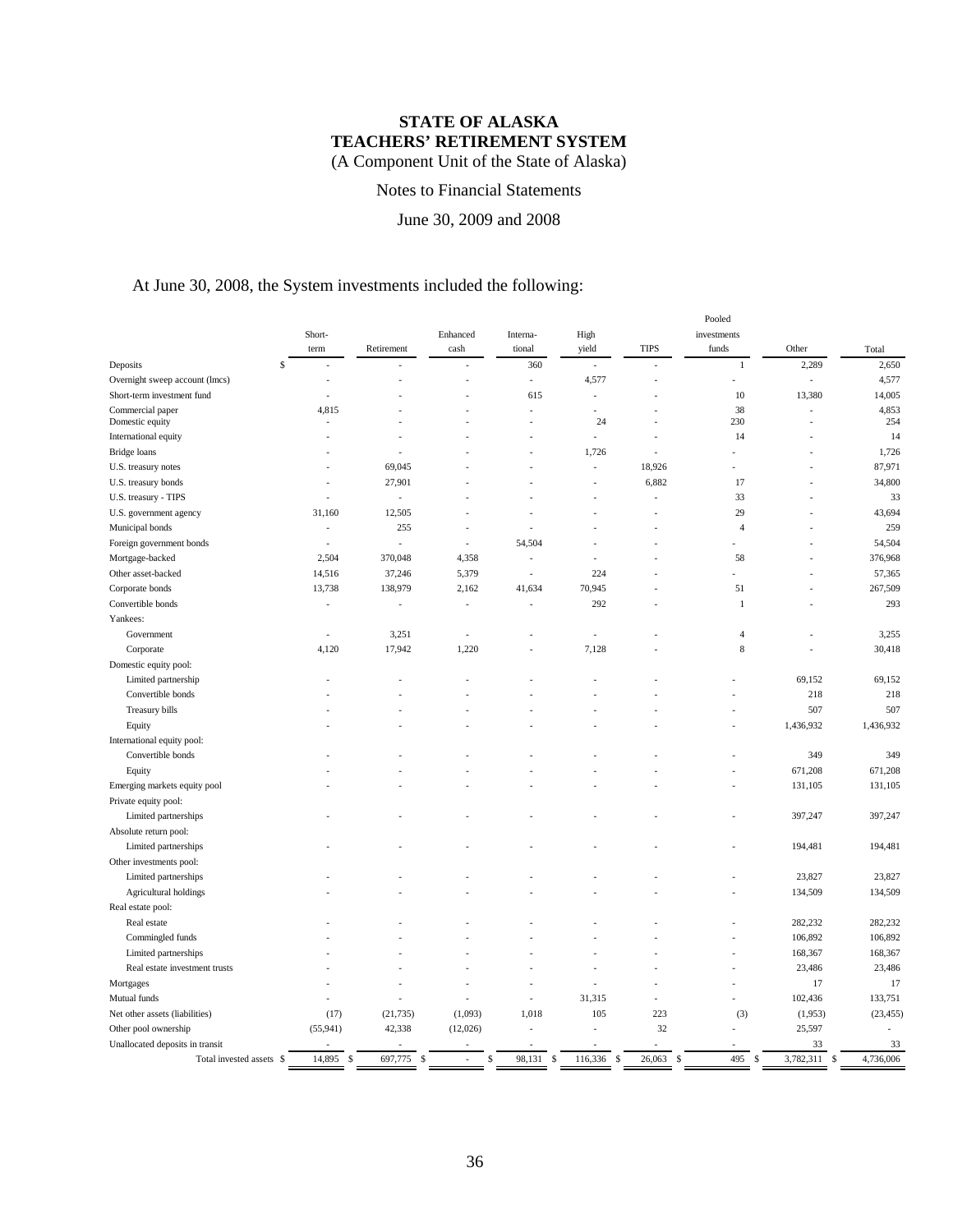Notes to Financial Statements

June 30, 2009 and 2008

#### **(4) Deposit and Investment Risk**

#### *Interest Rate Risk*

Interest rate risk is the risk that changes in interest rates will adversely affect the fair value of an investment.

Duration is a measure of interest rate risk. It measures a security's sensitivity to a 100-basis point change in interest rates. The duration of a pool is the average fair value weighted duration of each security in the pool taking into account all related cash flows. Treasury uses industry standard analytical software developed by The Yield Book Inc. to calculate effective duration. The software takes into account various possible future interest rates, historical and estimated prepayment rates, options and other variable cash flows to calculate effective duration.

#### **Short–term Fixed Income Pool**

As a means of limiting its exposure to fair value losses arising from increasing interest rates, Treasury's investment policy limits individual fixed rate securities to fourteen months to maturity or fourteen months expected average life upon purchase. Floating rate securities are limited to three years to maturity or three years expected average life upon purchase. Treasury utilizes the actual maturity date for commercial paper and twelve–month prepay speeds for other securities. At June 30, 2009, the expected average life of individual fixed income securities ranged from one day to six and one-half years and the expected average life of floating rate securities ranged from one day to eight years.

### **Other DB Plan Fixed Income Pools**

Through the Board's investment policy, Treasury manages the exposure to fair value losses arising from increasing interest rates by limiting the effective duration of the Retirement Fixed Income portfolio to  $\pm$ 20% of the Barclays Capital U.S. Aggregate Bond Index. The effective duration for the Barclays Capital U.S. Aggregate Bond Index at June 30, 2009, was 4.30 years.

Through the Board's investment policy, Treasury manages the exposure to fair value losses arising from increasing interest rates by limiting the effective duration of the High Yield portfolio to  $\pm$  20% of the Merrill Lynch U.S. High Yield Master II Constrained Index. The effective duration for the Merrill Lynch U.S. High Yield Master II Constrained Index at June 30, 2009, was 4.24 years.

Through the Board's investment policy, Treasury manages the exposure to fair value losses arising from increasing interest rates by limiting the effective duration of the International Fixed Income portfolio to  $\pm$  25% of the Citigroup Non–USD World Government Bond Index. The effective duration for the Citigroup Non–USD World Government Bond Index at June 30, 2009, was 6.46 years.

Through the Board's investment policy, Treasury manages the exposure to fair value losses arising from increasing interest rates by limiting the effective duration of the TIPS portfolio to a band which may not exceed  $\pm$  20% around the duration of the Barclays Capital U.S. Treasury Inflation-Protected (U.S. TIPS) Index, or a reasonable proxy thereof. The duration of the proxy index at June 30, 2009, was 5.19 years.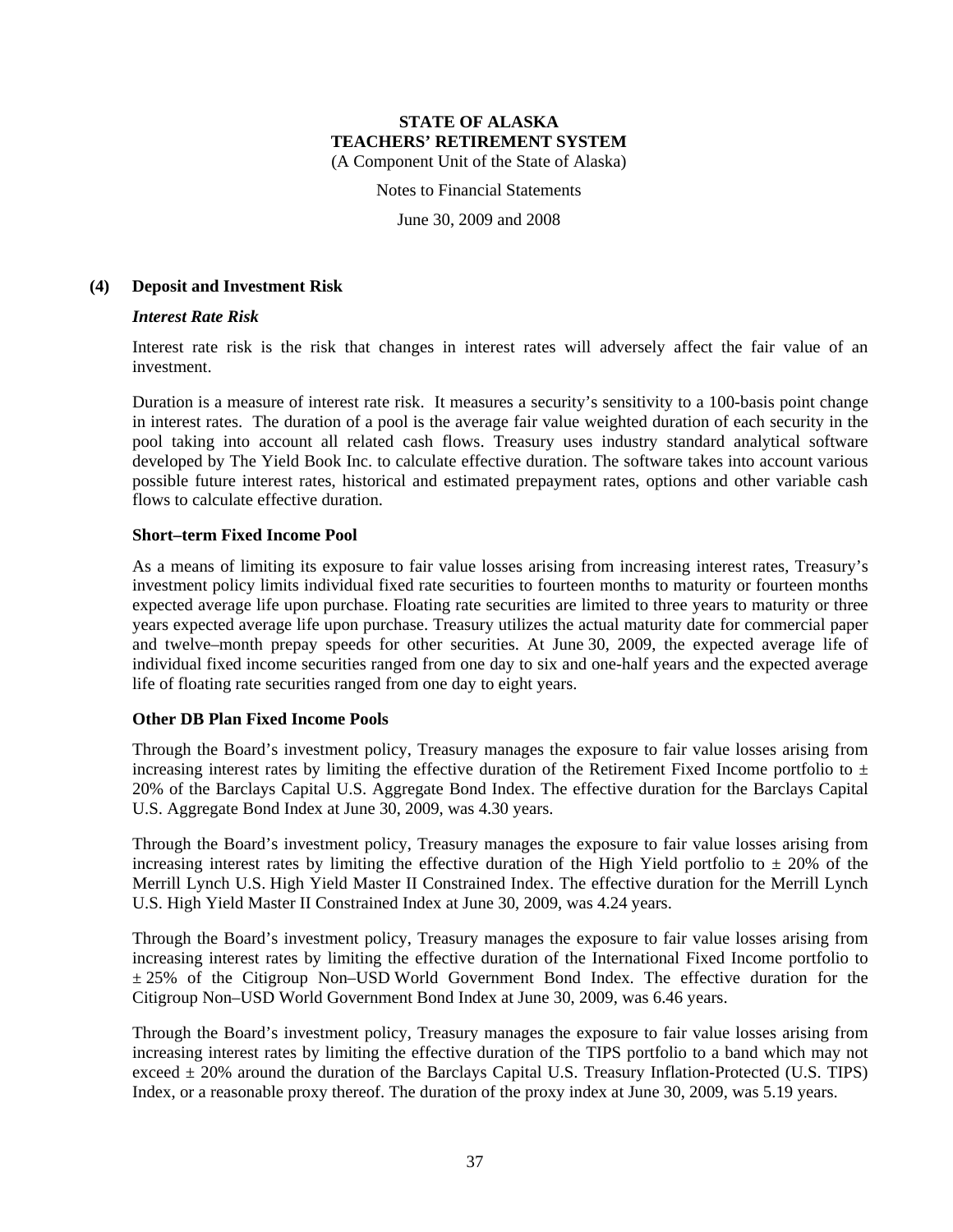Notes to Financial Statements

June 30, 2009 and 2008

#### **(4) Deposit and Investment Risk (cont.)**

At June 30, 2009, the effective duration of the DB Plan's fixed income pools, by investment type, was as follows:

|                                       | <b>Effective duration</b> (in years) |                          |                          |             |  |  |
|---------------------------------------|--------------------------------------|--------------------------|--------------------------|-------------|--|--|
|                                       | Retirement                           | International            | <b>High Yield</b>        | <b>TIPS</b> |  |  |
| Corporate Bonds<br>Convertible Bonds  | 4.96<br>$\qquad \qquad$              | 6.72                     | 4.04<br>1.45             |             |  |  |
| Equity                                |                                      |                          | 3.64                     |             |  |  |
| Foreign Government Bonds              |                                      | 6.23                     | $\overline{\phantom{a}}$ |             |  |  |
| Mortgage-backed                       | 3.50                                 |                          |                          | 0.10        |  |  |
| Other Asset-backed                    | 1.72                                 |                          | 3.47                     |             |  |  |
| U.S. Treasury Bonds                   | 14.18                                | $\overline{\phantom{0}}$ |                          | 9.57        |  |  |
| U.S. Treasury Notes                   | 4.95                                 |                          |                          | 3.11        |  |  |
| U.S. Government and Agency Securities | 5.48                                 |                          |                          |             |  |  |
| Yankees:                              |                                      |                          |                          |             |  |  |
| Corporate                             | 4.48                                 |                          | 4.12                     |             |  |  |
| Government                            | 10.52                                |                          |                          |             |  |  |
| <b>Portfolio Effective Duration</b>   | 4.16                                 | 6.34                     | 3.68                     | 5.06        |  |  |

The Board did not have a policy to limit interest rate risk for Common Trust Funds, ERISA Commingled Funds, or Mutual Funds.

#### **DCR Plan Pooled Investment Funds**

The Board contracts with an external investment manager who is given the authority to invest funds in a wholly owned pooled environment to accommodate eleven participant directed funds. Through the Board's investment policy, exposure to fair value losses arising from increasing interest rates is managed by limiting the duration as follows:

For government, corporate debt, and mortgage-backed securities, duration is limited to  $\pm$  0.2 years of the Barclays Capital Aggregate Bond Index. At June 30, 2009, the duration of the government corporate debt, and mortgage-backed securities was 4.29 years and the duration of the Barclays Capital Aggregate Bond Index was 4.30 years.

The weighted average maturity of the money market portfolio was sixty-one days at June 30, 2009.

The Board does not have a policy with respect to these funds to limit interest rate risk for funds held in foreign currency, the custodian's short-term investment fund or commercial paper.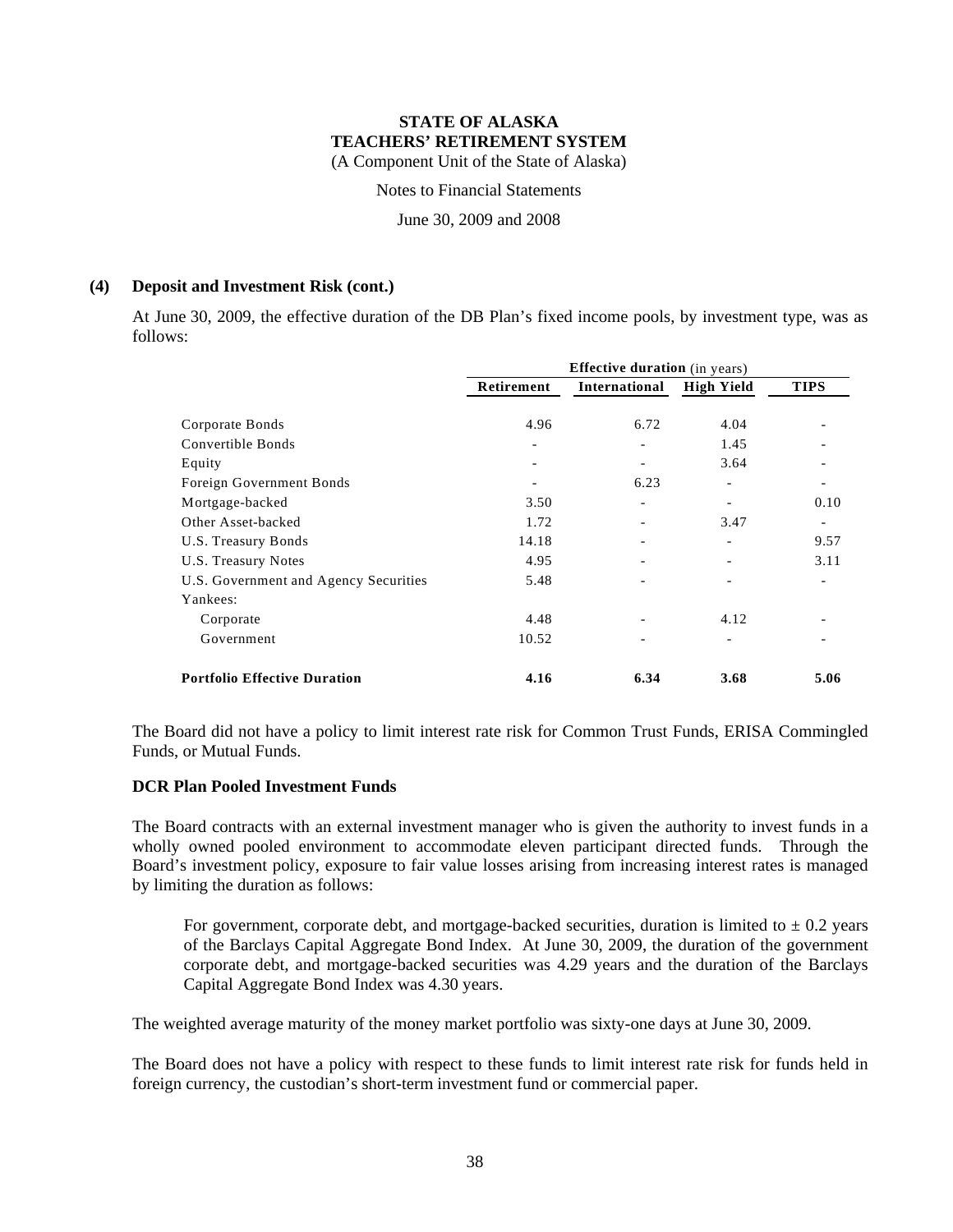Notes to Financial Statements

June 30, 2009 and 2008

#### **(4) Deposit and Investment Risk (cont.)**

#### **DCR Plan Collective Investment Funds**

The Board does not have a policy to limit interest rate risk for its collective investment funds. At June 30, 2009, the modified duration of collective investment funds that consisted solely of debt securities were as follows – T. Rowe Alaska Money Market Trust: 0.17 years, SSgA World Government Bond Ex-US Index: 6.64 years, SSgA Long US Treasury Bond Index: 11.97 years, SSgA TIPS Index: 7.97 years, Barclays Government / Corporate Bond Fund: 5.04 years, and the Barclays Intermediate Bond Fund: 3.50 years.

#### *Credit Risk*

Credit risk is the risk that an issuer or other counter party to an investment will not fulfill its obligations.

Treasury's investment policy has the following limitations with regard to credit risk:

Short-term Fixed Income Pool investments are limited to instruments with a long-term credit rating of at least A3 or equivalent and instruments with a short-term credit rating of at least P1 or equivalent. Assetbacked and non-agency mortgage securities must be rated A3 or equivalent. The A3 rating is defined as the median rating of the following three rating agencies: Standard & Poor's Corporation, Moody's and Fitch. Asset-backed and non-agency mortgage securities may be purchased if only rated by one of these agencies if they are rated AAA.

The Board's investment policy has the following limitations with regard to credit risk:

#### **Retirement Fixed Income:**

Commercial paper must carry a rating of at least P-1 by Moody's and A-1 by Standard and Poor's. Corporate debt securities must be investment grade.

Corporate, asset-backed and non-agency mortgage securities must be investment grade. Investment grade is defined as the median rating of Standard & Poor's, Moody's and Fitch. Asset-backed and non-agency mortgage securities may be purchased if only rated by one of these agencies if they are rated AAA. Corporate bonds may be purchased if rated by two of these agencies.

No more than 40% of the portfolio's assets may be invested in investment grade corporate debt.

No more than 15% of the portfolio's assets may be invested in BBB+ to BBB- rated debt by Standard and Poor's Corporation or the equivalent by Moody's or Fitch.

#### **High Yield:**

- No more than 10% percent of the portfolio's assets may be invested in securities rated A3 or higher.
- No more than 25% of the portfolio's assets may be invested in securities rated below B3.
- No more than 5% percent of the portfolio's assets may be invested in unrated securities.
- No more than 10% percent of the portfolio's assets may be invested in countries not rated investment grade, including emerging markets.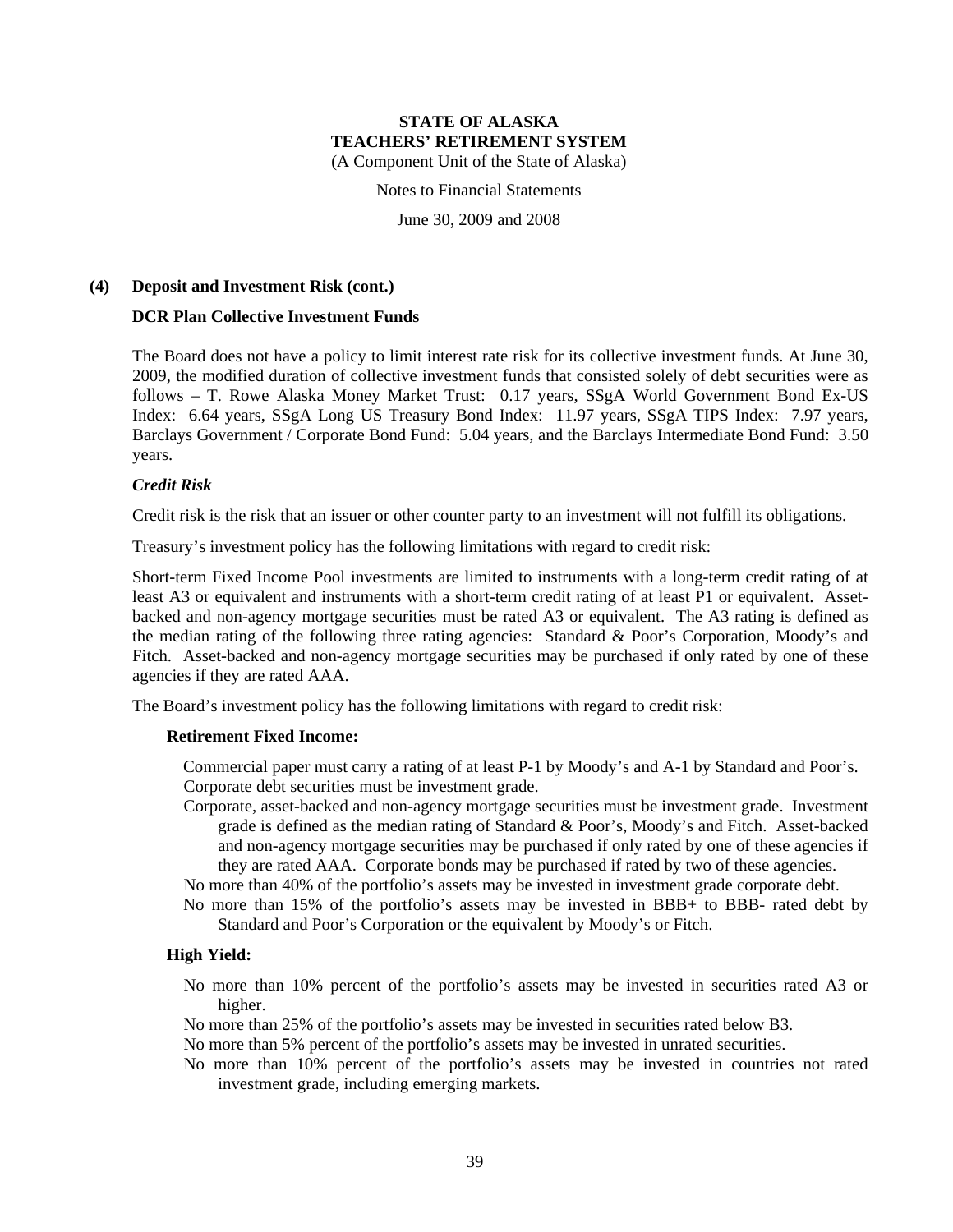Notes to Financial Statements

June 30, 2009 and 2008

#### **(4) Deposit and Investment Risk (cont.)**

The lower of any Standard & Poor's, Moody's or Fitch rating will be used for limits on securities rated below B3 and the higher rating will be used for limits on securities rated A3 or higher.

#### **International Fixed Income:**

- Corporate and asset-backed obligations must be rated investment grade or better by a recognized credit rating agency.
- Commercial paper and euro commercial paper must be rated A-1 by Standard & Poor's or P-1 by Moody's or the equivalent of a comparable rating agency.

#### **TIPS:**

Commercial paper must be rated at least P-1 by Moody's and A-1 by Standard and Poor's.

Corporate debt securities must be investment grade.

- No more than 5% percent of the portfolio's assets may be invested in investment grade corporate debt.
- No more than 5% percent of the portfolio's assets may be invested in BBB+ to BBB- rated debt by Standard & Poor's or the equivalents by Moody's or Fitch.
- Corporate, asset-backed and non-agency mortgage securities must be rated investment grade. The investment grade rating is defined as the median rating of the following three rating agencies: Standard & Poor's, Moody's, and Fitch. Asset-backed and non-agency mortgage securities may be purchased if only rated by one of these agencies if they are rated AAA. Corporate bonds may be purchased if rated by two of these agencies.

#### **Domestic Equity, International Equity and Emerging Markets Separate Accounts:**

- Corporate debt obligations must carry a rating of at least A or better by Moody's, Standard & Poor's or Fitch rating services.
- Commercial paper must bear the highest rating assigned by Moody's, Standard & Poor's, or Fitch rating services.

The Board does not have a policy to limit the concentration of credit risk for the Collective Investment Funds. Nor did the Board have a policy to limit the concentration of credit risk for the Common Trust Funds, ERISA Commingled Funds or Mutual Funds.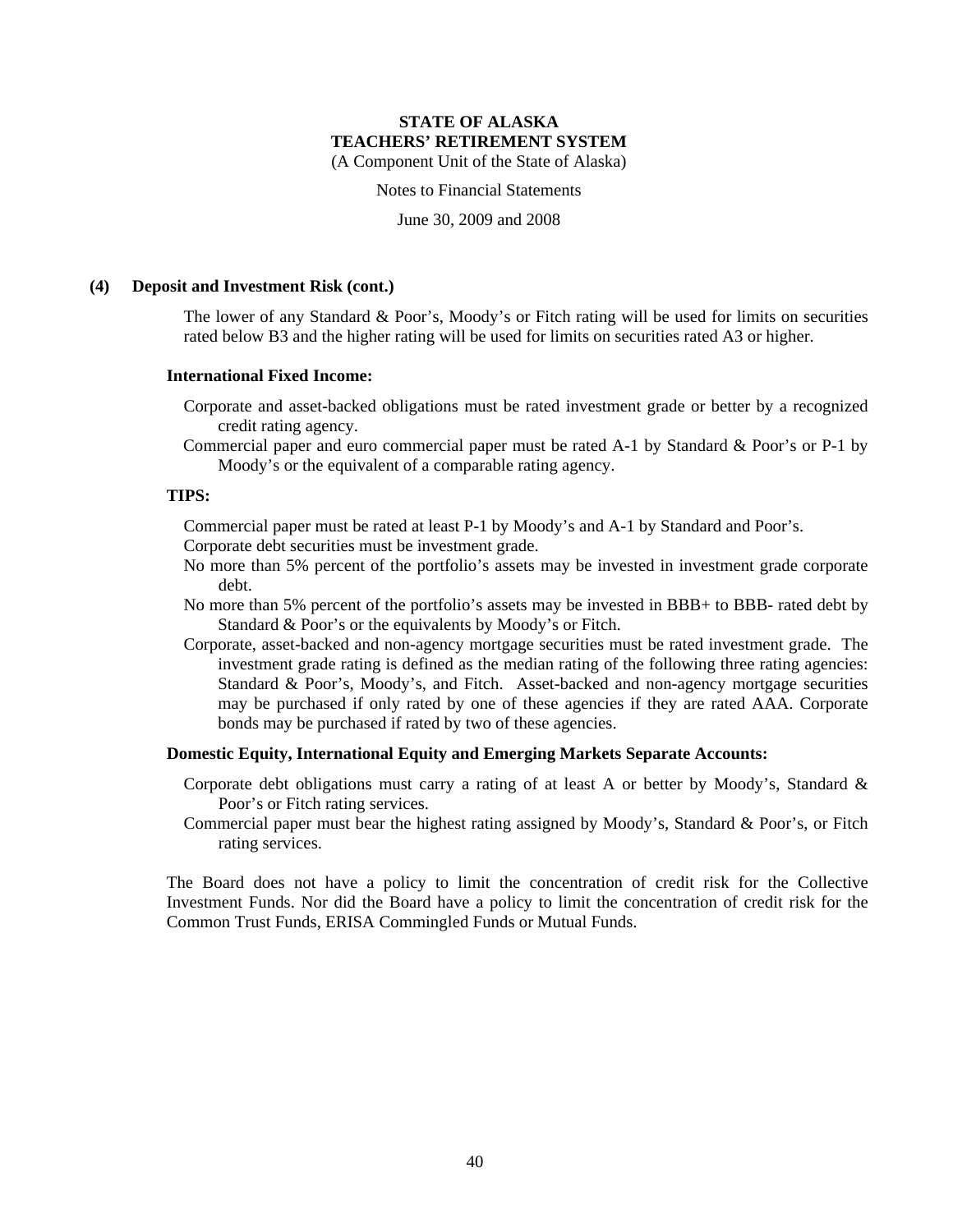Notes to Financial Statements

June 30, 2009 and 2008

#### **(4) Deposit and Investment Risk (cont.)**

At June 30, 2009, the System's investments consisted of securities with credit quality ratings issued by nationally recognized statistical rating organizations as follows (using Standard & Poor's Corporation rating scale):

|                            |                 | Fixed Income Pools |                          |                |                     |                |
|----------------------------|-----------------|--------------------|--------------------------|----------------|---------------------|----------------|
|                            | Rating          | Short-term         | R et ir eme nt           | International  | High Yield          | <b>TIPS</b>    |
| Commercial Paper           | $A-1$           | 1.10 %             | %                        | %              | %<br>$\overline{a}$ | %<br>Ĭ.        |
| Commercial Paper           | Not rated       | 5.05               | $\overline{a}$           | Ĭ.             | ÷,                  | Ĭ.             |
| Bridge Loans               | Not rated       | ÷,                 |                          | J.             | 2.74                | Ĭ.             |
| Short Term Investment Fund | Not rated       | ÷,                 |                          |                | 5.74                |                |
| U.S. Treasury Notes        | AAA             |                    | 16.82                    |                | $\overline{a}$      | 68.71          |
| U.S Treasury Bills         | AAA             | 34.70              | $\overline{a}$           |                | $\overline{a}$      | ÷              |
| U.S. Treasury Bonds        | AAA             | ٠                  | 1.42                     |                |                     | 30.02          |
| U.S. Government Agency     | AAA             | 2.69               | 1.84                     |                |                     | $\overline{a}$ |
| U.S. Government Agency     | Not rated       | $\overline{a}$     | 0.17                     |                | ÷                   | $\overline{a}$ |
| M or tgage-backed          | AAA             | 3.46               | 44.60                    |                |                     | 0.14           |
| M or tgage-backed          | A               | 0.11               | $\overline{a}$           |                | ۰                   | ۰              |
| M or tgage-backed          | <b>BBB</b>      | 0.18               |                          |                |                     |                |
| M or tgage-backed          | Not rated       | 0.30               | 6.22                     |                |                     |                |
| Other Asset-backed         | AAA             | 10.87              | 0.47                     |                |                     |                |
| Other Asset-backed         | AA              | 0.85               | 0.13                     | ۰              | ۰                   | ۰              |
| Other Asset-backed         | A               | 0.35               | 0.03                     | i.             | J.                  | ۰              |
| Other Asset-backed         | <b>BBB</b>      | $\overline{a}$     | 0.08                     | ÷              | $\overline{a}$      | $\overline{a}$ |
| Other Asset-backed         | BB              | ÷,                 | ÷                        |                | 0.18                |                |
| Other Asset-backed         | CCC             |                    |                          |                | 0.47                |                |
| Other Asset-backed         | Not rated       | $\overline{a}$     | $\overline{a}$           |                | 0.04                | $\overline{a}$ |
| Corporate Bonds            | AAA             | 19.33              | 1.18                     | 22.58          | $\overline{a}$      |                |
| Corporate Bonds            | AA              | 6.16               | 2.48                     | 8.27           | $\overline{a}$      | $\overline{a}$ |
| Corporate Bonds            | A               | 7.64               | 9.15                     | 5.14           | $\overline{a}$      |                |
| Corporate Bonds            | <b>BBB</b>      | ÷,                 | 6.25                     | ÷,             | 6.33                |                |
| Corporate Bonds            | <b>BB</b>       | ÷                  | 0.02                     | ÷              | 32.31               | $\overline{a}$ |
| Corporate Bonds            | B               |                    | $\overline{a}$           | ÷              | 29.42               |                |
| Corporate Bonds            | CCC             |                    |                          | $\overline{a}$ | 9.11                |                |
| Corporate Bonds            | C               |                    | $\overline{\phantom{a}}$ |                | 0.16                |                |
| Corporate Bonds            | D               |                    |                          |                | 0.66                |                |
| Corporate Bonds            | Not rated       |                    | 0.86                     |                | 3.04                |                |
| Convertible Bonds          | B               |                    | $\overline{\phantom{a}}$ |                | 0.38                |                |
| Convertible Bonds          | C <sub>CC</sub> | ÷                  | J.                       |                | 0.03                |                |
| Yankees:                   |                 |                    |                          |                |                     |                |
| Government                 | AAA             |                    | 0.46                     |                | $\overline{a}$      |                |
| Government                 | <b>BBB</b>      | ÷,                 | 0.24                     |                |                     |                |
| Government                 | Not rated       | ÷,                 | 0.46                     |                |                     |                |
| Corporate                  | AAA             | 1.61               | 0.76                     |                |                     |                |
| Corporate                  | AA              | 4.29               | 0.43                     |                | $\overline{a}$      |                |
| Corporate                  | A               | 1.24               | 2.13                     |                | $\overline{a}$      |                |
| Corporate                  | <b>BBB</b>      | $\overline{a}$     | 1.09                     |                | 0.28                |                |
| Corporate                  | <b>BB</b>       |                    |                          |                | 2.85                |                |
| Corporate                  | B               |                    |                          |                | 2.78                |                |
| Corporate                  | C.C.C.          |                    |                          |                | 0.34                |                |
| Corporate                  | CC              |                    |                          |                | 0.33                |                |
| Corporate                  | $\mathsf{C}$    |                    |                          |                | 0.01                |                |
| Corporate                  | D               |                    |                          | ÷              | 0.30                | $\overline{a}$ |
| Corporate                  | Not rated       |                    | 0.10                     |                | 0.04                |                |
| Foreign Government Bonds   | AAA             |                    |                          | 13.40          |                     |                |
| Foreign Government Bonds   | AA              |                    |                          | 10.57          | $\overline{a}$      |                |
| Foreign Government Bonds   | A               |                    |                          | 29.78          | $\overline{a}$      |                |
| Foreign Government Bonds   | N/A             | ÷                  | ÷.                       | 7.85           | $\overline{a}$      |                |
| No Credit Exposure         |                 | 0.07               | 2.61                     | 2.41           | 2.46                | 1.13           |
|                            |                 | 100.00<br>%        | 100.00<br>$\%$           | 100.00 %       | 100.00<br>%         | 100.00         |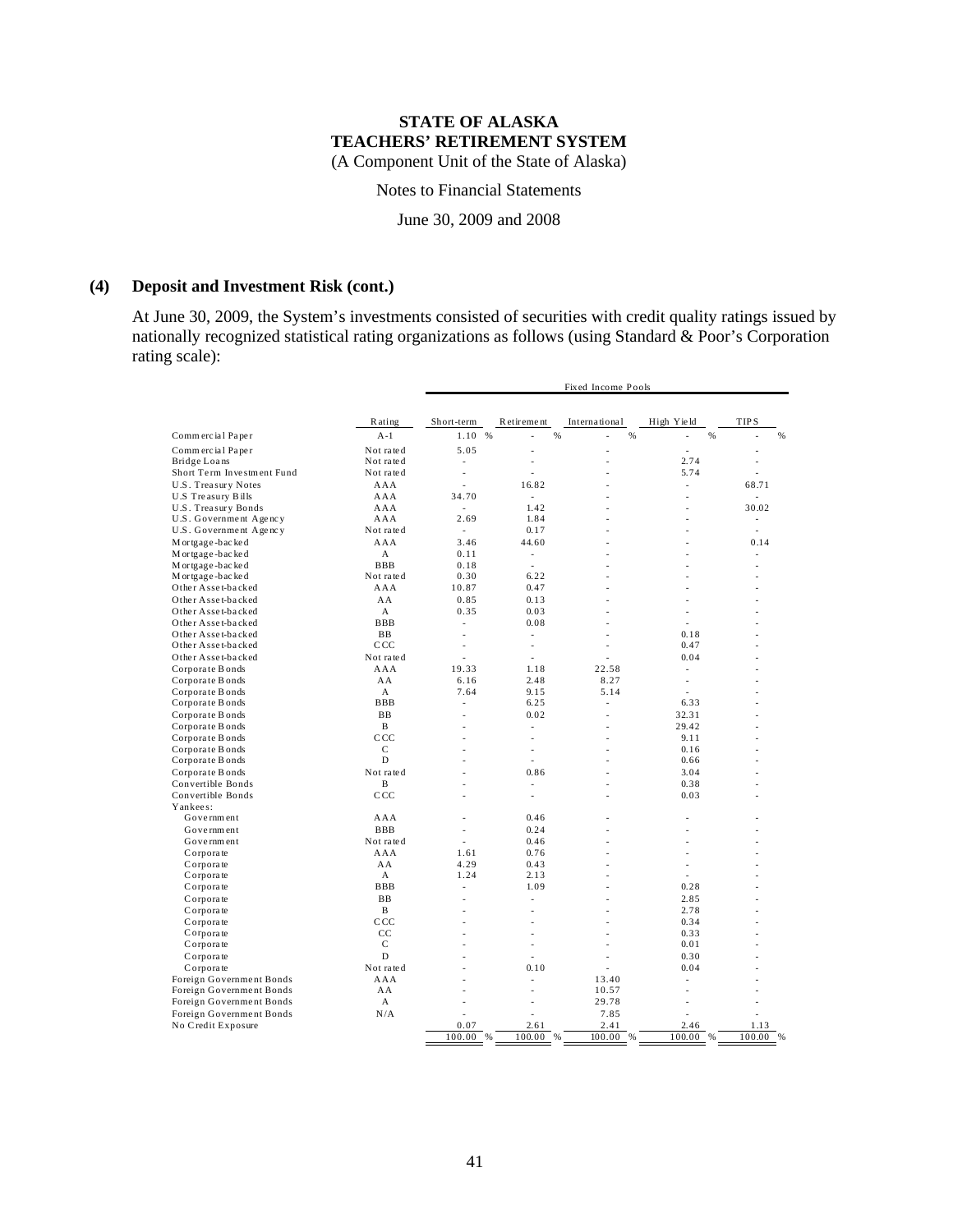Notes to Financial Statements

June 30, 2009 and 2008

#### **(4) Deposit and Investment Risk (cont.)**

#### *Custodial Credit Risk - Deposits*

Custodial credit risk is the risk that deposits may not be returned in the event of a bank failure. The Board does not have a policy in relation to custodial credit risk for deposits. At June 30, 2009, the System had the following uncollateralized and uninsured deposits:

|                                  |   | Amount         |
|----------------------------------|---|----------------|
|                                  |   | (In thousands) |
| International Fixed Income Pool  | S | 310            |
| <b>International Equity Pool</b> |   | 2.398          |

### *Foreign Currency Risk*

Foreign currency risk is the risk that changes in exchange rates will adversely impact the fair value of an investment.

The Board's policy with regard to foreign currency risk in the International Fixed Income Pool is to restrict obligations to those issued in the currencies of countries represented in the Citibank Non-USD World Government Bond Index and Mexico. In addition, the Board's asset allocation policy permits the System to hold up to twenty-one percent of total investments in international fixed income.

The Board has no specific policy with regard to foreign currency risk relating to international or private equity. However, through its asset allocation policy, the Board limits System total investment in the International Equity and Emerging Markets Pools to twenty-four percent of total System assets and limits System total investment in the Private Equity Pool to twelve percent of total System assets.

The Board has no policy regarding foreign currency risk in the DCR Pooled Investment Funds and Collective Investment Funds. Nor did the Board have a policy regarding foreign currency risk in the Common Trust Funds, Collective Investment Funds, ERISA Commingled and Mutual Funds.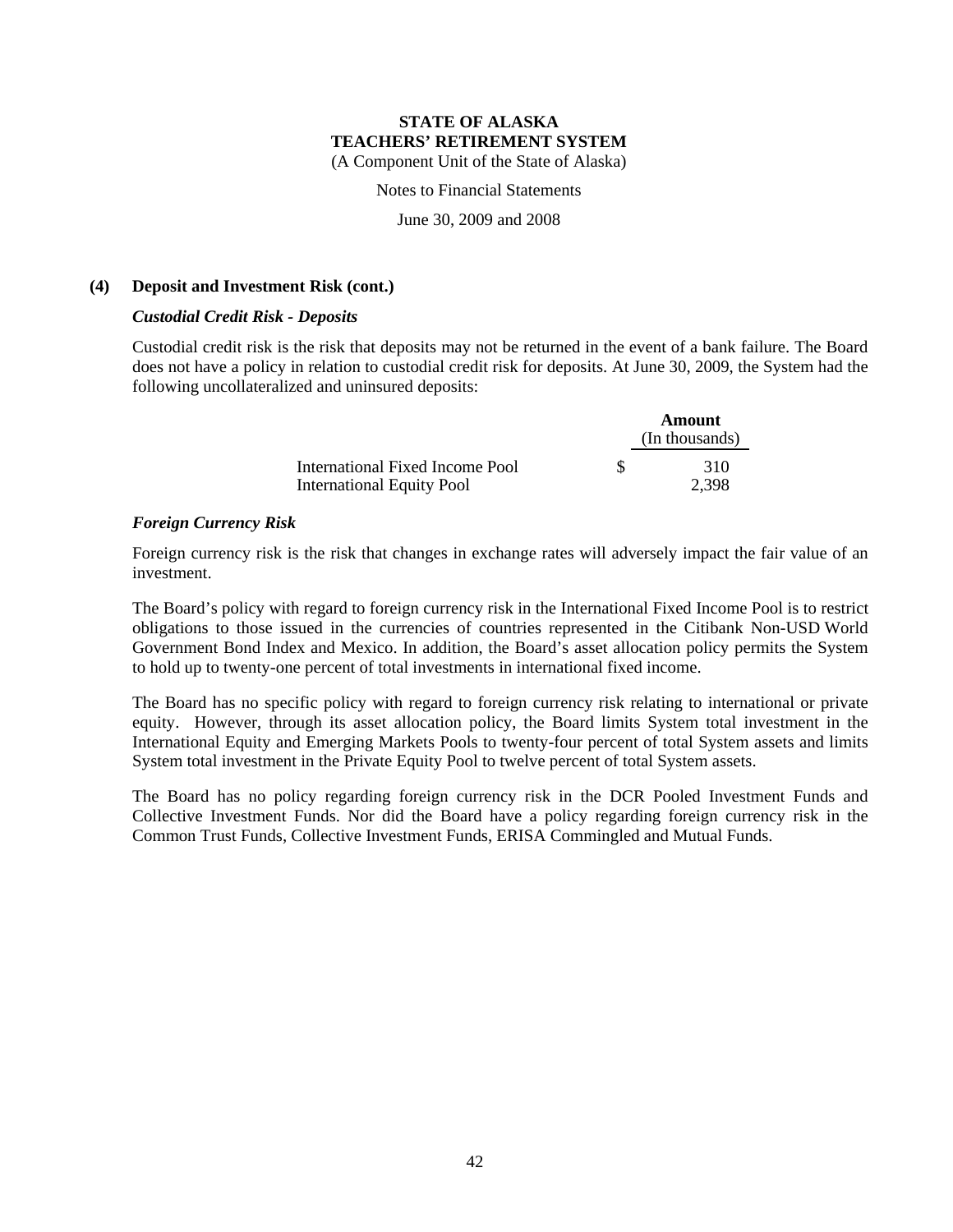Notes to Financial Statements

June 30, 2009 and 2008

## **(4) Deposit and Investment Risk (cont.)**

At June 30, 2009, the System had exposure to foreign currency risk with the following deposits:

|                          | <b>Amount</b> (In thousands)                        |                                            |  |  |  |
|--------------------------|-----------------------------------------------------|--------------------------------------------|--|--|--|
| <b>Currency</b>          | <b>International</b><br><b>Fixed Income</b><br>Pool | <b>International</b><br><b>Equity Pool</b> |  |  |  |
| <b>Australian Dollar</b> | \$                                                  | 19                                         |  |  |  |
| Canadian Dollar          |                                                     | 11                                         |  |  |  |
| Danish Krone             |                                                     | 285                                        |  |  |  |
| Euro Currency            | 91                                                  | 1,222                                      |  |  |  |
| Hong Kong Dollar         |                                                     | 32                                         |  |  |  |
| Japanese Yen             | 101                                                 | 674                                        |  |  |  |
| <b>Mexican Peso</b>      | 106                                                 |                                            |  |  |  |
| New Taiwan Dollar        |                                                     | 13                                         |  |  |  |
| New Zealand Dollar       |                                                     |                                            |  |  |  |
| Norwegian Krone          |                                                     | 21                                         |  |  |  |
| Pound Sterling           | 12                                                  | 110                                        |  |  |  |
| Swedish Krona            |                                                     |                                            |  |  |  |
| Yuan Renminbi            |                                                     |                                            |  |  |  |
|                          | 310                                                 | 2,398                                      |  |  |  |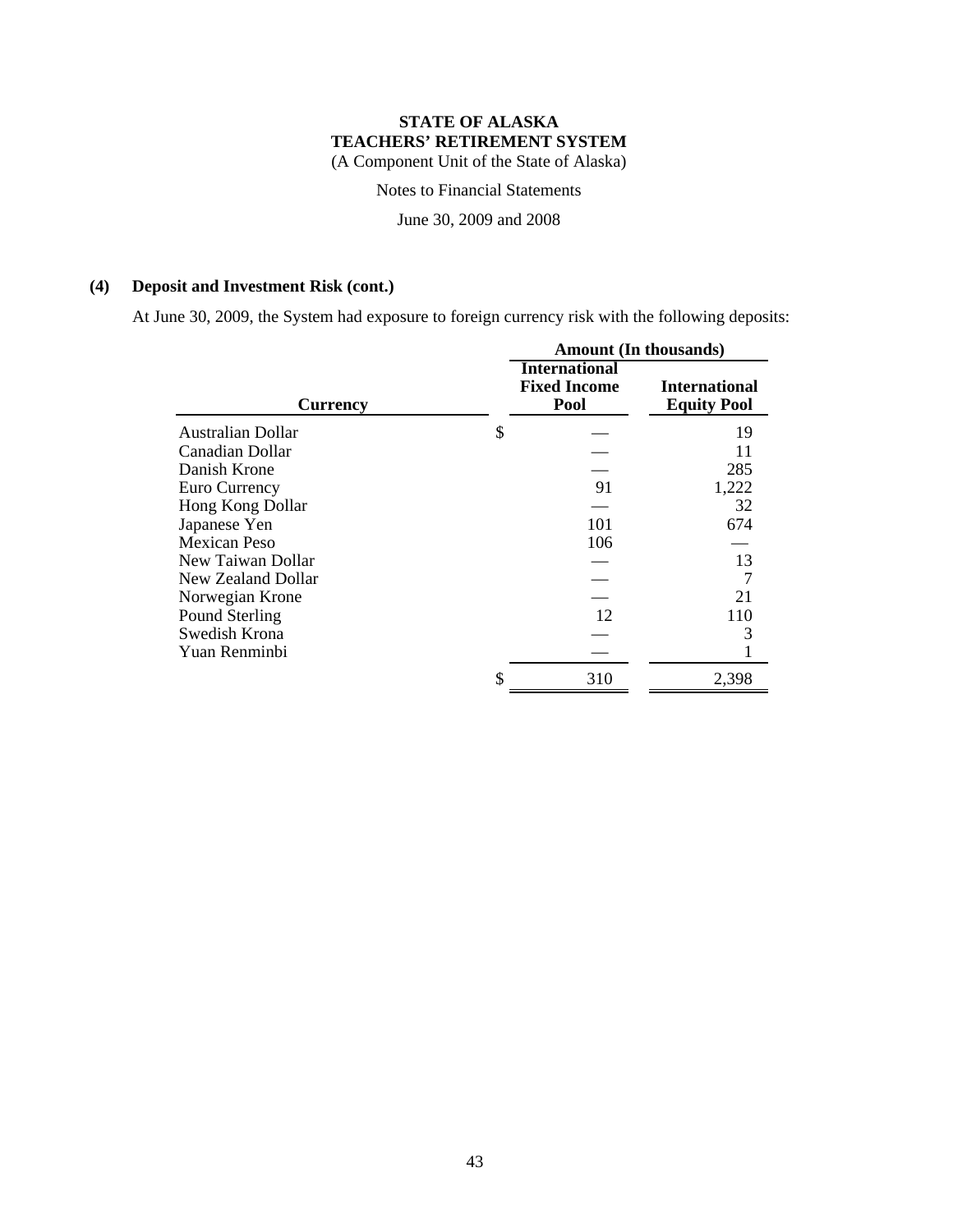Notes to Financial Statements

June 30, 2009 and 2008

#### **(4) Deposit and Investment Risk (cont.)**

At June 30, 2009, the System had exposure to foreign currency risk with the following investments:

|                          | <b>Amount</b> (In thousands) |                                                  |                                            |                                      |  |  |
|--------------------------|------------------------------|--------------------------------------------------|--------------------------------------------|--------------------------------------|--|--|
|                          |                              | <b>International Fixed</b><br><b>Income Pool</b> | <b>International</b><br><b>Equity Pool</b> | <b>Private</b><br><b>Equity Pool</b> |  |  |
| <b>Currency</b>          | Foreign<br>Government        | Corporate                                        | Equity                                     | <b>Limited</b><br>Partnerships       |  |  |
| <b>Australian Dollar</b> | \$<br>4,457                  |                                                  | 8,804                                      |                                      |  |  |
| <b>Brazilian Real</b>    |                              |                                                  | 3,518                                      |                                      |  |  |
| Canadian Dollar          |                              |                                                  | 9,370                                      |                                      |  |  |
| Danish Krone             |                              |                                                  | 4,135                                      |                                      |  |  |
| Euro Currency            | 15,756                       | 2,918                                            | 186,277                                    | 37,519                               |  |  |
| Hong Kong Dollar         |                              |                                                  | 19,941                                     |                                      |  |  |
| <b>Indonesian Rupah</b>  |                              |                                                  | 308                                        |                                      |  |  |
| Japanese Yen             | 334                          | 17,526                                           | 132,865                                    |                                      |  |  |
| Mexican Peso             | 2,536                        |                                                  | 308                                        |                                      |  |  |
| New Taiwan Dollar        |                              |                                                  | 3,293                                      |                                      |  |  |
| New Zealand Dollar       |                              |                                                  | 647                                        |                                      |  |  |
| Norwegian Krone          |                              |                                                  | 1,355                                      |                                      |  |  |
| Polish Zloty             | 4,300                        |                                                  |                                            |                                      |  |  |
| Pound Sterling           | 7,611                        |                                                  | 95,710                                     | 6,233                                |  |  |
| Singapore Dollar         |                              |                                                  | 3,995                                      |                                      |  |  |
| South African Rand       |                              |                                                  | 1,155                                      |                                      |  |  |
| South Korean Won         |                              |                                                  | 1,839                                      |                                      |  |  |
| Swedish Krona            |                              |                                                  | 7,470                                      |                                      |  |  |
| <b>Swiss Franc</b>       |                              |                                                  | 40,542                                     |                                      |  |  |
|                          | \$<br>34,994                 | 20,444                                           | 521,532                                    | 43,752                               |  |  |

At June 30, 2009, the System also had exposure to foreign currency risk in the Emerging Markets Equity Pool. This pool consists of investments in commingled funds; therefore, no disclosure of specific currencies is made.

#### *Concentration of Credit Risk*

Treasury's policy with regard to concentration of credit risk for the Short-term Fixed Income Pool is to prohibit the purchase of more than five percent of the portfolio's assets in corporate bonds of any one company or affiliated group. This provision does not apply to securities backed by the full faith and credit of the U.S. Government.

The Board's policy with regard to concentration of credit risk for the Retirement Fixed Income, International Fixed Income and High Yield Pools is to prohibit the purchase of more than five percent of the portfolio's assets in corporate bonds of any one company or affiliated group. The Board does not have a policy with regard to concentration of credit for the TIPS Pools.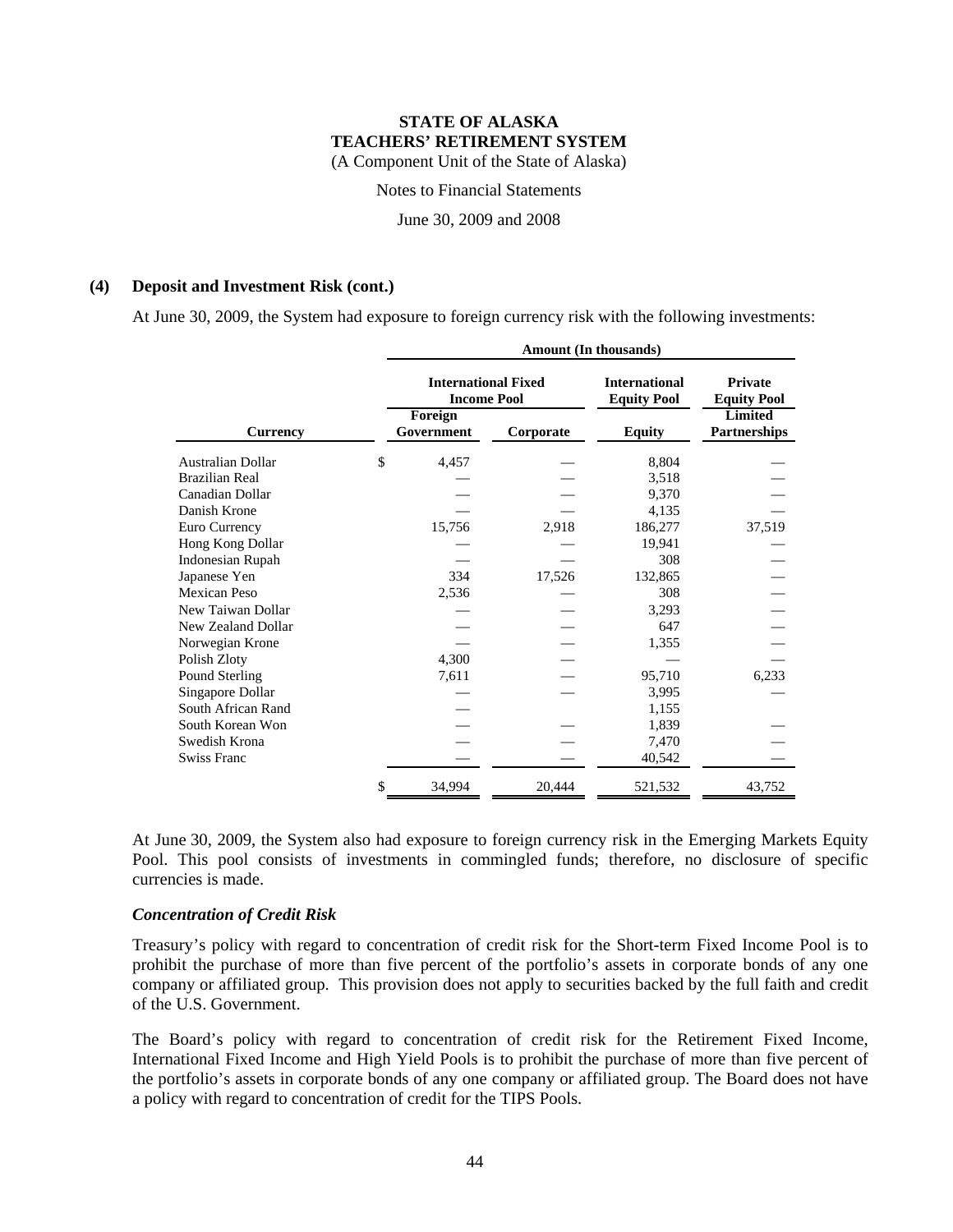Notes to Financial Statements

June 30, 2009 and 2008

#### **(4) Deposit and Investment Risk (cont.)**

At June 30, 2009, the System invested assets did not have exposure to any one issuer greater than five percent of total invested assets.

#### **(5) Foreign Exchange Contracts and Off-Balance Sheet Risk**

The International Fixed Income and International Equity Pool's investment income includes the following at June 30:

|                                                        | (In thousands) |        |  |
|--------------------------------------------------------|----------------|--------|--|
|                                                        | 2009           | 2008   |  |
| Net realized (loss) gain on foreign currency           | (4.042)        | 44,006 |  |
| Net unrealized gain on foreign currency                | 18             | 14     |  |
| Net realized gain (loss) on foreign exchange contracts | 2,067          | (39)   |  |

The international equity pool includes foreign currency forward contracts to buy and sell specified amounts of foreign currencies at specified rates on specified future dates for the purpose of hedging existing security positions. At June 30, 2009, the International Equity Pool had one foreign currency forward contract which matured in twenty-two days. The System had net unrealized gains with respect to forward contracts, calculated using forward rates at June 30, as follows:

|                                  | (In thousands) |                  |  |
|----------------------------------|----------------|------------------|--|
|                                  | 2009           | 2008             |  |
| Contract sale<br>Less fair value | 762<br>756     | 18,938<br>18,926 |  |
| Net unrealized gain on contract  |                |                  |  |

The counterparties to the foreign currency forward contract consists of a diversified group of financial institutions. Credit risk exposure exists to the extent of non-performance by these counterparties; however, the risk of default is considered to be remote. The market risk is limited to the difference between contractual rates and forward rates at the balance sheet date.

#### **(6) Securities Lending**

Alaska Statute 37.10.071 authorized the Commissioner to lend assets, under an agreement and for a fee, against deposited collateral. In February 2008, the Commissioner suspended the securities lending agreement with the Bank which lent equity and domestic fixed income securities. Prior to suspension, the Bank, acting as the Commissioner's agent under the agreement, transferred securities to broker agents or other entities for collateral in the form of cash or securities and simultaneously agreed to return the collateral for the same securities in the future. At June 30, 2009 and 2008, there were no outstanding securities on loan.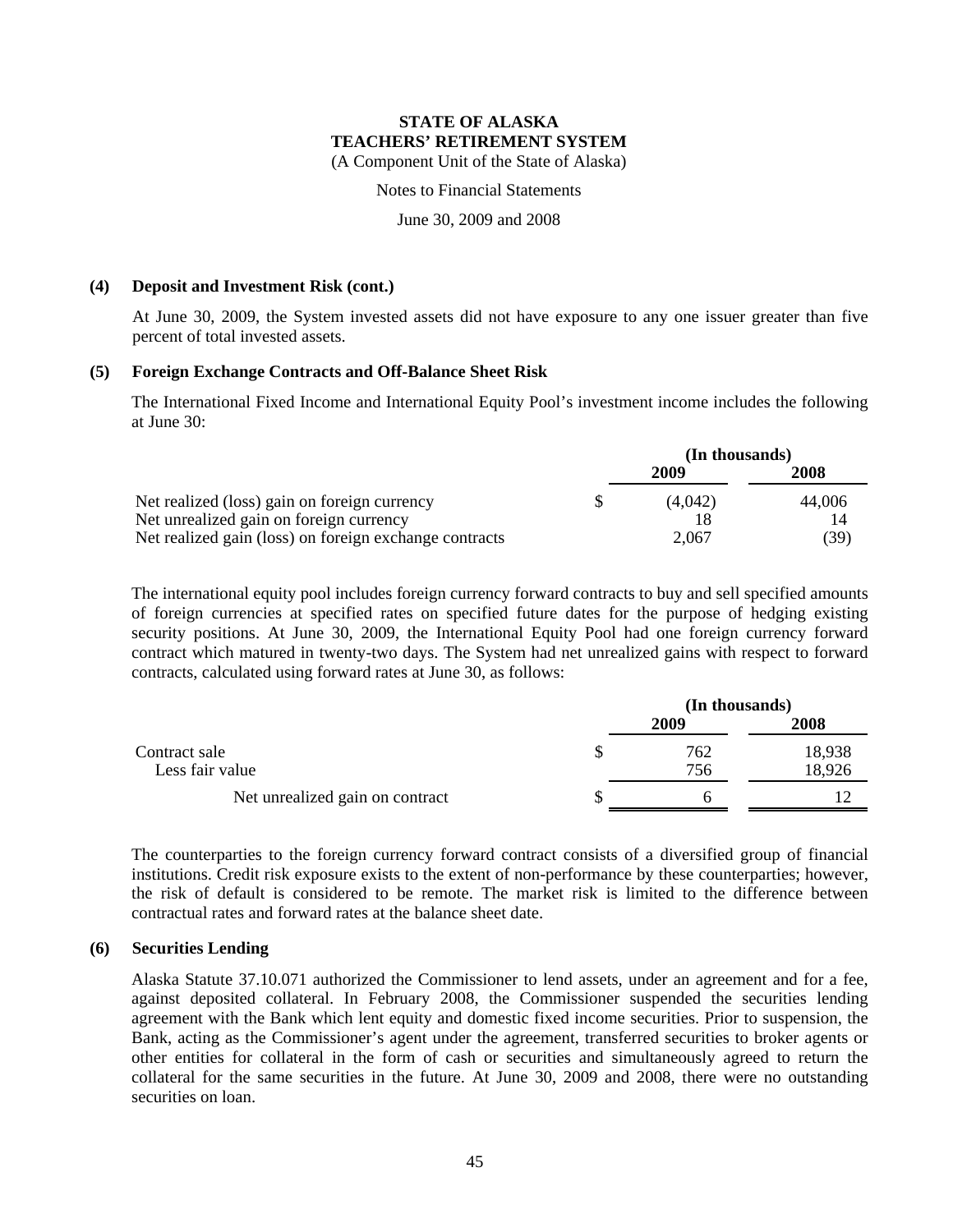Notes to Financial Statements

June 30, 2009 and 2008

#### **(6) Securities Lending (cont.)**

At June 30, 2009 and 2008, there were no loans allocable to the Plan. While the securities lending agreement was active, there was no limit to the amount that could be loaned and the Commissioner was able to sell securities on loan. International equity security loans were collateralized at not less than 105% of their fair value. All other security loans were collateralized at not less than 102% of their fair value. Loaned securities and collateral were marked to market daily and collateral was received or delivered the following day to maintain collateral levels.

Cash collateral was invested in a registered  $2(a)$ –7 money market fund. Maturities of investments in the money market fund generally did not match the maturities of the loaned securities because the lending agreements were terminable at will. Collateral securities could have been pledged or sold upon borrower default. Since the Commissioner did not have the ability to pledge or sell the securities collateral unless the borrower defaulted, they were not recorded on the financial statements. Securities under loan, cash collateral and cash collateral payable were recorded on the financial statements at fair value. The Bank, the Plan and the borrower received a fee from earnings on invested collateral. The Bank and the Plan shared a fee paid by the borrower for loans not collateralized with cash.

There was limited credit risk associated with the lending transactions since the Commissioner was indemnified by the Bank against any loss resulting from counterparty failure or default on the loaned security or is related income distributions. The Bank further indemnified the Board against loss due to borrower rebates in excess of earning on cash collateral. Indemnifications were subject to limitation related to war, civil unrest or revolution, or beyond the reasonable control of the Bank.

For the years ended June 30, 2009 and 2008, there were no losses incurred as a result of securities lending transactions and there were no violations of legal or contractual provisions or failures by any borrowers to return loaned securities.

### **(7) Transfers**

During fiscal year 2009, the System transferred the amount due as of June 30, 2008, from the \$1,086,620,000 balance of the Postemployment Healthcare fund to the Alaska Retiree Healthcare Trust as a result of the creation of the Alaska Retiree Healthcare Trust fund, which began on July 1, 2007.

Under SB 123, enacted in 2007, the State of Alaska sought to enhance compliance of the states' pension systems with the Internal Revenue Code by creating a new defined benefit retiree healthcare trust into which OPEB contributions would be deposited, and from which OPEB benefits would be paid. Historically, all such contributions had been deposited and benefits paid from the pension trust fund account. With the creation of the new healthcare trust fund account, the systems then sought approval from the Internal Revenue Service through the Voluntary Compliance Program to post the amount allocated to healthcare in the 2007 CAFR to the new healthcare trust fund. On October 10, 2008, the Internal Revenue Service (IRS) orally advised tax counsel for the states' pension systems that the request to transfer the 2007 CAFR amount in the new healthcare trust had been approved. The systems received formal VCP decision from the IRS in May 2009.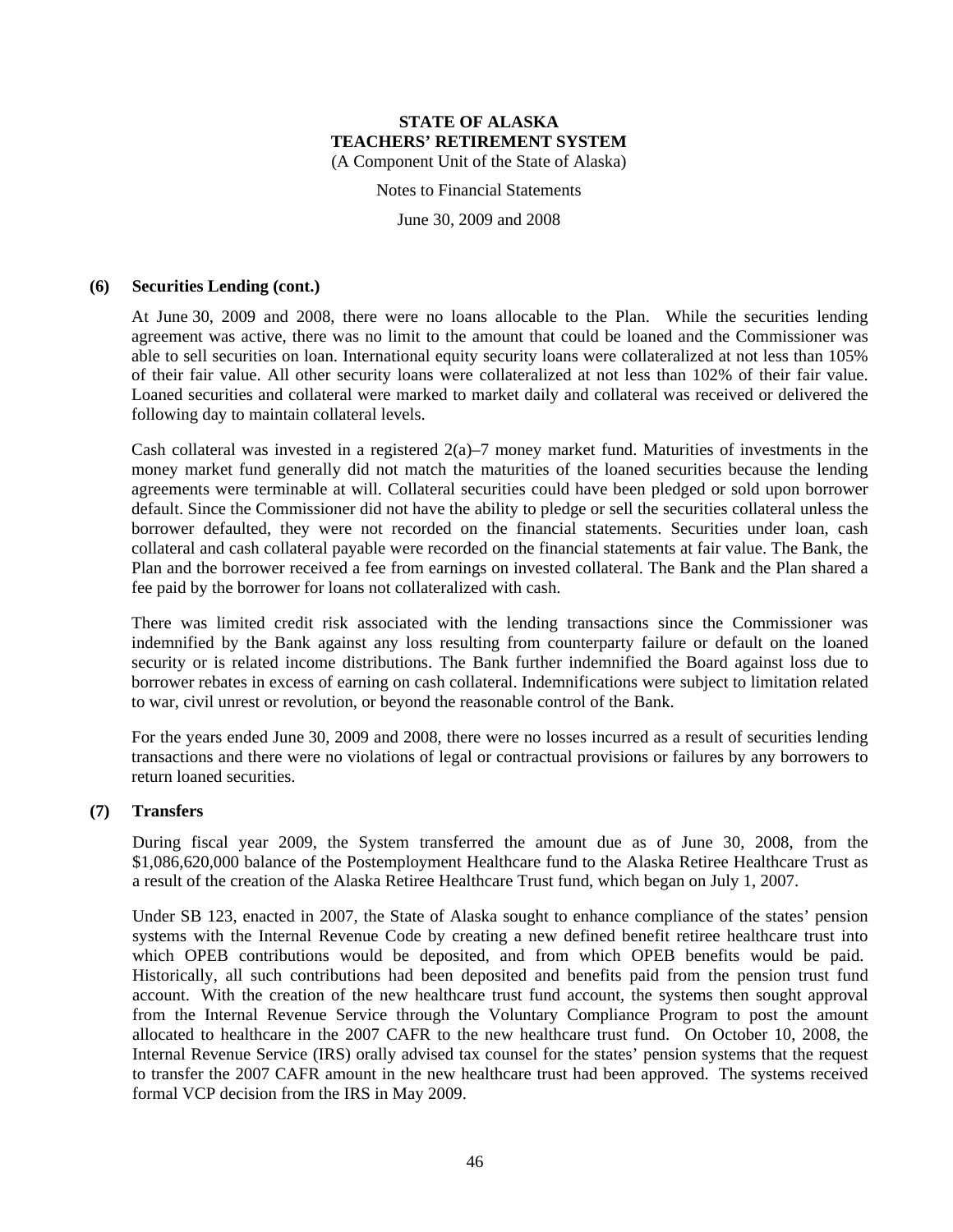Notes to Financial Statements

June 30, 2009 and 2008

#### **(8) Funded Status and Funding Progress – DB Pension and Post employment Healthcare Benefit Plan**

The funded status of the defined benefit pension and post employment healthcare benefit plan is as follows:

| Actuarial<br>valuation<br>date              |   | Actuarial<br>value of assets | <b>Actuarial</b><br>accrued<br>liability (AAL)<br>entry age | <b>Unfunded</b><br>actuarial<br>accrued<br>liability<br>(UAAL) | <b>Funded ratio</b> |   | Covered<br>payroll | <b>UAAL</b> as a<br>percentage of<br>covered<br>payroll |
|---------------------------------------------|---|------------------------------|-------------------------------------------------------------|----------------------------------------------------------------|---------------------|---|--------------------|---------------------------------------------------------|
| <b>Pension</b><br>June 30, 2008             | S | 3.670.086                    | 5.231.654                                                   | 1,561,568                                                      | 70.2%               | S | 549.148            | 284.4%                                                  |
| Post employment healthcare<br>June 30, 2008 |   | 1,266,890                    | 4,648,055                                                   | 3,381,165                                                      | 27.3%               |   | 549.148            | 615.7%                                                  |

Actuarial valuations of an ongoing plan involve estimates of the value of reported amounts and assumptions about the probability of occurrence of events far into the future. Examples include assumptions about future employment, mortality, and healthcare cost trend. Actuarially determined amounts are subject to continual revisions as actual results are compared with past expectations and new estimates are made about the future. The schedule of funding progress, presented as required supplementary information following the notes to the financial statements, present multi-year trend information about whether the actuarial values of plan assets are increasing or decreasing over time relative to the actuarial accrued liabilities for benefits.

The accompanying schedule of contributions from employers (unaudited) presents trend information about the amounts contributed to the plan by employers in comparison to the actuarially required contribution (ARC), an amount that is actuarially determined in accordance with the parameters of GASB 43. The ARC represents a level of funding that, if paid on an on-going basis, is projected to cover normal cost for each year and amortize any unfunded actuarial liabilities (or funding excess) over a period not to exceed thirty years.

Projections of benefits for financial report purposes are based on the substantive plan (the plan as understood by the employer and plan members) and include the types of benefits provided at the time of each valuation and the historical pattern of sharing benefit costs between the employer and plan members to that point. The actuarial method and assumptions used include techniques that are designed to reduce the effects of short-term volatility in actuarial accrued liabilities and the actuarial value of assets, consistent with the long-term perspective of the calculations. Additional information as of the latest actuarial valuation follows:

| Valuation date                                               | June 30, 2008                                                                         |
|--------------------------------------------------------------|---------------------------------------------------------------------------------------|
| Actuarial cost method                                        | Entry age; normal level percentage of pay for<br>pension; level dollar for healthcare |
| Amortization method<br>Equivalent single amortization period | Level dollar, closed<br>19 years                                                      |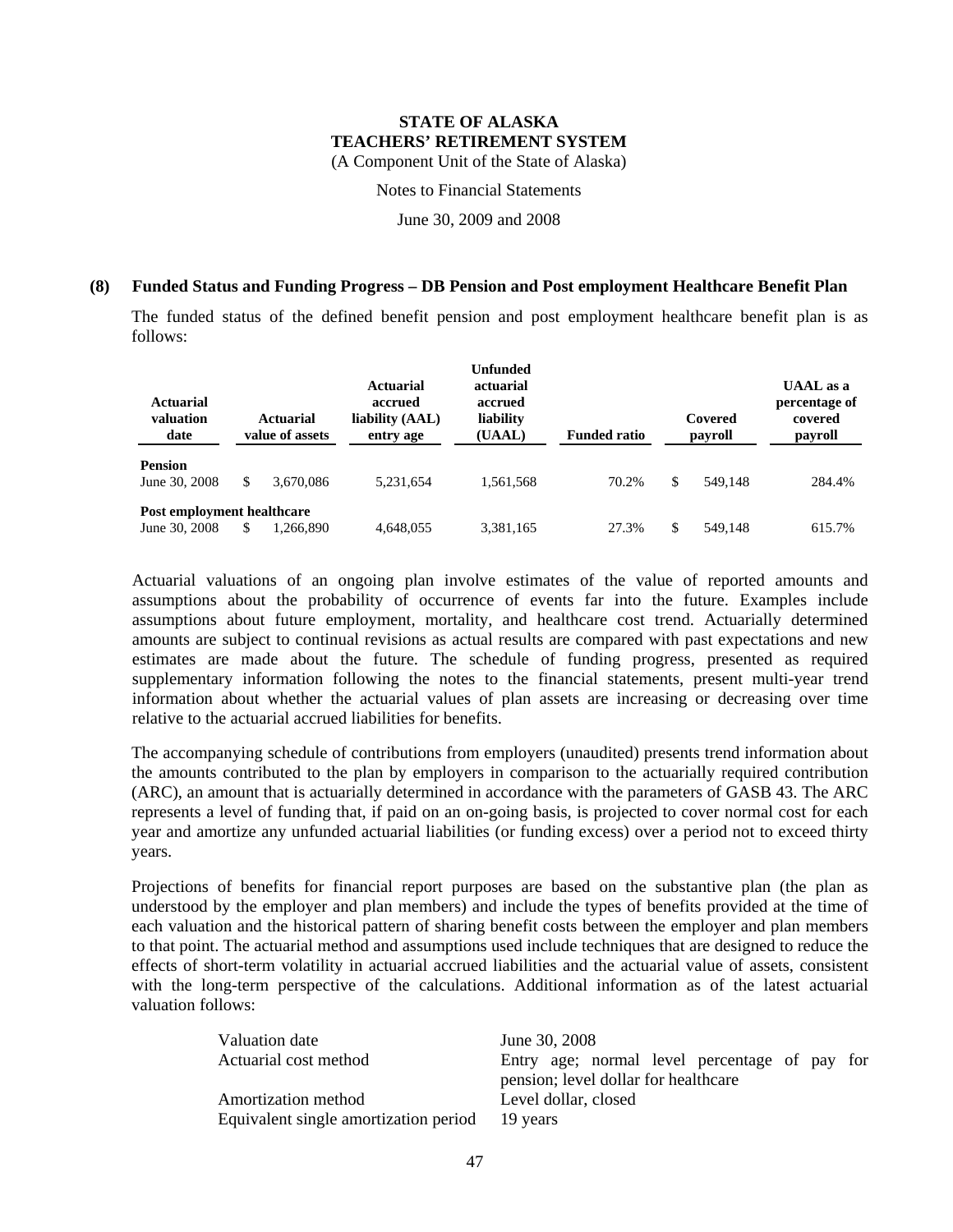Notes to Financial Statements

June 30, 2009 and 2008

### **(8) Funded Status and Funding Progress – DB Pension and Post employment Healthcare Benefit Plan (cont.)**

| Asset valuation method        | 5 year smoothed market                            |
|-------------------------------|---------------------------------------------------|
| <b>Actuarial Assumptions:</b> |                                                   |
| Investment rate of return     | 8.25% for pension, 4.50% for healthcare (includes |
|                               | inflation at $3.5\%$ )                            |
| Projected salary increases    | 6.0% for first 5 years of service grading down to |
|                               | 4.0% after 15 years                               |
| Cost-of-living adjustment     | Postretirement pension adjustment                 |
|                               |                                                   |

Health cost trend:

|             | <b>Medical</b> | <b>Prescription</b><br>drugs |
|-------------|----------------|------------------------------|
| FY09        | 8.0%           | 10.8%                        |
| FY10        | 7.5            | 9.6                          |
| FY11        | 6.9            | 8.3                          |
| FY12        | 6.4            | 7.1                          |
| FY13        | 5.9            | 5.9                          |
| FY14        | 5.9            | 5.9                          |
| FY15        | 5.9            | 5.9                          |
| FY25        | 5.8            | 5.8                          |
| <b>FY50</b> | 5.7            | 5.7                          |
| FY100       | 5.1            | 5.1                          |

GASB 43 requires that the discount rate used in the valuation be the estimated long-term yield on investments that are expected to finance postemployment benefits. Depending on the method by which a plan is financed, the relevant investments could be plan assets, employer assets, or a combination of plan and employer assets. The investment return should reflect the nature and the mix of both current and expected investments and the basis used to determine the actuarial value of assets.

### **(9) Commitments and Contingencies**

#### *Commitments*

The Board entered into an agreement through an external investment manager to provide capital funding for a domestic equity limited partnership. At June 30, 2009, the System's share of the unfunded commitment totaled \$14,221,447. This commitment can be withdrawn annually in December with ninety days notice.

The Board entered into agreements through external investment managers to provide capital funding for limited partnerships as it continues to build the private equity portfolio. At June 30, 2009, the System's share of these unfunded commitments totaled \$265,051,522. These commitments are estimated to be paid through 2019.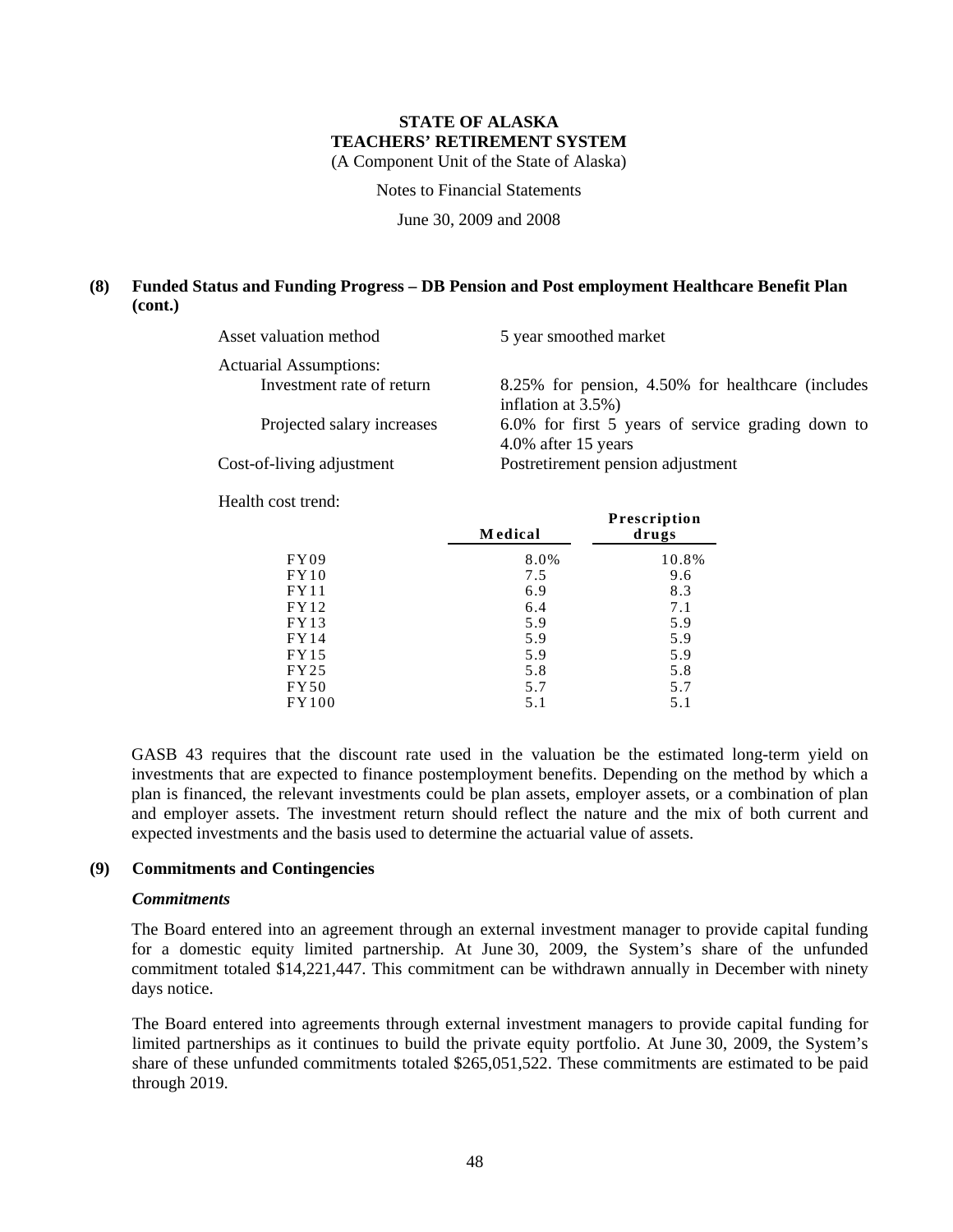Notes to Financial Statements

June 30, 2009 and 2008

#### **(9) Commitments and Contingencies (cont.)**

The Board entered into an agreement through an external investment manager to provide capital funding for a limited partnership as it continues to build the energy investment portfolio. At June 30, 2009, the System's share of this unfunded commitment totaled \$15,544,800 to be paid through 2018.

The Board entered into agreements through external investment managers to provide capital funding for real estate investments as it continues to build the real estate portfolio. At June 30, 2009, the System's share of these unfunded commitments totaled \$69,056,483 to be paid through the year 2018.

#### *Contingencies*

The Division of Retirement and Benefits (the Division) is a defendant in various lawsuits. Although the outcome of these lawsuits is not presently determinable, in the opinion of the Division's counsel the resolution of these matters will not have a material adverse effect on the financial condition of the Division.

#### **(10) Subsequent Event**

During fiscal year 2009, the Division issued a request for proposal for claims administration. The contract for the third party administrator for claims payments was awarded to Wells Fargo Insurance Services (Wells Fargo). Wells Fargo began claims administration on July 1, 2009. To initiate claims payment on July 1, 2009, the Plan, along with the Retiree Health Fund, Group Health and Life Fund, Public Employees' and Judicial Alaska Retiree Health Care Trusts, each transferred an amount as an initial deposit with Wells Fargo. The Plan's portion of the deposit was \$984,038 and is classified as other assets on the statement of net assets.

#### **(11) Medicare Part D Retiree Drug Subsidy**

One of the provisions of Medicare Part D provides sponsors of pension healthcare plans the opportunity to receive a retiree drug subsidy (RDS) payment if the sponsor's plan provides a prescription drug benefit that is actuarially equivalent to the Medicare Part D benefit. The RDS is equal to twenty–eight percent of the amount of eligible prescription drug benefit costs of retirees who are eligible for, but not enrolled in, Medicare Part D, by virtue of continuing to be covered by the sponsor's plan. The Plan was approved for participation in the Medicare Part D program beginning calendar year 2006. The RDS for the six month period ended June 30, 2009, cannot be reasonably estimated, and therefore is not recorded in the financial statements for the period ended June 30, 2009.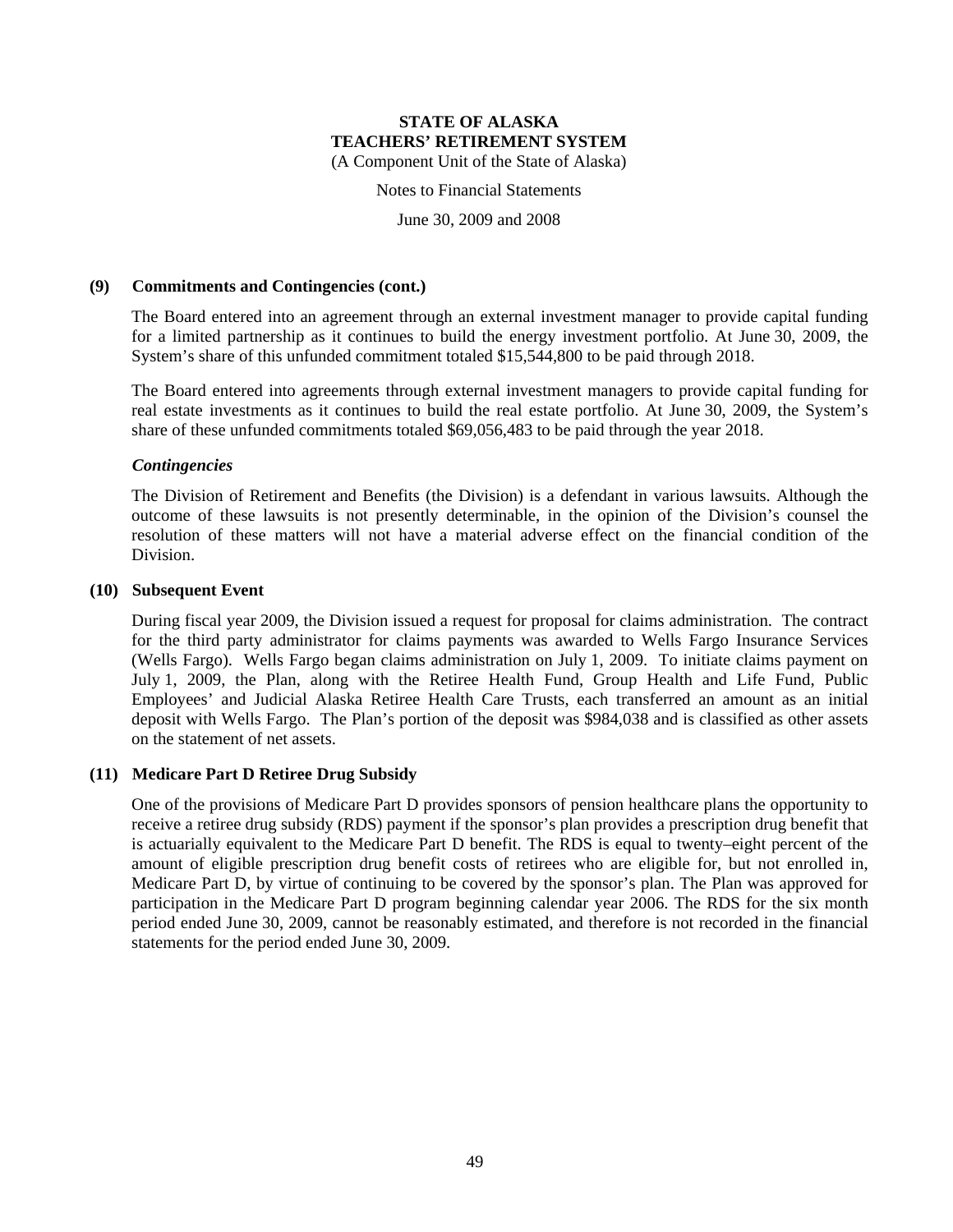(A Component Unit of the State of Alaska)

Required Supplementary Information (Unaudited)

Schedule of Funding Progress

Pension Benefits

#### June 30, 2009

(Dollars in thousands)

| <b>Actuarial</b><br>valuation<br>date as of<br>June 30 |   | Actuarial<br>value of<br>plan assets | <b>Actuarial</b><br>accrued<br><b>liabilities</b><br>(AAL) | Unfunded<br>actuarial<br>accrued<br><b>liabilities</b><br>(UAAL) | <b>Funded</b><br>ratio | Covered<br>payroll | <b>UAAL</b><br>as a<br>percentage<br>of covered<br>payroll |
|--------------------------------------------------------|---|--------------------------------------|------------------------------------------------------------|------------------------------------------------------------------|------------------------|--------------------|------------------------------------------------------------|
| 2002                                                   | S | 2.699.445                            | 3.959.958                                                  | 1,260,513                                                        | 68.2%                  | 509,437            | 247.4%                                                     |
| 2003                                                   |   | 2.694.785                            | 4.190.970                                                  | 1.496.185                                                        | 64.3                   | 532.630            | 280.9                                                      |
| 2004                                                   |   | 2,647,777                            | 4.216.480                                                  | 1.568.703                                                        | 62.8                   | 522,421            | 300.3                                                      |
| 2005                                                   |   | 2.640.642                            | 4,334,585                                                  | 1.693.943                                                        | 60.9                   | 561,038            | 301.9                                                      |
| 2006                                                   |   | 3.296.934                            | 4.859.336                                                  | 1.562.402                                                        | 67.8                   | 574.409            | 272.0                                                      |
| 2007                                                   |   | 3.441.867                            | 5.043.448                                                  | 1,601,581                                                        | 68.2                   | 554,245            | 289.0                                                      |
| 2008                                                   |   | 3.670.086                            | 5,231,654                                                  | 1,561,568                                                        | 70.2                   | 549,148            | 284.4                                                      |

See accompanying notes to required supplementary information and independent auditors' report.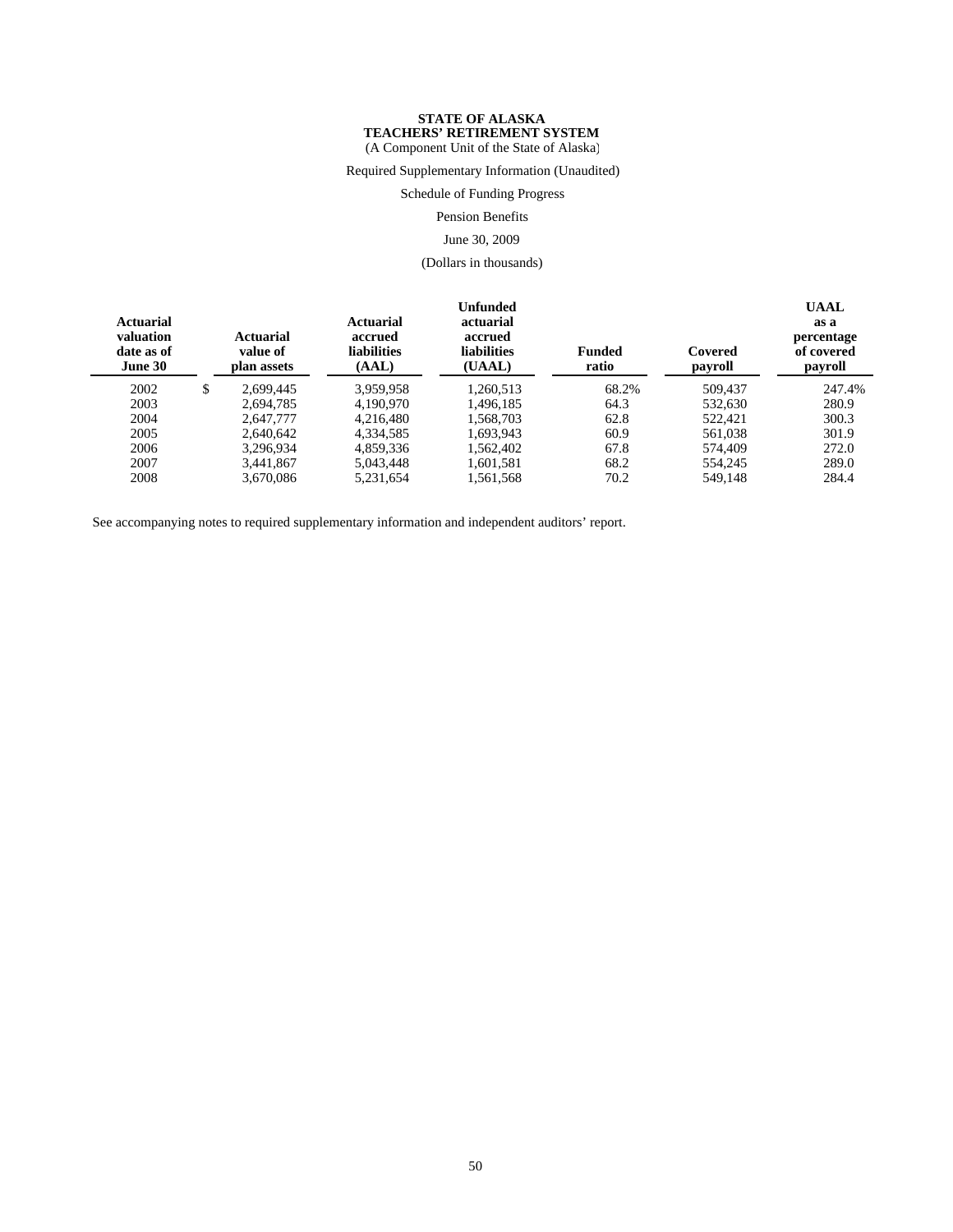(A Component Unit of the State of Alaska)

Required Supplementary Information (Unaudited)

Schedule of Funding Progress

Postemployment Healthcare Benefits

June 30, 2009

(Dollars in thousands)

| Actuarial<br>valuation<br>date as of<br>June 30 | <b>Actuarial</b><br>value of<br>plan assets | <b>Actuarial</b><br>accrued<br><b>liabilities</b><br>(AAL) | <b>Unfunded</b><br>actuarial<br>accrued<br><b>liabilities</b><br>(UAAL) | <b>Funded</b><br>ratio | Covered<br>payroll | <b>UAAL</b><br>as a<br>percentage<br>of covered<br>payroll |
|-------------------------------------------------|---------------------------------------------|------------------------------------------------------------|-------------------------------------------------------------------------|------------------------|--------------------|------------------------------------------------------------|
| 2002                                            | \$<br>989.591                               | 1,451,684                                                  | 462,093                                                                 | 68.2%                  | 509,437            | 90.7%                                                      |
| 2003                                            | 1,057,500                                   | 1.644.639                                                  | 587.139                                                                 | 64.3                   | 532.630            | 110.2                                                      |
| 2004                                            | 1.197.593                                   | 1.907.120                                                  | 709.527                                                                 | 62.8                   | 522,421            | 135.8                                                      |
| 2005                                            | 1.318.297                                   | 2.163.971                                                  | 845.674                                                                 | 60.9                   | 561.038            | 150.7                                                      |
| 2006                                            | 844,766                                     | 4.288.707                                                  | 3.443.941                                                               | 19.7                   | 574,409            | 599.6                                                      |
| 2007                                            | 982.532                                     | 4.059.573                                                  | 3.077.041                                                               | 24.2                   | 554,245            | 555.2                                                      |
| 2008                                            | 1.266.890                                   | 4.648.055                                                  | 3,381,165                                                               | 27.3                   | 549.148            | 615.7                                                      |

See accompanying notes to required supplementary information and independent auditors' report.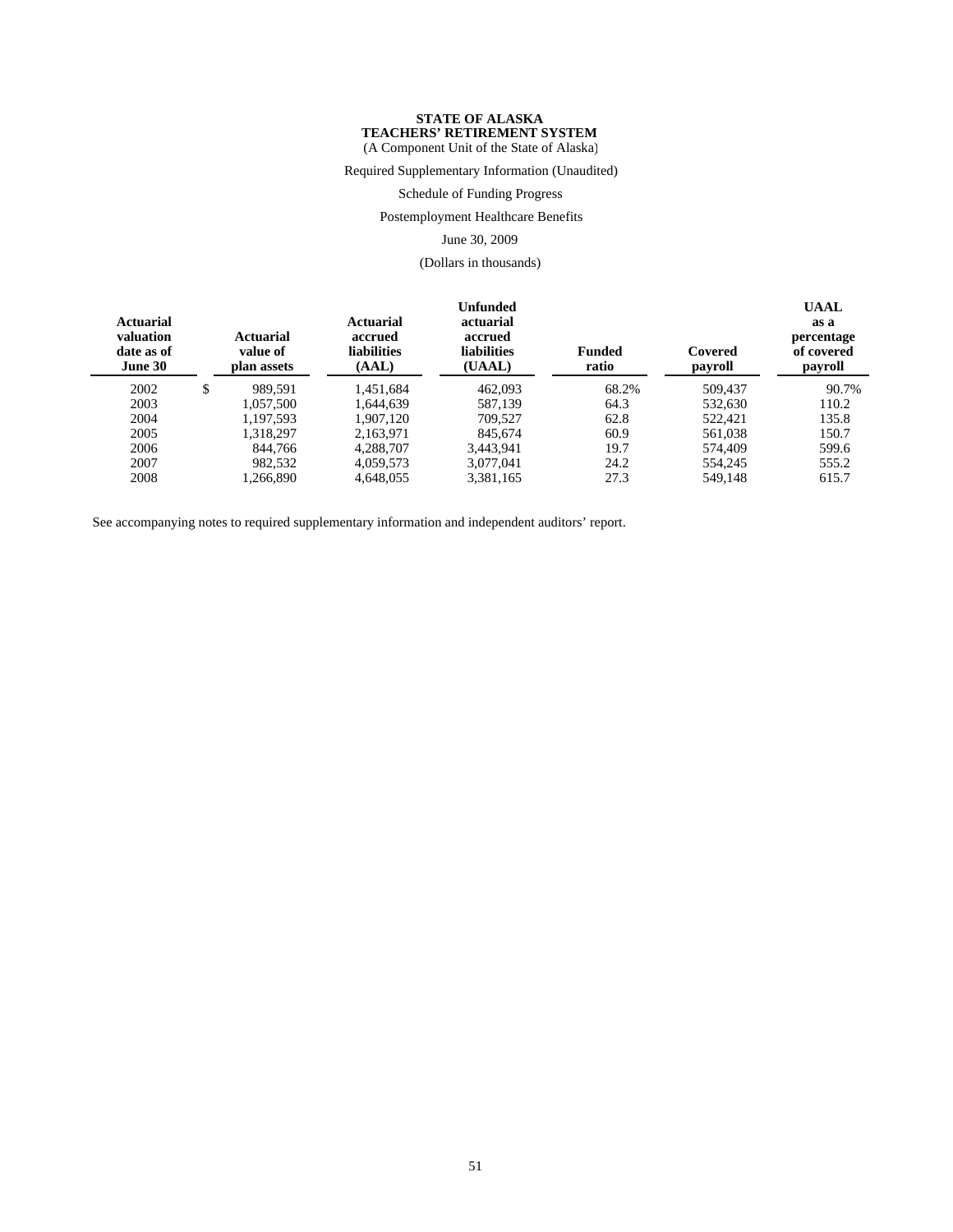Required Supplementary Information (Unaudited)

#### Schedule of Contributions from Employers and the State of Alaska

Pension and Postemployment Healthcare Benefits

#### June 30, 2009

#### (Dollars in thousands)

**Postemployment**

|                                            |                |                              |         | 1.9999244940744444                  |                                          |                                          |                                          |                                       |
|--------------------------------------------|----------------|------------------------------|---------|-------------------------------------|------------------------------------------|------------------------------------------|------------------------------------------|---------------------------------------|
| Actuarial                                  |                |                              |         |                                     |                                          |                                          |                                          | Total                                 |
| valuation<br>date as of<br>June $30^{(1)}$ | <b>Pension</b> | Postemployment<br>healthcare | Total   | в<br>employer<br>(note 3)           | <b>By State</b><br>of Alaska<br>(note 3) | Bv<br>employer<br>(note 3)               | <b>By State</b><br>of Alaska<br>(note 3) | percentage<br>contributed<br>(note 3) |
| 2001                                       | 65.571         | 17.089                       | 82,660  | 83.1%                               | $-$ %                                    | 83.1%                                    | $-$ %                                    | 83.1%                                 |
| 2002                                       | 152.168        | 55,783                       | 207.951 | 45.0                                |                                          | 45.0                                     | $\overline{\phantom{0}}$                 | 45.0                                  |
| 2003                                       | 170.019        | 66.719                       | 236,738 | 54.1                                |                                          | 54.1                                     | __                                       | 54.1                                  |
| 2004                                       | 169,974        | 76.879                       | 246,853 | 62.2                                | __                                       | 62.2                                     | $\overline{\phantom{0}}$                 | 62.2                                  |
| 2005                                       | 134.544        | 185.271                      | 319,815 | 23.3                                | 82.7                                     | 23.6                                     | 85.7                                     | 107.9                                 |
| 2006                                       | 94,388         | 164,171                      | 258,559 | 28.7                                | 110.6                                    | 28.7                                     | 62.1                                     | 108.5                                 |
|                                            |                |                              |         | <b>Annual required contribution</b> |                                          | <b>Pension percentage</b><br>contributed |                                          | healthcare<br>percentage contributed  |

 $(1)$  Actuarial valuation related to annual required contribution for fiscal year.

See accompanying notes to required supplementary information and independent auditors' report.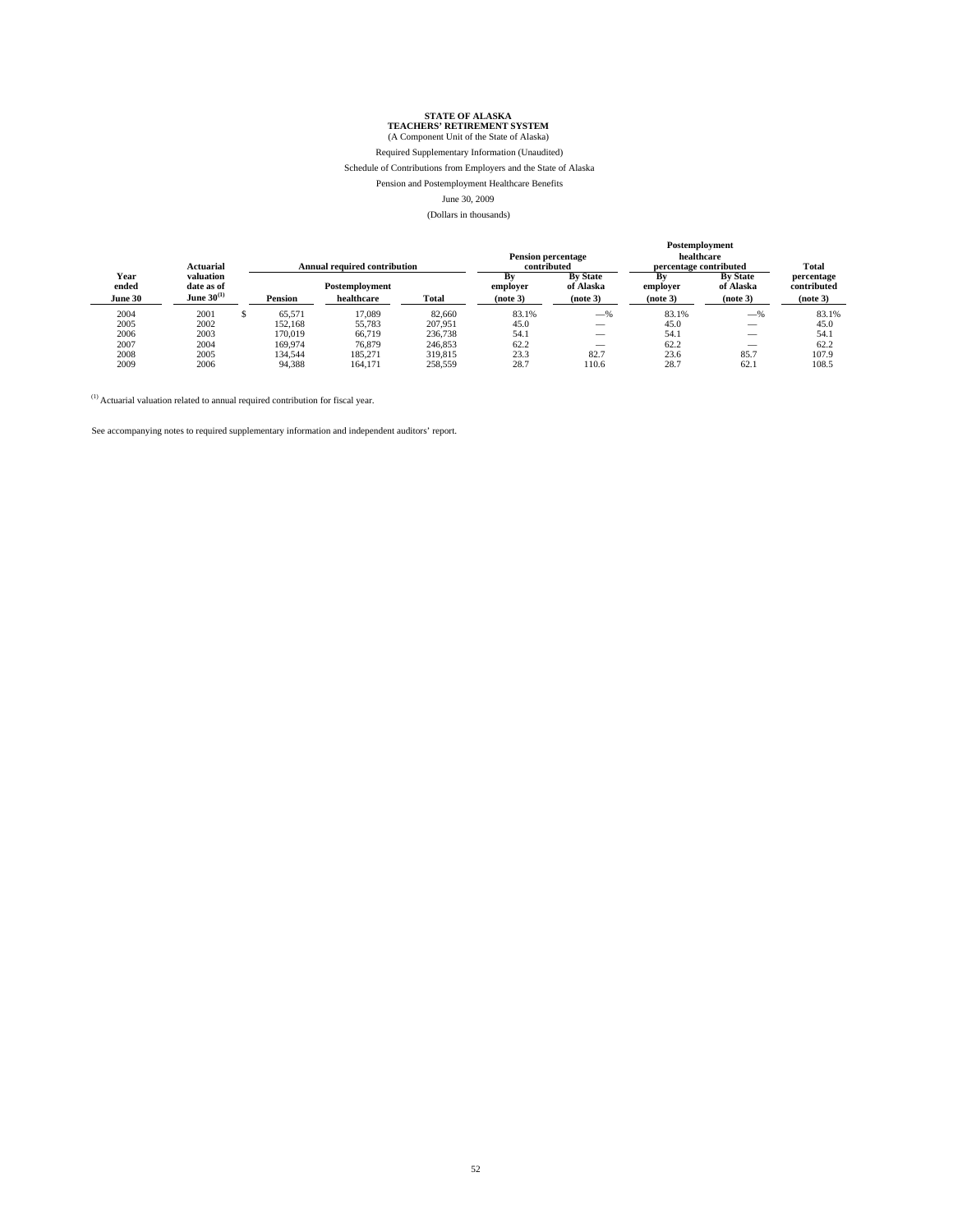(A Component Unit of the State of Alaska)

#### Notes to Required Supplementary Information (Unaudited)

June 30, 2009

#### **(1) Description of Schedule of Funding Progress**

Each time a new benefit is added which applies to service already rendered, an "unfunded actuarial accrued liability" is created. Laws governing the System require that these additional liabilities be financed systematically over a period of future years. Also, if actual financial experiences are less favorable than assumed financial experiences, the difference is added to the unfunded actuarial accrued liability.

In an inflationary economy, the value of the dollar is decreasing. This environment results in employee pay increasing in dollar amounts resulting in unfunded actuarial accrued liabilities increasing in dollar amounts, all at a time when the actual value of these items, in real terms, may be decreasing.

#### **(2) Actuarial Assumptions and Methods**

The actuarial valuation was prepared by Buck Consultants. The significant actuarial assumptions used in the valuation as of June 30, 2008 are as follows:

- (a) Actuarial cost method entry age, funding surplus or unfunded actuarial accrued liability is amortized over 25 years as a level percentage of pay amount.
- (b) Valuation of assets recognizes 20% of the investment gain or loss in each of the current and preceding four years and phased in over the next five years. All assets are valued at market value. Valuation assets are constrained to a range of 80% to 120% of the market value of assets.
- (c) Valuation of medical and prescription drug benefits base claims cost rates are incurred healthcare cost expressed as a rate per member per year. Separate analysis is limited by the availability and credibility of cost and enrollment data for each component of cost. This valuation reflects nonprescription claims separated by Medicare status, including eligibility of free Part A coverage. Prescription costs are analyzed separately as in prior valuations. Administrative costs are assumed in the final per capita claims cost rates used for valuation purposes. Analysis to date on Medicare Part A coverage is limited since Part A coverage is not available by individual, nor is this status incorporated into historical claim data. Valuation assumes that 4.0% of the active and inactive workforce will not qualify for free Part A coverage when they retire. Similarly, the valuation assumes that 4.0% of the current retiree population does not receive Part A coverage.
- (d) Investment return/discount rate 8.25% per year, compounded annually, net of expenses.
- (e) Salary scale inflation 3.5% per year, merit 2.0% per year for the first 5 years of employment grading down to 0% after 15 years, and productivity 0.5% per year.
- (f) Payroll growth 4.0% per year.
- (g) Total inflation total inflation as measured by the Consumer Price Index for urban and clerical workers for Anchorage is assumed to increase 3.5% annually.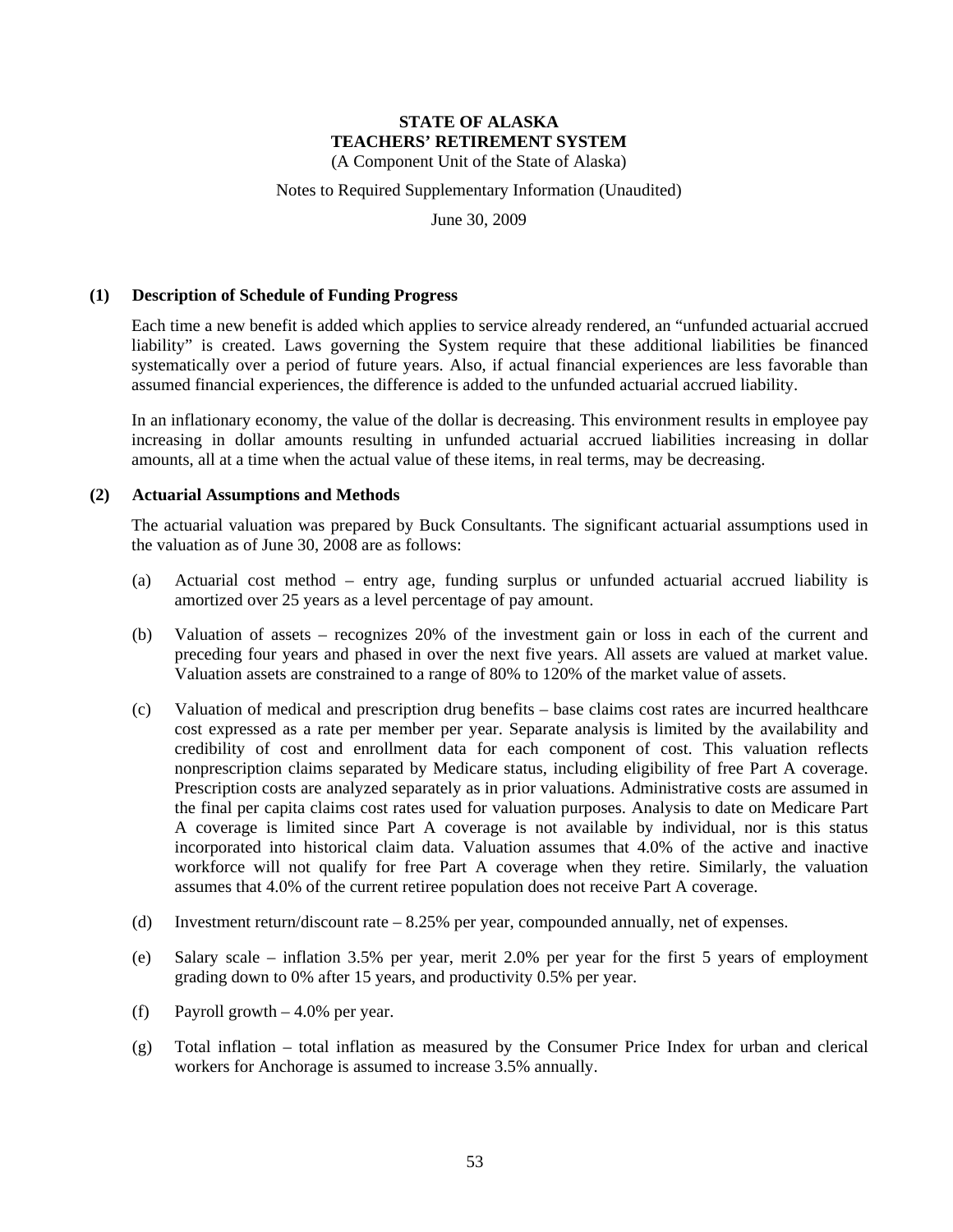(A Component Unit of the State of Alaska)

Notes to Required Supplementary Information (Unaudited)

June 30, 2009

#### **(2) Actuarial Assumptions and Methods (cont.)**

- (h) Mortality (Pre-retirement) Based upon the 2001-2005 actual experience. 60% of 1994 Group Annuity Table 1994 Base Year without margin for females and 55% for males. All deaths are assumed to result from nonoccupational causes.
- (i) Mortality (Post-retirement) Based upon the 2001-2005 actual experience. 1-year setback of the 1994 Group Annuity Table 1994 Base Year without margin for females and 3-year setback for males.
- (j) Turnover select and ultimate rates based upon the 2001-2005 actual withdrawal experience.
- (k) Disability incidence rates based upon the 2001-2005 actual experience. Post-disability mortality in accordance with the 1979 Pension Benefit Guaranty Corporation Disability Mortality Table to reflect mortality of those receiving disability benefits under Social Security.
- (1) Retirement retirement rates based on the 2001-2005 actual experience. Deferred vested members are assumed to retire at their earliest retirement date.
- (m) Marriage and age difference wives are assumed to be three years younger than husbands. 85% of male members and 75% of female members are assumed to be married.
- (n) Dependent children benefits to dependent children have been valued assuming members who are married and between the ages of 25 and 45 have two dependent children.
- (o) Contribution refunds 10% of those terminating are assumed to have their contributions refunded.
- (p) Cost of Living Allowance (COLA) of those benefit recipients who are eligible for the COLA, 60% are assumed to remain in Alaska and receive the COLA.
- (q) Sick leave 4.7 days of unused sick leave for each year of service are assumed to be available to be credited once the member is retired.
- (r) Post-retirement pension adjustment (PRPA) 50% and 75% of assumed inflation, or 1.75% and 2.625% respectively, is valued for the annual automatic PRPA as specified in the statute. Disability benefits are loaded by 9% to account for the immediate COLA of 75% of assumed inflation or 2.625%.
- (s) Expenses all expenses are net of investment return assumption.
- (t) Part-time status part-time members are assumed to earn 0.55 years of credited service per year.
- (u) Re-employment option the actuary assumes all re-employed retirees return to work under the Standard Option.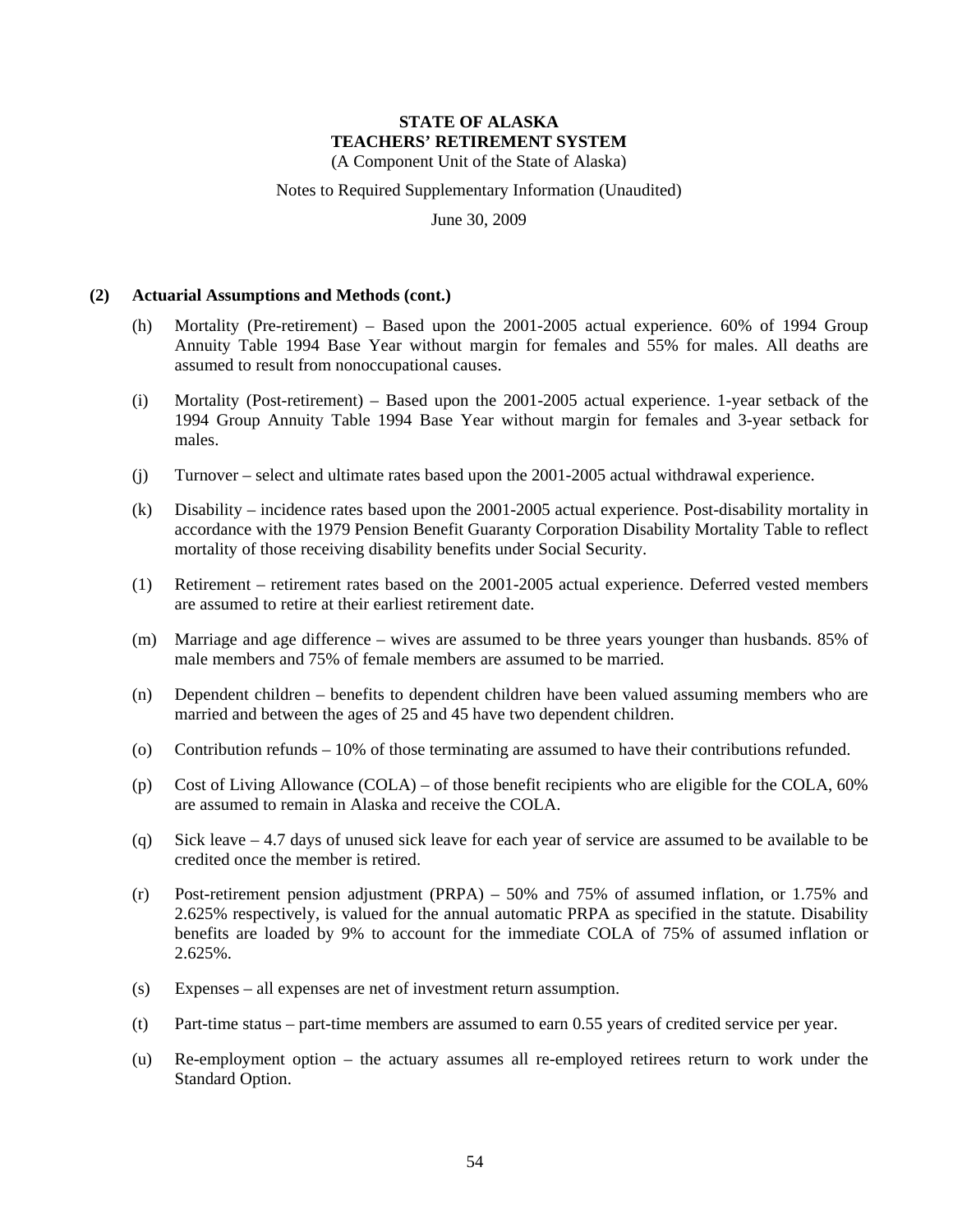(A Component Unit of the State of Alaska)

Notes to Required Supplementary Information (Unaudited)

June 30, 2009

#### **(2) Actuarial Assumptions and Methods (cont.)**

- (v) Service total credited service is provided by the State. The actuary assumes that this service is the only service that should be used to calculate benefits. Additionally, the State provides claimed service (including Bureau of Indian Affairs Service). Claimed service is used for vesting and eligibility purposes.
- (w) Final average earnings final average earnings is provided on the data for active members. This amount is used as a minimum in the calculation of the average earnings in the future.
- (x) Per capita claims cost sample claims cost rates for FY09 medical benefits are shown below:

|                        |   | <b>Medical</b> | <b>Prescription</b><br>drugs |
|------------------------|---|----------------|------------------------------|
| Pre-Medicare           | S | 7.670          | 2,379                        |
| Medicare Parts A and B |   | 1.296          | 2,379                        |
| Medicare Part B Only   |   | 3,384          | 2,379                        |
| Medicare Part D        |   | N/A            | 509                          |

- (y) Third party administrator fees \$153.49 per person per year; assumed trend rate of 5% per year.
- (z) Health cost trend the table below shows the rate used to project the cost from the shown fiscal year to the next fiscal year. For example, 8.0% is applied to the FY09 rate claims costs to get the FY10 claims cost.

|              | <b>Medical</b> | <b>Prescription</b> |
|--------------|----------------|---------------------|
| <b>FY09</b>  | 8.0%           | 10.8%               |
| <b>FY10</b>  | 7.5            | 9.6                 |
| <b>FY11</b>  | 6.9            | 8.3                 |
| <b>FY12</b>  | 6.4            | 7.1                 |
| <b>FY13</b>  | 5.9            | 5.9                 |
| <b>FY14</b>  | 5.9            | 5.9                 |
| <b>FY15</b>  | 5.9            | 5.9                 |
| <b>FY25</b>  | 5.8            | 5.8                 |
| <b>FY50</b>  | 5.7            | 5.7                 |
| <b>FY100</b> | 5.1            | 5.1                 |

For the June 30, 2008 valuation, the Society of Actuaries' Healthcare Cost Trend Model was adopted. This model effectively begins estimating trend amount beginning in 2012 and projects out to 2100. The model has been populated with assumptions that are specific to the State of Alaska.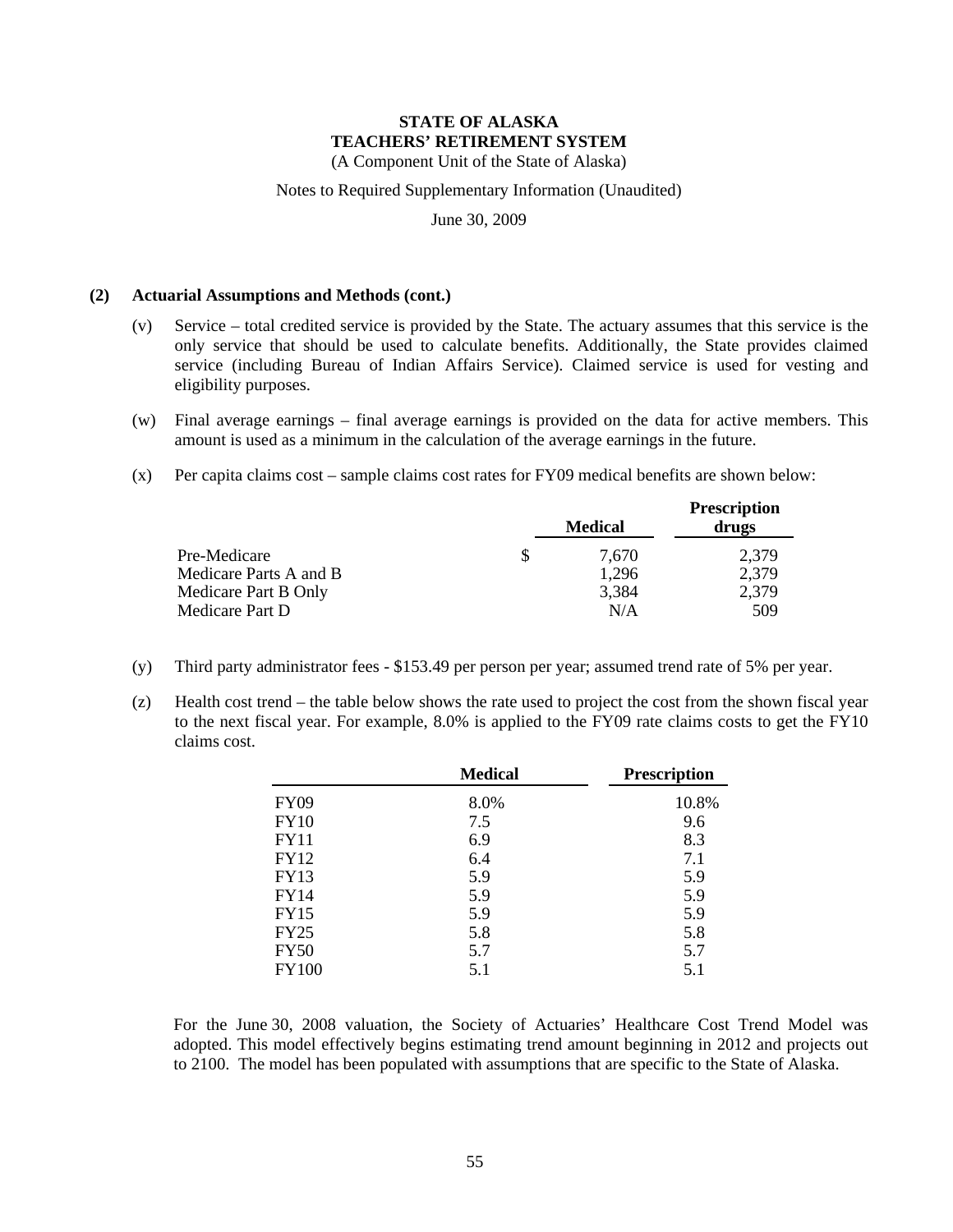(A Component Unit of the State of Alaska)

#### Notes to Required Supplementary Information (Unaudited)

June 30, 2009

#### **(2) Actuarial Assumptions and Methods (cont.)**

(z) Aging Factors –

| Age               | <b>Medical</b> | <b>Prescription</b><br>drugs |
|-------------------|----------------|------------------------------|
|                   | 2.0%           | 4.5%                         |
| $0 - 44$<br>45-54 | 2.5            | 3.5                          |
| 55-64             | 3.5            | 3.0                          |
| $65 - 74$         | 4.0            | 1.5                          |
| 75-84             | 1.5            | 0.5                          |
| $85+$             | 0.5            |                              |

(aa) Retired member contributions for medical benefits – currently, contributions are required for TRS members who are under age 60 and have less than 30 years of service. Eligible Tier 1 members are exempt from contribution requirements. Annual FY09 contributions based on monthly rates shown below for calendar 2008 and 2009 are assumed based on the coverage category for current retirees. The composite rate shown is used for current active and inactive members in Tier 2 who are assumed to retire prior to age 60 with less than 30 years of service and who are not disabled:

| Coverage category      | FY09 annual<br>contribution | <b>Calendar 2009</b><br>monthly<br>contribution | <b>Calendar 2008</b><br>monthly<br>contribution |
|------------------------|-----------------------------|-------------------------------------------------|-------------------------------------------------|
| Retiree only           | \$<br>7,572                 | 631                                             | 590                                             |
| Retiree and spouse     | 15,144                      | 1,262                                           | 1,179                                           |
| Retiree and child(ren) | 10,692                      | 891                                             | 833                                             |
| Retiree and family     | 18,276                      | 1,523                                           | 1,423                                           |
| Composite              | 11,244                      | 937                                             | 876                                             |

#### (bb) Trend rate for retired member contributions –

The table below shows the rate used to project the retired member medical contributions from the shown fiscal year to the next fiscal year. For example, 7.3% is applied to the FY09 retired member medical contributions to get the FY10 retired member medical contributions.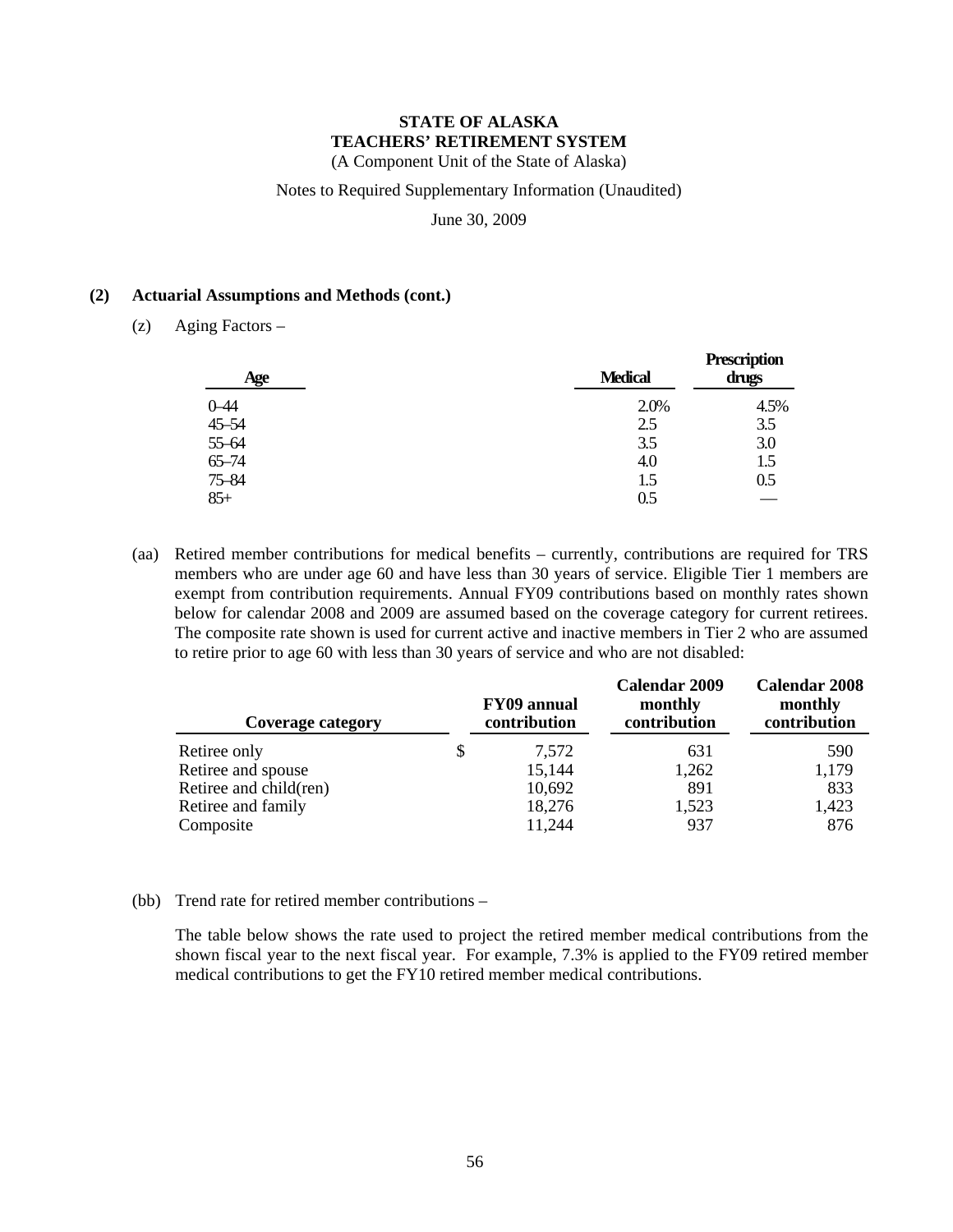(A Component Unit of the State of Alaska)

### Notes to Required Supplementary Information (Unaudited)

June 30, 2009

### **(2) Actuarial Assumptions and Methods (cont.)**

| <b>FY09</b>    | 7.3% |
|----------------|------|
| <b>FY10</b>    | 7.0  |
| FY11           | 6.7  |
| FY12           | 6.3  |
| FY13           | 6.0  |
| FY14           | 5.7  |
| <b>FY15</b>    | 5.3  |
| FY16           | 5.0  |
| <b>FY17</b>    | 5.0  |
| FY18 and later | 5.0  |

Graded trend rates for retired member medical contributions were reinitialized for the June 30, 2005 valuation. A study of the required contribution history along with assumptions related to the impact of recent accounting regulations leads us to recommend the new assumptions above for the contribution trends. Note that actual FY08 retired member medical contributions are reflected in the valuation so trend on such contribution during FY08 is not applicable.

(cc) Healthcare participation – 100% of members and their spouses are assumed to elect healthcare benefits as soon as they are eligible.

The assumptions and methods, when applied in combination, fairly represent past and anticipated future experience of the System. The foregoing actuarial assumptions are based on the presumption that the System will continue. Were the System to terminate, different actuarial assumptions and other factors might be applicable in determining the actuarial present value of accumulated benefits.

### **Changes in Assumptions Since the Last Valuation**

There were two changes in assumptions from the prior valuation. The first was regarding the future increases in healthcare cost trend rates, and the change to the Society of Actuaries' Healthcare Cost Trend Model. This change increased the Employer / State contribution rate by 1.98% and decreased the funded ratio by 1.2%. The second change involved decreasing the assumed Medicare Part B only proportion of all Medicare retirees from 5% to 4%. The impact of this change on the contribution rate is included with the demographic experience.

#### **(3) Contributions – State of Alaska**

Alaska Statute 14.25.085 states that the State of Alaska shall contribute to the System each July 1 or, if funds are not available on July 1, as soon after July 1 as funds become available, an amount for the ensuing fiscal year that, when combined with the total employer contributions of 12.56 percent, is sufficient to pay the DB Plan's past service liability at the consolidated actuarially required contribution (ARC) adopted by the Board for the fiscal year. During fiscal year 2009, the actuarially determined contribution adopted by the Board was 44.17 percent. The additional state contribution was not sufficient to contribute the 31.61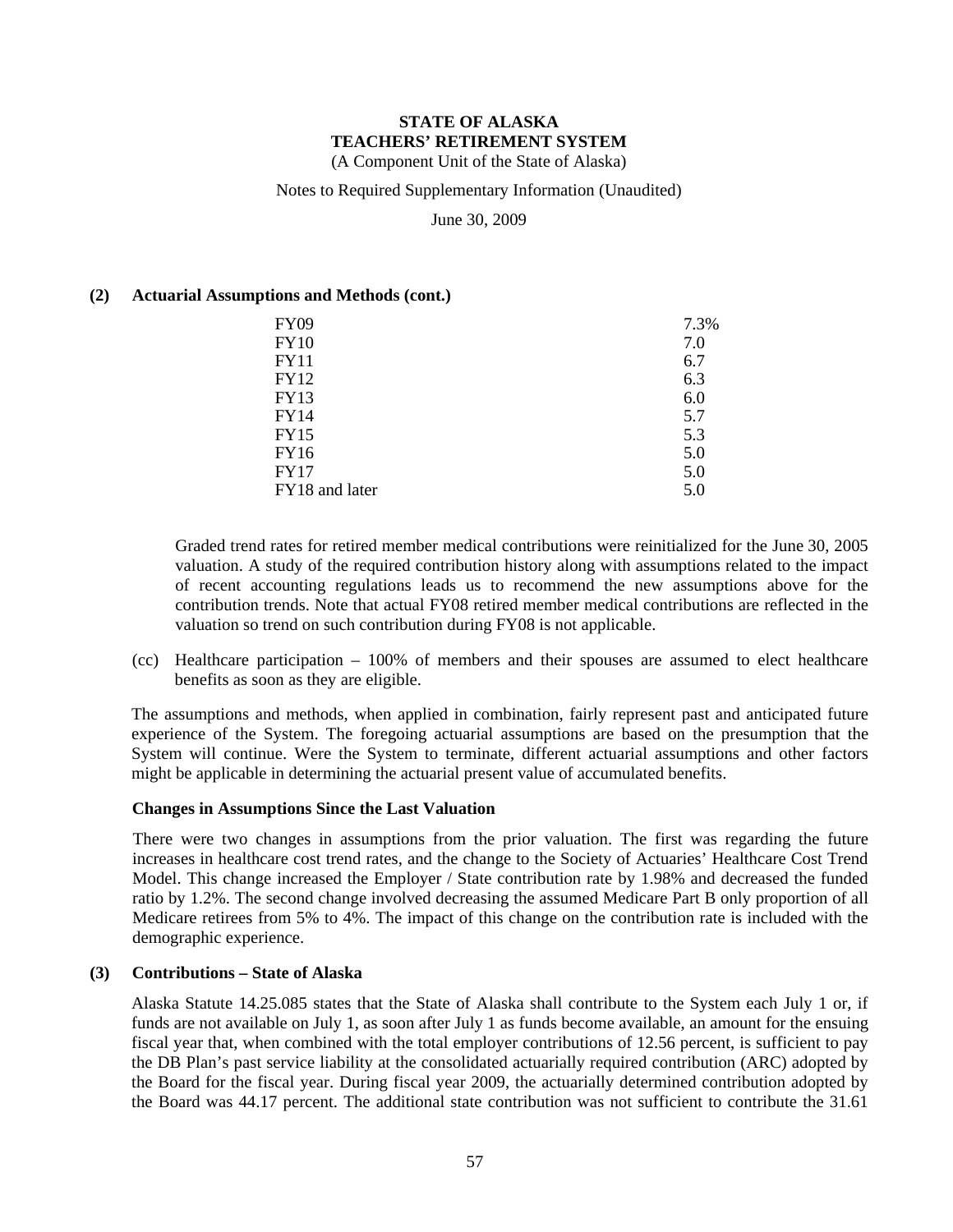(A Component Unit of the State of Alaska)

Notes to Required Supplementary Information (Unaudited)

June 30, 2009

percent difference between the actuarially determined contribution rate and the employer contribution rate of 12.56 percent and will be adjusted for accordingly in future actuarial valuation reports.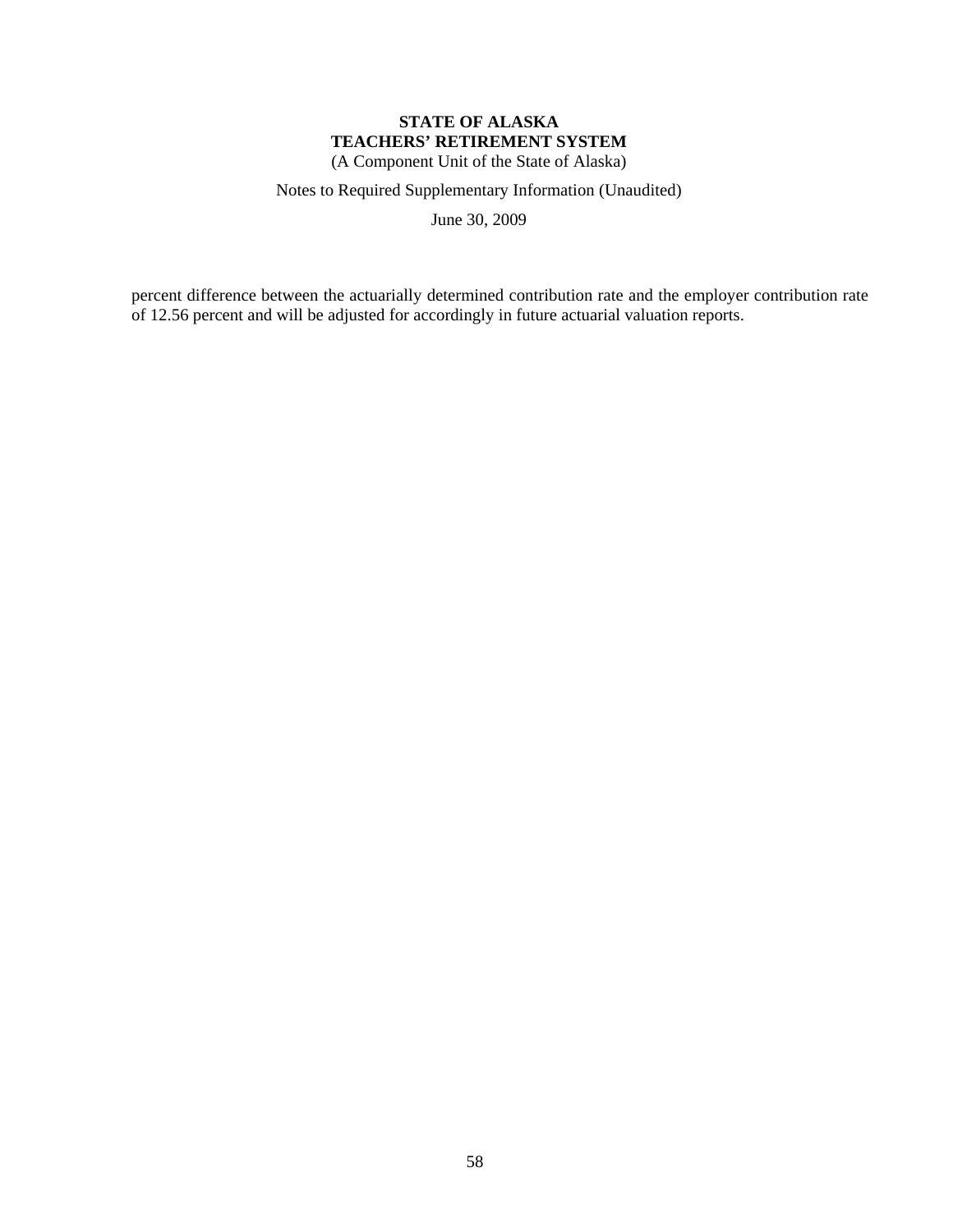#### **Statement of Plan Net Assets**

#### **June 30, 2009**

#### **(In thousands)**

|                                                                                                                                         |    | Defined benefit plan              |                                    |                                    | Defined contribution pension trust plan |                                         |                                |                                        |                                   |                                 |
|-----------------------------------------------------------------------------------------------------------------------------------------|----|-----------------------------------|------------------------------------|------------------------------------|-----------------------------------------|-----------------------------------------|--------------------------------|----------------------------------------|-----------------------------------|---------------------------------|
|                                                                                                                                         |    | Pension                           | Alaska retiree<br>healthcare trust | <b>Total</b>                       | Participant<br>directed                 | Occupational<br>death and<br>disability | Retiree<br>medical plar        | Health<br>reimbursement<br>arrangement | <b>Total</b>                      | <b>SYSTEM</b><br><b>TOTAL</b>   |
| Assets:                                                                                                                                 |    |                                   |                                    |                                    |                                         |                                         |                                |                                        |                                   |                                 |
| Cash and cash equivalents (notes 3, 4, 5 and 6):<br>Short-term fixed income pool<br><b>Great West Account</b>                           | \$ | 14,466                            | 4,006<br>$\overline{\phantom{a}}$  | 18,472<br>$\overline{\phantom{a}}$ | 517<br>550                              | 23<br>$\overline{\phantom{a}}$          | 36<br>$\frac{1}{2}$            | 106<br>$\sim$                          | 682<br>550                        | 19,154<br>550                   |
| Total cash and cash equivalents                                                                                                         |    | 14,466                            | 4,006                              | 18,472                             | 1,067                                   | 23                                      | 36                             | 106                                    | 1,232                             | 19,704                          |
| Receivables:                                                                                                                            |    |                                   |                                    |                                    |                                         |                                         |                                |                                        |                                   |                                 |
| Contributions<br>Due from State of Alaska General Fund<br>Due from PERS Alaska Retiree Healthcare Trust<br>Due from Retiree Health Fund |    | 5,591<br>$\overline{\phantom{0}}$ | 8,885<br>102<br>3,440              | 5,591<br>8,885<br>102<br>3,440     | 1,111                                   | 46                                      | 73<br>$\overline{\phantom{a}}$ | 224<br>$\overline{\phantom{a}}$        | 1,454<br>$\overline{\phantom{0}}$ | 5,591<br>10,339<br>102<br>3,440 |
| Other account receivable                                                                                                                |    | $\overline{\phantom{0}}$          | 853                                | 853                                | $\overline{\phantom{0}}$                | $\overline{\phantom{0}}$                |                                | $\overline{\phantom{0}}$               |                                   | 853                             |
| Total receivables                                                                                                                       |    | 5,591                             | 13,280                             | 18,871                             | 1,111                                   | 46                                      | 73                             | 224                                    | 1,454                             | 20,325                          |
| Investments (notes 3, 4, 5, 6 and 9) at fair value:                                                                                     |    |                                   |                                    |                                    |                                         |                                         |                                |                                        |                                   |                                 |
| <b>Fixed Income Securities</b><br>Retirement fixed income pool<br>High yield pool<br>International fixed income pool                    |    | 285.083<br>56,322<br>38,632       | 130,790<br>26,000<br>18,026        | 415,873<br>82,322<br>56,658        |                                         | 117<br>16<br>16                         | 252<br>35<br>35                | 730<br>102<br>101                      | 1,099<br>153<br>152               | 416.972<br>82,475<br>56,810     |
| Emerging debt pool                                                                                                                      |    | 19,548                            | 9,063                              | 28,611                             |                                         | $\overline{4}$                          | 8                              | 22                                     | 34                                | 28,645                          |
| <b>Total Fixed Income Securities</b><br><b>Broad Domestic Equity</b>                                                                    |    | 399,585                           | 183,879                            | 583,464                            |                                         | 153                                     | 330                            | 955                                    | 1,438                             | 584,902                         |
| Broad domestic equity                                                                                                                   |    | 853,583                           | 392,459                            | 1,246,042                          |                                         | 302                                     | 650                            | 1,874                                  | 2,826                             | 1,248,868                       |
| <b>Total Broad Domestic Equity</b>                                                                                                      |    | 853,583                           | 392,459                            | 1,246,042                          |                                         | 302                                     | 650                            | 1,874                                  | 2,826                             | 1,248,868                       |
| Global Equity Ex-US<br>International equity pool                                                                                        |    | 389,604                           | 184,594                            | 574,198                            |                                         | 134                                     | 288                            | 833                                    | 1,255                             | 575,453                         |
| Emerging markets equity pool                                                                                                            |    | 110,171                           | 49,079                             | 159,250                            |                                         | 44<br>178                               | 95<br>383                      | 274                                    | 413                               | 159,663                         |
| <b>Total Global Equity Ex-US</b><br>Private Equity                                                                                      |    | 499,775                           | 233,673                            | 733,448                            |                                         |                                         |                                | 1,107                                  | 1,668                             | 735,116                         |
| Private equity pool                                                                                                                     |    | 230,646                           | 91,006                             | 321,652                            |                                         | 61                                      | 131                            | 377                                    | 569                               | 322.221                         |
| <b>Total Private Equity</b>                                                                                                             |    | 230,646                           | 91,006                             | 321,652                            |                                         | 61                                      | 131                            | 377                                    | 569                               | 322,221                         |
| Absolute Return                                                                                                                         |    |                                   |                                    |                                    |                                         |                                         |                                |                                        |                                   |                                 |
| Absolute return pool                                                                                                                    |    | 111,351                           | 54,028                             | 165,379                            |                                         | 55                                      | 118                            | 340                                    | 513                               | 165,892                         |
| <b>Total Absolute Return</b>                                                                                                            |    | 111,351                           | 54,028                             | 165,379                            |                                         | 55                                      | 118                            | 340                                    | 513                               | 165,892                         |
| <b>Real Assets</b>                                                                                                                      |    |                                   |                                    |                                    |                                         |                                         |                                |                                        |                                   |                                 |
| Real estate pool                                                                                                                        |    | 298,996<br>7,347                  | 100,094<br>2,933                   | 399,090<br>10,280                  |                                         | 62<br>9                                 | 133<br>18                      | 384<br>53                              | 579<br>80                         | 399,669<br>10,360               |
| Real estate investment trust pool<br>Energy pool                                                                                        |    | 16,729                            | 6,780                              | 23,509                             |                                         | 9                                       | 19                             | 56                                     | 84                                | 23,593                          |
| Farmland pool                                                                                                                           |    | 94,474                            | 38,589                             | 133,063                            |                                         | 9                                       | 19                             | 54                                     | 82                                | 133,145                         |
| Farmland water pool                                                                                                                     |    | 10.549                            |                                    | 10,549                             |                                         |                                         | $\overline{\phantom{a}}$       | $\overline{\phantom{a}}$               |                                   | 10,549                          |
| Timber pool                                                                                                                             |    | 42,211                            | 4,655                              | 46,866                             |                                         | 20                                      | 43                             | 126                                    | 189                               | 47,055                          |
| Treasury inflation protected securities pool                                                                                            |    | 14,634<br>$\mathbf Q$             | 5,914                              | 20,548<br>$\mathbf Q$              |                                         | 27                                      | 59                             | 170                                    | 256                               | 20,804<br>9                     |
| Mortgages<br><b>Total Real Assets</b>                                                                                                   |    | 484,949                           | 158,965                            | 643,914                            | $\equiv$                                | 136                                     | 291                            | 843                                    | 1,270                             | 645,184                         |
| Other investment funds, at fair value:                                                                                                  |    |                                   |                                    |                                    |                                         |                                         |                                |                                        |                                   |                                 |
| Pooled investment funds                                                                                                                 |    |                                   |                                    |                                    | 1,557                                   |                                         |                                |                                        | 1,557                             | 1,557                           |
| Collective investment funds                                                                                                             |    |                                   |                                    | ÷.                                 | 23.399                                  |                                         | $\overline{\phantom{a}}$       | <u>—</u>                               | 23,399                            | 23,399                          |
| Total Other investment funds                                                                                                            |    |                                   | $\overline{\phantom{0}}$           | ÷,                                 | 24,956                                  |                                         | $\sim$                         |                                        | 24,956                            | 24,956                          |
| Total investments                                                                                                                       |    | 2,579,889                         | 1,114,010                          | 3,693,899                          | 24,956                                  | 885                                     | 1,903                          | 5,496                                  | 33,240                            | 3,727,139                       |
| Other assets                                                                                                                            |    |                                   | 984                                | 984                                | $\overline{\phantom{0}}$                | $\overline{\phantom{0}}$                | $\frac{1}{2}$                  | $\overline{\phantom{0}}$               | $\overline{\phantom{0}}$          | 984                             |
| <b>Total</b> assets                                                                                                                     |    | 2,599,946                         | 1,132,280                          | 3,732,226                          | 27,134                                  | 954                                     | 2,012                          | 5,826                                  | 35,926                            | 3,768,152                       |
| Liabilities:                                                                                                                            |    |                                   |                                    |                                    |                                         |                                         |                                |                                        |                                   |                                 |
| Accrued expenses<br>Due to State of Alaska General Fund                                                                                 |    | 2,220<br>1,293                    | 1,247                              | 3,467<br>1,293                     | 446                                     |                                         |                                |                                        | 446                               | 3,913<br>1,293                  |
| <b>Total liabilities</b>                                                                                                                |    | 3,513                             | 1,247                              | 4,760                              | 446                                     |                                         |                                |                                        | 446                               | 5,206                           |
| Commitment and contingencies (note 9)                                                                                                   |    |                                   |                                    |                                    |                                         |                                         |                                |                                        |                                   |                                 |
| Net assets held in trust for pension and                                                                                                |    |                                   |                                    |                                    |                                         |                                         |                                |                                        |                                   |                                 |
| postemployment healthcare benefits                                                                                                      |    |                                   |                                    |                                    |                                         |                                         |                                |                                        |                                   |                                 |
| (See Unaudited Schedule of Funding Progress)                                                                                            | £. | 2,596,433                         | 1,131,033                          | 3,727,466                          | 26,688                                  | 954                                     | 2,012                          | 5,826                                  | 35,480                            | 3,762,946                       |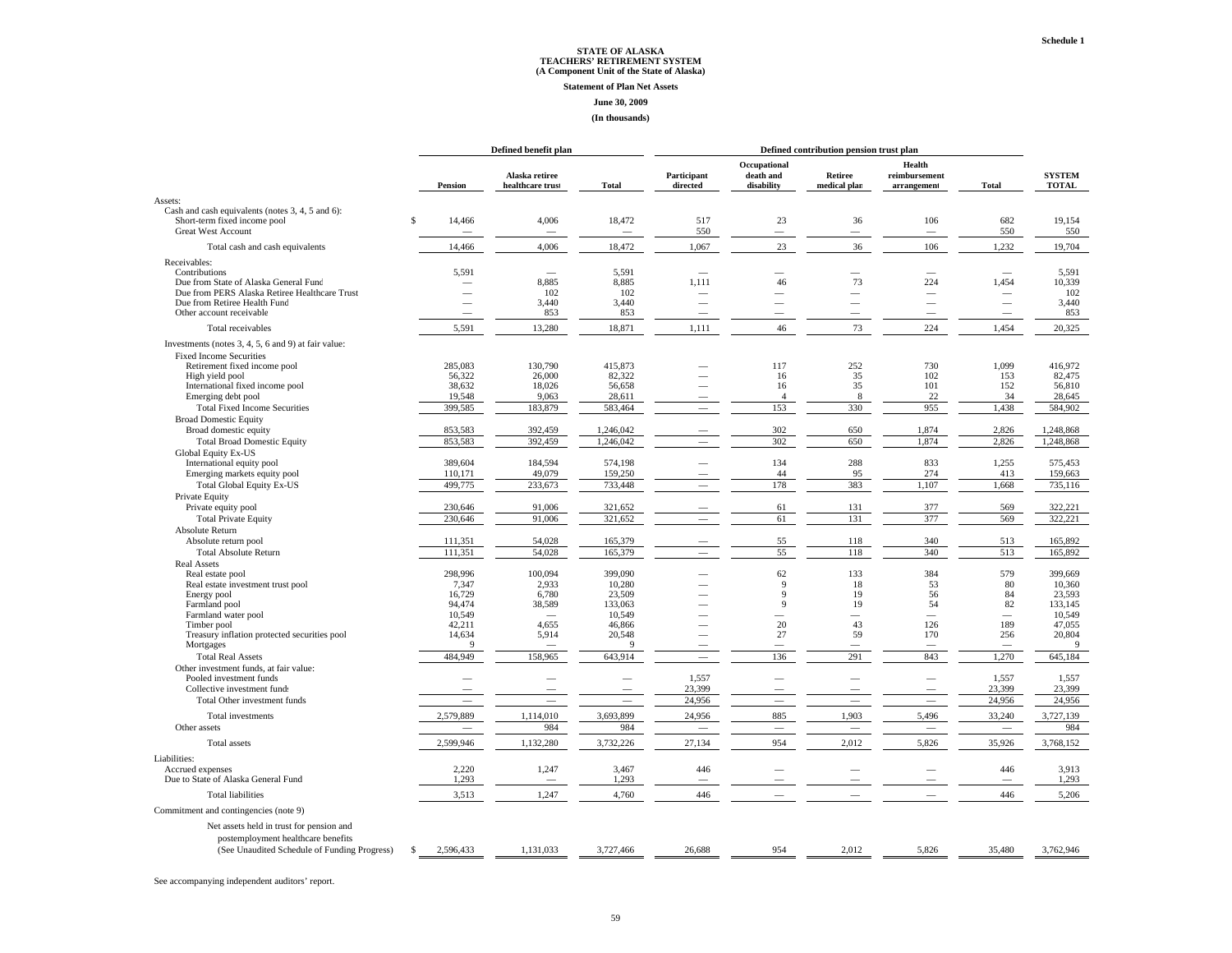#### **Statement of Changes in Plan Net Assets**

#### **Year ended June 30, 2009**

#### **(In thousands)**

|                                                                                                               | Defined benefit plan |                                |                                    |                                 |                         |                                         |                                                      |                                        |                                      |                                 |
|---------------------------------------------------------------------------------------------------------------|----------------------|--------------------------------|------------------------------------|---------------------------------|-------------------------|-----------------------------------------|------------------------------------------------------|----------------------------------------|--------------------------------------|---------------------------------|
|                                                                                                               |                      | <b>Pension</b>                 | Alaska retiree<br>healthcare trust | <b>Total</b>                    | Participant<br>directed | Occupational<br>death and<br>disability | Retiree<br>medical plan                              | Health<br>reimbursement<br>arrangement | <b>Total</b>                         | <b>SYSTEM</b><br><b>TOTAL</b>   |
| Additions (reductions):<br>Contributions:                                                                     |                      |                                |                                    |                                 |                         |                                         |                                                      |                                        |                                      |                                 |
| Employers<br>Plan members<br>Employer legislative relief                                                      | $\mathbf{\$}$        | 27,110<br>53,544<br>104,423    | 47,174<br>116<br>101,877           | 74,284<br>53,660<br>206,300     | 7,023<br>8,077          | 623                                     | 992<br>$\overline{\phantom{0}}$<br>$\hspace{0.05cm}$ | 3,206<br>$\overline{\phantom{m}}$      | 11,844<br>8,077<br>$\hspace{0.05cm}$ | 86,128<br>61,737<br>206,300     |
| Total contributions                                                                                           |                      | 185,077                        | 149,167                            | 334,244                         | 15,100                  | 623                                     | 992                                                  | 3,206                                  | 19,921                               | 354,165                         |
| Investment (loss):<br>Net (depreciation) in fair value (note 3)<br>Interest<br>Dividends                      |                      | (933, 967)<br>36,825<br>91,021 | (186, 531)<br>2,688<br>3,952       | (1,120,498)<br>39,513<br>94,973 | (2,536)<br>568          | (82)<br>$\Omega$                        | (259)<br>9<br>24                                     | (647)<br>23<br>68                      | (3,524)<br>604<br>101                | (1,124,022)<br>40,117<br>95,074 |
| Total investment (loss)                                                                                       |                      | (806, 121)                     | (179, 891)                         | (986, 012)                      | (1,968)                 | (69)                                    | (226)                                                | (556)                                  | (2,819)                              | (988, 831)                      |
| Less investment expense                                                                                       |                      | 8,017                          | 28                                 | 8,045                           |                         | $\sim$                                  | $\sim$                                               |                                        | $\hspace{0.1mm}-\hspace{0.1mm}$      | 8,045                           |
| Net investment (loss)                                                                                         |                      | (814, 138)                     | (179, 919)                         | (994, 057)                      | (1,968)                 | (69)                                    | (226)                                                | (556)                                  | (2,819)                              | (996, 876)                      |
| Other:<br>Other                                                                                               |                      | 3                              | 3,595                              | 3,598                           |                         |                                         |                                                      |                                        |                                      | 3,598                           |
| Total (reductions) additions                                                                                  |                      | (629, 058)                     | (27, 157)                          | (656, 215)                      | 13,132                  | 554                                     | 766                                                  | 2,650                                  | 17,102                               | (639, 113)                      |
| Deductions:<br>Pension and postemployment benefits<br>Refunds of contributions<br>Administrative              |                      | 319,148<br>3,622<br>2,537      | 89,571<br>5,812                    | 408,719<br>3,622<br>8,349       | 445<br>53               |                                         |                                                      | $\overline{\phantom{0}}$               | 445<br>53                            | 408,719<br>4,067<br>8,402       |
| Total deductions                                                                                              |                      | 325,307                        | 95,383                             | 420,690                         | 498                     |                                         |                                                      |                                        | 498                                  | 421,188                         |
| Net (decrease) increase                                                                                       |                      | (954, 365)                     | (122, 540)                         | (1,076,905)                     | 12,634                  | 554                                     | 766                                                  | 2,650                                  | 16,604                               | (1,060,301)                     |
| Net assets held in trust for pension and postemployment<br>healthcare benefits:<br>Balance, beginning of year |                      | 3,550,798                      | 1,253,573                          | 4,804,371                       | 14,054                  | 400                                     | 1,246                                                | 3,176                                  | 18,876                               | 4,823,247                       |
| Balance, end of year                                                                                          |                      | 2,596,433                      | 1,131,033                          | 3,727,466                       | 26,688                  | 954                                     | 2,012                                                | 5,826                                  | 35,480                               | 3,762,946                       |
|                                                                                                               |                      |                                |                                    |                                 |                         |                                         |                                                      |                                        |                                      |                                 |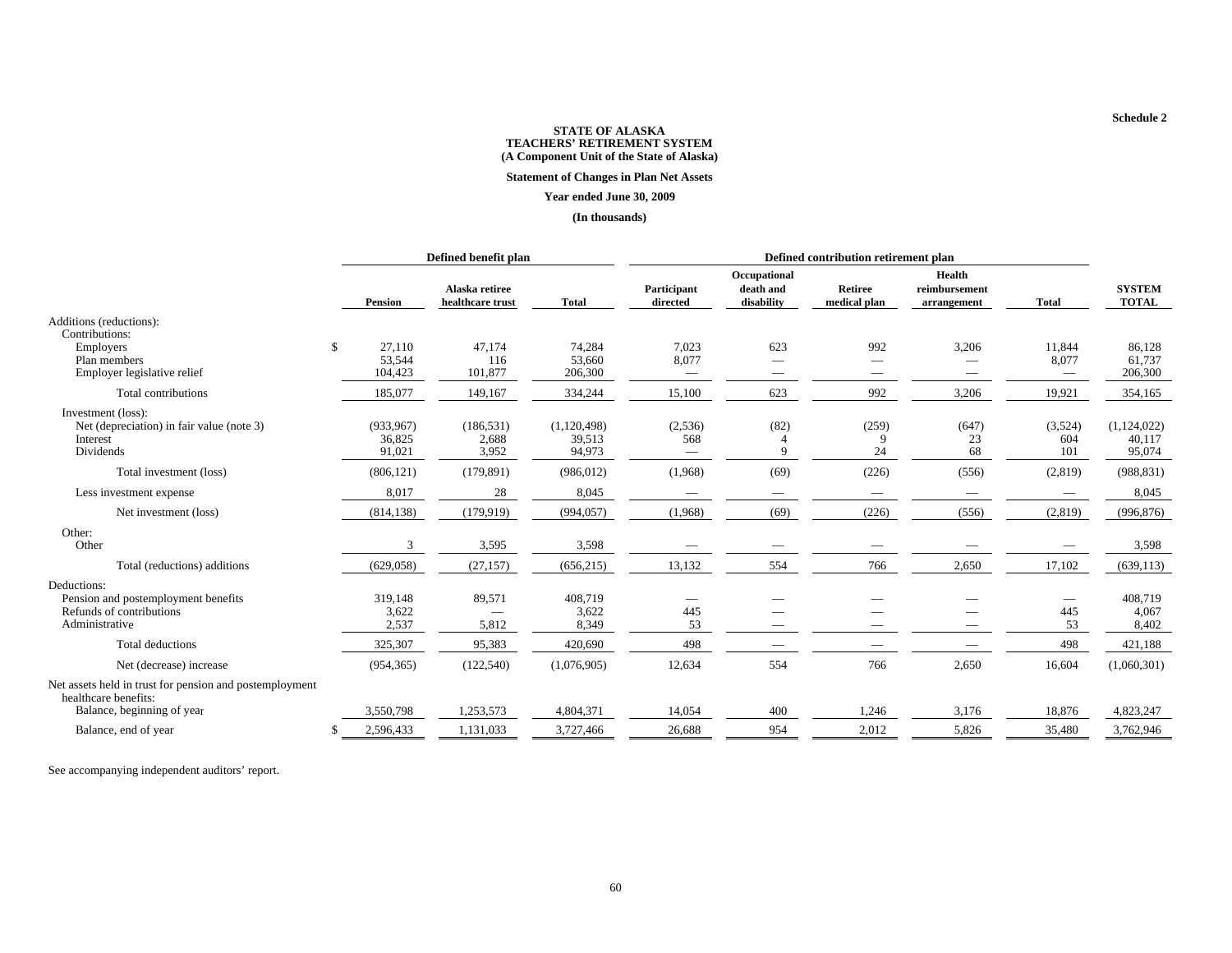#### Statement of Plan Net Assets

#### June 30, 2008

#### (In thousands)

|                                                                                                                                                                                                                                           |    | Defined benefit plan                             |                                        |                                                    |                                                     | Defined contribution retirement plan                               |                                                                  |                                 |                                        |                                                                                                                            |                                                     |
|-------------------------------------------------------------------------------------------------------------------------------------------------------------------------------------------------------------------------------------------|----|--------------------------------------------------|----------------------------------------|----------------------------------------------------|-----------------------------------------------------|--------------------------------------------------------------------|------------------------------------------------------------------|---------------------------------|----------------------------------------|----------------------------------------------------------------------------------------------------------------------------|-----------------------------------------------------|
|                                                                                                                                                                                                                                           |    | <b>Pension</b>                                   | Postemployment<br>healthcare           | Alaska retiree<br>healthcare trust                 | Total                                               | Participant<br>directed                                            | Occupational<br>death and<br>disability                          | Retiree<br>medical plan         | Health<br>reimbursement<br>arrangement | Total                                                                                                                      | <b>SYSTEM</b><br><b>TOTAL</b>                       |
| Assets:                                                                                                                                                                                                                                   |    |                                                  |                                        |                                                    |                                                     |                                                                    |                                                                  |                                 |                                        |                                                                                                                            |                                                     |
| Cash and cash equivalents (notes 3, 4, 5 and 6):<br>Short-term fixed income pool<br><b>Great West Account</b>                                                                                                                             | £. | 4,303                                            | 2,148                                  | 7,838                                              | 14,289                                              | 159<br>77                                                          | 35<br>$\overline{\phantom{0}}$                                   | 108<br>$\overline{\phantom{0}}$ | 304<br>$\overline{\phantom{a}}$        | 606<br>77                                                                                                                  | 14,895<br>77                                        |
| Total cash and cash equivalents                                                                                                                                                                                                           |    | 4,303                                            | 2,148                                  | 7,838                                              | 14,289                                              | 236                                                                | 35                                                               | 108                             | 304                                    | 683                                                                                                                        | 14,972                                              |
| Receivables:                                                                                                                                                                                                                              |    |                                                  |                                        |                                                    |                                                     |                                                                    |                                                                  |                                 |                                        |                                                                                                                            |                                                     |
| Contributions<br>Due from State of Alaska General Fund<br>Due from PERS Alaska Retiree Healthcare Trust<br>Due from Retiree Health Fund<br>Due from postemployment healthcare trust (note 7)<br>Other account receivable                  |    | 3,196<br>12,963<br>$\overline{\phantom{0}}$<br>5 |                                        | 1,714<br>5,697<br>64,996<br>754<br>1,086,620<br>56 | 4,910<br>18,660<br>64,996<br>754<br>1,086,620<br>61 | 361<br>639<br>$\overline{\phantom{a}}$<br>$\overline{\phantom{a}}$ | 15<br>26<br>$\overline{\phantom{0}}$<br>$\overline{\phantom{0}}$ | 24<br>42                        | 70<br>106                              | 470<br>813<br>$\overline{\phantom{a}}$<br>$\overline{\phantom{0}}$<br>$\overline{\phantom{0}}$<br>$\overline{\phantom{m}}$ | 5,380<br>19,473<br>64,996<br>754<br>1,086,620<br>61 |
| Total receivables                                                                                                                                                                                                                         |    | 16,164                                           |                                        | 1,159,837                                          | 1,176,001                                           | 1,000                                                              | 41                                                               | 66                              | 176                                    | 1,283                                                                                                                      | 1,177,284                                           |
| Investments (notes 3, 4, 5, 6 and 9) at fair value:<br><b>Fixed Income Securities</b><br>Retirement fixed income pool<br>High yield pool<br>International fixed income pool<br>Emerging debt pool<br><b>Total Fixed Income Securities</b> |    | 465,421<br>77,597<br>65,454<br>608.472           | 232,354<br>38,739<br>32,677<br>303,770 | ÷.                                                 | 697,775<br>116,336<br>98,131<br>912.242             |                                                                    |                                                                  |                                 |                                        | $\overline{\phantom{m}}$<br>$\overline{\phantom{a}}$                                                                       | 697,775<br>116,336<br>98,131<br>912,242             |
| <b>Broad Domestic Equity</b>                                                                                                                                                                                                              |    |                                                  |                                        |                                                    |                                                     |                                                                    |                                                                  | -                               | $\overline{\phantom{a}}$               |                                                                                                                            |                                                     |
| Broad domestic equity<br><b>Total Broad Domestic Equity</b>                                                                                                                                                                               |    | 1,471,637<br>1,471,637                           | 55,250<br>55,250                       | ÷.                                                 | 1,526,887<br>1.526.887                              |                                                                    |                                                                  |                                 |                                        | $\overline{\phantom{0}}$                                                                                                   | 1,526,887<br>1,526,887                              |
| <b>Global Equity Ex-US</b><br>International equity pool<br>Emerging markets equity pool<br><b>Total Global Equity Ex-US</b>                                                                                                               |    | 460,525<br>87,448<br>547,973                     | 229,910<br>43,657<br>273,567           | $\overline{\phantom{0}}$                           | 690,435<br>131,105<br>821,540                       |                                                                    |                                                                  |                                 |                                        | $\overline{\phantom{a}}$                                                                                                   | 690,435<br>131,105<br>821,540                       |
| Private Equity                                                                                                                                                                                                                            |    |                                                  |                                        |                                                    |                                                     |                                                                    |                                                                  |                                 |                                        |                                                                                                                            |                                                     |
| Private equity pool<br><b>Total Private Equity</b>                                                                                                                                                                                        |    | 264,967<br>264,967                               | 132.280<br>132.280                     |                                                    | 397.247<br>397,247                                  |                                                                    |                                                                  |                                 |                                        |                                                                                                                            | 397,247<br>397,247                                  |
| Absolute Return                                                                                                                                                                                                                           |    |                                                  |                                        |                                                    |                                                     |                                                                    |                                                                  |                                 |                                        |                                                                                                                            |                                                     |
| Absolute return pool                                                                                                                                                                                                                      |    | 129,720                                          | 64,761                                 |                                                    | 194.481                                             |                                                                    |                                                                  |                                 |                                        |                                                                                                                            | 194,481                                             |
| <b>Total Absolute Return</b>                                                                                                                                                                                                              |    | 129,720                                          | 64,761                                 |                                                    | 194,481                                             |                                                                    |                                                                  |                                 |                                        |                                                                                                                            | 194,481                                             |
| <b>Real Assets</b><br>Real estate pool<br>Treasury inflation protected securities pool                                                                                                                                                    |    | 387,754<br>17,105                                | 193,580<br>8,539                       | $\overline{\phantom{a}}$                           | 581,334<br>25,644                                   |                                                                    | 33                                                               | 110                             | 276                                    | 419                                                                                                                        | 581,334<br>26,063                                   |
| Mortgages                                                                                                                                                                                                                                 |    | 17                                               |                                        |                                                    | 17                                                  |                                                                    | $\overline{\phantom{0}}$                                         | $\overline{\phantom{0}}$        | $\sim$                                 | $\overline{\phantom{0}}$                                                                                                   | 17                                                  |
| <b>Total Real Assets</b>                                                                                                                                                                                                                  |    | 404,876                                          | 202,119                                |                                                    | 606,995                                             |                                                                    | 33                                                               | 110                             | 276                                    | 419                                                                                                                        | 607,414                                             |
| Other investment funds, at fair value:<br>Other investments pool<br>Collective investment funds, at fair value:                                                                                                                           |    | 105,612                                          | 52,725                                 |                                                    | 158,337                                             |                                                                    |                                                                  |                                 |                                        | $\overline{\phantom{0}}$                                                                                                   | 158,337                                             |
| Participant directed                                                                                                                                                                                                                      |    |                                                  |                                        |                                                    |                                                     | 12,883                                                             |                                                                  |                                 |                                        | 12,883                                                                                                                     | 12,883                                              |
| Common trust funds                                                                                                                                                                                                                        |    | $\overline{\phantom{0}}$                         | $\overline{\phantom{0}}$               | 86,424                                             | 86,424                                              |                                                                    | 291                                                              | 962                             | 2,420                                  |                                                                                                                            | 86,424                                              |
| ERISA commingled and mutual funds<br>Total Other investment funds                                                                                                                                                                         |    | 105,612                                          | 52,725                                 | 86,424                                             | 244,761                                             | 12,883                                                             | 291                                                              | 962                             | 2,420                                  | 3,673<br>16,556                                                                                                            | 3,673<br>261,317                                    |
|                                                                                                                                                                                                                                           |    |                                                  |                                        |                                                    |                                                     |                                                                    |                                                                  |                                 |                                        |                                                                                                                            |                                                     |
| Total investments                                                                                                                                                                                                                         |    | 3,533,257                                        | 1,084,472                              | 86,424                                             | 4,704,153                                           | 12,883                                                             | 324                                                              | 1,072                           | 2,696                                  | 16,975                                                                                                                     | 4,721,128                                           |
| Total assets                                                                                                                                                                                                                              |    | 3,553,724                                        | 1,086,620                              | 1,254,099                                          | 5,894,443                                           | 14,119                                                             | 400                                                              | 1,246                           | 3,176                                  | 18,941                                                                                                                     | 5,913,384                                           |
| Liabilities:<br>Accrued expenses<br>Due to Alaska Retiree Healthcare Trust - TRS (note 7)                                                                                                                                                 |    | 2,926<br>$\overline{\phantom{a}}$                | 1,086,620                              | 526<br>$\overline{\phantom{m}}$                    | 3,452<br>1,086,620                                  | 65<br>$\sim$                                                       |                                                                  | $\overline{\phantom{0}}$        |                                        | 65                                                                                                                         | 3,517<br>1,086,620                                  |
| <b>Total liabilities</b>                                                                                                                                                                                                                  |    | 2,926                                            | 1,086,620                              | 526                                                | 1,090,072                                           | 65                                                                 |                                                                  |                                 |                                        | 65                                                                                                                         | 1,090,137                                           |
| Commitment and contingencies (note 9)                                                                                                                                                                                                     |    |                                                  |                                        |                                                    |                                                     |                                                                    |                                                                  |                                 |                                        |                                                                                                                            |                                                     |
|                                                                                                                                                                                                                                           |    |                                                  |                                        |                                                    |                                                     |                                                                    |                                                                  |                                 |                                        |                                                                                                                            |                                                     |
| Net assets held in trust for pension and                                                                                                                                                                                                  |    |                                                  |                                        |                                                    |                                                     |                                                                    |                                                                  |                                 |                                        |                                                                                                                            |                                                     |
| postemployment healthcare benefits                                                                                                                                                                                                        | S. | 3,550,798                                        |                                        | 1,253,573                                          | 4,804,371                                           | 14,054                                                             | 400                                                              | 1,246                           | 3,176                                  | 18,876                                                                                                                     | 4.823,247                                           |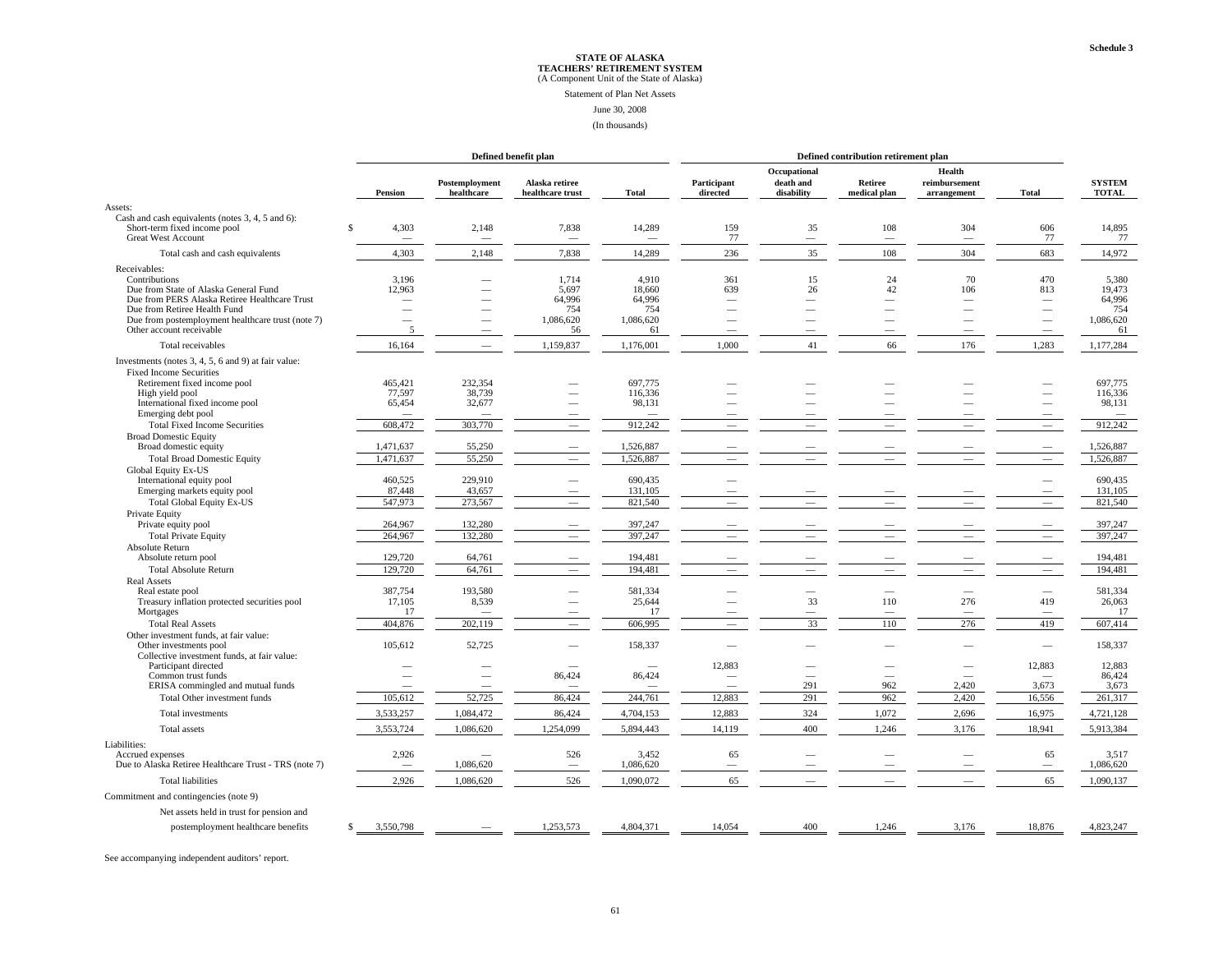#### **Statement of Changes in Plan Net Assets**

#### **Year ended June 30, 2008**

#### **(In thousands)**

|                                                                                                                                 |              | Defined benefit plan                  |                                 |                                                               |                                      | Defined contribution pension trust plan           |                                                                           |                                        |                                                                             |                                                             |                                        |
|---------------------------------------------------------------------------------------------------------------------------------|--------------|---------------------------------------|---------------------------------|---------------------------------------------------------------|--------------------------------------|---------------------------------------------------|---------------------------------------------------------------------------|----------------------------------------|-----------------------------------------------------------------------------|-------------------------------------------------------------|----------------------------------------|
|                                                                                                                                 |              | <b>Pension</b>                        | Postemployment<br>healthcare    | Alaska retiree<br>healthcare trust                            | <b>Total</b>                         | Participant<br>directed                           | Occupational<br>death and<br>disability                                   | Retiree<br>medical plan                | Health<br>reimbursement<br>arrangement                                      | <b>Total</b>                                                | <b>SYSTEM</b><br><b>TOTAL</b>          |
| Additions (reductions):<br>Contributions:                                                                                       |              |                                       |                                 |                                                               |                                      |                                                   |                                                                           |                                        |                                                                             |                                                             |                                        |
| Employers<br>Plan members<br>Employer legislative relief                                                                        | <sup>S</sup> | 31,313<br>54,121<br>111,237           |                                 | 43,697<br>111<br>158,755                                      | 75,010<br>54,232<br>269,992          | 4,717<br>5,347<br>$\overline{\phantom{m}}$        | 408<br>$\hspace{0.1mm}-\hspace{0.1mm}$<br>$\hspace{0.1mm}-\hspace{0.1mm}$ | 651<br>$\hspace{0.1mm}-\hspace{0.1mm}$ | 2,127<br>$\hspace{0.1mm}-\hspace{0.1mm}$<br>$\hspace{0.1mm}-\hspace{0.1mm}$ | 7,903<br>5,347<br>$\overline{\phantom{m}}$                  | 82,913<br>59,579<br>269,992            |
| Total contributions                                                                                                             |              | 196,671                               |                                 | 202,563                                                       | 399,234                              | 10,064                                            | 408                                                                       | 651                                    | 2,127                                                                       | 13,250                                                      | 412,484                                |
| Investment income (loss):<br>Net (depreciation) in fair value (note 3)<br>Interest<br>Dividends<br>Net recognized loan recovery |              | (315, 129)<br>58,061<br>126,385<br>11 |                                 | (8, 870)<br>2,386<br>1,166<br>$\hspace{0.1mm}-\hspace{0.1mm}$ | (323,999)<br>60,447<br>127,551<br>11 | (1,579)<br>340<br>$\hspace{0.1mm}-\hspace{0.1mm}$ | (10)<br>2                                                                 | (51)<br>53<br>3                        | (116)<br>184<br>$7\phantom{.0}$<br>$\overline{\phantom{m}}$                 | (1,756)<br>579<br>10<br>$\hspace{0.1mm}-\hspace{0.1mm}$     | (325, 755)<br>61,026<br>127,561<br>-11 |
| Total investment income (loss)                                                                                                  |              | (130, 672)                            |                                 | (5,318)                                                       | (135,990)                            | (1,239)                                           | (8)                                                                       | $\overline{5}$                         | 75                                                                          | (1,167)                                                     | (137, 157)                             |
| Less investment expense                                                                                                         |              | 10,544                                |                                 | $\hspace{1.0cm} \rule{1.5cm}{0.15cm}$                         | 10,544                               | $\hspace{0.1mm}-\hspace{0.1mm}$                   | -                                                                         |                                        | -                                                                           | $\hspace{0.1mm}-\hspace{0.1mm}$                             | 10,544                                 |
| Net investment (loss) income<br>before securities lending                                                                       |              | (141, 216)                            |                                 | (5,318)                                                       | (146, 534)                           | (1,239)                                           | (8)                                                                       | 5                                      | 75                                                                          | (1,167)                                                     | (147,701)                              |
| Securities lending income (note 6)<br>Less securities lending expenses (note 6)                                                 |              | 17,913<br>15,979                      |                                 | $\hspace{0.1mm}-\hspace{0.1mm}$                               | 17,913<br>15,979                     |                                                   |                                                                           |                                        |                                                                             | $\overline{\phantom{0}}$<br>$\hspace{0.1mm}-\hspace{0.1mm}$ | 17,913<br>15,979                       |
| Net income from securities lending activities                                                                                   |              | 1,934                                 |                                 | $\hspace{0.1mm}-\hspace{0.1mm}$                               | 1,934                                |                                                   |                                                                           |                                        |                                                                             | $\hspace{0.1mm}-\hspace{0.1mm}$                             | 1,934                                  |
| Net investment (loss) income                                                                                                    |              | (139, 282)                            | -                               | (5,318)                                                       | (144,600)                            | (1,239)                                           | (8)                                                                       | .5                                     | 75                                                                          | (1,167)                                                     | (145,767)                              |
| Transfer from postemployment healthcare fund<br>(note 7)                                                                        |              |                                       |                                 | 1,086,620                                                     | 1,086,620                            |                                                   |                                                                           |                                        |                                                                             |                                                             | 1,086,620                              |
| Other:<br>Other                                                                                                                 |              | 34                                    |                                 |                                                               | 34                                   |                                                   |                                                                           |                                        |                                                                             |                                                             | 34                                     |
| Total additions (reductions)                                                                                                    |              | 57,423                                | $\overline{\phantom{a}}$        | 1,283,865                                                     | 1,341,288                            | 8,825                                             | 400                                                                       | 656                                    | 2,202                                                                       | 12,083                                                      | 1,353,371                              |
| Deductions:<br>Pension and postemployment benefits<br>Refunds of contributions<br>Administrative                                |              | 306,689<br>3,761<br>2,669             |                                 | 29,494<br>798                                                 | 336,183<br>3,761<br>3,467            | 202<br>76                                         | $\overline{\phantom{a}}$                                                  |                                        |                                                                             | $\hspace{0.1mm}-\hspace{0.1mm}$<br>202<br>76                | 336,183<br>3,963<br>3,543              |
| Total deductions                                                                                                                |              | 313,119                               |                                 | 30,292                                                        | 343,411                              | 278                                               |                                                                           |                                        |                                                                             | 278                                                         | 343,689                                |
| Transfer to Alaska Retiree Healthcare Trust (note 7)                                                                            |              | $\overline{\phantom{a}}$              | 1,086,620                       | $\overline{\phantom{m}}$                                      | 1,086,620                            | $\overline{\phantom{m}}$                          |                                                                           |                                        | $\overline{\phantom{m}}$                                                    | $\overline{\phantom{m}}$                                    | 1,086,620                              |
| Net (decrease) increase                                                                                                         |              | (255,696)                             | (1,086,620)                     | 1,253,573                                                     | (88, 743)                            | 8,547                                             | 400                                                                       | 656                                    | 2,202                                                                       | 11,805                                                      | (76,938)                               |
| Net assets held in trust for pension and postemployment<br>healthcare benefits:                                                 |              |                                       |                                 |                                                               |                                      |                                                   |                                                                           |                                        |                                                                             |                                                             |                                        |
| Balance, beginning of year                                                                                                      |              | 3,806,494                             | 1,086,620                       |                                                               | 4,893,114                            | 5,507                                             |                                                                           | 590                                    | 974                                                                         | 7,071                                                       | 4,900,185                              |
| Balance, end of year                                                                                                            |              | 3,550,798                             | $\hspace{0.1mm}-\hspace{0.1mm}$ | 1,253,573                                                     | 4,804,371                            | 14,054                                            | 400                                                                       | 1,246                                  | 3,176                                                                       | 18,876                                                      | 4,823,247                              |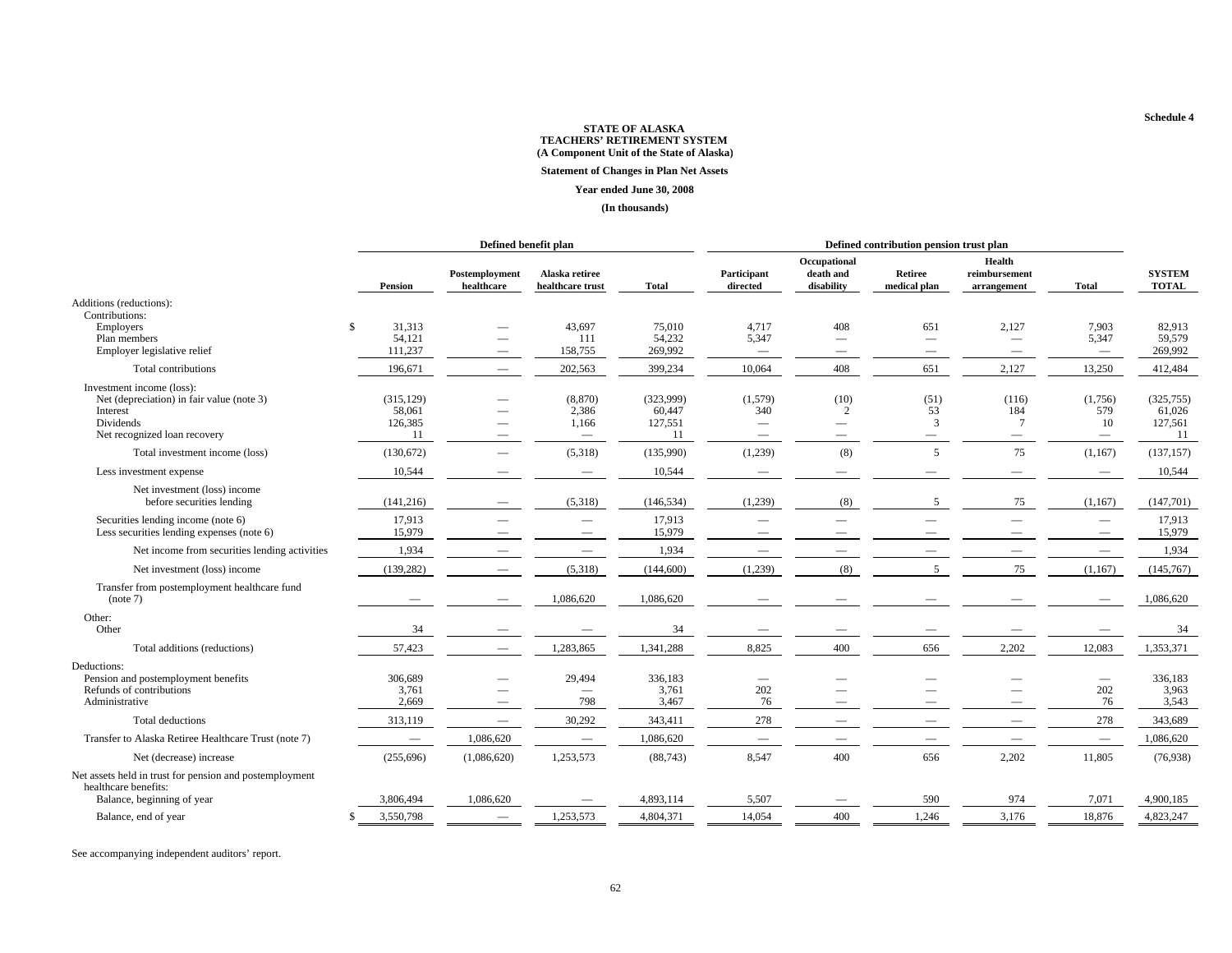Schedule of Administrative and Investment Deductions

Defined Benefit Plan

Year ended June 30, 2009 and 2008

(In thousands)

|                             | <b>Administrative</b> | Investment     | 2009   | 2008   |
|-----------------------------|-----------------------|----------------|--------|--------|
| Personal services:          |                       |                |        |        |
| \$<br>Wages                 | 1,228                 | 560            | 1,788  | 1,596  |
| <b>Benefits</b>             | 702                   | 246            | 948    | 825    |
| Total personal services     | 1,930                 | 806            | 2,736  | 2,421  |
| Travel:                     |                       |                |        |        |
| Transportation              | 19                    | 48             | 67     | 74     |
| Per diem                    | 6                     | 6              | 12     | 13     |
| Total travel                | 25                    | 54             | 79     | 87     |
| Contractual services:       |                       |                |        |        |
| Management and consulting   | 5,582                 | 6,356          | 11,938 | 9,898  |
| Accounting and auditing     | 41                    | 426            | 467    | 441    |
| Advertising and printing    | 37                    | $\overline{2}$ | 39     | 31     |
| Data processing             | 262                   | 231            | 493    | 411    |
| Communications              | 45                    | 20             | 65     | 60     |
| Legal                       | 66                    | 24             | 90     | 82     |
| Medical specialists         | 3                     | 8              | 11     | 11     |
| Repairs and maintenance     | 22                    | 10             | 32     | 18     |
| Other professional services | 176                   | 50             | 226    | 204    |
| Securities lending          |                       |                |        | 15,979 |
| Transportation              | 22                    | 3              | 25     | 24     |
| Total contractual services  | 6,256                 | 7,130          | 13,386 | 27,159 |
| Other:                      |                       |                |        |        |
| Equipment                   | 99                    | 5              | 104    | 246    |
| Supplies                    | 39                    | 50             | 89     | 77     |
| Total other                 | 138                   | 55             | 193    | 323    |
| Total administrative and    |                       |                |        |        |
| \$<br>investment deductions | 8,349                 | 8,045          | 16,394 | 29,990 |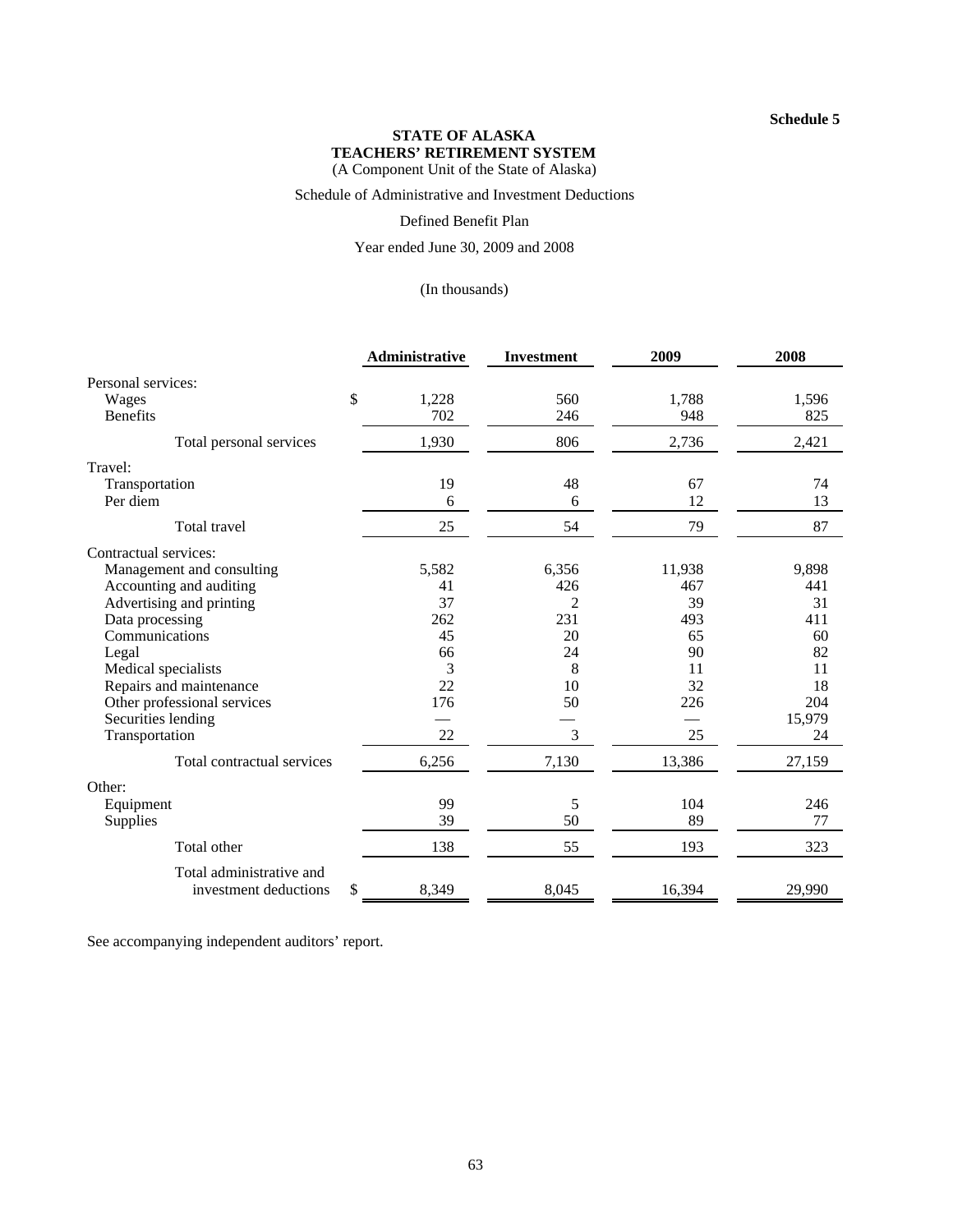#### **Schedule 6**

## **STATE OF ALASKA TEACHERS' RETIREMENT SYSTEM**

(A Component Unit of the State of Alaska)

Schedule of Administrative and Investment Deductions

## Defined Contribution Retirement Trust Plan

#### Year ended June 30, 2009 and 2008

### (In thousands)

|                                                   | 2009     | 2008 |
|---------------------------------------------------|----------|------|
| Personal services:                                |          |      |
| Wages                                             | \$<br>26 | 15   |
| <b>Benefits</b>                                   |          |      |
| Total personal services                           | 26       | 15   |
| Travel:                                           |          |      |
| Transportation                                    |          |      |
| Per diem                                          |          |      |
| Total travel                                      |          |      |
| Contractual services:                             |          |      |
| Management and consulting                         | 10       | 44   |
| Accounting and auditing                           | 9        | 9    |
| Advertising and printing                          |          |      |
| Data processing<br>Communications                 |          |      |
| Rentals/leases                                    |          |      |
| Legal                                             | 8        | 8    |
| Medical specialists                               |          |      |
| Repairs and maintenance                           |          |      |
| Other professional services                       |          |      |
| Securities lending                                |          |      |
| Transportation                                    |          |      |
| Total contractual services                        | 27       | 61   |
| Other:                                            |          |      |
| Equipment<br>Supplies                             |          |      |
| Total other                                       |          |      |
| Total administrative and<br>investment deductions | \$<br>53 | 76   |